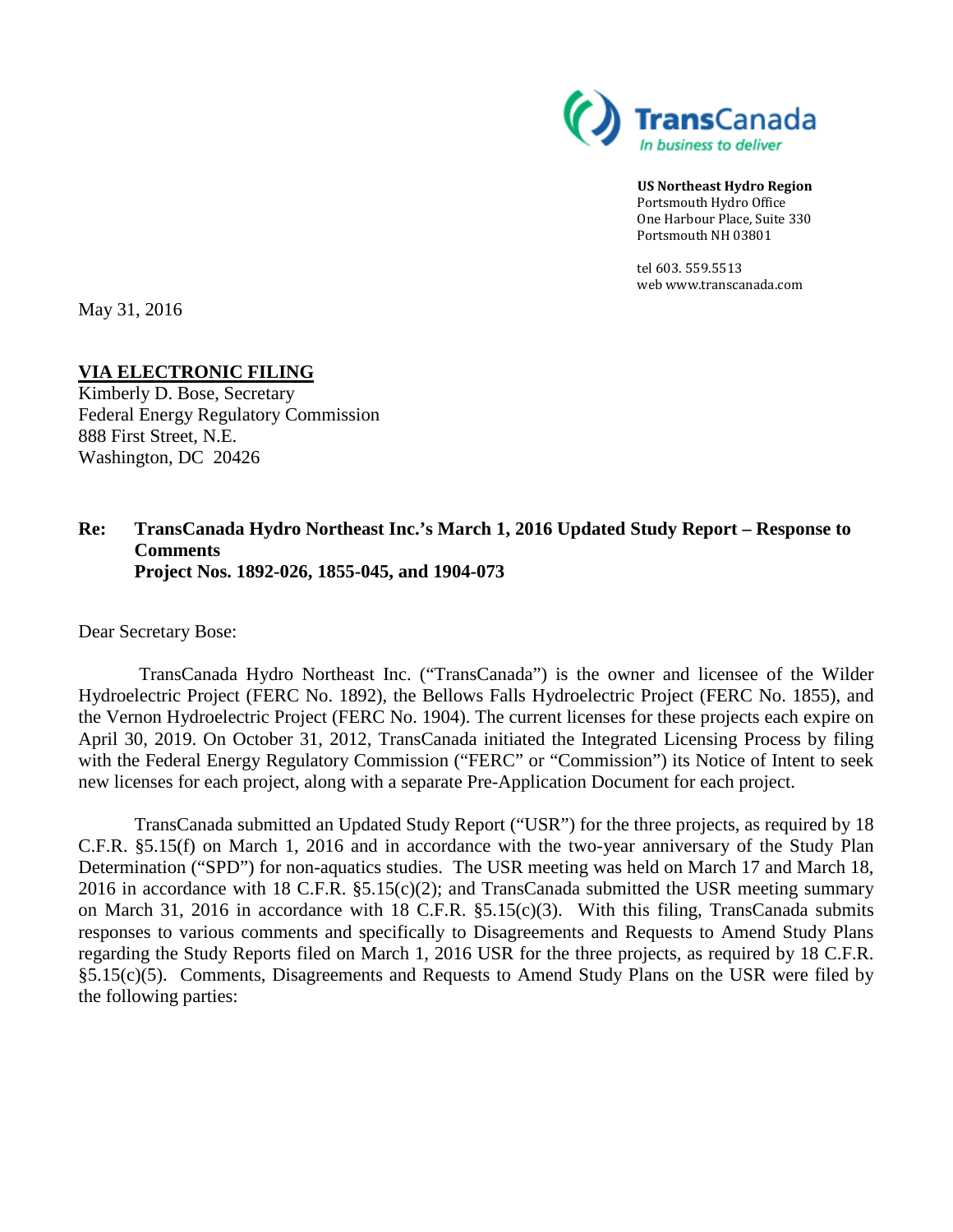| <b>Name of Individual or Organization</b>                      | <b>Acronym Used in</b><br>Comment/<br><b>Response Table</b> |
|----------------------------------------------------------------|-------------------------------------------------------------|
| American Whitewater, Appalachian Mountain Club, and            | AW et. al.                                                  |
| New England Flow<br>Brattleboro, VT Historical Society         | <b>BHS</b>                                                  |
| Connecticut River Joint Commissions and CJRC subcommittees (3) | <b>CRJC</b>                                                 |
| <b>Connecticut River Watershed Council</b>                     | <b>CRWC</b>                                                 |
| Mr. O. Ross McIntyre, MD, river abutter                        | McIntyre                                                    |
| Mr. John Mudge, river abutter                                  | Mudge                                                       |
| New Hampshire Department of Environmental Services             | <b>NHDES</b>                                                |
| New Hampshire Fish & Game Department                           | <b>NHFGD</b>                                                |
| The Nature Conservancy                                         | <b>TNC</b>                                                  |
| Town of Lyme NH Selectboard                                    | Lyme                                                        |
| US Fish & Wildlife Service                                     | <b>FWS</b>                                                  |
| Vermont Agency of Natural Resources                            | <b>VANR</b>                                                 |

Our responses are indicated in the attached table entitled, Response to March 1, 2016 USR Comments. Additional comments were provided on material and information presented at the most recent USR meeting regarding studies yet to be filed. While we have endeavored to provide responses regarding unfiled studies, we acknowledge there may be additional formal comments on the final reports to which we will respond. In addition, other comments and requests for studies previously not approved in FERC Study Plan Determinations were submitted. We have included those in a separate responsiveness table following the approved studies table.

Study reports that will be revised in response to comments received during the comment period for the March 1 USR, and the target date for filing of revisions are as follows:

- 1. Study 6 Water Quality Monitoring Study, August 1, 2016
- 2. Study 10 Fish Assemblage Study, June 17, 2016
- 3. Study 12 Tessellated Darter Survey, June 17, 2016

In addition, final study reports for which interim reports were filed previously will include revisions in response to comments as described in the attached Comment Response Tables, are expected to be filed by June 17, 2016. These studies are:

- 1. Study 13 Tributary and Backwater Fish Access and Habitats Study
- 2. Study 14/15 Resident Fish Spawning
- 3. Study 16 Sea Lamprey Spawning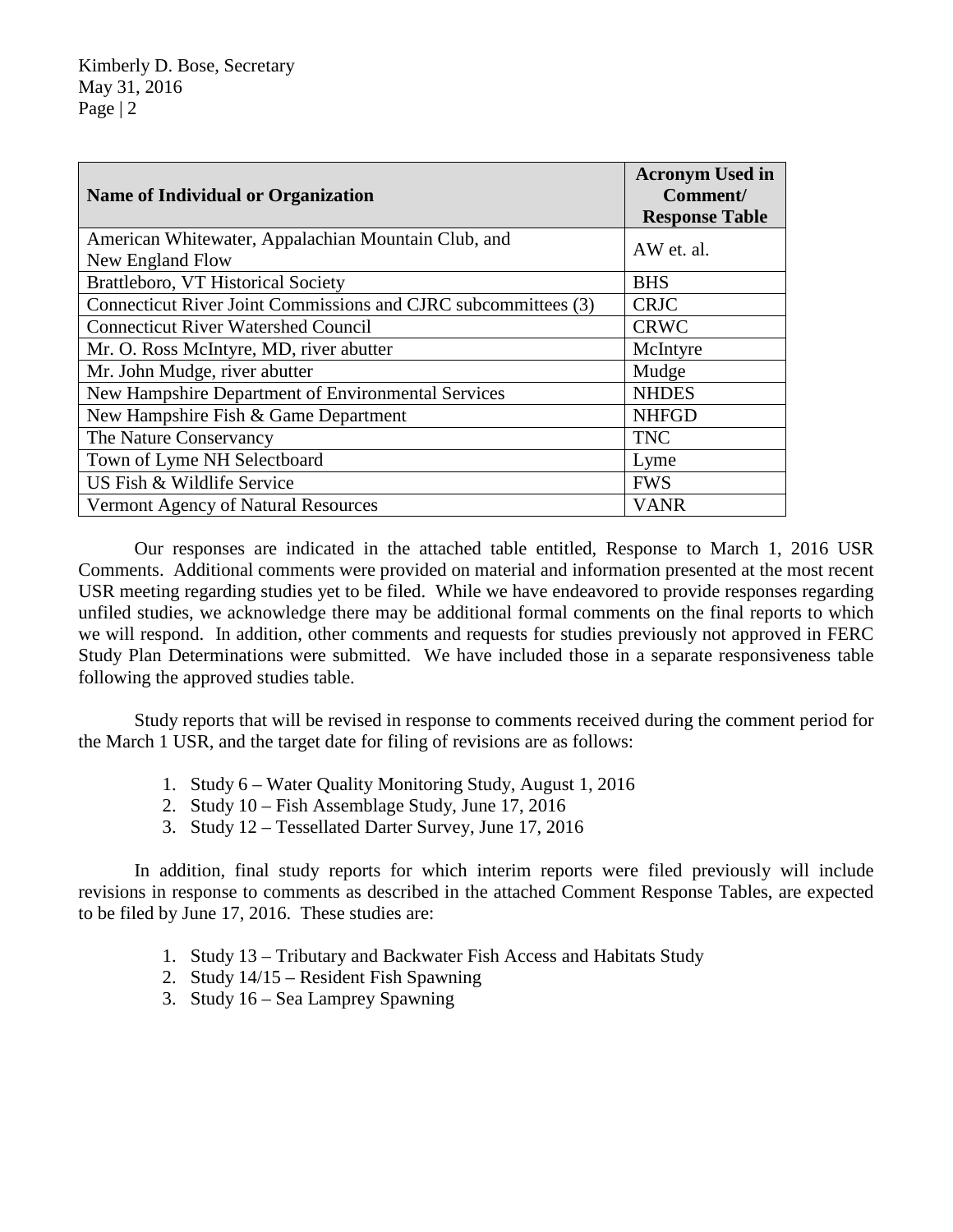Kimberly D. Bose, Secretary May 31, 2016 Page | 3

If there are any questions regarding the information provided in this filing or the process, please contact John Ragonese at 603-498-2851 or by emailing [john\\_ragonese@transcanada.com.](mailto:john_ragonese@transcanada.com)

Sincerely,

John 4 Sprinc

John L. Ragonese FERC License Manager

Attachment: Response to March 1, 2016 USR Comments

cc: Interested Parties List (distribution through email notification of availability and download from TransCanada's relicensing web site [www.transcanada-relicensing.com\)](http://www.transcanada-relicensing.com/).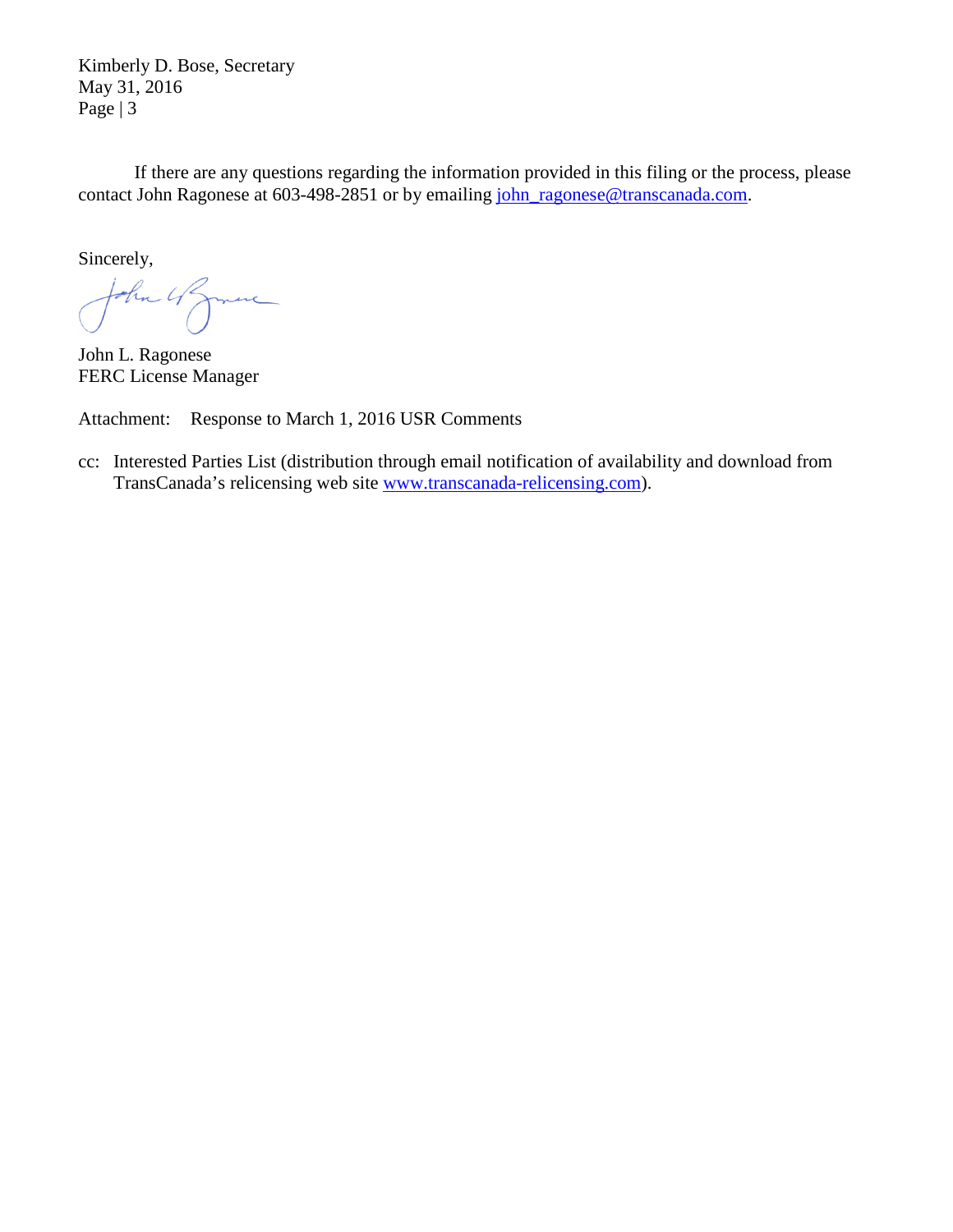| <b>Comment</b><br># | Study #      | <b>Source</b> | <b>Comment</b>                                                                                                                                                                                                                                                                                                | Response                                                                                                                                                                                                                                                                                                                                                                                                                                                                                                                                                                                                                                                                                                                                                                                                                                                                                                                                                |
|---------------------|--------------|---------------|---------------------------------------------------------------------------------------------------------------------------------------------------------------------------------------------------------------------------------------------------------------------------------------------------------------|---------------------------------------------------------------------------------------------------------------------------------------------------------------------------------------------------------------------------------------------------------------------------------------------------------------------------------------------------------------------------------------------------------------------------------------------------------------------------------------------------------------------------------------------------------------------------------------------------------------------------------------------------------------------------------------------------------------------------------------------------------------------------------------------------------------------------------------------------------------------------------------------------------------------------------------------------------|
| $\mathbf{1}$        | $\mathbf{1}$ | <b>CRWC</b>   | In the summary, the study offers a preliminary finding<br>that erosion has remained unchanged or decreased but<br>the study does not offer the data/observations that<br>allow for that or any other finding.                                                                                                 | The data and level of analysis is a historical perspective<br>not a full present day analysis. The data and analysis of<br>1958 and 1978 erosion records together with recent<br>observations of the areas suggest erosion has remained<br>unchanged or decreased over time. The comparison of<br>1958 and 1978 erosion maps shows only an overall<br>increase of 1.4% in the areas mapped as eroding while<br>preliminary analysis of historical aerial photographs<br>shows that at a majority of sites inspected the rate of<br>erosion decreased. Also, ground photographs show a<br>number of erosion sites have stabilized. These data and<br>level of analysis to date are suggestive that erosion has<br>remained unchanged or decreased through time but<br>Study 3 will more thoroughly examine this preliminary<br>finding and compare with erosion throughout the entire<br>study area mapped in 2014 that was not presented in<br>Study 1. |
| $\overline{2}$      | $\mathbf{1}$ | <b>CRWC</b>   | This is an incomplete study. There are studies that are<br>not included in the bibliography of shoreland erosion<br>studies conducted by the Conservation Districts in the<br>valley in 1992 and presumably not used in the<br>compilation of erosion over time since the bibliography<br>does not list them. | Given the scope of Study 1, only erosion data sets<br>covering the entire study area in the same timeframe<br>were deemed sufficient for inclusion given the time and<br>effort required to incorporate studies of limited spatial<br>extent.<br>As will be detailed in Study 3 report, comparing erosion<br>mapping data from different years is wrought with<br>complications including determining differences in what<br>was actually considered to be an eroding bank,<br>differences in the individuals doing the mapping, and<br>differences in the time of year the mapping occurred.<br>Despite these issues, the comparisons can be useful if<br>these potential issues are minimized and recognized.<br>Unfortunately, the CRJC-sponsored erosion mapping in<br>the 1990's was completed at the County level utilizing<br>the same method but completed by different individuals.                                                            |

**Studies 1, 2 and 3: Erosion Studies (only Study 1 report has been filed to date)**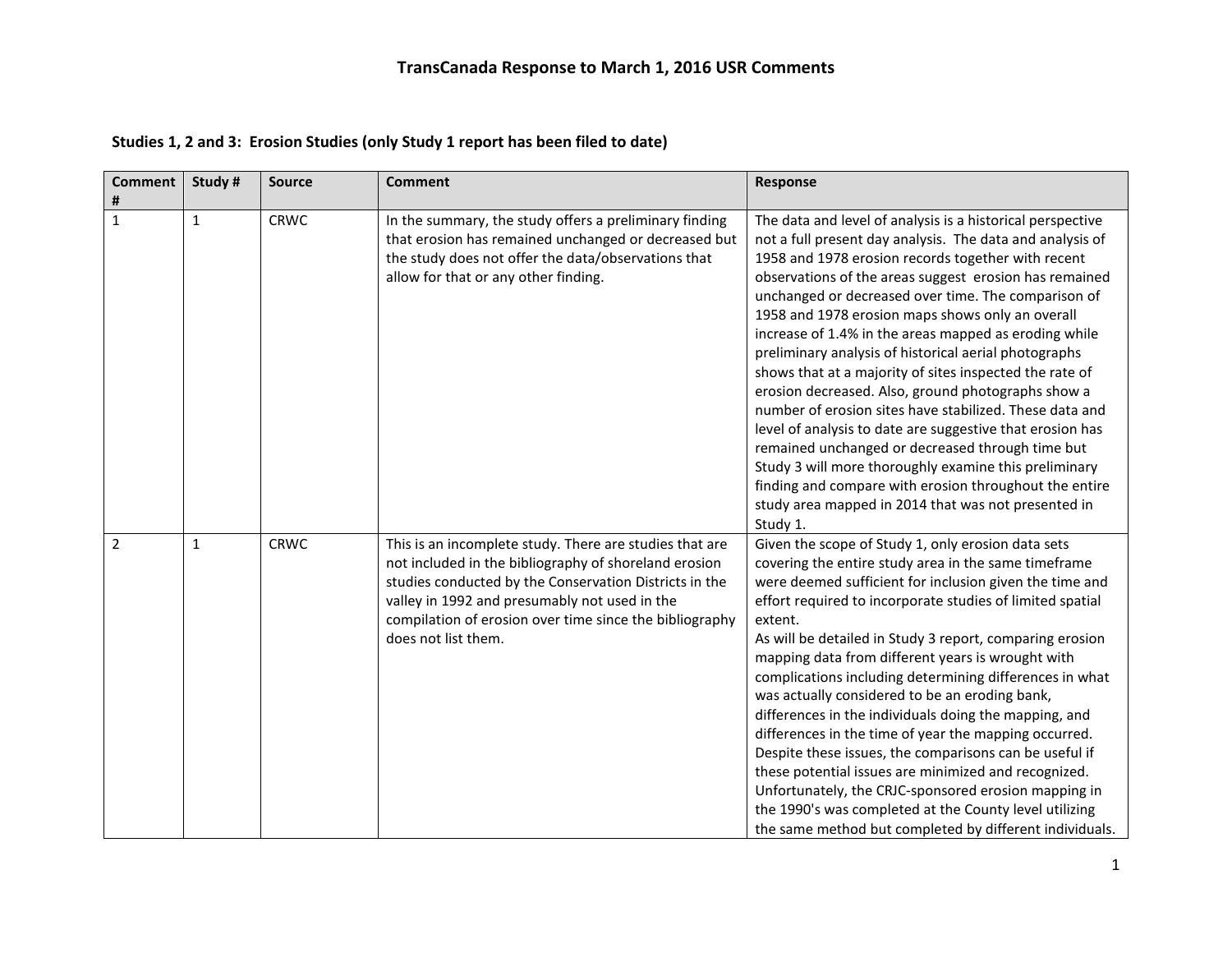| <b>Comment</b> | Study #      | <b>Source</b> | <b>Comment</b>                                                                                                                                                                                                                                                                                                                                                                                                                                                                                                                              | <b>Response</b>                                                                                                                                                                                                                                                                                                                                                                                                                                                                                                                                                                                                                                                                                                                                                                                      |
|----------------|--------------|---------------|---------------------------------------------------------------------------------------------------------------------------------------------------------------------------------------------------------------------------------------------------------------------------------------------------------------------------------------------------------------------------------------------------------------------------------------------------------------------------------------------------------------------------------------------|------------------------------------------------------------------------------------------------------------------------------------------------------------------------------------------------------------------------------------------------------------------------------------------------------------------------------------------------------------------------------------------------------------------------------------------------------------------------------------------------------------------------------------------------------------------------------------------------------------------------------------------------------------------------------------------------------------------------------------------------------------------------------------------------------|
| #              |              |               |                                                                                                                                                                                                                                                                                                                                                                                                                                                                                                                                             |                                                                                                                                                                                                                                                                                                                                                                                                                                                                                                                                                                                                                                                                                                                                                                                                      |
|                |              |               |                                                                                                                                                                                                                                                                                                                                                                                                                                                                                                                                             | Furthermore, the mapping was completed over a several<br>year period that adds yet another complication since the<br>comparisons between different years completed in Study<br>1 is predicated on the assumption that the mapped<br>erosion represents a single snapshot in time - indicating<br>where the erosion was for a specific year (or more<br>exactly the 1 or 2 month period in which the mapping<br>was completed). A compilation of data over several<br>years cannot represent such a snapshot as the location of<br>areas mapped as eroding can potentially shift in that<br>timeframe. The Study 3 report will review the results of<br>the 1990's data and will potentially utilize that<br>information in other aspects of the study but it was not<br>utilized as part of Study 1. |
| 3              | $\mathbf{1}$ | <b>CRWC</b>   | CRWC would add areas needing further analysis. Those<br>related to climate change are: What effects have snow<br>pack levels over the years 1958 and 2016 had on spring<br>water flows? What are the changes if any in flows<br>based on sever weather events year round? Have<br>either of these situations increased or abetted<br>shoreland erosion when added to the effects of project<br>operations. If they would affect erosion, then would<br>these conditions warrant a change in project<br>operations?                          | These weather related analyses and questions are<br>beyond the scope of Study 1 and the other erosion study<br>plans approved by FERC.                                                                                                                                                                                                                                                                                                                                                                                                                                                                                                                                                                                                                                                               |
| 4              | $\mathbf{1}$ | <b>VANR</b>   | Section specific comments:<br>Appendix B - Appendix B presents comparisons of<br>historical and 2015 ground photographs. The Appendix<br>identifies the locations on a topographic map, but does<br>not detail how the locations were documented in the<br>historic record and how the 2015 work ensured the<br>photos captured the same location. Please detail the<br>procedures for matching previous photos to locations<br>in the field. Please describe procedures used to ensure<br>the 2015 photographs captured the historic site. | New England Power Company performed routine bank<br>inspections for the three project areas. These reports are<br>included in TransCanada's archives and consist of maps<br>and ground photos. The maps have lines depicting areas<br>of erosion and points and arrows showing the location<br>and bearing of the accompanying ground photos. Once<br>historic photos were selected to be re-taken they were<br>scanned and printed and their location was recorded<br>with a GIS point file. Photo location points were re-<br>occupied in the field in a motorboat using ArcPad on a<br>GPS-embedded Trimble tablet computer. The 2015                                                                                                                                                             |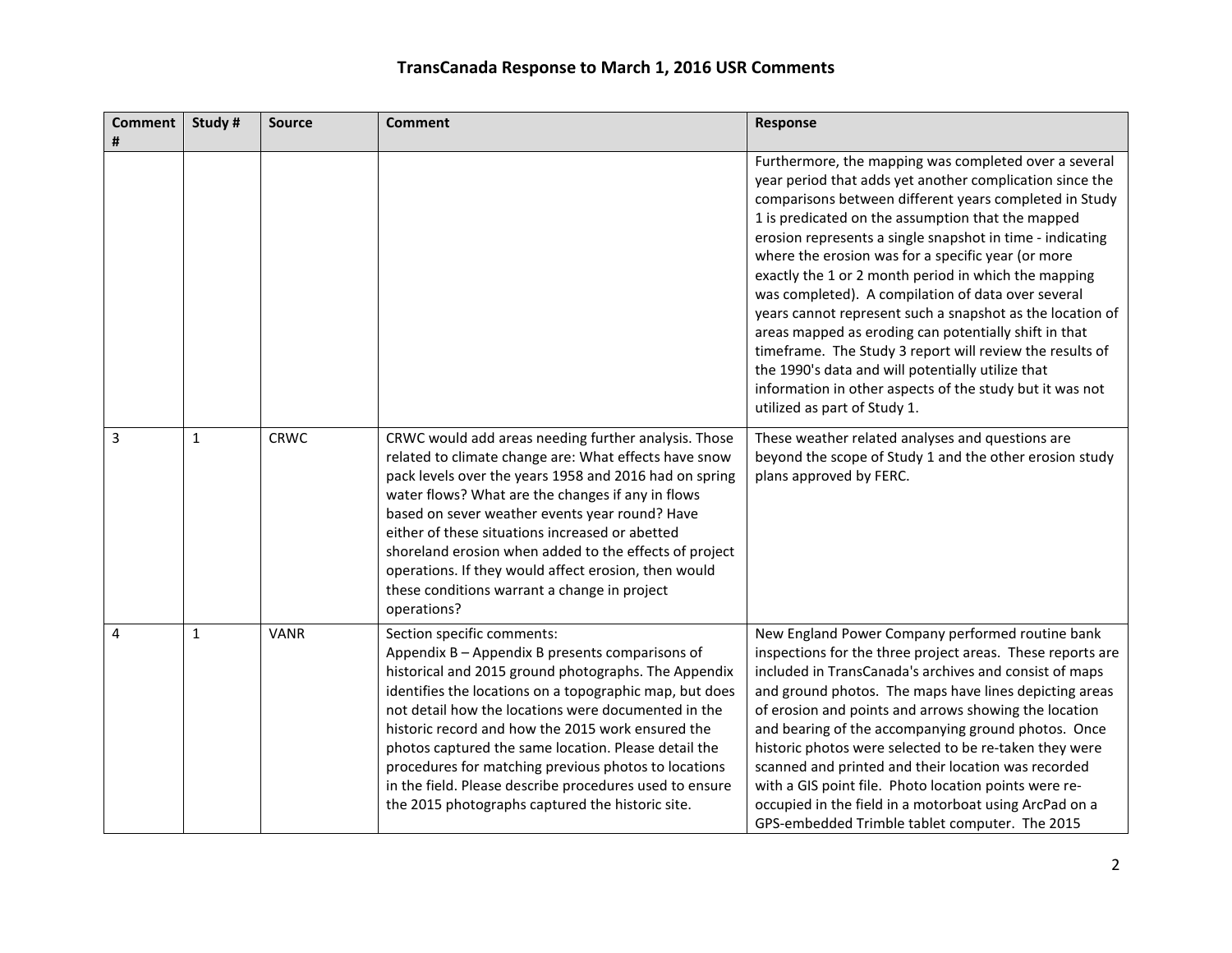| <b>Comment</b><br># | Study #      | <b>Source</b>                               | <b>Comment</b>                                                                                                                                                                                                                                                                                                                                                                                                                                                                                                                                                                                                                                                                                                                                                                                                                                                                                                                                                                                                                         | Response                                                                                                                                                                                                                                                                                                                                                                                                                                                                                                                                                                                                                                                                                                                                                                                                                                                                                                                                                                                                                                                                                                         |
|---------------------|--------------|---------------------------------------------|----------------------------------------------------------------------------------------------------------------------------------------------------------------------------------------------------------------------------------------------------------------------------------------------------------------------------------------------------------------------------------------------------------------------------------------------------------------------------------------------------------------------------------------------------------------------------------------------------------------------------------------------------------------------------------------------------------------------------------------------------------------------------------------------------------------------------------------------------------------------------------------------------------------------------------------------------------------------------------------------------------------------------------------|------------------------------------------------------------------------------------------------------------------------------------------------------------------------------------------------------------------------------------------------------------------------------------------------------------------------------------------------------------------------------------------------------------------------------------------------------------------------------------------------------------------------------------------------------------------------------------------------------------------------------------------------------------------------------------------------------------------------------------------------------------------------------------------------------------------------------------------------------------------------------------------------------------------------------------------------------------------------------------------------------------------------------------------------------------------------------------------------------------------|
|                     |              |                                             | Appendix B - Many of the historic photos appear to be<br>taken soon after ice out, while the 2015 photos appear<br>to be taken further into the growing season. Photos<br>taken later in the growing season have the potential to<br>obscure the comparisons, as the amount of vegetation<br>increases through the growing season. Where<br>available, the dates of the photos should be included.<br>Where not available, the lack of a known date should<br>be included.                                                                                                                                                                                                                                                                                                                                                                                                                                                                                                                                                             | photo was carefully taken to match the orientation and<br>scale of the historic photo to the extent possible. Where<br>landmarks were clearly visible the match is more certain<br>but in other cases a best effort was made to reoccupy the<br>same position as the original photos.<br>Dates of 2015 photographs and historic photos, if known,<br>will be added to the Appendix B photo log and included<br>in the revised study report.                                                                                                                                                                                                                                                                                                                                                                                                                                                                                                                                                                                                                                                                      |
|                     |              |                                             | Appendix D - Appendix D presents digitized river banks<br>for four periods, 1939, 1955, 1970, and 2010. Are these<br>four line files included with the geospatial data<br>associated with the report? If not, could they be made<br>available to stakeholders?                                                                                                                                                                                                                                                                                                                                                                                                                                                                                                                                                                                                                                                                                                                                                                         | The line files were included with the supplemental<br>geodata associated with the report.                                                                                                                                                                                                                                                                                                                                                                                                                                                                                                                                                                                                                                                                                                                                                                                                                                                                                                                                                                                                                        |
| 5                   | $\mathbf{1}$ | <b>CRJC Upper</b><br>Valley<br>Subcommittee | It is the opinion of this Subcommittee that Study #1 as<br>presented is misleading and not unbiased. As reported<br>by TransCanada's consultant for Study #1, John Field<br>(March 17 Study Update Presentation):<br>Segments of the river that have been armored<br>with rip rap or other means because erosion was<br>threatening homes or public infrastructure are labeled<br>as no longer eroding. This is true even in some<br>segments where the armor has slumped down into the<br>river.<br>Banks that are being undercut are not<br>considered to be eroding if they still have some<br>slumped vegetation.<br>Banks that erode and then green up with<br>some kind of vegetation are not labeled as eroding.<br>Various studies of erosion over time being<br>compared in Study #1 were not consistent as to what<br>was considered to be erosion.<br>Simply put, digitizing bad inconsistent data does not<br>make it relevant or meaningful. The only river-wide<br>erosion study done utilizing a consistent methodology | The comments made at the March 17 meeting appear, to<br>some extent, to have been misunderstood and an<br>attempt is made below to address the bulleted<br>comments.<br>Study 1 compared erosion mapped in 1958 and<br>$\bullet$<br>1978 and areas with riprap at those times were<br>presumably mapped as "stable" then but no information<br>is provided in those studies as to the condition of such<br>bank armoring. Study 3 will compare these earlier<br>erosion studies with mapping completed in 2014. Those<br>areas where bank armor "has slumped down into the<br>river" will be designated as "failed armor" in the 2014<br>mapping.<br>To clarify, banks that show evidence of<br>undercutting are not mapped in these current studies as<br>"eroding" only if the bank above is intact, stable, and<br>shows no other signs of erosion. If the bank above has<br>slumped vegetation then the bank is not mapped in the<br>current studies as "stable" as suggested in the comment,<br>but rather, mapped separately as "eroding - vegetated".<br>"Banks that erode and green up with some kind of |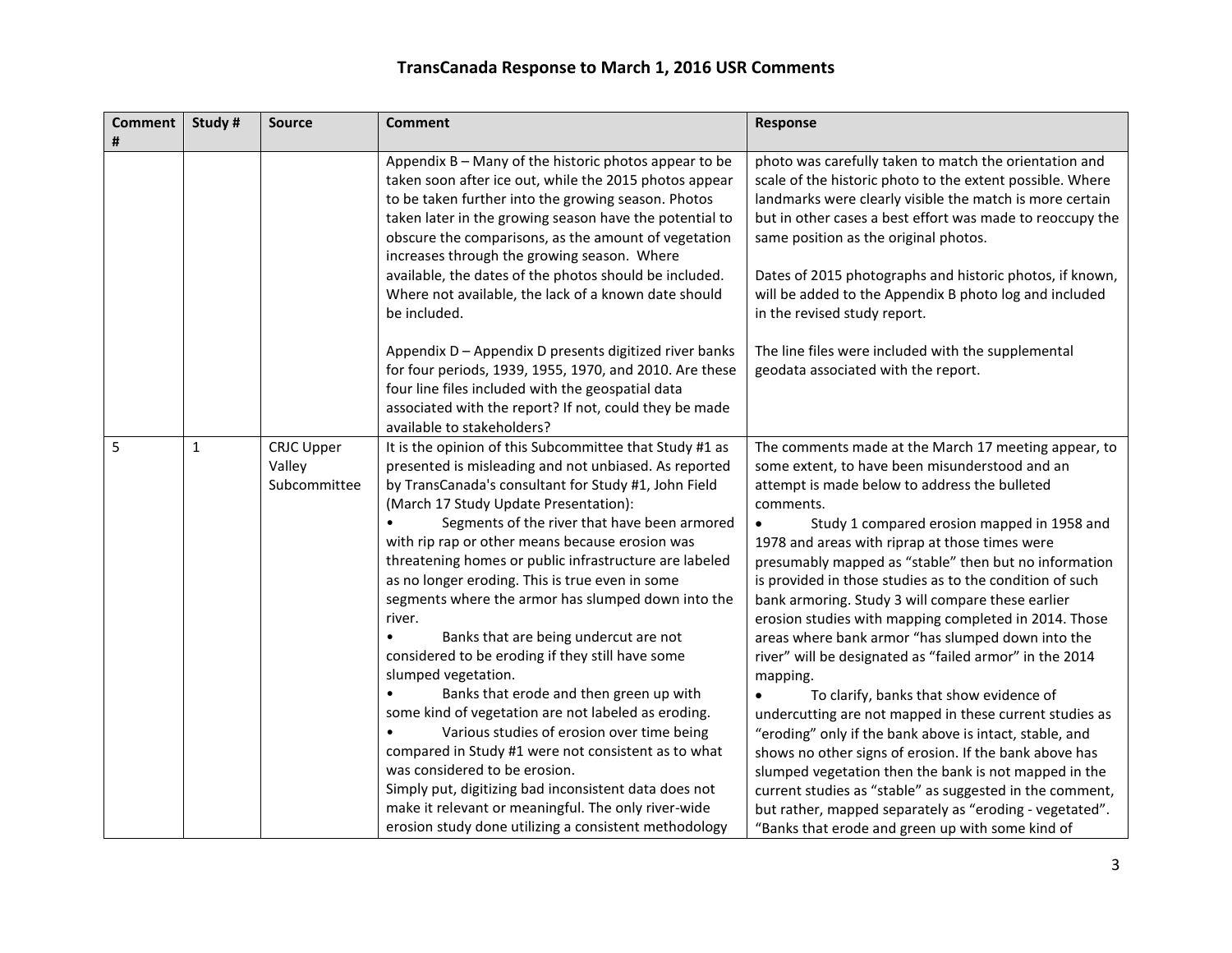| <b>Comment</b> | Study # | <b>Source</b> | <b>Comment</b>                                        | Response                                                    |
|----------------|---------|---------------|-------------------------------------------------------|-------------------------------------------------------------|
| #              |         |               |                                                       |                                                             |
|                |         |               | was done in the 1990's for CRJC by the USDA NRCS.     | vegetation" may not have been mapped as eroding in          |
|                |         |               | This Subcommittee believes this data set presents the | previous erosion mapping efforts (unknown) but in the       |
|                |         |               | only meaningful baseline data.                        | 2014 mapping effort would be mapped as "eroding" or         |
|                |         |               |                                                       | "eroding - vegetated" if other evidence (such as failure    |
|                |         |               |                                                       | surfaces) indicated the bank was continuing to erode        |
|                |         |               |                                                       | despite the presence of vegetation. The mere presence       |
|                |         |               |                                                       | of vegetation was not used in and of itself as an           |
|                |         |               |                                                       | indication that the bank was stable.                        |
|                |         |               |                                                       | The lack of detail in what was considered                   |
|                |         |               |                                                       | "erosion" in earlier erosion mapping efforts likely led to  |
|                |         |               |                                                       | inconsistency between mapping efforts. This does not        |
|                |         |               |                                                       | mean comparisons are completely without relevance or        |
|                |         |               |                                                       | meaning but Study 3 will carefully detail, to the extent    |
|                |         |               |                                                       | possible, what was considered "erosion" during various      |
|                |         |               |                                                       | studies and to what extent comparisons are meaningful.      |
|                |         |               |                                                       | Study 3 will carefully detail what is meant by each bank    |
|                |         |               |                                                       | stability category to hopefully establish a more consistent |
|                |         |               |                                                       | method moving forward. As mentioned in an earlier           |
|                |         |               |                                                       | comment, the 1990's erosion studies, while covering the     |
|                |         |               |                                                       | entire study area in whole were done within individual      |
|                |         |               |                                                       | districts, so the effort required to compile the studies    |
|                |         |               |                                                       | was beyond the scope of Study 1. While the individual       |
|                |         |               |                                                       | district studies in the 1990s work may have used a          |
|                |         |               |                                                       | consistent methodology they were completed by               |
|                |         |               |                                                       | different individuals and in different years which creates  |
|                |         |               |                                                       | uncertainties and does not allow for any more               |
|                |         |               |                                                       | meaningful comparisons with earlier erosion studies         |
|                |         |               |                                                       | using different methods than will comparisons included      |
|                |         |               |                                                       | in Study 3 with the 2014 mapping. The 1990's erosion        |
|                |         |               |                                                       | studies also are not explicit as to what one means when     |
|                |         |               |                                                       | saying a bank is "eroding" so these studies suffer from     |
|                |         |               |                                                       | many of the same problems as the earlier mapping            |
|                |         |               |                                                       | efforts. Again, this does not mean the 1990's or earlier    |
|                |         |               |                                                       | mapping efforts are without meaning or relevance but        |
|                |         |               |                                                       | one must be extremely careful in how the data are used      |
|                |         |               |                                                       | to draw conclusions as to how the amount and location       |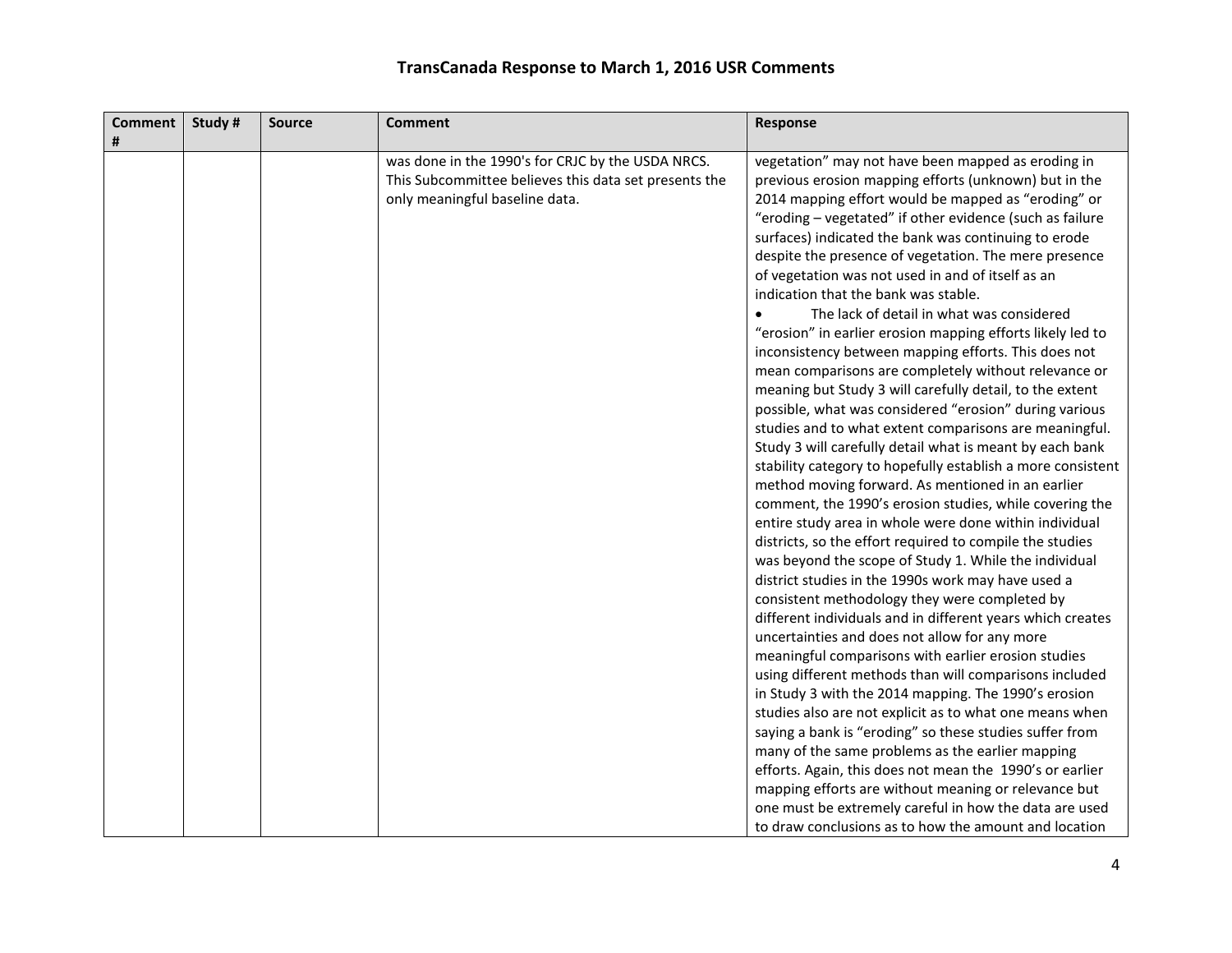| <b>Comment</b><br># | Study #      | <b>Source</b> | <b>Comment</b>                                                                                                                                                                                                                                                                                                                                                                                                                                                                                                                                                                                                                                                                                                                                                 | Response                                                                                                                                                                                                                                                                                                                                                                                                                    |
|---------------------|--------------|---------------|----------------------------------------------------------------------------------------------------------------------------------------------------------------------------------------------------------------------------------------------------------------------------------------------------------------------------------------------------------------------------------------------------------------------------------------------------------------------------------------------------------------------------------------------------------------------------------------------------------------------------------------------------------------------------------------------------------------------------------------------------------------|-----------------------------------------------------------------------------------------------------------------------------------------------------------------------------------------------------------------------------------------------------------------------------------------------------------------------------------------------------------------------------------------------------------------------------|
|                     |              |               |                                                                                                                                                                                                                                                                                                                                                                                                                                                                                                                                                                                                                                                                                                                                                                | of erosion is changing through time. While Study 3 will<br>attempt to bring some clarity as to what is meant by<br>calling something "eroding", the process is very complex<br>and, therefore, difficult to easily place into distinct and<br>obvious categories that can be reproduced reliably in<br>different years by different mappers.                                                                                |
| 6                   | $1 - 3$      | Lyme          | The Select board strongly requests that Trans Canada<br>conduct the quantitative studies to demonstrate what<br>the impact is of the rise and fall of the river on the river<br>banks. If it is demonstrated that the operation of the<br>dam is the cause of the erosion, Trans Canada should<br>be held financially responsible for the damage and<br>change the way the dam is operated to decrease<br>further damage.                                                                                                                                                                                                                                                                                                                                      | Comment acknowledged. FERC's issued its study<br>determination on required erosion studies, including<br>scope and methodology, and we are complying with<br>such. The submittal date for Studies 2 and 3 is August 1<br>and therefore it is premature to request any sort of<br>amendment to the study plan before the study report<br>has been submitted completed.                                                       |
| $\overline{7}$      | $\mathbf{1}$ | McIntyre      | The executive summary of the report is misleading. It<br>fails to mention a number of caveats concerning the<br>methodology of Study 1 that John Field offered while<br>presenting the findings on March 17, 2016. When read<br>by those who did not hear his presentation it could<br>leave the impression that Study 1 provides reliable<br>evidence that erosion "has remained steady or<br>deceased over time at the majority of the sites<br>studied." Although the subsequent sentence states<br>that "further analysis as part of Study 3 is needed to<br>confirm this trend and to ascertain potential project-<br>effects" the wording suggests that there is a trend to<br>confirm when it is equally possible that there is no<br>trend to confirm. | If Study 3 finds that no trend is confirmed, then such<br>statements will be made within that study report that<br>will make clear that such trends are no longer considered<br>to exist.                                                                                                                                                                                                                                   |
| 8                   | $1 - 3$      | McIntyre      | To date, the studies have not been designed and<br>carried out in a manner that could discover the extent<br>of piping erosion, the most likely mechanism whereby<br>dam operation could cause erosion. Even the language<br>used by the staff to describe photos of river-bank<br>erosion contains semantic bias. Erosion that has<br>resulted in an overhanging bank is described as<br>"undercut" a word that suggests removal of material                                                                                                                                                                                                                                                                                                                  | The processes of erosion are the focus of Study 3 and will<br>include a discussion of "piping" erosion. The purpose of<br>Study 1 was not to investigate processes of erosion and,<br>therefore, did not include a discussion of piping erosion.<br>To remove any semantic bias, Study 3 will utilize the term<br>"overhanging" instead of "undercutting" to describe the<br>physical features observed on the river banks. |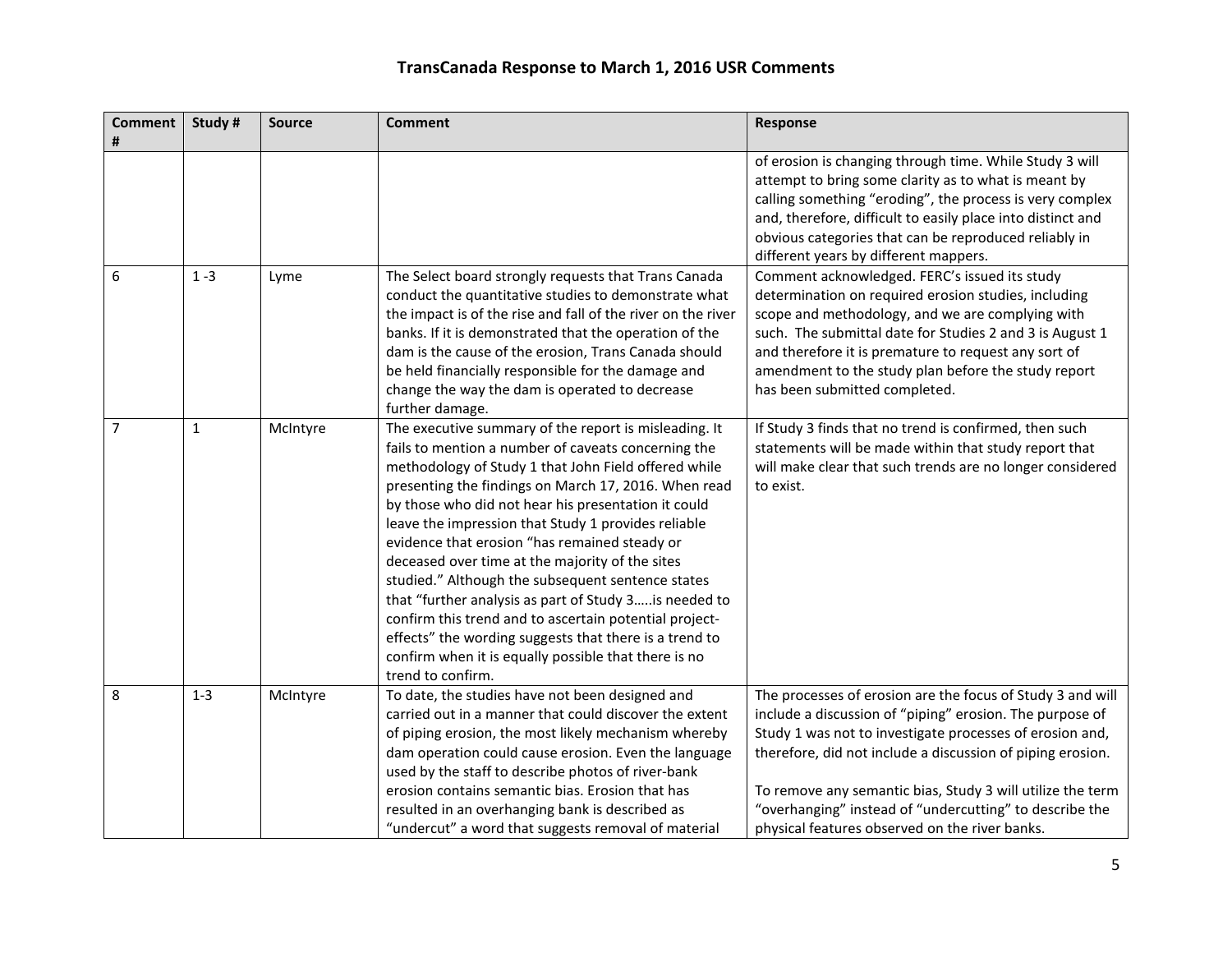| <b>Comment</b><br># | Study #      | <b>Source</b> | <b>Comment</b>                                                                                                                                                                                                                                                                                                                                                                                                                                                                                                                                                                                                                                                                                                                                                                                                                                                                                                                                               | Response                                                                                                                                                                                                                                                                                                                                                                                                                                                            |
|---------------------|--------------|---------------|--------------------------------------------------------------------------------------------------------------------------------------------------------------------------------------------------------------------------------------------------------------------------------------------------------------------------------------------------------------------------------------------------------------------------------------------------------------------------------------------------------------------------------------------------------------------------------------------------------------------------------------------------------------------------------------------------------------------------------------------------------------------------------------------------------------------------------------------------------------------------------------------------------------------------------------------------------------|---------------------------------------------------------------------------------------------------------------------------------------------------------------------------------------------------------------------------------------------------------------------------------------------------------------------------------------------------------------------------------------------------------------------------------------------------------------------|
|                     |              |               | by flowing river water. Overhanging material on a river-<br>bank can be caused equally well by piping erosion or by<br>stream action I was encouraged when I suggested to<br>John Field, who conducted the study, that he might use<br>the term "overhanging" rather than "undercutting"<br>that he agreed to change his description of such<br>photos.                                                                                                                                                                                                                                                                                                                                                                                                                                                                                                                                                                                                      |                                                                                                                                                                                                                                                                                                                                                                                                                                                                     |
| 9                   | 1            | McIntyre      | Different observers were responsible for the data<br>collected in each of the study periods. Methodologies<br>were not standardized throughout the study period<br>and in some cases they are not adequately<br>documented. To this I would add that there is no<br>evidence of statistician input into the design of any of<br>the historical studies and no statistical evaluation of<br>the summary data presented in this report.                                                                                                                                                                                                                                                                                                                                                                                                                                                                                                                        | The limitations of comparing data collected by different<br>users utilizing different methodologies will be thoroughly<br>discussed as part of Study 3. In addition, Study 1 as<br>approved by FERC was not designed to include statistical<br>analysis of historical data (largely map and photographic<br>data).                                                                                                                                                  |
| 10                  | $\mathbf{1}$ | McIntyre      | The amount of effort spent in carrying out this study<br>should not be minimized. The hand digitizing of erosion<br>data from 1958 and comparison with similar data from<br>the Corps of Engineers collected in 1978 clearly was a<br>large task. This work is compromised by the omission<br>of detailed information concerning the criteria used to<br>allocate sections of river bank into the four categories<br>used in the display. The presentation of this data on<br>the topographical maps covering the three projects in<br>Appendix A, uses colored lines that I estimate cover a<br>breadth of 5-10 feet on the ground and for this reason<br>are useful in this context only when changes exceed<br>this amount. The changes seen in aerial photographs<br>taken of the 11 sites chosen for detailed analysis of<br>erosion are far more helpful in documenting the extent<br>of erosive activity over time in these few and limited<br>sites. | The limitations of making comparisons of the mapped<br>data from different years will be thoroughly discussed in<br>Study 3 including concerns regarding the accuracy of the<br>position and measured lengths of changes in erosion<br>given the scale at which the maps were made during the<br>earlier mapping efforts.<br>Uncertainties also exist in the overlays of aerial<br>photographs and such uncertainties will also be further<br>discussed in Study 3. |
| 11                  | 1            | McIntyre      | (Appendix B) The study selected sites that could be<br>relocated for follow-up photos, but often conditions at<br>the time of later photos has changed dramatically. This<br>is particularly true for "naked" banks in the original                                                                                                                                                                                                                                                                                                                                                                                                                                                                                                                                                                                                                                                                                                                          | While the comments are valid, a consistent method of<br>defining the "bank" in forested zones was used so as to<br>limit potential error that will ultimately exist no matter<br>what method is ultimately chosen.                                                                                                                                                                                                                                                  |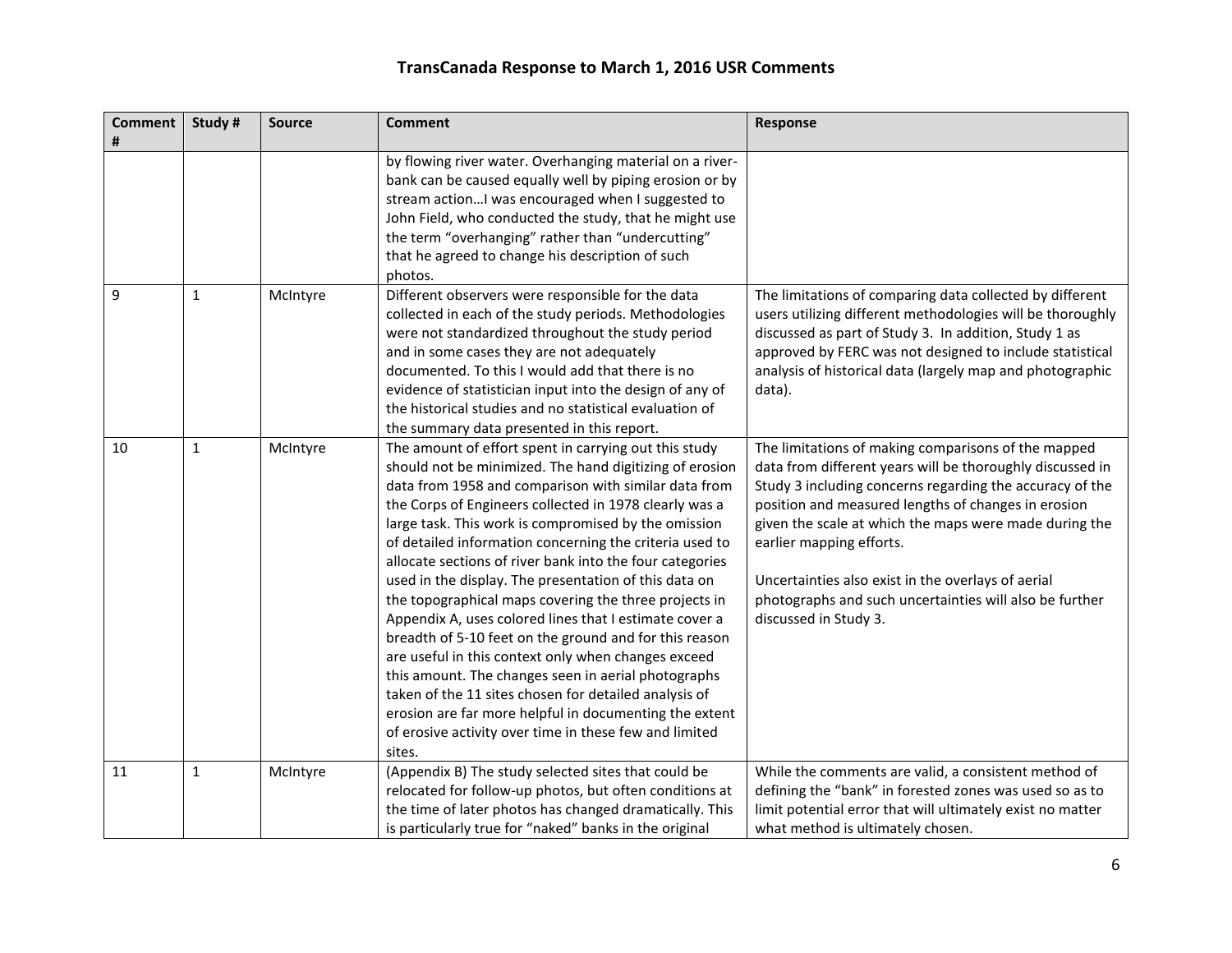| <b>Comment</b><br># | Study #      | <b>Source</b> | <b>Comment</b>                                                                                                                                                                                                                                                                                                                                                                                                                                                                                                                                                                                                                                                                                                                                                                                                                                                                                                                                                                                                                                                                                                                                                                       | <b>Response</b>                                                                                                                                                                                                                                                                                                                                                                                                                                                                                                                                                |
|---------------------|--------------|---------------|--------------------------------------------------------------------------------------------------------------------------------------------------------------------------------------------------------------------------------------------------------------------------------------------------------------------------------------------------------------------------------------------------------------------------------------------------------------------------------------------------------------------------------------------------------------------------------------------------------------------------------------------------------------------------------------------------------------------------------------------------------------------------------------------------------------------------------------------------------------------------------------------------------------------------------------------------------------------------------------------------------------------------------------------------------------------------------------------------------------------------------------------------------------------------------------|----------------------------------------------------------------------------------------------------------------------------------------------------------------------------------------------------------------------------------------------------------------------------------------------------------------------------------------------------------------------------------------------------------------------------------------------------------------------------------------------------------------------------------------------------------------|
|                     |              |               | photos (open fields or banks that had been clear cut)<br>and later photos showing heavy forest replacement.<br>On forested banks, the use of the center of trees to<br>delineate the edge of the riverbank was used in<br>compiling the digital map from aerial photos. Although<br>this method has been used in other studies referenced<br>in the report, I question whether a systematic error<br>occurs in when tree-center is used to define the top of<br>an eroding bank because trees in such locations often<br>lean outwards toward the river. Other photos of banks<br>covered with heavy brush or overhanging trees should<br>not be considered a "match" as should underexposed<br>photos in which detail is not seen. As might be<br>expected, some pairs include a photo taken from a<br>position on land and a photo taken from the water.                                                                                                                                                                                                                                                                                                                           | Every effort was made to match ground photographs as<br>best as possible. The methods used to ensure such<br>accuracy are described in a response above to a<br>comment from VANR.                                                                                                                                                                                                                                                                                                                                                                             |
| 12                  | $\mathbf{1}$ | McIntyre      | These also can yield comparisons of doubtful value.<br>Causes of Erosion: On the base of the photographic<br>record and other data from the study, erosion at<br>various sites was allocated by cause. A small<br>percentage of the total (data presented at the<br>conference but not included in the report) was found<br>to be piping erosion. The written report does not<br>describe the criteria used for making this distinction<br>and how these sites were selected [comment goes on<br>to describe piping and discuss concerns in great detail<br>and provides photos and discussion of River Road in<br>Lyme NH] Conclusions: Erosion due to piping may be<br>difficult to detect in situations where there are other<br>causes of erosion at work. It is more common than<br>generally recognized and can result in bank collapse<br>and sink hole appearance long after high water has<br>receded. Such erosion may be recognized later when it<br>occurs under paved roads than in farm fields where<br>observations are easier. Piping may be anticipated<br>when porous soils are exposed to fluctuating water<br>levels as encountered in dam impoundments. Erosion | Study 3 will discuss in detail the various processes of<br>erosion, drawing in part from the literature. What the<br>commenter describes as "piping" erosion are more likely<br>to be described as processes that create the<br>"overhanging" banks - processes that will be described in<br>Study 3 as distinct from (but not necessarily completely<br>unrelated to) piping erosion. The limited amount of<br>"piping" erosion mapped is likely more of a difference in<br>semantics used rather than a difference in opinion of the<br>processes occurring. |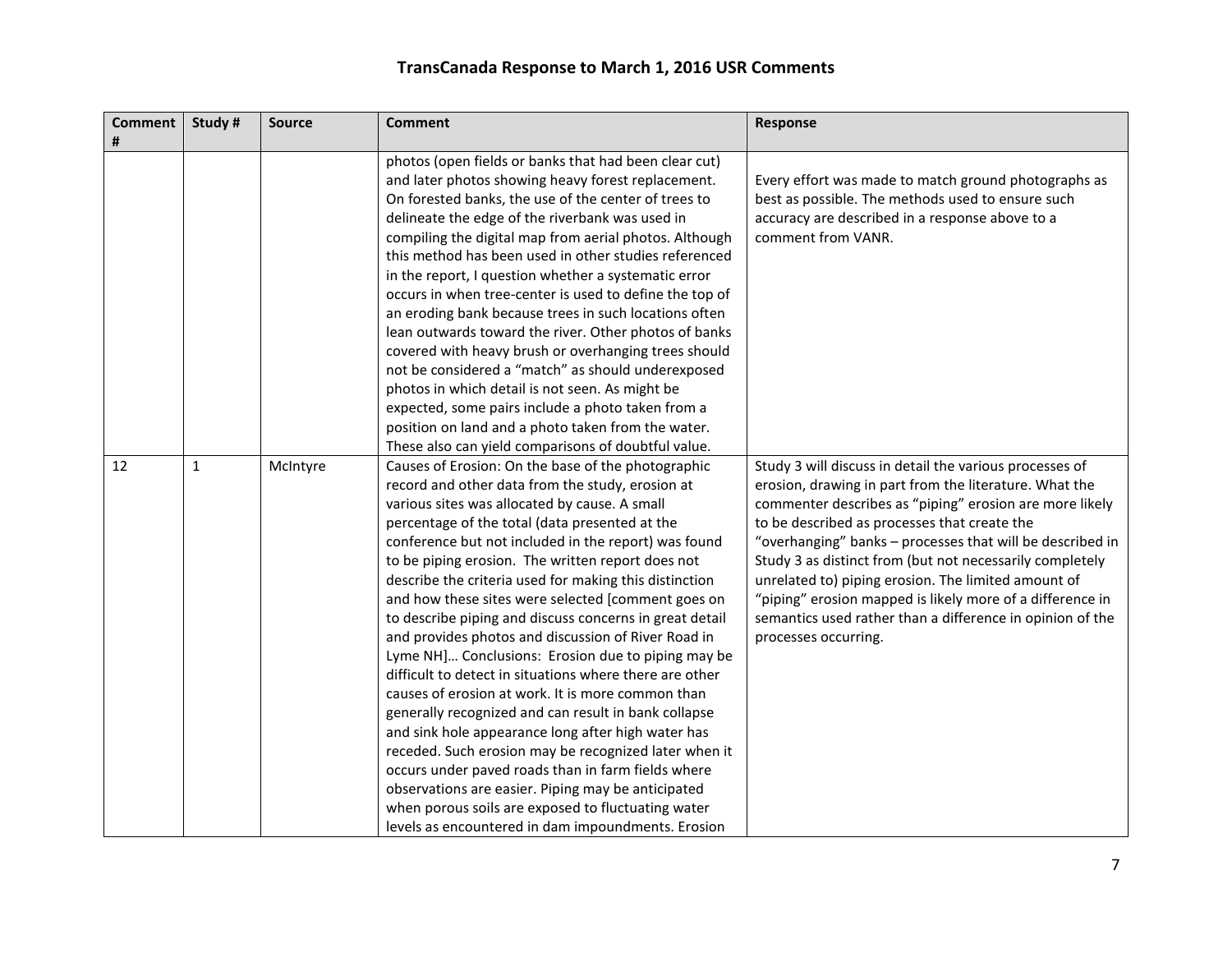| <b>Comment</b><br># | Study #      | <b>Source</b> | <b>Comment</b>                                                                                                                                                                                                                                                                                                                                                                                                                                                                                                                                                      | Response                                                                                                                                                                                                                                                                                                                                                                                                                                                                                                                                                              |
|---------------------|--------------|---------------|---------------------------------------------------------------------------------------------------------------------------------------------------------------------------------------------------------------------------------------------------------------------------------------------------------------------------------------------------------------------------------------------------------------------------------------------------------------------------------------------------------------------------------------------------------------------|-----------------------------------------------------------------------------------------------------------------------------------------------------------------------------------------------------------------------------------------------------------------------------------------------------------------------------------------------------------------------------------------------------------------------------------------------------------------------------------------------------------------------------------------------------------------------|
|                     |              |               | due to piping is clearly present in agricultural land<br>surrounding the Wilder impoundment and this piping<br>may also have been an important factor in damage to<br>River Road in Lyme.                                                                                                                                                                                                                                                                                                                                                                           |                                                                                                                                                                                                                                                                                                                                                                                                                                                                                                                                                                       |
| 13                  | $1 - 3$      | McIntyre      | Members of the public commenting at the Scoping<br>meeting on Monday, January 28th, 2013 stated their<br>belief that erosion had increased subsequent to the<br>assumption of dam management by TransCanada. It<br>should be determined whether this is true and if so,<br>how important water level fluctuations in the Wilder<br>Impoundment are to the piping erosion events<br>mentioned above.                                                                                                                                                                 | Study 3 will incorporate a discussion of likely causal<br>mechanisms including the potential impacts of water<br>level fluctuations. TransCanada has continued the same<br>operation as previous project owners and operators, and<br>has complied with license constraints, operating levels,<br>minimum flows, drawdown rates etc. just as previous<br>owners have. We cannot categorically state that inflows<br>or patterns of inflow have remained similar as they<br>change due to natural inflows and have changed due to<br>increased upstream minimum flows. |
| 14                  | $\mathbf{1}$ | Mudge         | Previous erosion studies: Neither Study #1 nor the<br>literature cited in that study, (page 10 of the study),<br>makes any reference to different erosion studies that<br>were done by the Grafton County (NH) Conservation<br>District in 1992 and then in Cheshire and Sullivan<br>counties (NH) in 1998.                                                                                                                                                                                                                                                         | Mention will be made in Study 3 but, as discussed above,<br>only complete data sets covering the entire study area<br>were utilized in Study 1.                                                                                                                                                                                                                                                                                                                                                                                                                       |
| 15                  | $\mathbf{1}$ | Mudge         | Historical Review of the Riparian Buffer on the<br>Connecticut River: Study #1, the Historical Study, does<br>not compare the riparian buffer of today with<br>the riparian buffer before the construction of the<br>Wilder Dam. That should have been done.<br>Photographic evidence about the loss of the riparian<br>buffer exists as is shown below [provides examples of<br>historical and current photos]. There is no discussion of<br>the lost riparian buffer in Study #1, the "Historical"<br>riverbank study. Why not? Will that be in Studies 2 &<br>3? | Study 3 will include data on presence or absence of<br>riparian buffer on most recent aerial photographs and<br>relate it to erosion mapped in 2014; however, such an<br>analysis was beyond the approved scope of Studies 1-3.                                                                                                                                                                                                                                                                                                                                       |
| 16                  | $\mathbf{1}$ | Mudge         | Poor Comparable Pictures: Appendix B of Study<br>#1does include a "comparison" of historical ground<br>photographs. However, Study #1 includes no discussion<br>of the photographs in the appendix. Perhaps that<br>discussion will be a part of Studies 2 & 3? One problem                                                                                                                                                                                                                                                                                         | As discussed in response to other comments above,<br>every effort was made to make as true and accurate a<br>comparison as possible with the historical materials that<br>were found and researched.                                                                                                                                                                                                                                                                                                                                                                  |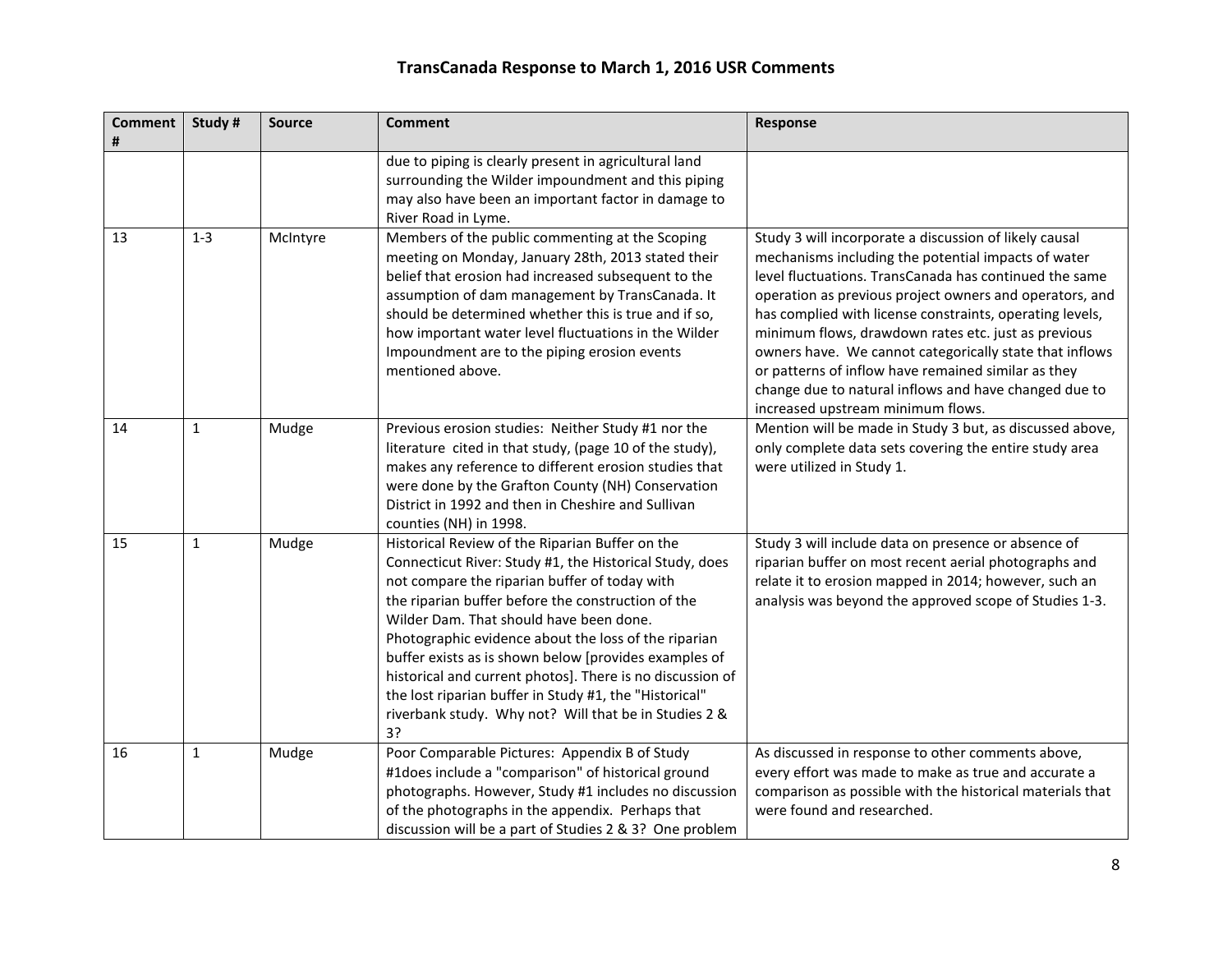| <b>Comment</b><br># | Study#       | <b>Source</b> | <b>Comment</b>                                                                                                                                                                                                                                                                                                                                                                                                                                                                                                                                                                                                                                                                                                                                                                                                                                                                                                                                                                                                                                                                                                                                                                                                                                                                                                                                                                                                                                                                                | Response                                                                                                                                                                                                                                                                                                                                                                                                                                                                                                                                                                                                                                                                                                                                                                                                                                                                                                                                                                                                                                                                                                                                                                                                          |
|---------------------|--------------|---------------|-----------------------------------------------------------------------------------------------------------------------------------------------------------------------------------------------------------------------------------------------------------------------------------------------------------------------------------------------------------------------------------------------------------------------------------------------------------------------------------------------------------------------------------------------------------------------------------------------------------------------------------------------------------------------------------------------------------------------------------------------------------------------------------------------------------------------------------------------------------------------------------------------------------------------------------------------------------------------------------------------------------------------------------------------------------------------------------------------------------------------------------------------------------------------------------------------------------------------------------------------------------------------------------------------------------------------------------------------------------------------------------------------------------------------------------------------------------------------------------------------|-------------------------------------------------------------------------------------------------------------------------------------------------------------------------------------------------------------------------------------------------------------------------------------------------------------------------------------------------------------------------------------------------------------------------------------------------------------------------------------------------------------------------------------------------------------------------------------------------------------------------------------------------------------------------------------------------------------------------------------------------------------------------------------------------------------------------------------------------------------------------------------------------------------------------------------------------------------------------------------------------------------------------------------------------------------------------------------------------------------------------------------------------------------------------------------------------------------------|
|                     |              |               | anyone encounters when trying to assemble<br>photographs of the riverbank is the summer foliage<br>that can hide the erosion. In Study #1, Appendix B,<br>Photo Match 59 appears to be of the Mudge land in<br>Lyme. Photo 2015-88 (Match 59) [provided in<br>comment letter along with other comparison photos],<br>was obviously taken in the summer and shows the<br>thick summer foliage.                                                                                                                                                                                                                                                                                                                                                                                                                                                                                                                                                                                                                                                                                                                                                                                                                                                                                                                                                                                                                                                                                                 |                                                                                                                                                                                                                                                                                                                                                                                                                                                                                                                                                                                                                                                                                                                                                                                                                                                                                                                                                                                                                                                                                                                                                                                                                   |
| 17                  | $\mathbf{1}$ | Mudge         | Old Data on Maps: From Study #1 -Appendix A- Maps<br>of the Connecticut River: Appendix A of Study #1 takes<br>data from 1958 and 1978 and now, 58 and 38 years<br>after that data was collected, it is presented in Study<br>#1. At the meeting on March 17, 2016, great effort<br>was made telling the attendees that this data would be<br>more analyzed in Studies 2 & 3. A lot has happened<br>since that data was collected. A lot needs to be<br>analyzed. What new data will be added to this old<br>data? [provides examples of photos/maps from Study 1<br>report and photos from other sources] After<br>reviewing the maps in Appendix A, reportedly based on<br>data from 1958 and 1978, I have come to the<br>conclusion that this material should not be too heavily<br>relied upon today to characterize the riverbank<br>Riverbank that was "Still stable" in 1958 in fact had<br>extensive rip-rap dumped on it prior to 1962, most<br>likely before 1958-probably as early as 1950, in order<br>to stabilize the bank before the completion of the<br>Wilder Dam. Riverbank that was "Still stable" in 1958<br>has seen extensive erosion and sometimes stabilization<br>work since then. Those sections should be labeled as<br>"Stabilized" rather than "Still stable."<br>Great care must be made when characterizing different<br>sections of the riverbank. A close look at it will<br>probably show many more destabilized areas than are<br>indicated in the study. | The erosion mapping data from 2014 will be added in<br>Study 3 to 1958 and 1978 erosion mapping data<br>presented in Study 1.<br>The "still stable" label referred to by the commenter as<br>characterizing conditions in 1958 is actually meant to<br>indicate that in 1978 the bank was "still stable" as both in<br>1958 and 1978 the bank was not mapped as eroding so is<br>presumed to have been stable both in 1958 and 1978<br>(only areas of erosion were mapped in 1958 and 1978<br>with no explicit indication given of conditions where no<br>erosion was mapped such as locations of bank armor).<br>No distinction is made on the 1958 or 1978 maps of areas<br>that were armored with riprap or naturally stable.<br>Presuming areas of riprap were not considered to be<br>eroding in 1958 and 1978, they would have been<br>considered stable. In Study 3, the 2014 erosion mapping<br>will be presented and compared in a similar manner to<br>1958 and 1978 maps so changes since 1978 will be<br>reflected and areas that were mapped as stable in 1978<br>and are now eroding will be indicated on the maps as<br>"destabilized" indicating a stable bank in 1978 is now<br>eroding in 2014. |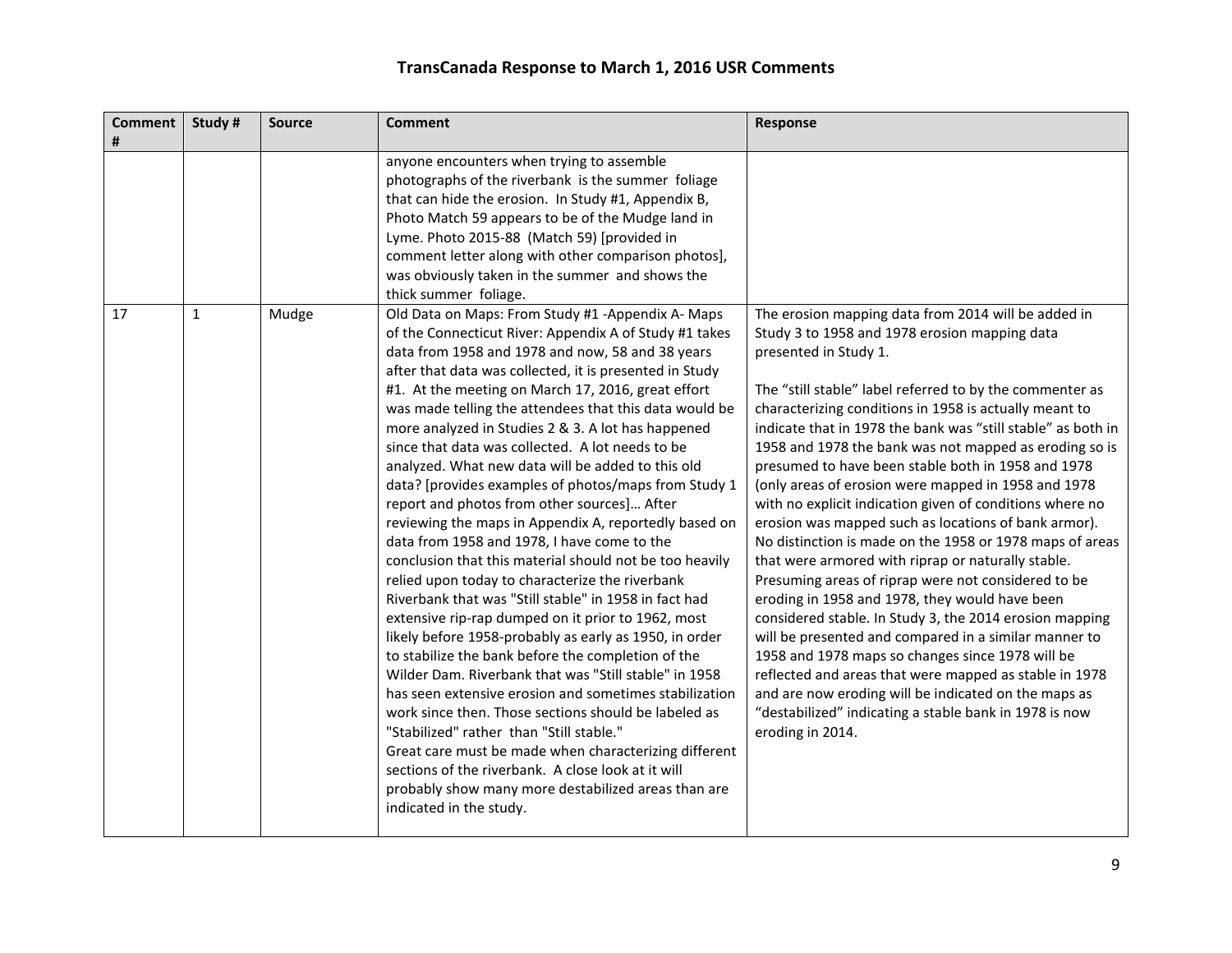| <b>Comment</b><br># | Study #      | <b>Source</b> | <b>Comment</b>                                                                                                                                                                                                                                                                                                                                                                                                                                                                                                                                                                                                                                                                                                                                                                                                                                                                                                                                                     | Response                                                                                                                                                                                                                                                                                                                                                                                                                                                                                                                                                                                                                                                                                              |
|---------------------|--------------|---------------|--------------------------------------------------------------------------------------------------------------------------------------------------------------------------------------------------------------------------------------------------------------------------------------------------------------------------------------------------------------------------------------------------------------------------------------------------------------------------------------------------------------------------------------------------------------------------------------------------------------------------------------------------------------------------------------------------------------------------------------------------------------------------------------------------------------------------------------------------------------------------------------------------------------------------------------------------------------------|-------------------------------------------------------------------------------------------------------------------------------------------------------------------------------------------------------------------------------------------------------------------------------------------------------------------------------------------------------------------------------------------------------------------------------------------------------------------------------------------------------------------------------------------------------------------------------------------------------------------------------------------------------------------------------------------------------|
| 18                  | $\mathbf{1}$ | Mudge         | • I am disappointed that the "Historical" study does<br>not include references to other known studies of<br>the riverbank erosion.<br>• The "Historical" study makes no reference to the<br>history of the riparian buffer and how it has been<br>destroyed.<br>• The use of data that is 58 and 38 years old, and<br>making maps of the erosion with that information,<br>is very misleading if the reader in fact knows the<br>land or even if you just look at it today as you drive<br>by.<br>• The "Historical" study fails to address how and why<br>federally funded erosion control projects have<br>failed. Is that because of the operation of the<br>Wilder dam?<br>• Page 1 of the study states: "The goal of this study<br>was to assess the historical erosion and riverbank<br>movement." Then page 2 reads, "Study 1was<br>largely conceived as a data collection exercise."<br>• An assessment should be more than a data<br>collection exercise. | Responses for the most part given elsewhere to these<br>comments. Data for erosion mapping from 38 and 58<br>years ago is not intended to indicate how conditions are<br>today but will be used in Study 3 to show how conditions<br>compare with those mapped in 2014.<br>Some discussion will be provided in Study 3 of where<br>previous bank stabilization efforts have failed.<br>Given the different timings of the studies, it became<br>apparent that analysis of Study 1 historical material<br>would best be completed as part of Study 3 once other<br>data collection efforts (including erosion data from 2014)<br>were available to compare with data collection efforts in<br>Study 1. |
| 19                  | $\mathbf{1}$ | <b>CRJC</b>   | • Request and recommend study modifications, or<br>additional studies, that are designed to determine<br>the likely causes of erosion, particularly those that<br>are designed to identify the portion of erosion that<br>is directly attributable to project operations.<br>• Suggest the effect of historic log drives and scour by<br>ice be considered as erosive forces.<br>• Recommend that the operational model be<br>optimized to manage ramping rates and frequencies<br>in a manner to minimize erosion.<br>• Point out that erosion inventories conducted in<br>1992 by the Grafton County Conservation District,<br>and in 1997 for Sullivan and Cheshire Counties in<br>New Hampshire and Windham and Windsor                                                                                                                                                                                                                                        | Study 3 is designed to determine, to the extent possible,<br>the likely causes of erosion within the project-affected<br>areas. The history of log drives and effects of ice will be<br>discussed as part of Study 3 but it may be difficult to<br>ascribe particular bank features to these events.<br>As mentioned in earlier responses, 1990's erosion studies<br>will be mentioned in Study 3 but will not be incorporated<br>into study as these mapping efforts did not cover the<br>complete study area in a single effort over a single field<br>season.<br>The operational model is expected to be used to evaluate<br>operational alternatives to present operation, including<br>ramping.  |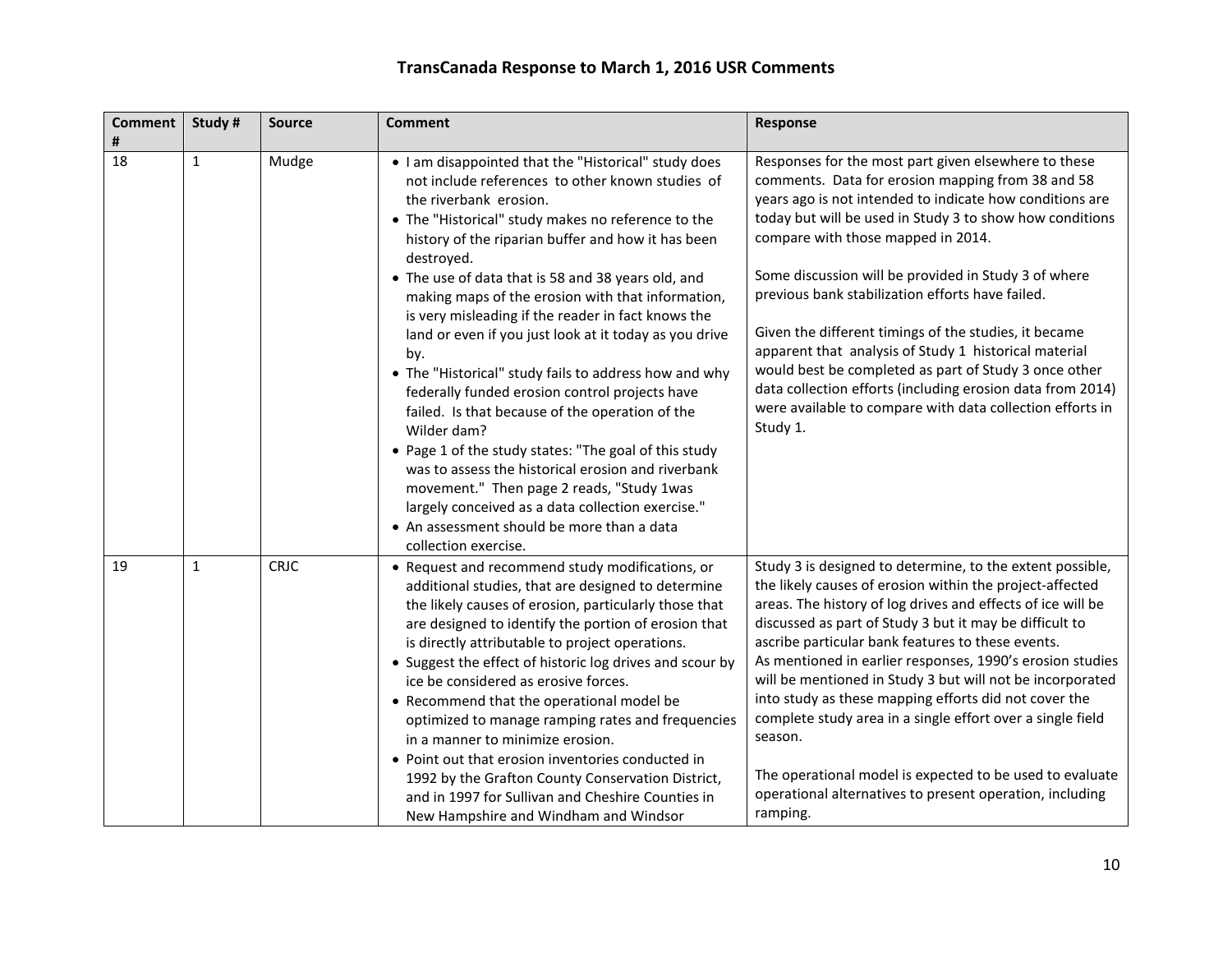| Comment   Study #<br># | <b>Source</b> | Comment                                                                   | <b>Response</b> |
|------------------------|---------------|---------------------------------------------------------------------------|-----------------|
|                        |               | Counties in Vermont should be added to the<br>inventory of prior studies. |                 |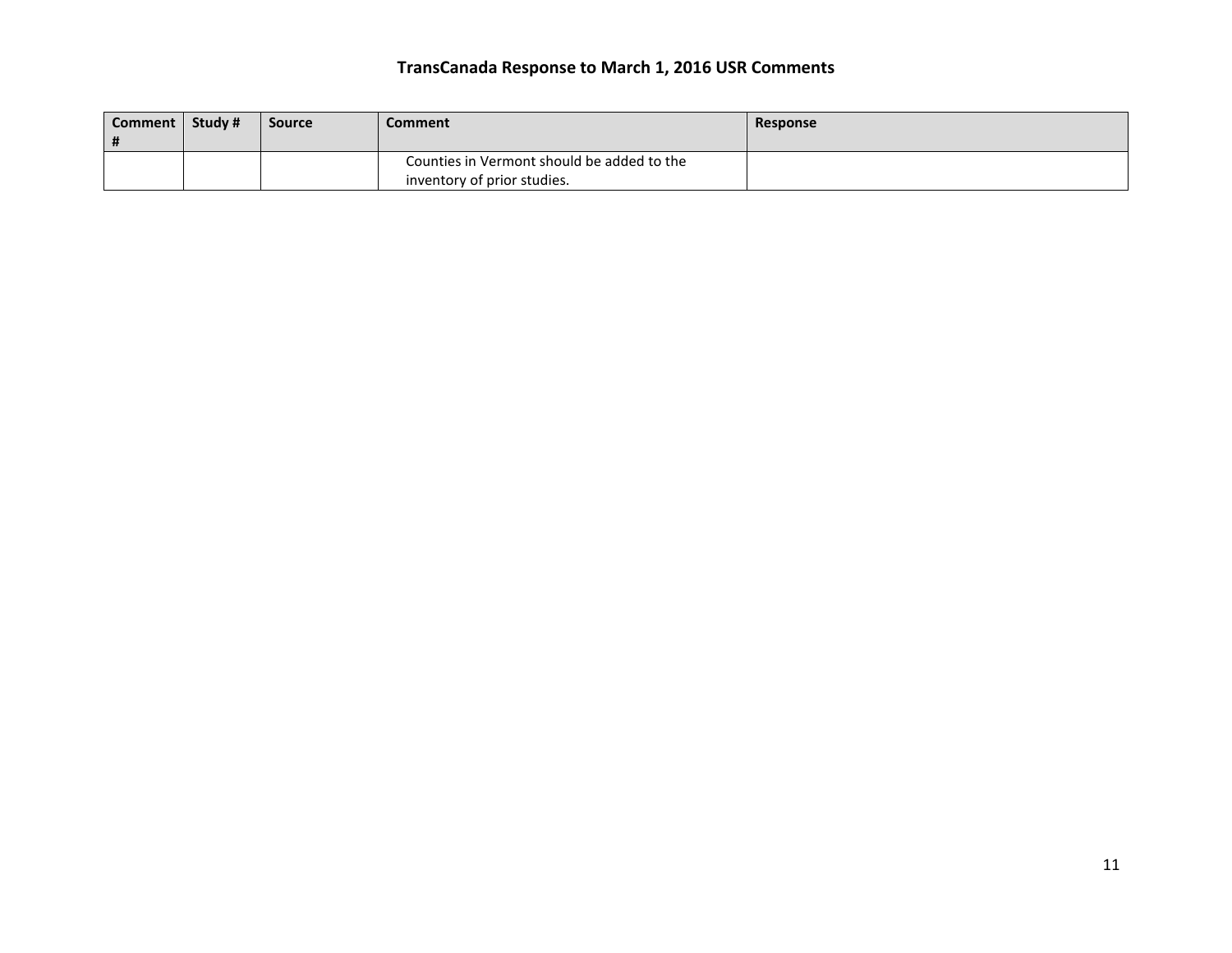### **Study 4 – Hydraulic Modeling Study**

| <b>Comment</b><br># | Study#         | <b>Source</b> | <b>Comment</b>                                                                                                                                                                                                                                                                                                                                                                                                                                                    | Response                                                                                                                                                                                                                                                                                                                                                                                                                                                                                                                                                                                                                    |
|---------------------|----------------|---------------|-------------------------------------------------------------------------------------------------------------------------------------------------------------------------------------------------------------------------------------------------------------------------------------------------------------------------------------------------------------------------------------------------------------------------------------------------------------------|-----------------------------------------------------------------------------------------------------------------------------------------------------------------------------------------------------------------------------------------------------------------------------------------------------------------------------------------------------------------------------------------------------------------------------------------------------------------------------------------------------------------------------------------------------------------------------------------------------------------------------|
| $\mathbf{1}$        | $\overline{4}$ | <b>VANR</b>   | Section 4.1.4 Expansion and Contraction Coefficients<br>(p. 7) – The report states, "Coefficients of contraction<br>and expansion of 0.1 and 0.3, respectively, were<br>assigned to cross sections for this study. These values,<br>the model defaults, are appropriate for the flow<br>conditions observed in the Connecticut River".<br>Please provide additional detail that describes why<br>these coefficients are appropriate for the Connecticut<br>River. | Contraction and expansion zones occur in river flow at<br>locations where there are abrupt changes in channel<br>conveyance. These zones are characterized by rapidly varied<br>flow in the vicinity of a flow constriction such as a narrow<br>diameter culvert in a wide river channel or bridge abutments<br>that extend into a river channel. The effect is the hydraulic<br>constriction of flow, which forms a jet upstream of the<br>structure in the contraction zone and turbulence<br>downstream in the expansion zone.                                                                                           |
|                     |                |               |                                                                                                                                                                                                                                                                                                                                                                                                                                                                   | On river reaches like the study area of the Connecticut River<br>where: 1) the changes in river cross sections are small due to<br>the absence of significant channel encroachments; and 2)<br>the flow is subcritical the coefficients are typically on the<br>order of 0.1 and 0.3 for contraction and expansion,<br>respectively (ACOE HEC-RAS Reference Manual, 2016).                                                                                                                                                                                                                                                  |
|                     |                |               |                                                                                                                                                                                                                                                                                                                                                                                                                                                                   | During model setup, calibration and verification, we<br>reviewed available maps, aerial imagery, LiDAR and<br>bathymetry survey data, and FEMA Flood Insurance studies<br>for abrupt changes in the river channel (from both natural<br>and man-made features) and evidence of potential<br>contraction and expansion zones that would warrant entry<br>of contraction and expansion coefficients outside of the<br>typical values. Our review of the study area and published<br>references, and the calibration results indicated that the<br>typical values, also referred to as the model defaults, were<br>acceptable. |
| $\overline{2}$      | $\overline{4}$ | <b>VANR</b>   | Table 4-6 Hydraulic Model Calibration Periods - The<br>project reaches and hydrologic conditions (operations<br>vs. spill) use different periods for calibration.<br>Please describe how the time periods for calibration<br>were chosen.                                                                                                                                                                                                                         | The following steps were involved with the selection of time<br>periods for calibration:<br>We reviewed the window of 2014 Study 2 logger<br>1)<br>deployment, which spanned from June 25, 2014 to<br>October 31, 2014.<br>2)<br>Within that window we identified time periods that                                                                                                                                                                                                                                                                                                                                         |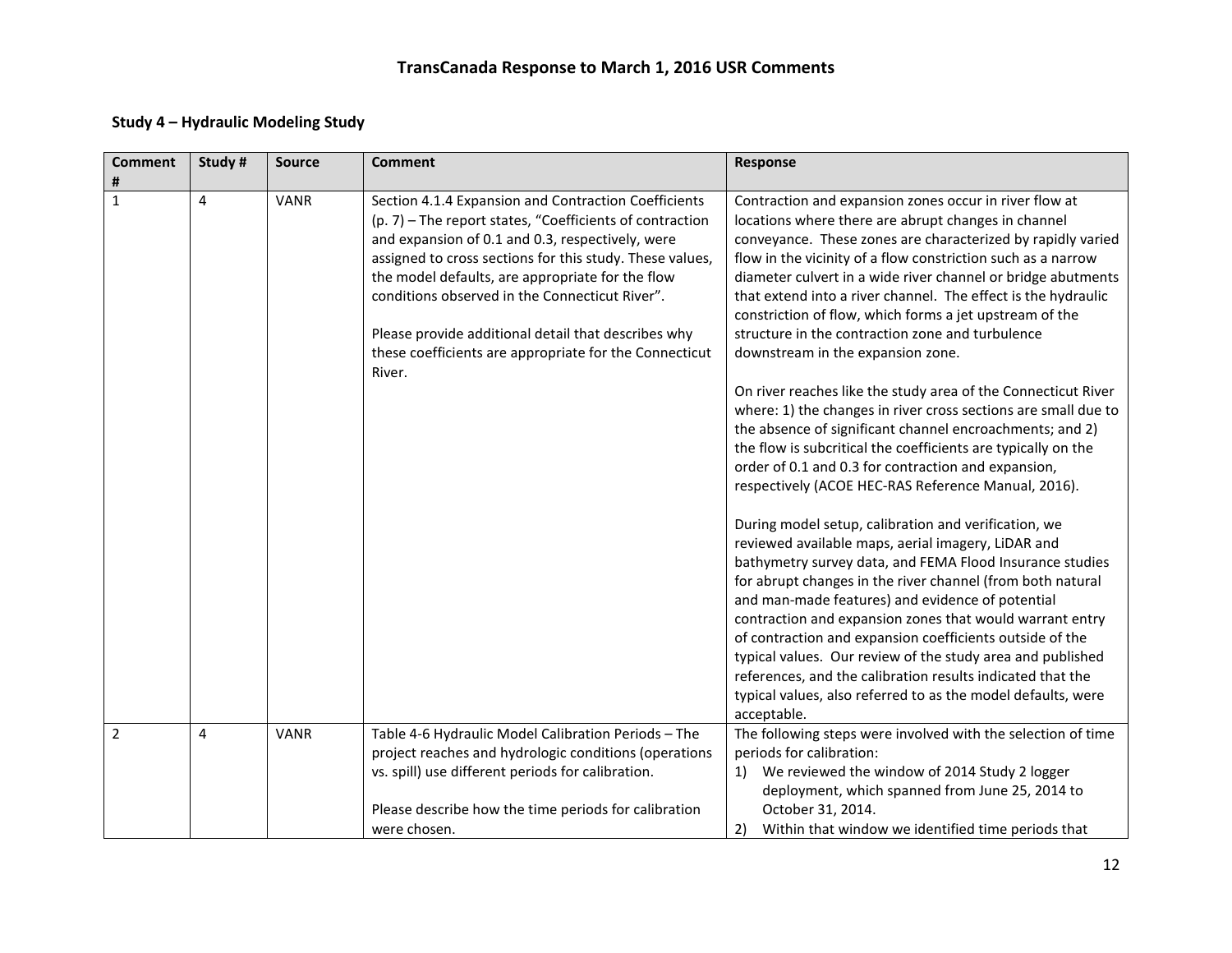| <b>Comment</b> | Study# | <b>Source</b> | <b>Comment</b>                                                                                                                                                                                                                                                                                                                                                                                                                                                                                                                                                                         | Response                                                                                                                                                                                                                                                                                                                                                                                                                                                                                                                                                                                                                                                                                                                                                                         |
|----------------|--------|---------------|----------------------------------------------------------------------------------------------------------------------------------------------------------------------------------------------------------------------------------------------------------------------------------------------------------------------------------------------------------------------------------------------------------------------------------------------------------------------------------------------------------------------------------------------------------------------------------------|----------------------------------------------------------------------------------------------------------------------------------------------------------------------------------------------------------------------------------------------------------------------------------------------------------------------------------------------------------------------------------------------------------------------------------------------------------------------------------------------------------------------------------------------------------------------------------------------------------------------------------------------------------------------------------------------------------------------------------------------------------------------------------|
| #              |        |               |                                                                                                                                                                                                                                                                                                                                                                                                                                                                                                                                                                                        |                                                                                                                                                                                                                                                                                                                                                                                                                                                                                                                                                                                                                                                                                                                                                                                  |
|                |        |               |                                                                                                                                                                                                                                                                                                                                                                                                                                                                                                                                                                                        | represented typical operations and spill events and<br>verified these time periods with project operations data.<br>3)<br>Within typical operations and spill event time periods,<br>we reviewed the logger records for uninterrupted data<br>spanning 5-7 days (e.g., time periods free of data<br>interruptions such as loggers out of water, frozen<br>loggers, vandalism, barometer changes, logger<br>relocation, etc.).<br>We reviewed the time periods identified for the loggers<br>4)<br>with data for the USGS gages to check data availability<br>at the gages.<br>We presented the selected time periods and locations<br>5)<br>(Study 2 loggers and USGS gages) during the Study 4<br>Consultation Call, (July 20, 2015) with the water<br>resources working group. |
|                |        |               |                                                                                                                                                                                                                                                                                                                                                                                                                                                                                                                                                                                        | We found that it was necessary to vary some of the time<br>periods across reaches based on the hydrology, data logger<br>data, USGS gage data, and project operations along each<br>reach. In other words the conditions (flows and data<br>collection) on the reach from Wilder dam to Bellows Falls<br>dam were not the same as the conditions along the reach<br>from Bellows Falls dam to Vernon dam.                                                                                                                                                                                                                                                                                                                                                                        |
| 3              | 4      | <b>VANR</b>   | 5.1. Model Calibration and Validation - Model<br>calibration was performed using data recorded at<br>active USGS gages, level loggers deployed in 2014 for<br>Study 2, and level logger data available from FirstLight.<br>Gage and logger data for two observed flow events<br>(operations and spill) were compared with results<br>from the hydraulic model.<br>Please describe the calibration process in more detail.<br>Was the HEC-RAS model simply compared to observed<br>values or were modifications made to the model for<br>the output to better fit the observed data? If | As indicated in Section 4.1.3 of the study report, Manning's<br>n-values were initially entered during model setup based on<br>published references and engineering judgement. The<br>model was then run for a range of flows with the initial<br>Manning's n-values.<br>After the operation and spill time periods were selected for<br>calibration, the actual project flows were entered into the<br>hydraulic model for those time periods. The observed water<br>surface elevations (from the USGS gage data and level<br>loggers) were compared to the computed water surface<br>elevations at the designated locations.                                                                                                                                                   |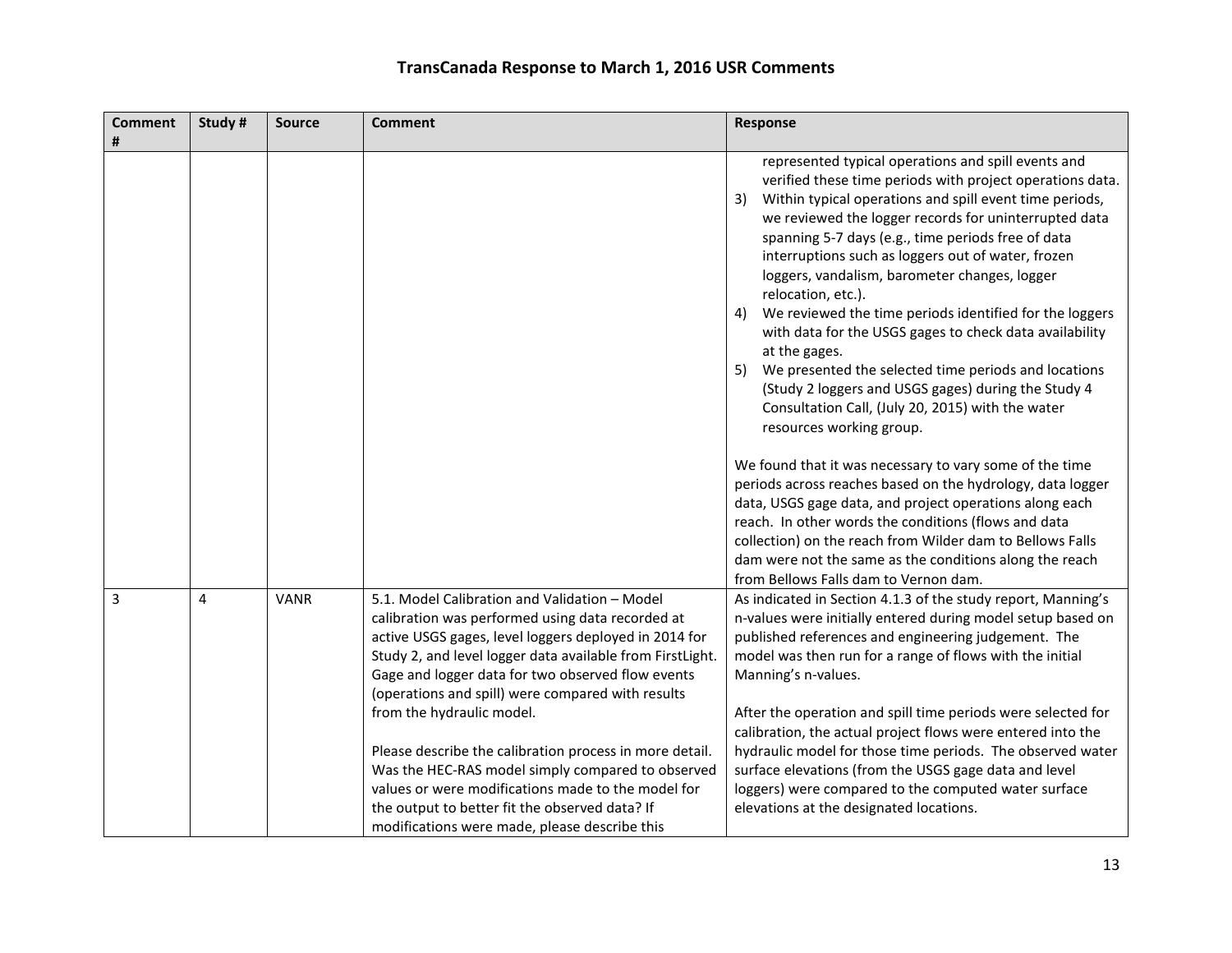| <b>Comment</b><br># | Study# | <b>Source</b> | <b>Comment</b>                                                                            | Response                                                                                                                                                                                                                                                                                                                                                                                                                                                                                                                                                                                                                                                                                                                                                                                                                                                                                                                           |
|---------------------|--------|---------------|-------------------------------------------------------------------------------------------|------------------------------------------------------------------------------------------------------------------------------------------------------------------------------------------------------------------------------------------------------------------------------------------------------------------------------------------------------------------------------------------------------------------------------------------------------------------------------------------------------------------------------------------------------------------------------------------------------------------------------------------------------------------------------------------------------------------------------------------------------------------------------------------------------------------------------------------------------------------------------------------------------------------------------------|
|                     |        |               | process. What was considered an acceptable amount<br>of error in the calibration process? | If the observed and computed water surface elevations<br>varied at a given logger (i.e., by more than 0.5 ft on average)<br>and along a given reach (i.e., by more than 0.2 ft on average)<br>then the Manning's n-values were adjusted (within reason)<br>and the hydraulic model was re-run. This process was<br>repeated until the observed and computed water surface<br>elevations for the range of flows (operation and spill<br>conditions) and the Manning's n-values were considered<br>reasonable along sections of the reach. This process<br>involved simultaneous review of all loggers during the<br>calibration check/model run cycles since adjusting the model<br>along one logger section could change the results along<br>other sections of the model.<br>The calibration results were compiled in Table 5-1 in the                                                                                            |
|                     |        |               |                                                                                           | study report to check the calibration at individual logger<br>locations and to evaluate the average for each reach. Our<br>goal was to have a reach average that was $\pm$ 0.2 ft, which is<br>well within the degree of accuracy of the project flows and<br>impoundment water surface elevations and the vertical<br>accuracy of the input data:<br>Based on information provided by U.S. Imaging, the<br>$\bullet$<br>LiDAR data has a vertical accuracy of about 0.4 ft.<br>The bathymetry provided by Normandeau Associates<br>$\bullet$<br>has a vertical accuracy of about 0.1 ft.<br>The USGS gages, listed as "good" condition, have a<br>$\bullet$<br>vertical accuracy on the order of 0.5 ft at a flow of about<br>10,000 cfs.<br>The margin of difference recorded for the Real Time<br>$\bullet$<br>Kinematic (RTK) survey for the reference points of the<br>level loggers ranged from less than 0.01 ft to 0.6 ft. |
|                     |        |               |                                                                                           | During the calibration process, we also performed a<br>preliminary review of validation results and a preliminary<br>velocity comparison to check whether refinements made to<br>the model as part of calibration were adversely affecting the                                                                                                                                                                                                                                                                                                                                                                                                                                                                                                                                                                                                                                                                                     |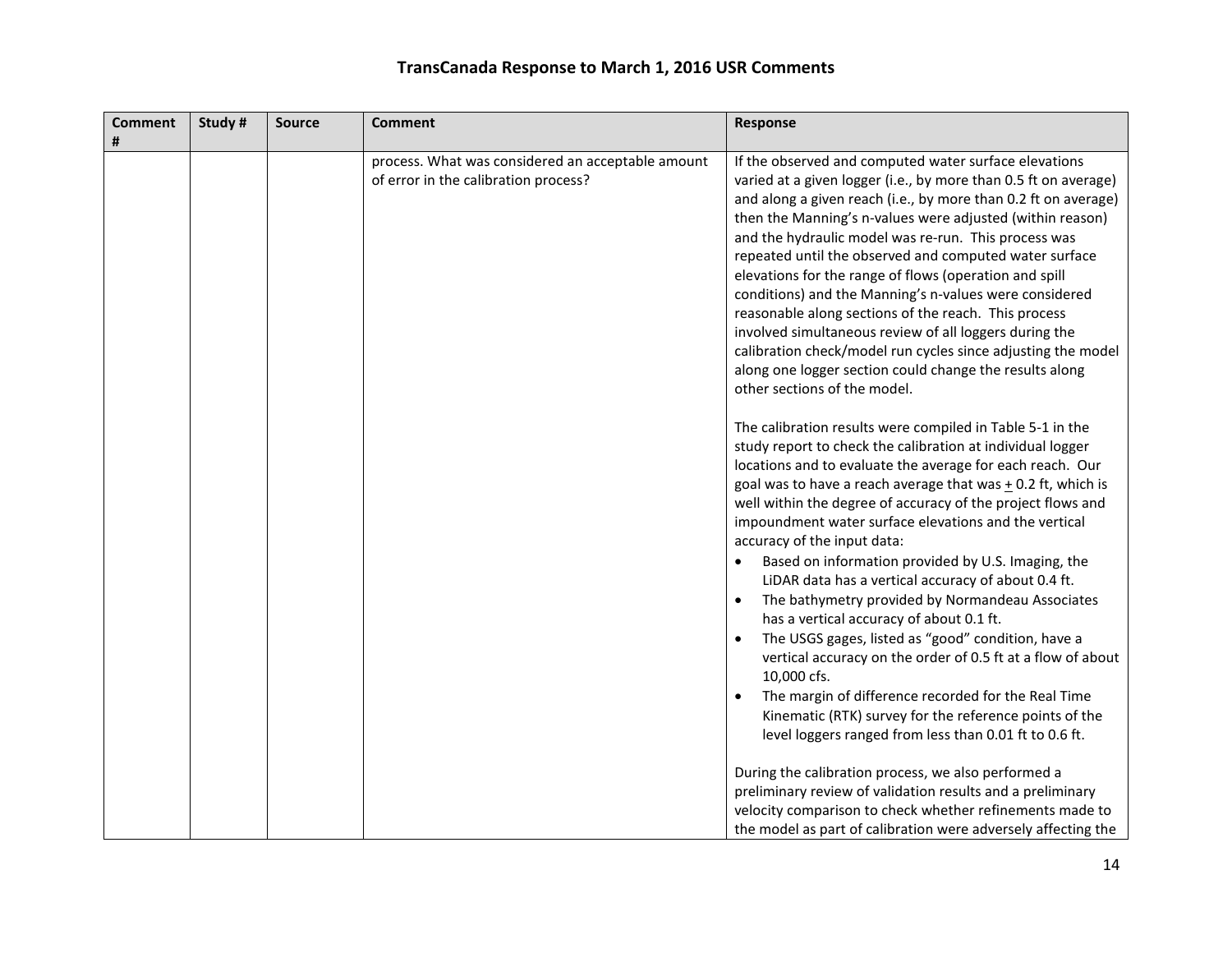| <b>Comment</b> | Study #        | <b>Source</b> | <b>Comment</b>                                                                                                                                                                                                                                                                                                                                                                                                                                                                                                                                                                                                                                                                                                                                                                                              | Response                                                                                                                                                                                                                                                                                                                                                                                                                                                                                                                                                                                                                                                                     |
|----------------|----------------|---------------|-------------------------------------------------------------------------------------------------------------------------------------------------------------------------------------------------------------------------------------------------------------------------------------------------------------------------------------------------------------------------------------------------------------------------------------------------------------------------------------------------------------------------------------------------------------------------------------------------------------------------------------------------------------------------------------------------------------------------------------------------------------------------------------------------------------|------------------------------------------------------------------------------------------------------------------------------------------------------------------------------------------------------------------------------------------------------------------------------------------------------------------------------------------------------------------------------------------------------------------------------------------------------------------------------------------------------------------------------------------------------------------------------------------------------------------------------------------------------------------------------|
|                |                |               |                                                                                                                                                                                                                                                                                                                                                                                                                                                                                                                                                                                                                                                                                                                                                                                                             | relationship between observed and computed data. The<br>validation process included a different set of loggers<br>deployed as part of a separate study and data from a<br>different time period than the data used in calibration. We<br>did not adjust Manning's n-values during interim validation<br>or velocity checks. The velocity comparison and calibration<br>processes and preliminary results were presented at the<br>study consultation call on July 20, 2015 and the USR meeting<br>on October 1, 2015.                                                                                                                                                        |
| 4              | $\overline{4}$ | <b>VANR</b>   | Table 5-2. Velocity Comparison - The report states,<br>"the simulated velocities compare very favorably with<br>the observed data."<br>In general, the Agency agrees with this statement.<br>However, the Agency notes that at location 'WR1-3'<br>the modeled velocity exceeded the observed velocity<br>by approximately 50%. What drove the discrepancy in<br>modeled output from observed velocity in this reach?                                                                                                                                                                                                                                                                                                                                                                                       | The location of WR1-3 is about 1,500 ft downstream of<br>Wilder dam and just upstream of an unnamed island in the<br>main stem of the Connecticut River. The 0.6 ft/s difference<br>between the observed and computed velocity at this<br>location is likely due to the absence of detailed bathymetry<br>as it may relate to the subtleties in the channel around the<br>island just downstream of the velocity measurement.<br>However, the use of surveyed transects along this section of<br>the reach sufficiently represented the channel geometry for<br>the model's intended purpose as shown in the model<br>calibration results at this location for logger WR-01. |
| 5              | $\overline{4}$ | <b>VANR</b>   | 6.0 Assessment of Project Effects (p.34) - The report<br>states, "the rating curves allowed for an initial<br>screening of project effects on resources by<br>comparing the various resource-critical flows and<br>water surface elevations noted in the field with<br>modeled flows and water surface elevations. For cases<br>where potential effects were unlikely, no further<br>analysis of the resource would be warranted since<br>project operations were identified as having little or<br>no effect."<br>Please provide detail in each in each study report of<br>how the initial screening of project effects occurs and<br>provide a clear justification for determinations that<br>"potential effects were unlikely" and not deserving of<br>further analysis. The Agency does not necessarily | Other ILP Studies that relied on hydraulic and/or operations<br>modeling provide study-specific discussions of the<br>assessment of project effects in their study reports,<br>including initial screening based on the hydraulic model.                                                                                                                                                                                                                                                                                                                                                                                                                                     |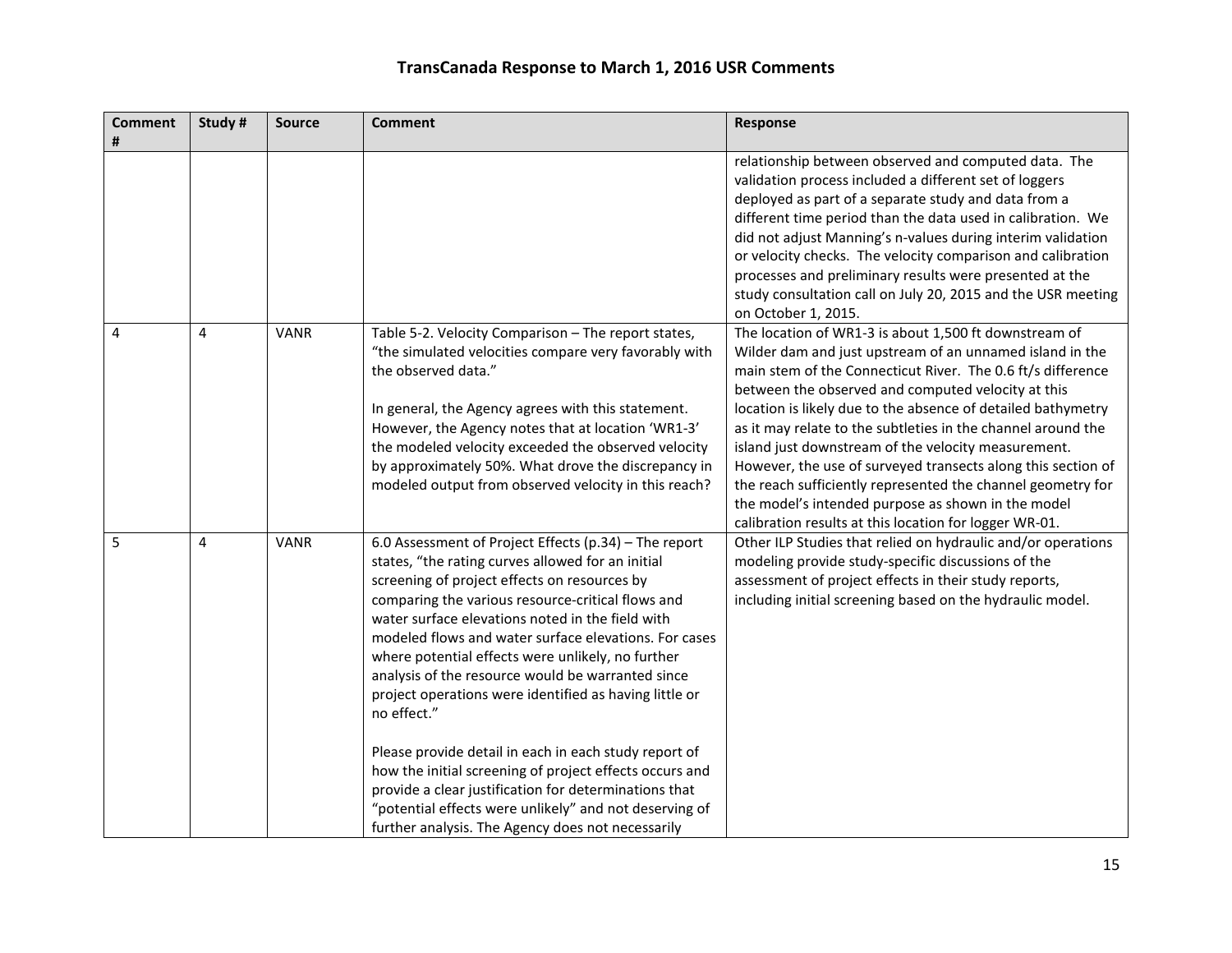| <b>Comment</b><br># | Study#         | <b>Source</b> | <b>Comment</b>                                                                                                                                                                                                                                                                                                                                                                                                                                                                                                                                                                                                                                                                                                                                                                                                                                                                                                                                | <b>Response</b>                                                                                                                                                                                                                                                                                                                                                                                                                                                                                                                                                                                                                                                                                                                                                                                                               |
|---------------------|----------------|---------------|-----------------------------------------------------------------------------------------------------------------------------------------------------------------------------------------------------------------------------------------------------------------------------------------------------------------------------------------------------------------------------------------------------------------------------------------------------------------------------------------------------------------------------------------------------------------------------------------------------------------------------------------------------------------------------------------------------------------------------------------------------------------------------------------------------------------------------------------------------------------------------------------------------------------------------------------------|-------------------------------------------------------------------------------------------------------------------------------------------------------------------------------------------------------------------------------------------------------------------------------------------------------------------------------------------------------------------------------------------------------------------------------------------------------------------------------------------------------------------------------------------------------------------------------------------------------------------------------------------------------------------------------------------------------------------------------------------------------------------------------------------------------------------------------|
|                     |                |               | disagree with the concept of an a priori exclusion of<br>resources where it can be determined with certainty<br>that a resource is not affected by project operations,<br>but these determinations should be conservative.<br>Conversely, determinations that "potential effects are<br>unlikely" has the potential to exclude impacts on<br>resources. Resource agencies will need to understand<br>the degree to which impacts are "unlikely" to support<br>the initial screening of project effects. Similarly, it may<br>not be warranted to exclude resources where project<br>operations have "little effect". Over the geographic<br>scope of the project area "little effects" have the<br>potential to represent a significant cumulative impact.<br>Where further analysis did not occur due to<br>determinations of "little effect", resource agencies will<br>need to understand the magnitude and frequency of<br>these impacts. |                                                                                                                                                                                                                                                                                                                                                                                                                                                                                                                                                                                                                                                                                                                                                                                                                               |
| 6                   | $\overline{4}$ | <b>NHDES</b>  | Section 4.1.7 Bridges, p. 15: It is stated that bridges<br>were not explicitly modeled. This suggests that there<br>is a flow limit, above which the model will not provide<br>accurate results. The Department requests that this<br>upper flow limit be specified in the report.                                                                                                                                                                                                                                                                                                                                                                                                                                                                                                                                                                                                                                                            | Model accuracy is linked to the calibration, which was<br>performed using available logger data for flows up to about<br>13,000 to 24,000 cfs and USGS gage data for flows up to<br>25,000 to 50,000 cfs. We also believe the model produces<br>reasonable results for flows up to 100,000 cfs based on a<br>review of historic USGS gage data.<br>Furthermore, bridges were likely designed to safely pass<br>flows on these orders of magnitude, which are less than the<br>100-year recurrence interval for the study area. Our review<br>of the LiDAR data during model setup indicated that the<br>LiDAR represents in detail the earthen terrain and channel<br>geometry in the vicinity of the bridges. Finally,<br>consideration of the hydraulic impacts of bridges for<br>extreme flows was beyond the study scope. |
| $\overline{7}$      | $\overline{4}$ | <b>NHDES</b>  | Section 4.2 Hydraulic Model Calibration and<br>Validation, p. 15: The Department requests that the<br>range of flows used to calibrate and validate the<br>model be specified.                                                                                                                                                                                                                                                                                                                                                                                                                                                                                                                                                                                                                                                                                                                                                                | The flow ranges used to calibrate and validate the model are<br>based on the flows observed at the level loggers. We will<br>update Table 4-6 with the requested information and add a<br>table to describe the flow range for the USGS gage rating                                                                                                                                                                                                                                                                                                                                                                                                                                                                                                                                                                           |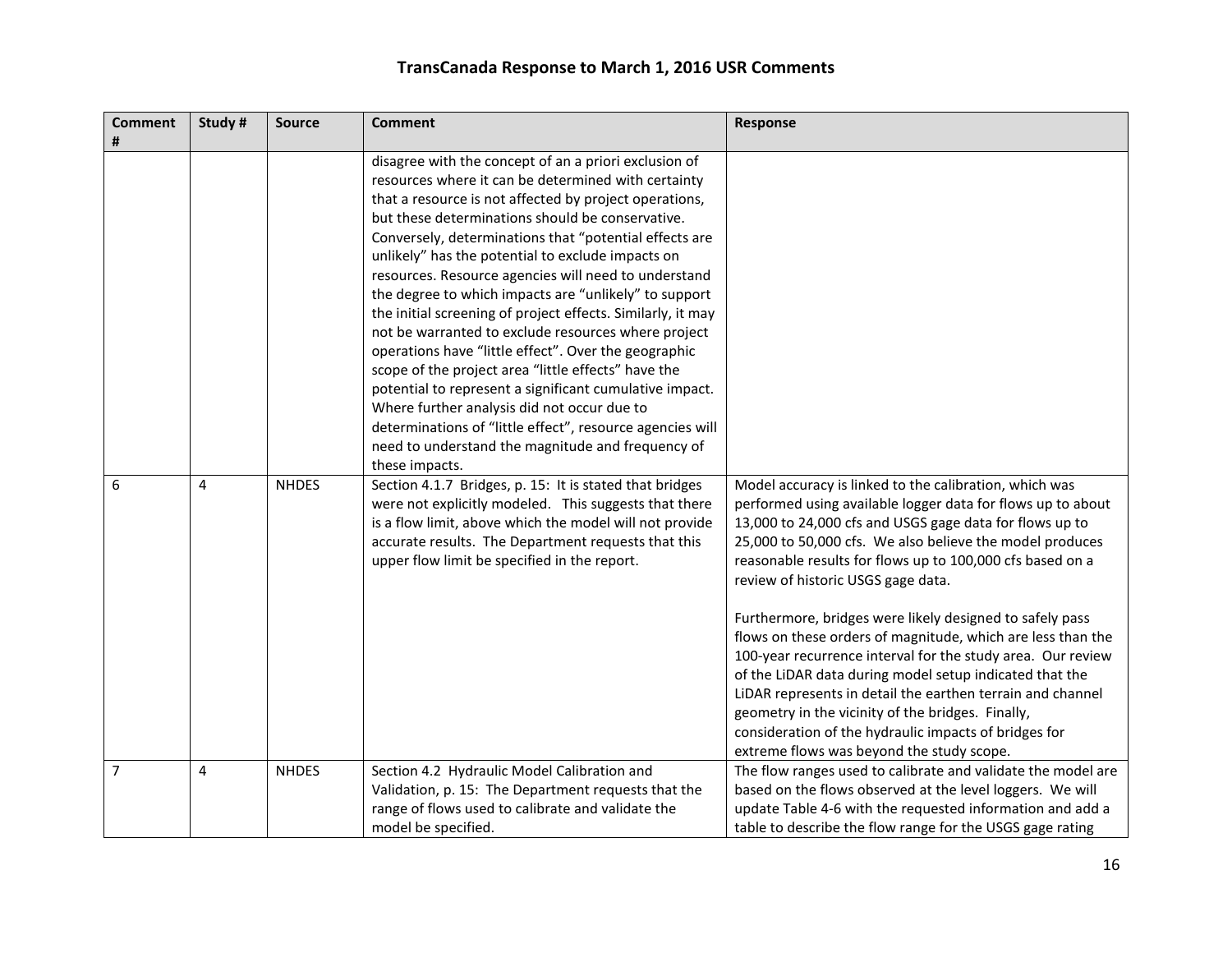| <b>Comment</b> | Study #        | <b>Source</b> | <b>Comment</b>                                                                                                                                                                                                                                                                                                                                                                                                                                                                                                                                                                                     | <b>Response</b>                                                                                                                                                                                                                                                                                                                                                                                                                                                                                                                                                                                                                                                                                                                                                                                                                                              |
|----------------|----------------|---------------|----------------------------------------------------------------------------------------------------------------------------------------------------------------------------------------------------------------------------------------------------------------------------------------------------------------------------------------------------------------------------------------------------------------------------------------------------------------------------------------------------------------------------------------------------------------------------------------------------|--------------------------------------------------------------------------------------------------------------------------------------------------------------------------------------------------------------------------------------------------------------------------------------------------------------------------------------------------------------------------------------------------------------------------------------------------------------------------------------------------------------------------------------------------------------------------------------------------------------------------------------------------------------------------------------------------------------------------------------------------------------------------------------------------------------------------------------------------------------|
| #              |                |               |                                                                                                                                                                                                                                                                                                                                                                                                                                                                                                                                                                                                    | curve comparison.                                                                                                                                                                                                                                                                                                                                                                                                                                                                                                                                                                                                                                                                                                                                                                                                                                            |
| 8              | 4              | <b>NHDES</b>  | Section 5.1 Model Calibration and Validation, p.28:<br>Table 5-1 shows the Calibration Results. Modeled<br>results were subtracted from observed results, totaled<br>and then averaged. The Department requests that the<br>range of the difference between observed and<br>modeled results at each station be included in the<br>table to provide a better understanding of how well<br>the model is calibrated.                                                                                                                                                                                  | The graphs in Appendices B and C show the range of<br>difference (in terms of both water surface elevation and the<br>timing of the changes in water surface elevation) between<br>observed and computed results for calibration and<br>validation. We believe it is better to assess the calibration<br>results graphically. Graphical representation shows the<br>dynamic relationship between flow and water surface<br>elevation across the calibration time period, which tabular<br>data does not, and as with most temporal scientific data<br>sets, quantifying the results based on one maximum and one<br>minimum water surface elevation difference does not<br>comprehensively portray the calibration in relation to<br>observed data.                                                                                                          |
| 9              | 4              | <b>NHDES</b>  | Section 5.2 Velocity Comparison, p. 32: The HEC-RAS<br>velocities represent the average velocity along the<br>cross-section. It is not clear if the observed velocities<br>also represent the average velocity (i.e., calculated by<br>dividing the measured flow by the measured cross<br>sectional area where flow and area are calculated<br>from measurements of velocity and depth across the<br>cross section). The Department requests that the<br>report clarify what the observed velocities in Table 5-2<br>represent to facilitate interpretation of observed and<br>simulated results. | Studies that collected field data such as velocity<br>observations include a discussion of the methods of data<br>collection and evaluation in those study reports. Velocity<br>was measured as part of Study 9. The Study 4 report issued<br>on March 1, 2015 incorrectly indicated that the work was<br>performed in Study 7. Study 4 will be updated to correct<br>this error.<br>According to the Study 9 authors: "The observed velocities<br>reported in Table 5-2 of the Study 4 report are from Acoustic<br>Doppler Current Profiler (ADCP) output. They are the<br>average velocity for the cross section. These values are very<br>close (generally within 1%) of those calculated by dividing<br>discharge by cross section area. However, they are more<br>accurate because they take into account variation of velocity<br>across the channel." |
| 10             | $\overline{4}$ | <b>NHDES</b>  | Appendix B-1 and B-2: Graphs of calibration results for<br>each station are provided in these appendices. In<br>some cases, the difference between observed and<br>simulated elevations approximately 0.5 feet (e.g.,<br>W07, W09, WR01, WR05, WR08, B01, BR01, BR05,<br>V02, Upstream Stebbins). Could a better match be                                                                                                                                                                                                                                                                          | We believe that a better match would not be obtained with<br>further adjustment of Manning's n-value as discussed below.<br>Manning's n-values were repeatedly adjusted based on<br>comparison of computed data with the observed data to<br>balance the difference across the range of flows and water<br>surface elevations at a given cross section, along each river                                                                                                                                                                                                                                                                                                                                                                                                                                                                                     |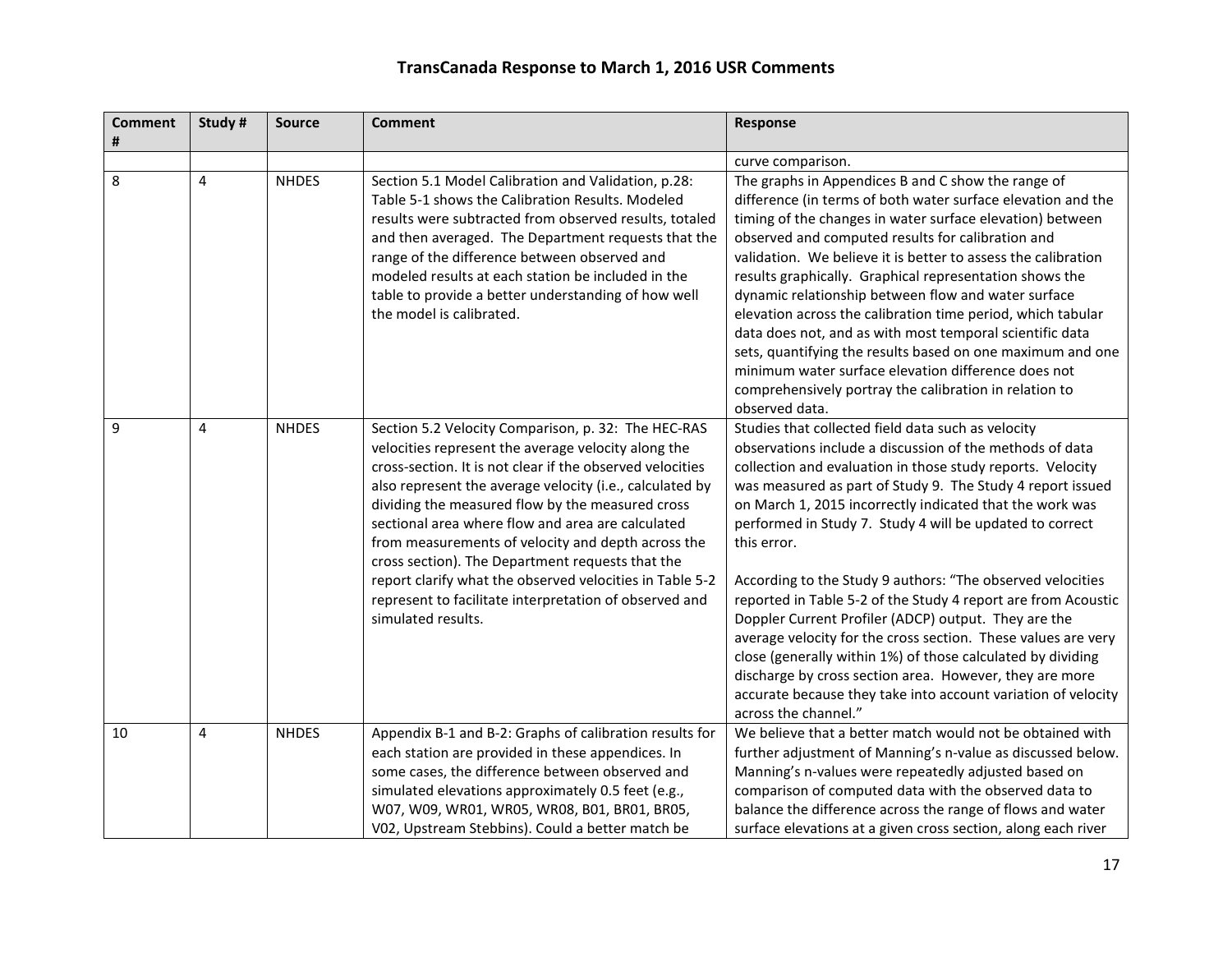| <b>Comment</b><br># | Study# | <b>Source</b> | <b>Comment</b>                                      | Response                                                                                                                                                                                                                                                                                                                                                                                                                                                                                                                                                                                                                                                                                    |
|---------------------|--------|---------------|-----------------------------------------------------|---------------------------------------------------------------------------------------------------------------------------------------------------------------------------------------------------------------------------------------------------------------------------------------------------------------------------------------------------------------------------------------------------------------------------------------------------------------------------------------------------------------------------------------------------------------------------------------------------------------------------------------------------------------------------------------------|
|                     |        |               | obtained with further adjustments of Manning's 'n'? | reach, and across the operations and spill events.                                                                                                                                                                                                                                                                                                                                                                                                                                                                                                                                                                                                                                          |
|                     |        |               |                                                     | The n-values (roughness) at a given river cross section is<br>variable and depends on a number of factors including the<br>depth of flow, the velocity, seasonal changes in vegetation,<br>natural channel morphology, and the irregularity of the<br>channel including sand bars and areas of scour as well as<br>other factors. Modifying the n-values as part of the<br>calibration process was an interactive and iterative process<br>to obtain reasonable results for a range of flow conditions.<br>Revising the n-values may help achieve better match results<br>for a high flow but decrease the accuracy for a low flow.<br>Modifying the n-values can also influence results at |
|                     |        |               |                                                     | upstream and downstream calibration locations.                                                                                                                                                                                                                                                                                                                                                                                                                                                                                                                                                                                                                                              |
|                     |        |               |                                                     | The hydraulic calculations and calibration results are based<br>on dynamic flow and water surface conditions which are<br>subject to hydraulic hysteresis, (also known as a looped<br>rating curve). In both the impoundments and riverine<br>sections the same flow conditions can produce a range of<br>results depending on whether the water surface is rising or<br>falling. Six of the ten locations identified in the comment                                                                                                                                                                                                                                                        |
|                     |        |               |                                                     | are in the impoundment areas. Four are located in the<br>riverine sections. Modifying the n-values at the<br>impoundment locations typically does not significantly                                                                                                                                                                                                                                                                                                                                                                                                                                                                                                                         |
|                     |        |               |                                                     | influence the water surface elevation because the water<br>levels are governed by a downstream dam versus channel<br>resistance. There is more uncertainty of channel geometry                                                                                                                                                                                                                                                                                                                                                                                                                                                                                                              |
|                     |        |               |                                                     | versus the n-values in riverine areas where, due to shallow<br>water access issues and boater safety concerns, estimated                                                                                                                                                                                                                                                                                                                                                                                                                                                                                                                                                                    |
|                     |        |               |                                                     | channel transects were used in place of detailed<br>bathymetry. This applies to loggers WR01, WR05, WR08,                                                                                                                                                                                                                                                                                                                                                                                                                                                                                                                                                                                   |
|                     |        |               |                                                     | and BR01. Accuracy of the observed and computed results<br>are dependent on other variables such as the accuracy of                                                                                                                                                                                                                                                                                                                                                                                                                                                                                                                                                                         |
|                     |        |               |                                                     | the logger data, the flow data, as well as the<br>channel/bathymetry.                                                                                                                                                                                                                                                                                                                                                                                                                                                                                                                                                                                                                       |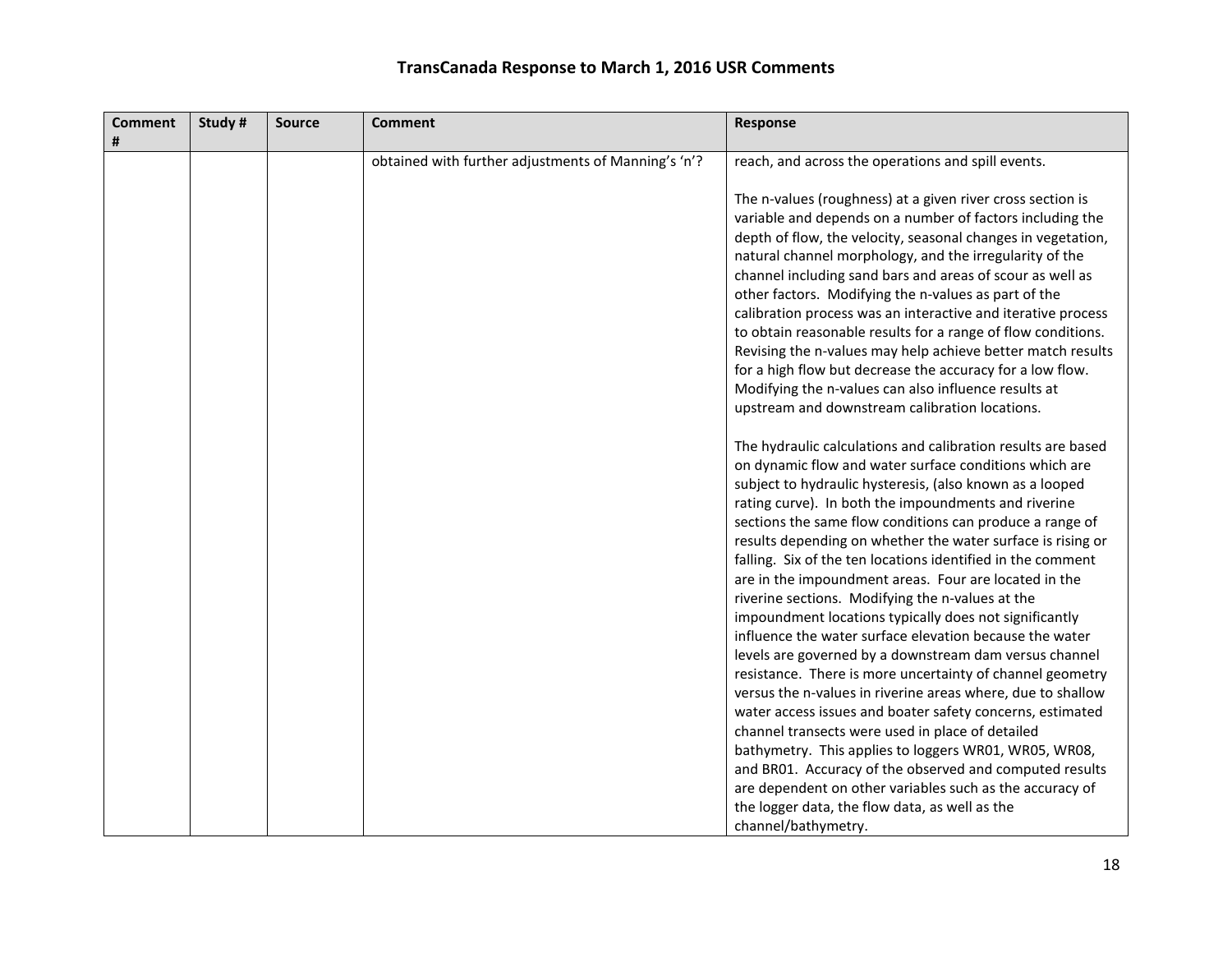| <b>Comment</b> | Study # | <b>Source</b> | <b>Comment</b>                                         | Response                                                   |
|----------------|---------|---------------|--------------------------------------------------------|------------------------------------------------------------|
|                |         |               |                                                        |                                                            |
| 11             | 4 and 5 | <b>CRJC</b>   | Incorporate into the hydraulic and operations models   | Study 5 addresses historic hydrology which in itself has   |
|                |         |               | scenarios of more intense storm events and prolonged   | variability between the 5 yearly hydrologic inflow series. |
|                |         |               | periods of drought that are based on recent historical | scenarios. FERC's study plan determination issued          |
|                |         |               | data and predicted by the preponderance of climate     | September 13, 2013 (Appendix B) did not require            |
|                |         |               | models. Not to do so is a glaring weakness in the      | TransCanada to conduct climate-related studies or climate- |
|                |         |               | studies that will undermine their credibility and      | related modeling.                                          |
|                |         |               | defensibility. Furthermore, the resulting weaknesses   |                                                            |
|                |         |               | in the models will hamper the projects owner's ability |                                                            |
|                |         |               | to meet desired stakeholder outcomes in future years.  |                                                            |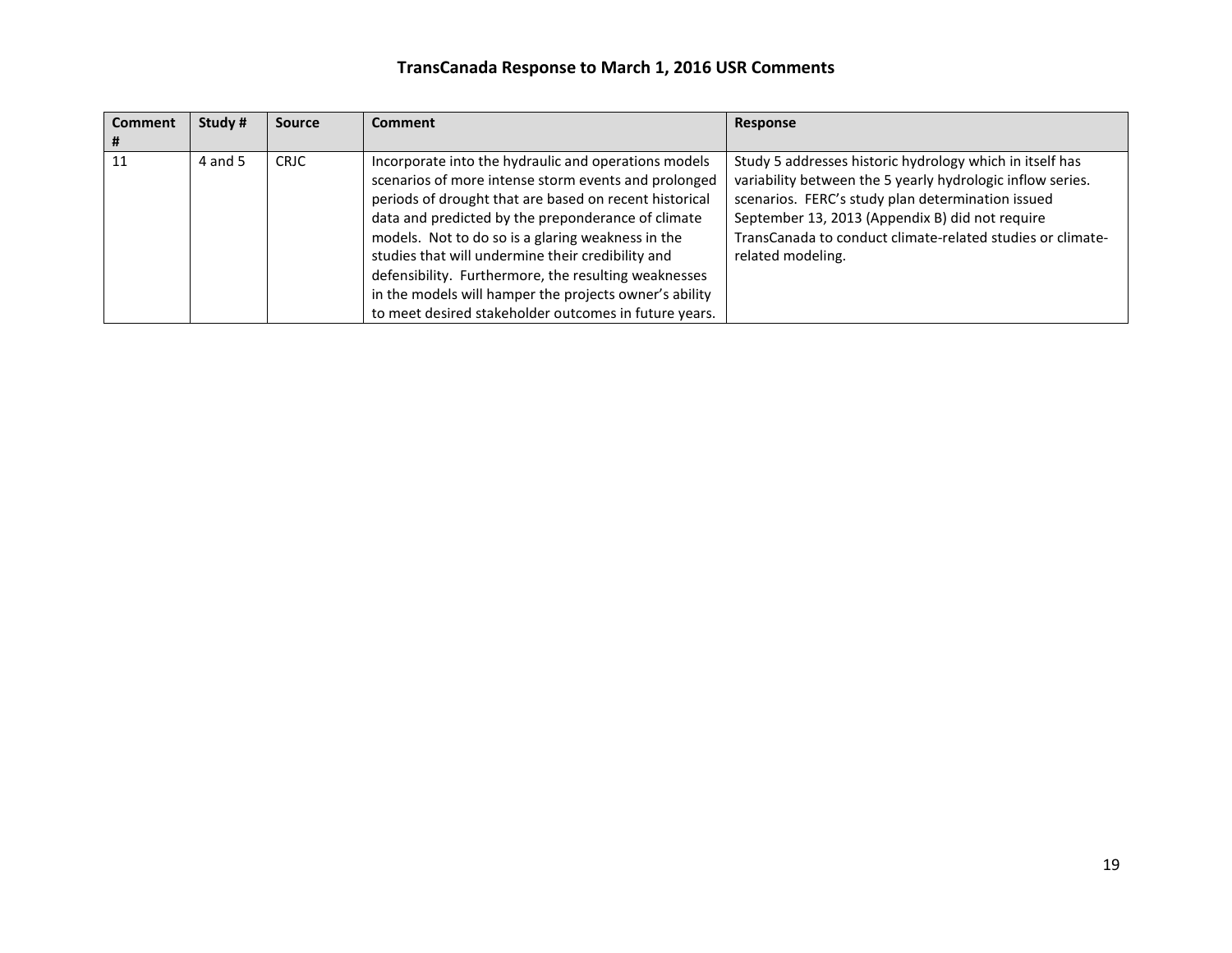#### **Study 6 – Water Quality Monitoring**

| <b>Comment</b><br>No. | Study # | <b>Source</b> | <b>Comment</b>                                                                                                                                                                                                                                                                                                                                                                                                                                 | Response                                                                                                                                                                                                                                                                                                                                                                                                                                                                                                                                                                                             |
|-----------------------|---------|---------------|------------------------------------------------------------------------------------------------------------------------------------------------------------------------------------------------------------------------------------------------------------------------------------------------------------------------------------------------------------------------------------------------------------------------------------------------|------------------------------------------------------------------------------------------------------------------------------------------------------------------------------------------------------------------------------------------------------------------------------------------------------------------------------------------------------------------------------------------------------------------------------------------------------------------------------------------------------------------------------------------------------------------------------------------------------|
| $\mathbf{1}$          | 6       | <b>VANR</b>   | Table 4.2-1. The table describes the criteria, which would result<br>in the data needing to be corrected. Please describe when the<br>data meets the criteria for a correction, how the value of the<br>correction is determined and how the correction is then                                                                                                                                                                                | Section 4.2.6 on page 13 of the report briefly describes<br>data censorship and correction. For a more thorough<br>description we asked the reader to refer to the Agency                                                                                                                                                                                                                                                                                                                                                                                                                            |
|                       |         |               | applied to the data.                                                                                                                                                                                                                                                                                                                                                                                                                           | approved Site Selection and Sampling and Analysis Plan<br>(SSR). See Section 5.2, Data QA/QC in the SSR specifically.                                                                                                                                                                                                                                                                                                                                                                                                                                                                                |
| $\overline{2}$        | 6       | <b>VANR</b>   | Table 4.2.2. Were test solutions employed post calibration?<br>The conductivity standard in footnote 2 does not match the<br>standard listed in the table.                                                                                                                                                                                                                                                                                     | Yes, after calibration readings were verified to be within<br>acceptable calibration criteria (Table 4.2-1) using<br>calibration solutions listed in Table 4.2-2. Footnote 2<br>refers to all environments as single environment that<br>spans freshwater to saltwater environments. YSI<br>recommends for freshwater deployment of the YSI 6920<br>v2 sonde that 1mS/cm (1000 µS/cm) solutions be used.<br>We will clarify footnote 2 of Table 4.2-2 in the report. See<br>YSI's Calibration, Maintenance & Troubleshooting Tips for<br>YSI 6-Series Sondes and Sensors, which is available online. |
| $\overline{3}$        | 6       | <b>VANR</b>   | Table 5.1-3. Continuous data collection took place on a period<br>longer than the 10 days listed in the table, please describe how<br>the appropriate10 day high temperature, low flow window was<br>selected.                                                                                                                                                                                                                                 | We selected the appropriate ten-day low-flow monitoring<br>based on the low-flow sampling criteria specified in the<br>SSR and described in Section 4.1.1 of the report. These<br>criteria specify the low-flow monitoring period would<br>commence when mean daily water temperatures<br>generally equaled or exceeded 23°C and average daily<br>flows at USGS streamflow gages at West Lebanon, NH<br>(01144500) and North Walpole, NH (01154500) were near<br>or below 3 x 7Q10 flows. This time period satisfied those<br>two criteria.                                                          |
| 4                     | 6       | <b>VANR</b>   | Figure 5.2.2-1. The figures present the continuous water<br>temperature for each station across the period of study.<br>With the stations broken out on separate figures and spread<br>along the whole season, it is hard to infer change from station<br>to station and infer the magnitude of change. The Agency<br>recommends overlaying each station on the same graph and<br>separating the figures by month. For example, there would be | We will plot all mainstem stations for each project on<br>monthly graphs for temperature along with inflow, project<br>discharge. We will use a large scale format to allow for<br>detailed review and will incorporate the plots into the<br>revised report as an appendix. We will also point out<br>general patterns that can be explained. However, we note<br>that the data are affected by a range of variables beyond<br>project operations (local weather patterns, tributary                                                                                                                |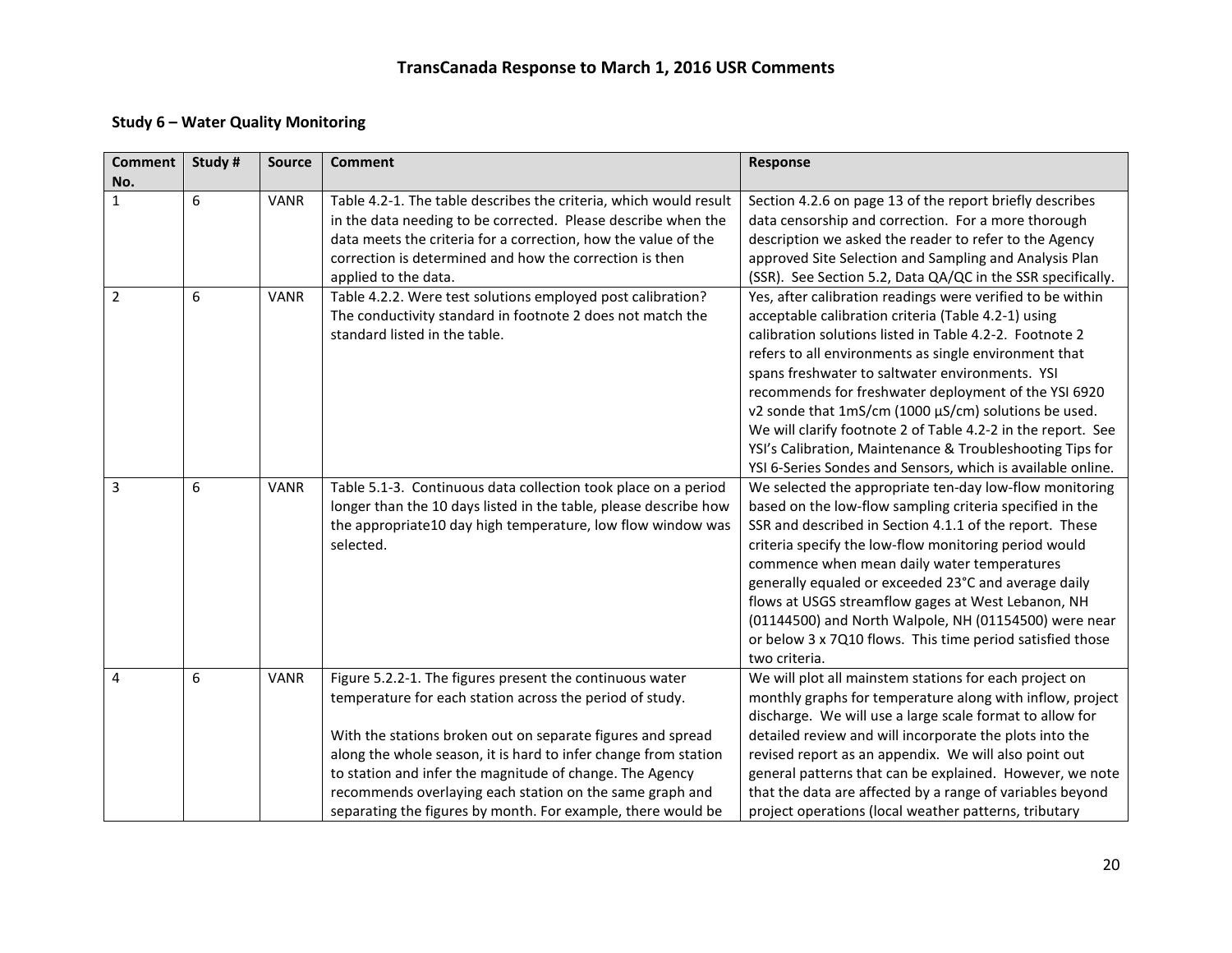| <b>Comment</b> | Study # | <b>Source</b> | <b>Comment</b>                                                                                                                                                                                                                                                                                                                                                                                                                                               | <b>Response</b>                                                                                                                                                                                                                                                                                                                                                                                                                                                                                                                                                                                                                                                                                                                                                                                                                                                                                                                                                                                                                                                                                                                                                                                                                                                                                                                                              |
|----------------|---------|---------------|--------------------------------------------------------------------------------------------------------------------------------------------------------------------------------------------------------------------------------------------------------------------------------------------------------------------------------------------------------------------------------------------------------------------------------------------------------------|--------------------------------------------------------------------------------------------------------------------------------------------------------------------------------------------------------------------------------------------------------------------------------------------------------------------------------------------------------------------------------------------------------------------------------------------------------------------------------------------------------------------------------------------------------------------------------------------------------------------------------------------------------------------------------------------------------------------------------------------------------------------------------------------------------------------------------------------------------------------------------------------------------------------------------------------------------------------------------------------------------------------------------------------------------------------------------------------------------------------------------------------------------------------------------------------------------------------------------------------------------------------------------------------------------------------------------------------------------------|
| No.            |         |               | one graph for May and all stations would be included on that<br>graph. The Agency also recommends including project<br>discharge on these graphs to provide some perspective on how<br>project operations affect water quality parameters. This<br>specific figure is for the Wilder project, but the comment<br>applies to all three projects.                                                                                                              | inflows, etc.) which we will also include to the extent that<br>information is available.                                                                                                                                                                                                                                                                                                                                                                                                                                                                                                                                                                                                                                                                                                                                                                                                                                                                                                                                                                                                                                                                                                                                                                                                                                                                    |
| 5              | 6       | <b>VANR</b>   | 5.2.3 Bellow Fall Project (p. 53) - The report states, the<br>greatest amount of warming through the impoundment<br>occurred during the month of August. However, Table 5.4-2<br>shows that largest increase in water temperature from the<br>uppermost Bellows Falls impoundment station to the tailrace<br>occurring in May, when water temperature increased by four<br>degrees on a weekly mean basis. Please discuss.                                   | On page 53 of the report we state the greatest amount of<br>warming through the impoundment occurred during the<br>month of August when mean monthly water<br>temperatures ranged from 23.5°C (06-BF-04) to 24.4°C<br>(06-BF-01). Table 5.4-2 shows weekly and monthly mean<br>water temperatures. The difference of 4°C in Table 5.4-2<br>shows the monthly mean difference between station 06-<br>BF-04 and 06-BF-TR. Station 06-BF-04 is an upstream<br>riverine station and upstream of influence of the Bellows<br>Falls impoundment and is not an impoundment station.<br>The uppermost Bellows Falls impoundment station is 06-<br>BF-03. The 4°C difference between the upstream riverine<br>station (06-BF-04) and the Bellows Falls tailrace station<br>(06-BF-TR) compares mean monthly temperature and the<br>large difference is because station 06-BF-TR was deployed<br>in the latter half of May due to unsafe conditions in the<br>tailrace, whereas station 06-BF-04 was deployed in April.<br>This is a comparison of two different time periods and is<br>noted by an "*" next to the value referring the reader to a<br>table note that states, "indicates incomplete data<br>available due to late deployment." Therefore, we will<br>remove the values "4.0*" and "1.9*" from Table 5.4-2 as<br>we agree that they can be misleading. |
| 6              | 6       | <b>VANR</b>   | Table 5.4-2 Weekly Mean Temperature - One of the primary<br>goals of the study is to, "determine potential effects of the<br>projects on water quality parameters of water temperature,<br>dissolved oxygen (DO), conductivity, turbidity, pH, nutrients,<br>and chlorophyll-a". Due to the peaking nature of the projects<br>when data is presented by either daily mean or weekly mean,<br>the effect of project operations on water quality parameters is | Table 5.4-2 and similar tables were designed to<br>characterize the spatial pattern of water temperature over<br>the study area, and in section 5.5.2 we assess compliance<br>with Vermont's temperature standard for Class B waters.<br>Considering that there are multiple variables associated<br>with the various water quality parameters, summarizing<br>periods of peak flow and minimum could be misleading.                                                                                                                                                                                                                                                                                                                                                                                                                                                                                                                                                                                                                                                                                                                                                                                                                                                                                                                                         |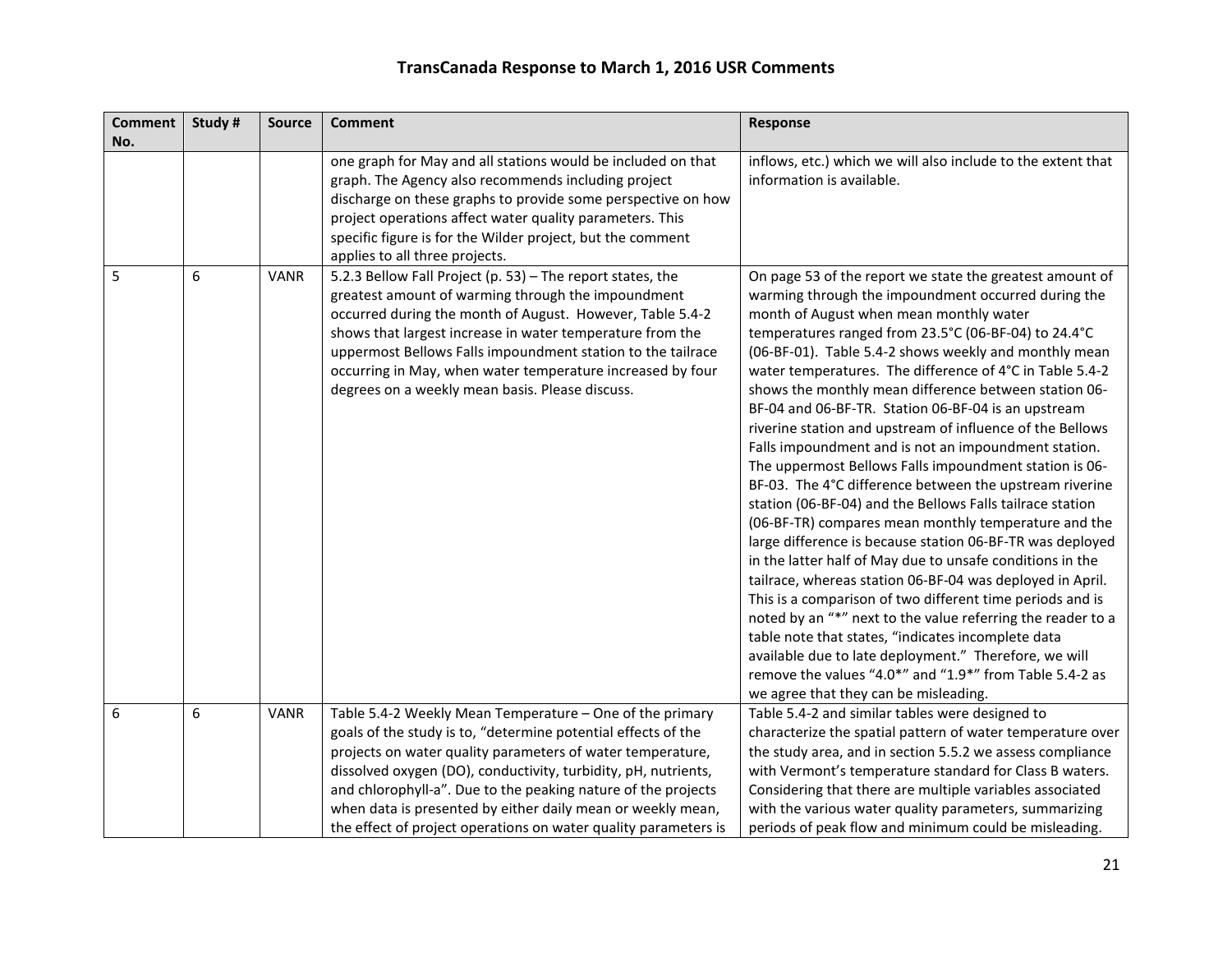| <b>Comment</b><br>No. | Study # | <b>Source</b> | <b>Comment</b>                                                                                                                                                                                                                                                                                                                                                                                                                                                                                                                                                                                                                                                                                                                                                                                                                                                                                                                                                                                                                          | Response                                                                                                                                                                                                                                                                                                                                                                                                                                                                                                                                                                                        |
|-----------------------|---------|---------------|-----------------------------------------------------------------------------------------------------------------------------------------------------------------------------------------------------------------------------------------------------------------------------------------------------------------------------------------------------------------------------------------------------------------------------------------------------------------------------------------------------------------------------------------------------------------------------------------------------------------------------------------------------------------------------------------------------------------------------------------------------------------------------------------------------------------------------------------------------------------------------------------------------------------------------------------------------------------------------------------------------------------------------------------|-------------------------------------------------------------------------------------------------------------------------------------------------------------------------------------------------------------------------------------------------------------------------------------------------------------------------------------------------------------------------------------------------------------------------------------------------------------------------------------------------------------------------------------------------------------------------------------------------|
|                       |         |               | completely obscured. Any table that aggregates and averages<br>data over a time period should also break out periods of<br>peaking operations from minimum flow periods in order to<br>meet the objectives of the study.                                                                                                                                                                                                                                                                                                                                                                                                                                                                                                                                                                                                                                                                                                                                                                                                                | Therefore, we will provide similar monthly figures for DO,<br>specific conductivity, pH, and turbidity as we will for<br>temperature (see response to comment #4 above) for all<br>stations when these parameters were measured by<br>project along with flow                                                                                                                                                                                                                                                                                                                                   |
| $\overline{7}$        | 6       | <b>VANR</b>   | Section 5.5.2 Vermont Water Quality Standards - The report<br>states, "The surface water quality standard for water<br>temperature states the change or rate of change either upward<br>or downward shall not exceed 1.0°F (0.56°C) from ambient<br>temperatures." The report then describes changes in<br>temperature on a weekly mean basis. While the Agency<br>appreciates the complexity of the temperature dynamics of<br>water moving through the project impoundments. In issuing a<br>water quality certification for the project, the Agency must<br>determine whether project operations comply with Vermont<br>Water Quality Standards. Given weekly mean temperature<br>obscures the effect of operations on water temperature, it is<br>not clear that weekly mean temperature is a useful metric to<br>assess compliance with Vermont Water Quality Standards. The<br>Agency would strongly recommend comparing water quality<br>parameters between operational scenarios (i.e. peaking vs.<br>minimum flow operations). | Please see responses to comment #4 and #6.                                                                                                                                                                                                                                                                                                                                                                                                                                                                                                                                                      |
| 8                     | 6       | <b>NHDES</b>  | Executive Summary: The Department requests that the<br>Executive Summary be revised to be consistent with the<br>comments below.                                                                                                                                                                                                                                                                                                                                                                                                                                                                                                                                                                                                                                                                                                                                                                                                                                                                                                        | The Executive Summary will be revised as needed to be<br>consistent with the revised study report.                                                                                                                                                                                                                                                                                                                                                                                                                                                                                              |
| 9                     | 6       | <b>NHDES</b>  | Section 3 Study Area, p.3-5, Tables 3.0-1, 3.0-2, and 3.0-3: The<br>tables include mean depths for each station. It is not clear how<br>the mean depths were determined and, therefore, what they<br>represent. The Department requests that an explanation be<br>added.<br>Also, it is unclear if the tributary stations are influenced by<br>water quality in the Connecticut River (i.e., due to backwater<br>effects). The Department requests that an explanation be<br>added as this is needed to interpret the water quality data.                                                                                                                                                                                                                                                                                                                                                                                                                                                                                               | The mean depths presented in Tables 3.0-1, 3.0-2 and 3.0-<br>3 were determined by taking the depth of each station<br>during each station visit using a HONDEX® SM-5 portable<br>depth sounder, and then the mean of the individual<br>depths measured during the course of the study was<br>calculated for each station. For the tributary stations the<br>portable depth sounder was used as well as visual<br>estimates if the depth was too shallow for the depth<br>sounder to obtain a reading. We will add notes below<br>each table for clarification as well as in the main body text. |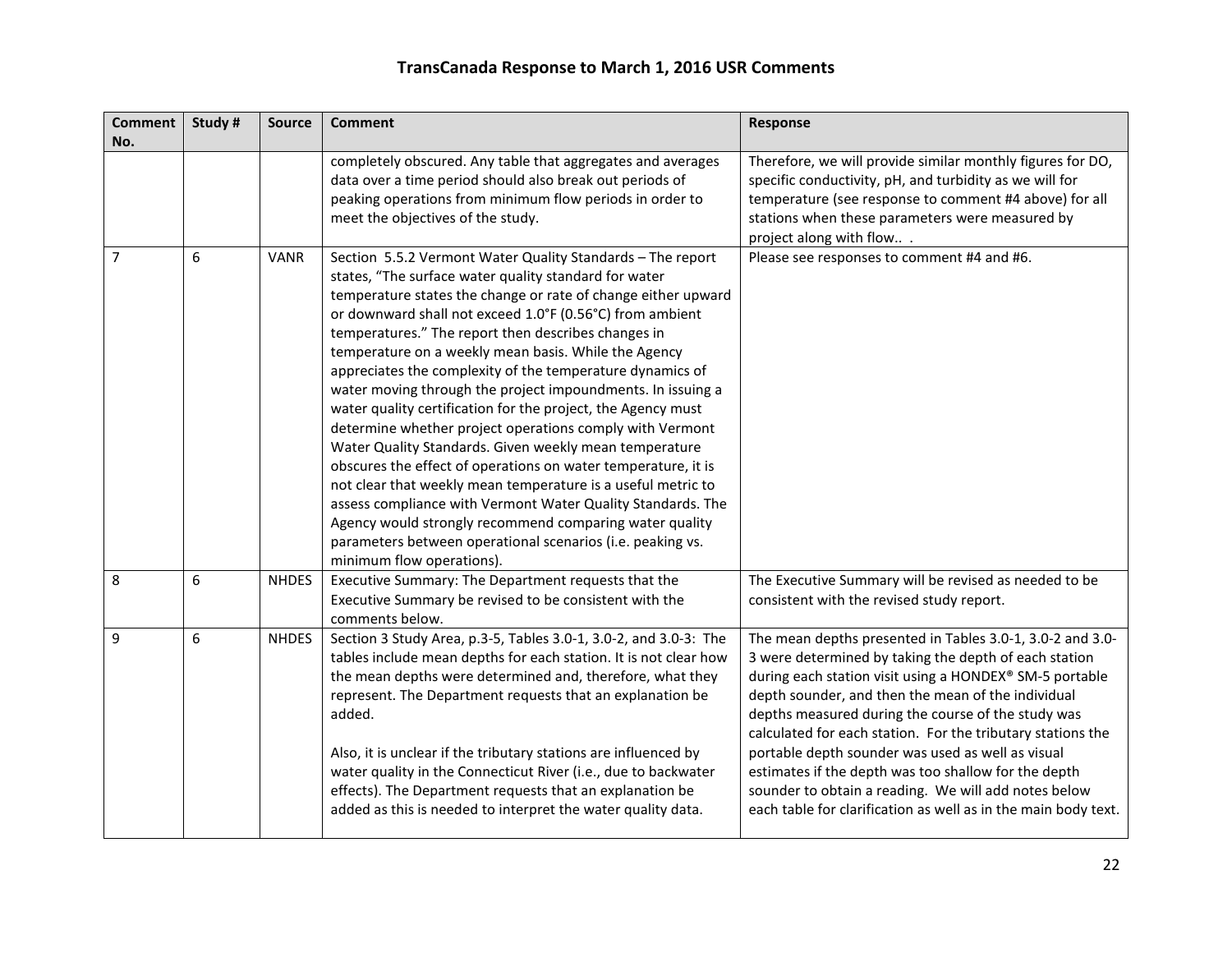| <b>Comment</b> | Study # | <b>Source</b> | <b>Comment</b>                                                                                                                                                                                                                                                                                                                                                                                                                                         | Response                                                                                                                                                                                                                                                                                                                                                                                                                                                                                                                                                                                     |
|----------------|---------|---------------|--------------------------------------------------------------------------------------------------------------------------------------------------------------------------------------------------------------------------------------------------------------------------------------------------------------------------------------------------------------------------------------------------------------------------------------------------------|----------------------------------------------------------------------------------------------------------------------------------------------------------------------------------------------------------------------------------------------------------------------------------------------------------------------------------------------------------------------------------------------------------------------------------------------------------------------------------------------------------------------------------------------------------------------------------------------|
| No.            |         |               |                                                                                                                                                                                                                                                                                                                                                                                                                                                        |                                                                                                                                                                                                                                                                                                                                                                                                                                                                                                                                                                                              |
|                |         |               |                                                                                                                                                                                                                                                                                                                                                                                                                                                        | We installed the tributary stations upstream of water level<br>influence of the mainstem Connecticut River based on<br>mapping and field observations. At no time throughout<br>the duration of the study did we visually observe the<br>Connecticut River to backwater (e.g., pooling of water) up<br>to the tributary monitoring stations. Backwatering would<br>most likely occur during high flow events, and when<br>stations were visited around the time of a high flow event<br>no backwatering was observed. We will add text to<br>section 4.1.1 in the revised report to clarify. |
| 10             | 6       | <b>NHDES</b>  | Section 4.1.2 Continuous Monitoring with Multiparameter<br>Datasondes, p. 10: It is stated that the multiparameter sondes<br>during the 10-day high temperature, low flow monitoring were<br>deployed from one of three moorings (river left, mid-channel,<br>river right) at whichever location was most representative of<br>the river cross section. The Department requests that selected<br>location be specified for each station.               | Station locations for the ten-day low flow monitoring<br>period are presented in Table 3.0-3 of the report. We will<br>note in this table in the revised report, the location of the<br>multiparameter sondes during the 10-day low flow period.                                                                                                                                                                                                                                                                                                                                             |
| 11             | 6       | <b>NHDES</b>  | Section 4.1.4 Impoundment Water Column Sample and<br>Laboratory Analyses, p. 11: This section discusses the sampling<br>protocols for nutrient and chl-a but does not include the<br>frequency of sampling. The Department requests that the<br>frequency of sampling be added.                                                                                                                                                                        | On average, impoundment water column sampling for<br>nutrients and chlorophyll-a occurred every 8 days (range:<br>4 to 13 days). We will add text to section 4.1.4 clarifying<br>the sampling frequency.                                                                                                                                                                                                                                                                                                                                                                                     |
| 12             | 6       | <b>NHDES</b>  | Section 4.2.5 Data Synthesis, p. 13: This section states that flow<br>in the Bellows Falls bypassed reach during spill was provided by<br>TransCanada and during periods without spill, leakage flows in<br>the bypass Reach were determined by TransCanada to be<br>approximately 125 cfs. How these flows were determined is<br>not provided. The Department requests that further details be<br>provided regarding how these flows were calculated. | Leakage flows in the Bellows Falls bypassed were<br>estimated by TransCanada to be approximately 125 cfs<br>based on a measurement made at the fish bypass dam.<br>This flow may be considered a minimum leakage flow<br>however actual leakage flows can change at times based<br>on impoundment elevation above the dam or when a gate<br>is opened and closed as in high water or in 2015 for<br>whitewater or instream flow study demonstration flows. .<br>A footnote will be added to section 4.2.5 in the revised<br>report to clarify this.                                          |
| 13             | 6       | <b>NHDES</b>  | Section 4.2.6 Data Censorship and Correction, p. 14: It is<br>stated that some datasonde deployment intervals required<br>correction to adjust for calibration drift and biofouling effects<br>on sensor readings and that the decision to apply a correction                                                                                                                                                                                          | We appreciate NHDES identifying our error in referencing<br>the incorrect table and we will make the appropriate<br>revisions to the revised report.                                                                                                                                                                                                                                                                                                                                                                                                                                         |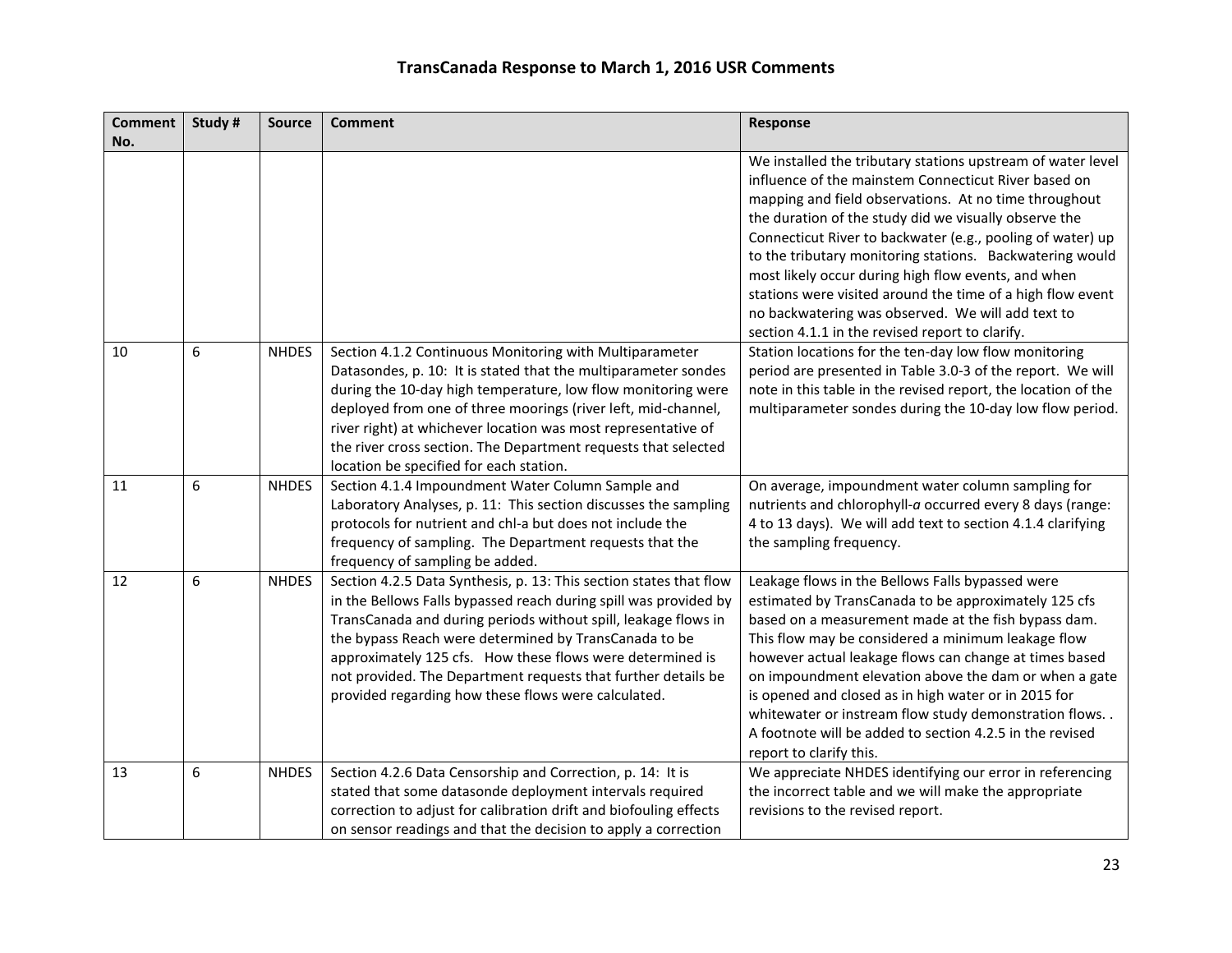| <b>Comment</b> | Study # | <b>Source</b> | <b>Comment</b>                                                                                                                                                                                                                                                                                                                                                                                                                                                                                                                                                                                                                                                                                                                                                                                                                                                                                                                                                    | Response                                                                                                                                                                                                                                                                                                                                                                                                                                                                                                                                                                                                                                                                                                                                                                                                                                                                                                                 |
|----------------|---------|---------------|-------------------------------------------------------------------------------------------------------------------------------------------------------------------------------------------------------------------------------------------------------------------------------------------------------------------------------------------------------------------------------------------------------------------------------------------------------------------------------------------------------------------------------------------------------------------------------------------------------------------------------------------------------------------------------------------------------------------------------------------------------------------------------------------------------------------------------------------------------------------------------------------------------------------------------------------------------------------|--------------------------------------------------------------------------------------------------------------------------------------------------------------------------------------------------------------------------------------------------------------------------------------------------------------------------------------------------------------------------------------------------------------------------------------------------------------------------------------------------------------------------------------------------------------------------------------------------------------------------------------------------------------------------------------------------------------------------------------------------------------------------------------------------------------------------------------------------------------------------------------------------------------------------|
| No.            |         |               |                                                                                                                                                                                                                                                                                                                                                                                                                                                                                                                                                                                                                                                                                                                                                                                                                                                                                                                                                                   |                                                                                                                                                                                                                                                                                                                                                                                                                                                                                                                                                                                                                                                                                                                                                                                                                                                                                                                          |
|                |         |               | was based on criteria described in a USGS document, as<br>summarized in Table 4.2-2. It appears the wrong table was<br>inadvertently referenced as correction criteria is included in<br>Table 4.2-1 (not 4.2-2); this should be revised.                                                                                                                                                                                                                                                                                                                                                                                                                                                                                                                                                                                                                                                                                                                         | We will also provide as an appendix to the report a table<br>of the corrected parameters, corrected time periods and<br>the correction factors applied to the correction time<br>period. We will also provide as an appendix to the report<br>univariate regressions of uncorrected and corrected data                                                                                                                                                                                                                                                                                                                                                                                                                                                                                                                                                                                                                   |
|                |         |               | Further, to facilitate interpretation of the data, a summary of<br>the corrected parameters, corrected time periods and the<br>values used to determine that correction was necessary should<br>be provided. In addition, for each corrected parameter, graphs<br>showing the uncorrected and corrected continuous data for<br>each corrected time interval, should be provided for<br>comparison. The Department requests that this information be<br>provided.                                                                                                                                                                                                                                                                                                                                                                                                                                                                                                  | for each parameter for comparison.                                                                                                                                                                                                                                                                                                                                                                                                                                                                                                                                                                                                                                                                                                                                                                                                                                                                                       |
| 14             | 6       | <b>NHDES</b>  | Section 4.3 Data Analysis, Table 4.3.1, p. 20. Applicable<br>Vermont and New Hampshire surface water quality standards<br>for the mainstem Connecticut River, p. 20: Designated Uses for<br>New Hampshire surface waters are provided in the New<br>Hampshire Consolidated Assessment and Listing Methodology1<br>(CALM). These include Aquatic Life, Fish and Shellfish<br>Consumption, Drinking Water Supply after Adequate<br>Treatment, Primary and Secondary Contact Recreation, and<br>Wildlife. The Department requests that the Designated Uses<br>for New Hampshire in Table 4.3-1 be revised to reflect the<br>CALM.<br>In addition, the Department requests that the following be<br>added to the turbidity standard in the table "Env-Wq 1703.11<br>(d)." For purposes of state enforcement actions, if a discharge<br>causes or contributes to an increase in turbidity of 10 NTUs or<br>more above the turbidity of the receiving water upstream of | In the revised report we will modify Table 4.3-1 to more<br>adequately reflect CALM and the designated uses for Class<br>B waters; and will add and will add relevant text from NH<br>Code of Administrative Rules Chapter Env-Wq 1700.<br>We note however that the term "discharge" is defined in<br>Env-Wq 1702.18(a) and (b) as "The addition, introduction,<br>leaking, spilling, or emitting of a pollutant to surface<br>waters, either directly or indirectly through the<br>groundwater, whether done intentionally, unintentionally,<br>negligently or otherwise;" or "The placing of a pollutant in<br>a location where the pollutant is likely to enter surface<br>waters."<br>In this context, the TransCanada projects do not<br>"discharge" water that can cause or contribute to an<br>increase in turbidity, but rather simply pass inflows<br>(including tributary inflows) that may be turbid on their |
|                |         |               | the discharge or otherwise outside of the visible discharge, a<br>violation of the turbidity standard shall be deemed to have<br>occurred."                                                                                                                                                                                                                                                                                                                                                                                                                                                                                                                                                                                                                                                                                                                                                                                                                       | own.                                                                                                                                                                                                                                                                                                                                                                                                                                                                                                                                                                                                                                                                                                                                                                                                                                                                                                                     |
| 15             | 6       | <b>NHDES</b>  | Section 5.2.1 Tributaries, p.30: As previously stated above, it is<br>unclear if the tributary stations are influenced by water quality<br>in the Connecticut River. The Department requests that an                                                                                                                                                                                                                                                                                                                                                                                                                                                                                                                                                                                                                                                                                                                                                              | Please see response to comment #9 above.                                                                                                                                                                                                                                                                                                                                                                                                                                                                                                                                                                                                                                                                                                                                                                                                                                                                                 |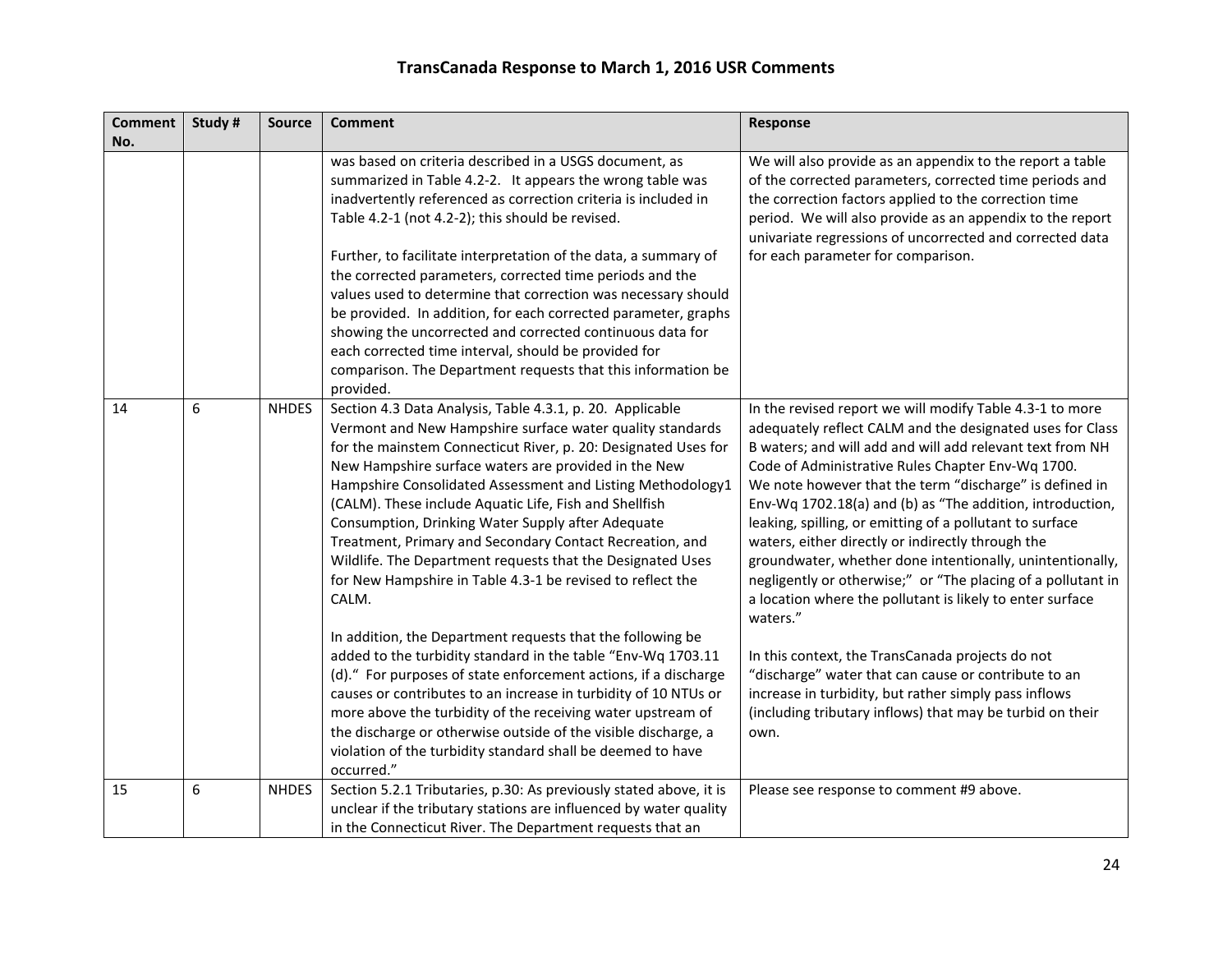| <b>Comment</b><br>No. | Study # | <b>Source</b> | <b>Comment</b>                                                                                                                                                                                                                                                                                                                                                                                                                                                                                                                                                                                                                                                                                                                                                                                                                                                                                                                                                                                                                                                                                                                                                                                                                                                                                                                                                                                                                            | Response                                                                                                                                                                                                                                                                                                                                                                                                                                                                                                             |
|-----------------------|---------|---------------|-------------------------------------------------------------------------------------------------------------------------------------------------------------------------------------------------------------------------------------------------------------------------------------------------------------------------------------------------------------------------------------------------------------------------------------------------------------------------------------------------------------------------------------------------------------------------------------------------------------------------------------------------------------------------------------------------------------------------------------------------------------------------------------------------------------------------------------------------------------------------------------------------------------------------------------------------------------------------------------------------------------------------------------------------------------------------------------------------------------------------------------------------------------------------------------------------------------------------------------------------------------------------------------------------------------------------------------------------------------------------------------------------------------------------------------------|----------------------------------------------------------------------------------------------------------------------------------------------------------------------------------------------------------------------------------------------------------------------------------------------------------------------------------------------------------------------------------------------------------------------------------------------------------------------------------------------------------------------|
|                       |         |               | explanation be added as this information is needed to interpret<br>the water quality data.                                                                                                                                                                                                                                                                                                                                                                                                                                                                                                                                                                                                                                                                                                                                                                                                                                                                                                                                                                                                                                                                                                                                                                                                                                                                                                                                                |                                                                                                                                                                                                                                                                                                                                                                                                                                                                                                                      |
| 16                    | 6       | <b>NHDES</b>  | Sections 5.2.2, 5.2.3, 5.2.4 (Stratification): In the discussions<br>for temperature and dissolved oxygen for the Wilder, Bellows<br>Falls and Vernon projects, terms such as "mild surface<br>warming" and "thermal discontinuity" are used which are not<br>defined. It is not clear if, and when, stratification, as defined in<br>section 4.1.3 ( "the temperature difference in the stratum of<br>greatest thermal discontinuity exceeded 1oC per meter),<br>occurred. The Department requests clarification and<br>consistency in the document as to where and when (dates)<br>stratification (as defined in section 4.1.3) occurred.                                                                                                                                                                                                                                                                                                                                                                                                                                                                                                                                                                                                                                                                                                                                                                                               | We will add a footnote to section 4.1.2 defining greatest<br>thermal discontinuity and will add text to section 4.1.3<br>clarifying our meaning of mild surface warming. We will<br>revise the text throughout the report to be consistent<br>with our definitions.                                                                                                                                                                                                                                                  |
| 17                    | 6       | <b>NHDES</b>  | Sections 5.2.2, 5.2.3, 5.2.4 (Turbidity): Turbidity was measured<br>in the forebays and tailraces of each Project from June through<br>September. In the discussions for turbidity it is stated that<br>"Turbidity did not exceed the NH surface water quality<br>standard of 10 NTU beyond natural conditions at the forebay,<br>bypassed reach, or tailrace stations." It is not clear how this<br>conclusion was reached. According to Env-Wq 1702.29<br>"Naturally occurring conditions" means conditions which exist<br>in the absence of human influences." Clearly, none of the<br>stations sampled for this study are without human influence;<br>consequently, "natural conditions", as defined in the State<br>surface water quality regulations, have not been determined.<br>To avoid confusion the Department requests that the term<br>"natural" not be used<br>For the purposes of this report, the Department recommends<br>using the stations above each impoundment (06-W-04, 06-BF-<br>04 and 06-V-04) as estimates of background beyond the<br>influence of each project recognizing that this is an<br>approximation as background for the downstream projects<br>may still have some influence from the upstream projects.<br>Further, some stations within the influence of each project<br>may also be influenced by other sources such as tributaries.<br>The background stations should then be compared to the | To avoid confusion we will remove the word "natural"<br>from the text and replace it with "receiving waters" in the<br>revised report o be more consistent with the NH standard.<br>In the analyses for the report, we examined the<br>continuous and vertical profile data collectively by<br>comparing tailrace, forebay, and upstream station<br>turbidity for all stations to make our determination that<br>turbidity did not exceed the 10 NTU standard. We will<br>revise the report to clarify our analysis. |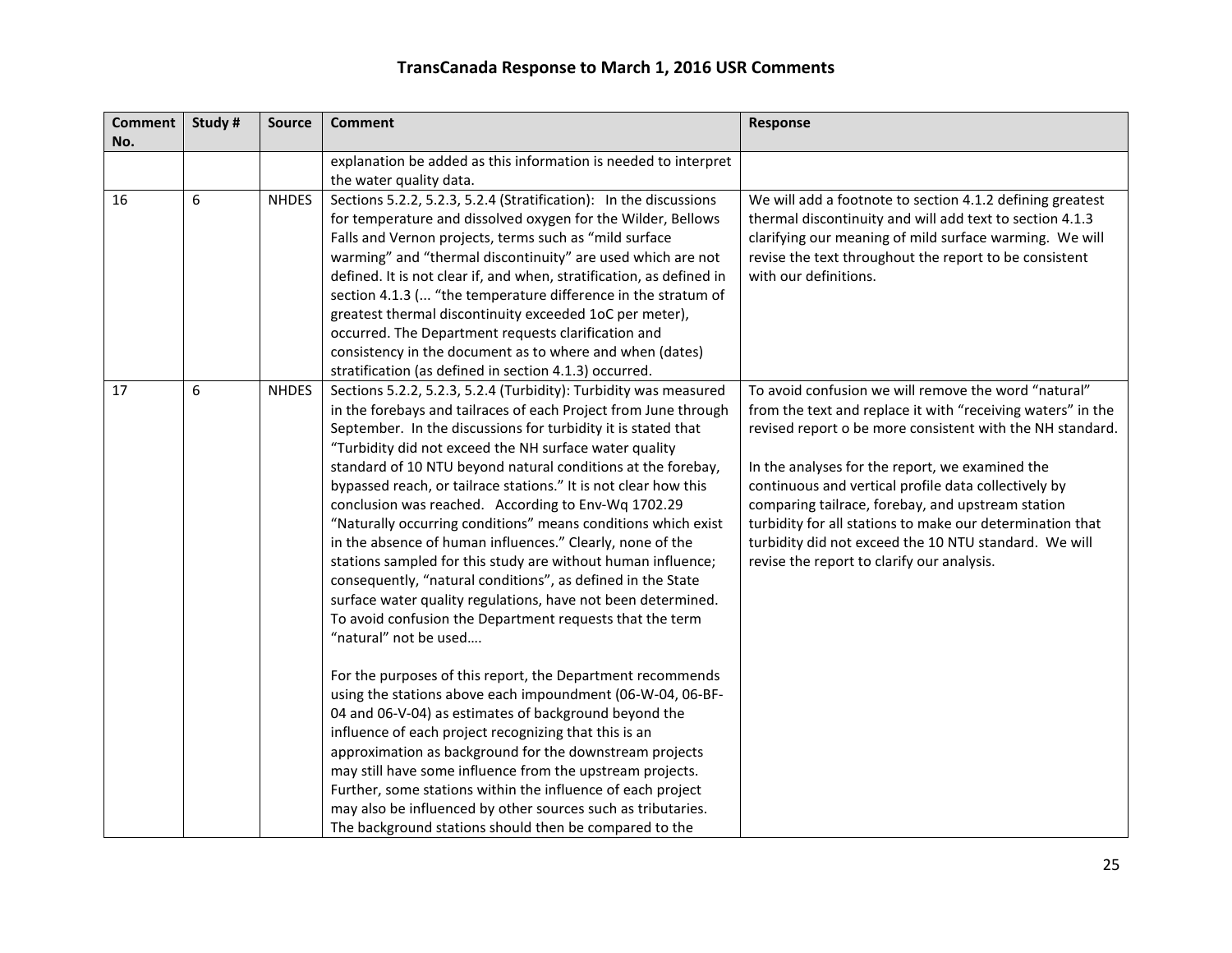| <b>Comment</b> | Study # | <b>Source</b> | <b>Comment</b>                                                     | Response                                                      |
|----------------|---------|---------------|--------------------------------------------------------------------|---------------------------------------------------------------|
| No.            |         |               |                                                                    |                                                               |
|                |         |               | turbidity in the impoundments and tailraces to determine if        |                                                               |
|                |         |               | the stations in the impoundments and tailraces exceed the          |                                                               |
|                |         |               | background by 10 NTU or more.                                      |                                                               |
| 18             | 6       | <b>NHDES</b>  | Comparison of the graphs in Appendix E suggests that during        | The June 2015 hydrologic record indicates that we             |
|                |         |               | the low flow sampling period (8/30/15 to 9/9/15), turbidity        | sampled at the tail end of a high flow event on June 4. The   |
|                |         |               | criteria in Env-Wq 1703.11(d) were met. Though based on grab       | peak flow at the USGS West Lebanon gage occurred on           |
|                |         |               | samples, the graphs showing mean turbidity in the water            | June 2 with approximately 27,000 cfs which decreased to       |
|                |         |               | column $($ + one standard deviation) in Appendix B, can also be    | approximately 20,000 cfs on June 3. On the day of             |
|                |         |               | used to estimate compliance with turbidity criteria.               | sampling (June 4), the remaining flow had decreased to        |
|                |         |               | Comparison of these plots suggests that on the sampled dates,      | approximately 12,000 cfs. During this sampling event, the     |
|                |         |               | there may have been an exceedance on 6/4/15 in the Wilder          | field crew noted the vertical profile was collected through   |
|                |         |               | impoundment. Figure B-1 (p. B-1) shows a background of <1          | and within a large debris field (which accumulated as a       |
|                |         |               | NTU at 06-W-04. Turbidity remains low through the upper            | result of the high flows). The vertical profile indicates     |
|                |         |               | and mid impoundment exceedances but then spikes in the             | particles settling in the water column, with a turbidity      |
|                |         |               | forebay to a mean of 25 NTU (Figure B-4, p. B-4). It's not clear   | level of approximately 12 NTU at the surface, a peak of 60    |
|                |         |               | if this is primarily due to operation or other sources of          | NTU at a depth of 2.5 m, and 8 NTU near the river bottom      |
|                |         |               | turbidity. The report states that June 4, 2015 was a high flow     | (depth of 10 m). On June 4 (about an hour later), the         |
|                |         |               | event and that the addition of runoff resulted in turbidity levels | continuous sonde was also installed at the forebay station.   |
|                |         |               | through the profile that ranged from approximately 10 to 60        | Readings on June 4 at the continuous sonde ranged from        |
|                |         |               | NTU (p. 37). It's curious, however, why the mid and upper          | 1.2 to 3.3 NTU. These different measurements indicate         |
|                |         |               | impoundment stations did not reflect a similar increase during     | that turbidity in the water column was patchy, and the        |
|                |         |               | the storm. An explanation should be provided?                      | elevated concentrations in the vertical profile were a        |
|                |         |               |                                                                    | result of settling particles associated with the debris field |
|                |         |               |                                                                    | that accumulated due to the storm. We will add text to        |
|                |         |               |                                                                    | the revised study report to explain this event.               |
| 19             | 6       | <b>NHDES</b>  | The graphs in Appendix B and sections 5.2.2 through 5.2.3,         | Please see response to comment #4 and #6.                     |
|                |         |               | show other times when turbidity increases which are                |                                                               |
|                |         |               | attributed in the report to high flow events. This may be the      |                                                               |
|                |         |               | case, however, since flow was not included on the graphs, one      |                                                               |
|                |         |               | cannot confirm or readily see the relationship between             |                                                               |
|                |         |               | turbidity and flow. The Department requests that flow be           |                                                               |
|                |         |               | included on the turbidity graphs in Appendix B, E and Figures      |                                                               |
|                |         |               | 5.2.2-3, 5.2.2-4, 5.2.3-3, 5.2.3-4, 5.2.3-5, 5.2.4-3 and 5.2.4-4.  |                                                               |
| 20             | 6       | <b>NHDES</b>  | Section 5.5.1 New Hampshire Water Quality Standards, p102:         | Section 5.5.1 was designed to analyze the 2015 data. Data     |
|                |         |               | This section summarizes compliance with New Hampshire              | from 2012 are discussed in Section 5.6. In order to           |
|                |         |               | water quality standards based on data collected in 2015. The       | maintain consistency, we will change the title of Section     |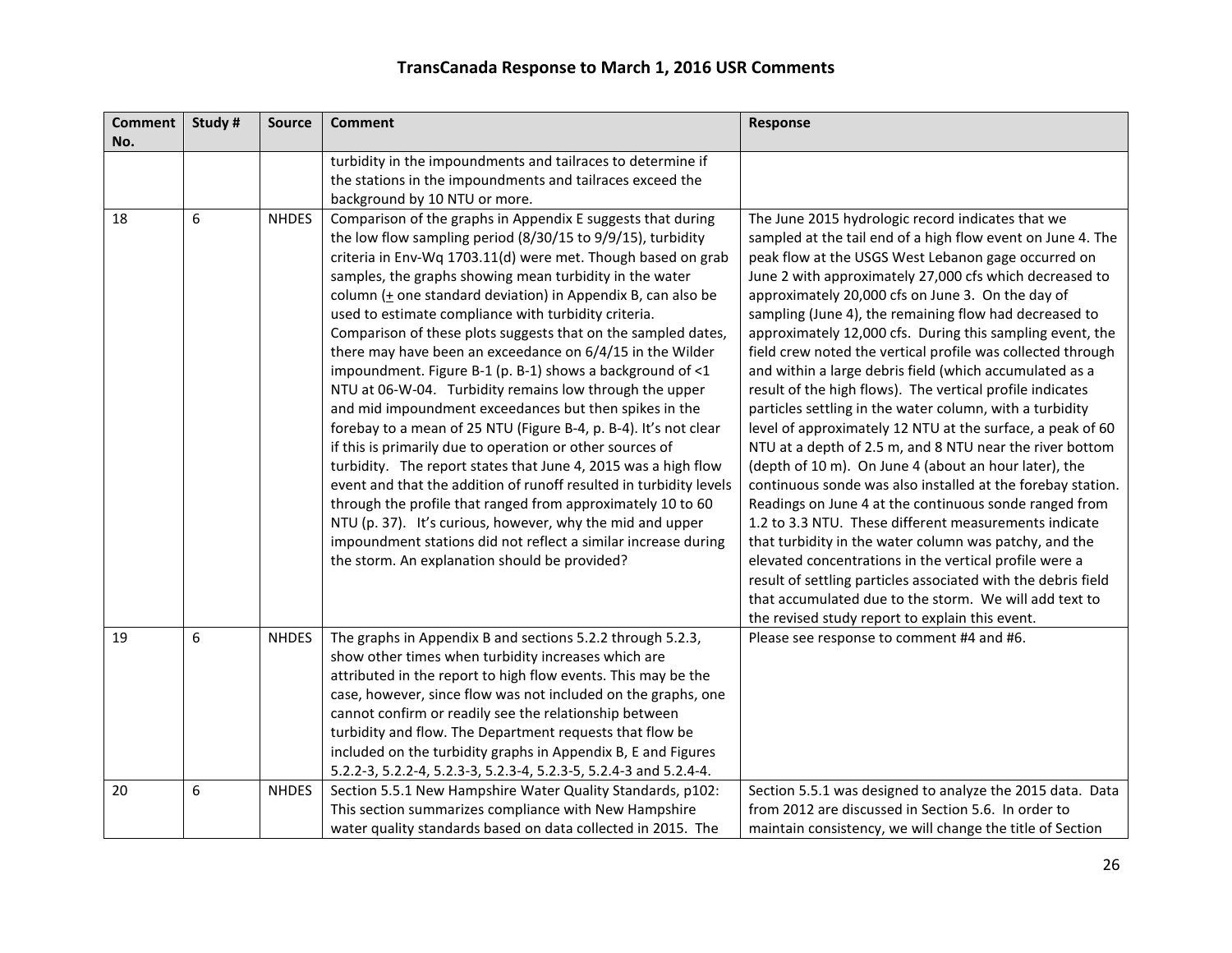| <b>Comment</b> | Study# | <b>Source</b> | <b>Comment</b>                                                                                                                                                                                                                                                                                                                                                                                                                                                                                                                                                                                                                                                                                                                                                                                                                                                                                                                                    | <b>Response</b>                                                                                                                                                                                                                                                                                    |
|----------------|--------|---------------|---------------------------------------------------------------------------------------------------------------------------------------------------------------------------------------------------------------------------------------------------------------------------------------------------------------------------------------------------------------------------------------------------------------------------------------------------------------------------------------------------------------------------------------------------------------------------------------------------------------------------------------------------------------------------------------------------------------------------------------------------------------------------------------------------------------------------------------------------------------------------------------------------------------------------------------------------|----------------------------------------------------------------------------------------------------------------------------------------------------------------------------------------------------------------------------------------------------------------------------------------------------|
| No.            |        |               |                                                                                                                                                                                                                                                                                                                                                                                                                                                                                                                                                                                                                                                                                                                                                                                                                                                                                                                                                   |                                                                                                                                                                                                                                                                                                    |
|                |        |               | Department requests that this section mention that there were                                                                                                                                                                                                                                                                                                                                                                                                                                                                                                                                                                                                                                                                                                                                                                                                                                                                                     | 5.5 to "Compliance of the 2015 data with State Water                                                                                                                                                                                                                                               |
|                |        |               | occasions of noncompliance with dissolved oxygen and pH in                                                                                                                                                                                                                                                                                                                                                                                                                                                                                                                                                                                                                                                                                                                                                                                                                                                                                        | Quality Standards". Data from 2012 exceeding standards                                                                                                                                                                                                                                             |
|                |        |               | 2012 as discussed in section 5.6.                                                                                                                                                                                                                                                                                                                                                                                                                                                                                                                                                                                                                                                                                                                                                                                                                                                                                                                 | are covered in Section 5.6, as pointed out in the comment.                                                                                                                                                                                                                                         |
| 21             | 6      | <b>NHDES</b>  | It is stated that "This suggests that elevated levels of pH are<br>due to natural causes related to photosynthesis of algae and<br>aquatic vegetation." The sentence should be revised as not all<br>sources of nutrients stimulating growth of algae and other<br>aquatic vegetation (such as nutrients from wastewater                                                                                                                                                                                                                                                                                                                                                                                                                                                                                                                                                                                                                          | We will remove the word "natural" and "naturally" from<br>the text where we mention pH and photosynthesis. We<br>will also add the suggested text in the document stating<br>that the project impoundments may contribute to trends<br>in pH; however, we note that since the projects have little |
|                |        |               | treatment facilities) are natural. Further, impoundments<br>formed by dams are not natural and can facilitate algal growth<br>by increasing residence times and water temperature.<br>Although diel patterns were more prevalent in the upstream<br>stations, pH did occasionally increase in the forebays by<br>approximately 0.5 pH units (see Appendix E) which could be<br>due to increased algal growth. The Department recommends<br>the sentence above be revised to the following: "This suggests<br>that elevated levels of pH are due to photosynthesis of algae<br>and aquatic vegetation." We also request that the report<br>acknowledge that the Project's impoundments may contribute<br>to the pH exceedances by increasing residence times and water<br>temperatures which can facilitate growth of algae and other<br>aquatic vegetation. Similar revisions should be made<br>throughout the document wherever pH is discussed. | storage capability, inflows are typically passed within the<br>same day so travel time is typically short (~ 8-9 hours at<br>Wilder and less at Bellows Falls and Vernon).                                                                                                                         |
| 22             | 6      | <b>NHDES</b>  | Section 5.6 Comparison of Results to 2012 Water Quality<br>Study, p. 105: This section includes a general description of<br>exceedances of water quality standards in 2012. However, it<br>is unclear how many exceedances of each state's water quality<br>standards occurred in 2012, and where they occurred. The<br>Department requests the number and range of 2012 dissolved<br>oxygen and pH values at each station, that were in<br>noncompliance with each state's water quality standards, be<br>added to this section.                                                                                                                                                                                                                                                                                                                                                                                                                 | We will provide plots of the original data from 2012<br>(temperature, DO, pH, specific conductivity) on a monthly<br>basis and incorporate those data into the revised report as<br>an appendix.                                                                                                   |
| 23             | 6      | <b>NHDES</b>  | The Department also requests that the average and range of<br>flows during the low flow sampling periods in 2012 and 2015<br>be added to facilitate comparison of conditions during these                                                                                                                                                                                                                                                                                                                                                                                                                                                                                                                                                                                                                                                                                                                                                         | In 2012, there was no 10-day low-flow sampling.<br>For 2015, Figure 5.6-1 presents mean daily flow for both                                                                                                                                                                                        |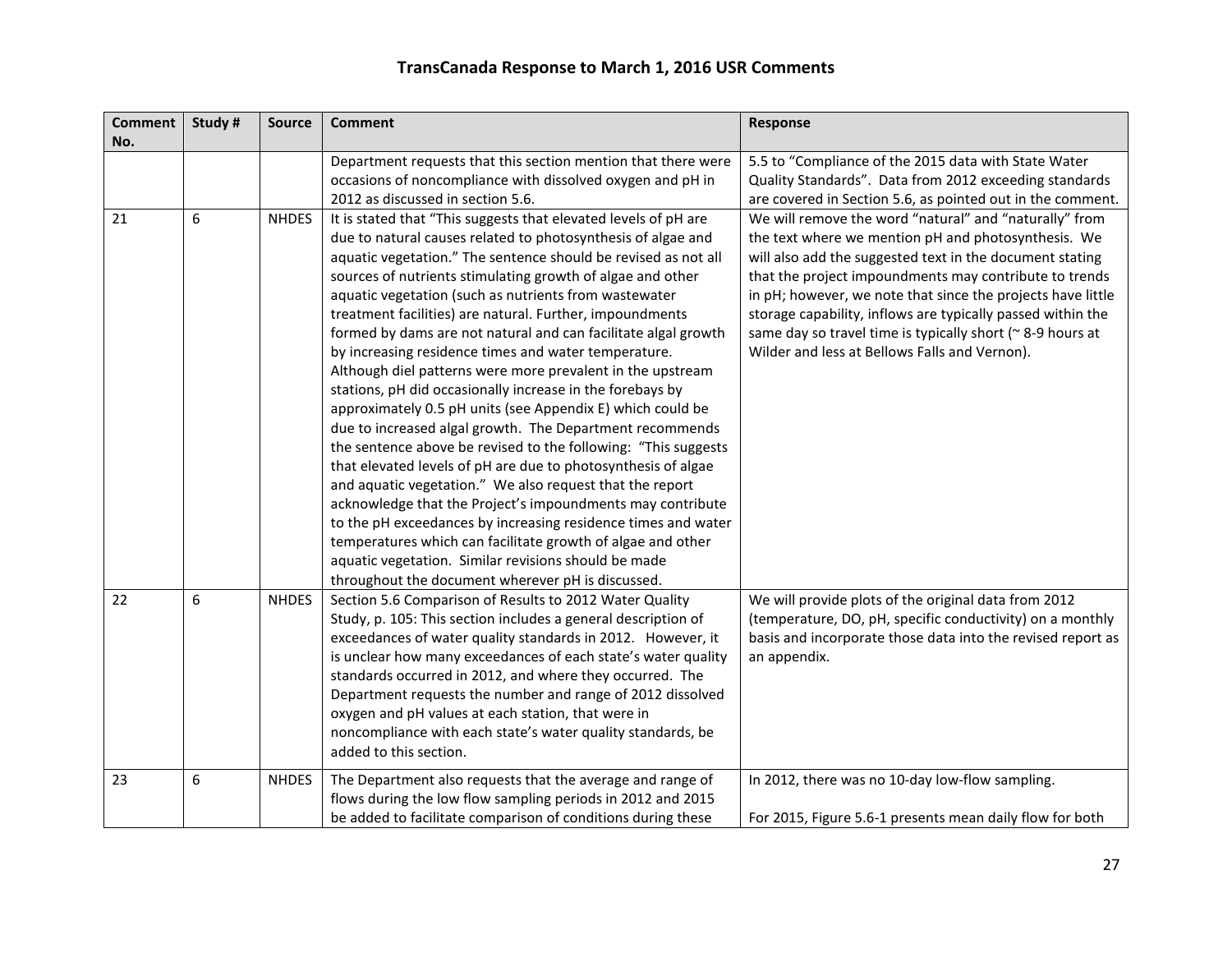| <b>Comment</b> | Study # | <b>Source</b> | <b>Comment</b>                                                                                                                                                                                                                                                                                                                                                                                                                                                                                                                                                                                                                                                                                                                                                                                                                                                                                                                                                                                                                                                                                                                                                                                          | Response                                                                                                                                                                                                                                                                                                                                                                                                                                                                                     |
|----------------|---------|---------------|---------------------------------------------------------------------------------------------------------------------------------------------------------------------------------------------------------------------------------------------------------------------------------------------------------------------------------------------------------------------------------------------------------------------------------------------------------------------------------------------------------------------------------------------------------------------------------------------------------------------------------------------------------------------------------------------------------------------------------------------------------------------------------------------------------------------------------------------------------------------------------------------------------------------------------------------------------------------------------------------------------------------------------------------------------------------------------------------------------------------------------------------------------------------------------------------------------|----------------------------------------------------------------------------------------------------------------------------------------------------------------------------------------------------------------------------------------------------------------------------------------------------------------------------------------------------------------------------------------------------------------------------------------------------------------------------------------------|
| No.            |         |               |                                                                                                                                                                                                                                                                                                                                                                                                                                                                                                                                                                                                                                                                                                                                                                                                                                                                                                                                                                                                                                                                                                                                                                                                         |                                                                                                                                                                                                                                                                                                                                                                                                                                                                                              |
|                |         |               | two years.                                                                                                                                                                                                                                                                                                                                                                                                                                                                                                                                                                                                                                                                                                                                                                                                                                                                                                                                                                                                                                                                                                                                                                                              | 2012 and 2015 studies at the USGS West Lebanon and<br>North Walpole gages, Table 5.1-3 presents the mean daily<br>flows for the three impoundments, as well as the range<br>for the study period.                                                                                                                                                                                                                                                                                            |
| 24             | 6       | <b>NHDES</b>  | Section 6.0 Assessment of Project Effects, p. 112:<br>It is stated that "Overall, mean water temperatures were<br>generally very similar among forebay and tailrace stations"<br>This sentence references tables which show mean monthly<br>temperatures. The Department requests that the sentence be<br>revised to indicate these are mean monthly temperatures.<br>Similarly throughout the report, wherever the term "mean" is<br>used the Department requests that it be qualified with the<br>appropriate time reference (i.e., daily mean, monthly mean,<br>annual mean, etc.) so that the reader can properly interpret<br>the statements being made.                                                                                                                                                                                                                                                                                                                                                                                                                                                                                                                                           | We will make the suggested revision throughout the<br>report text. There were two other locations in the text<br>where clarification is also appropriate.                                                                                                                                                                                                                                                                                                                                    |
| 25             | 6       | <b>NHDES</b>  | The discussion in this section [Section 6] appears to focus<br>mainly on mean monthly results. It is not readily apparent how<br>water quality is impacted by project operation on a shorter<br>time scale. Using the near-continuous data from the<br>datasondes, it is recommended that information be provided<br>that clearly shows the effects of operation throughout the<br>study period (June through September). This would capture<br>the effects of operation during a wider range of temperatures,<br>flows and generation. The graphs shown in Figures 6.0-1<br>through 6.0-5 for the low flow sampling period in the tailrace<br>stations are good templates with the exception that<br>continuous data from the forebay should be added to each<br>graph to clearly show the effects of operation. Similar graphs<br>should be provided for the rest of the sampling period (June<br>through September) and at a scale no smaller than those<br>shown on Figures 6.0-1 through 6.0-5.<br>Similar graphs should also be provided using the data from the<br>2012 data report. The Department requests this information to<br>facilitate assessment of project operation on water quality. | In response to comments above requesting a more<br>detailed analysis of project effects, we will be providing<br>time series plots showing all mainstem continuous water<br>quality parameters along with flow on a monthly time<br>frame and incorporate these plots into a report as an<br>appendix. We will further discuss these data in the report.<br>We will analyze the 2012 data further and prepare<br>graphics that will be similar to the monthly graphics<br>prepared for 2015. |
| 26             | 6       | <b>NHDES</b>  | The last paragraph in this section [Section 6] states the                                                                                                                                                                                                                                                                                                                                                                                                                                                                                                                                                                                                                                                                                                                                                                                                                                                                                                                                                                                                                                                                                                                                               | We will refine our conclusion, integrating also the findings                                                                                                                                                                                                                                                                                                                                                                                                                                 |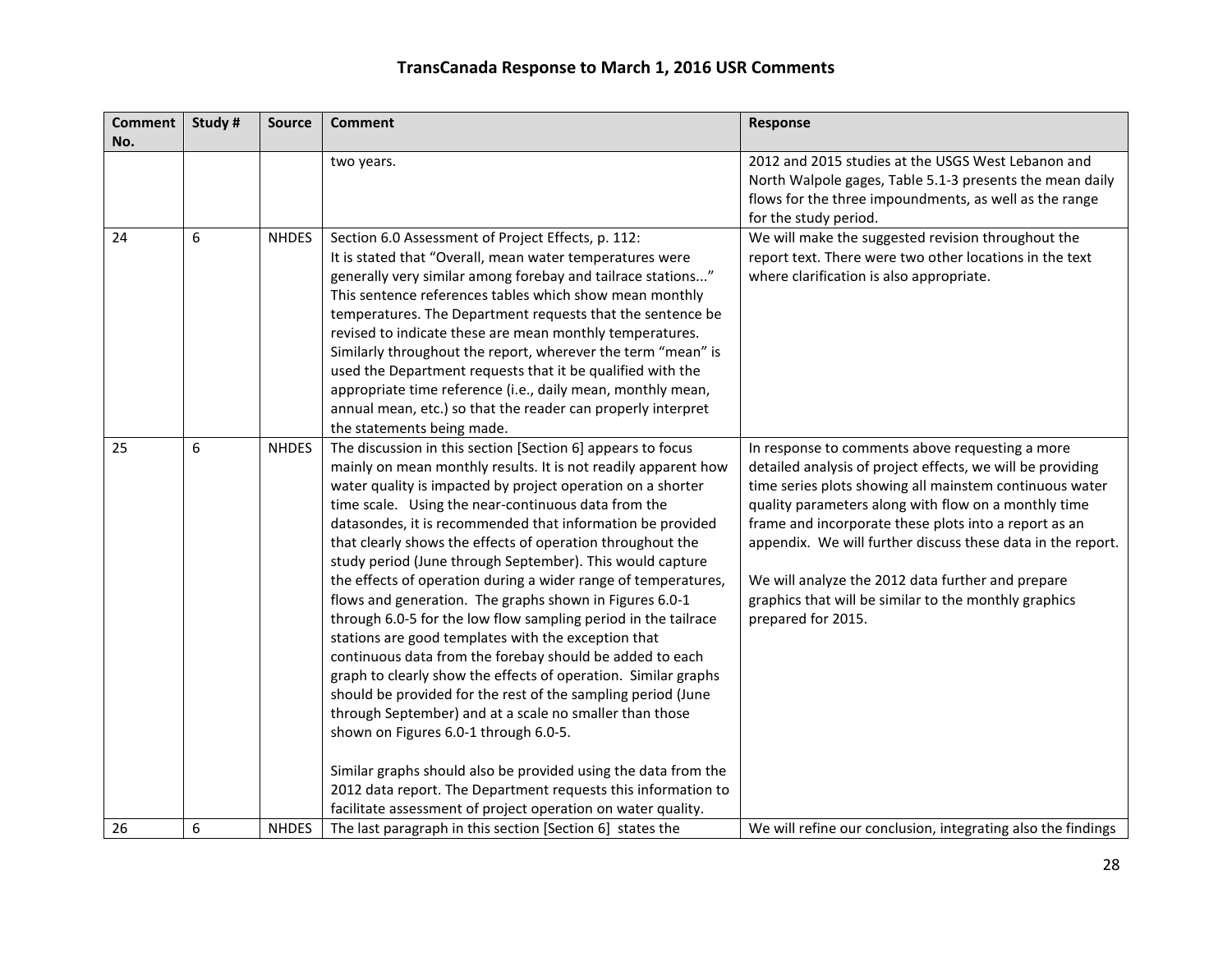| <b>Comment</b> | Study # | <b>Source</b> | <b>Comment</b>                                                                                                                                                                                                                                                                                                                                                                                                                                                                                                                                                                                                                                                                                                                                                                                                                                                                                                                                                                                                                                                                                        | Response                                                                                                                                                                                                                                                                                                                                                                                                                                                                                                                                                                                                                                                                                                                                                                                                                                                                                                        |
|----------------|---------|---------------|-------------------------------------------------------------------------------------------------------------------------------------------------------------------------------------------------------------------------------------------------------------------------------------------------------------------------------------------------------------------------------------------------------------------------------------------------------------------------------------------------------------------------------------------------------------------------------------------------------------------------------------------------------------------------------------------------------------------------------------------------------------------------------------------------------------------------------------------------------------------------------------------------------------------------------------------------------------------------------------------------------------------------------------------------------------------------------------------------------|-----------------------------------------------------------------------------------------------------------------------------------------------------------------------------------------------------------------------------------------------------------------------------------------------------------------------------------------------------------------------------------------------------------------------------------------------------------------------------------------------------------------------------------------------------------------------------------------------------------------------------------------------------------------------------------------------------------------------------------------------------------------------------------------------------------------------------------------------------------------------------------------------------------------|
| No.            |         |               |                                                                                                                                                                                                                                                                                                                                                                                                                                                                                                                                                                                                                                                                                                                                                                                                                                                                                                                                                                                                                                                                                                       |                                                                                                                                                                                                                                                                                                                                                                                                                                                                                                                                                                                                                                                                                                                                                                                                                                                                                                                 |
|                |         |               | following: "Although the presence and operation of the<br>projects appeared to have some minor effects on temperature<br>and DO, and negligible to no effect on pH, specific conductivity,<br>or turbidity, all water quality parameters were generally within<br>VT and NH state water quality standards. Therefore, there is no<br>indication that operation of the Wilder, Bellows Falls, and<br>Vernon projects would affect adherence to VT or NH state<br>surface water quality standards." The Department disagrees<br>with this conclusion. Based on the information presented in<br>the report, it is the Department's understanding that under the<br>conditions sampled in 2012 and 2015, the presence and<br>operation of the projects can increase water temperature,<br>significantly decrease DO (by approximately 1 mg/L), and that<br>the longer residence times and higher temperatures in the<br>impoundments may contribute to increased growth of algae<br>and other aquatic vegetation which can impact pH.                                                                     | of the month-by-month data graphics (as described above<br>in related comments), and include additional text with<br>times and likely causes of exceedances of standards, as<br>appropriate.<br>We note that while the data collected in 2012 and 2015<br>showed that the water temperatures increased from<br>upstream to downstream, part of the warming is expected<br>to be caused by latitudinal warming. A similar north-to-<br>south warming trend was observed in the various<br>monitored tributaries, which were sampled outside the<br>influence of backwatering effects of the river. We note<br>that the data collected in 2015 indicate that most<br>occurrences of pH exceedances (see Table 5.5.1-1)<br>occurred within the Bellows Falls impoundment (06-BF-02<br>specifically), which suggest factors other than residence<br>time could be affecting algal growth and aquatic<br>vegetation. |
| 27             | 6       | <b>NHDES</b>  | Since there were occasional exceedances of New Hampshire<br>water quality standards for pH (in 2012 and 2015) and<br>dissolved oxygen (one in 2012) the presence and/or operation<br>of the projects can cause or contribute to occasional<br>exceedances of state surface water quality standards. The<br>impact of the projects on turbidity is not readily apparent from<br>the way the data is presented but a visual comparison of the<br>forebay and tailrace graphs in Appendix E and Figure 6.0-5<br>respectively, suggests that operation can cause increased<br>levels of turbidity during operation (see the previous comment<br>for information needed to help determine compliance with<br>turbidity water quality standards and the impact of operation<br>on turbidity). With regards to compliance with turbidity<br>standards, it can be said that during the low flow sampling<br>period and on the dates profiles were taken in 2015, it appears<br>compliance with turbidity criteria in Env-Wq 1703.11(d) were<br>met (with the possible exception the Wilder forebay on June 4, | As we noted above, we will provide time series plots<br>showing all mainstem continuous water quality<br>parameters on along with flow on a monthly time frame<br>and incorporate these plots into the report as an<br>appendix. We will further discuss these data in the report,<br>and make appropriate revisions if needed, in our<br>interpretation of the data based on that analysis.                                                                                                                                                                                                                                                                                                                                                                                                                                                                                                                    |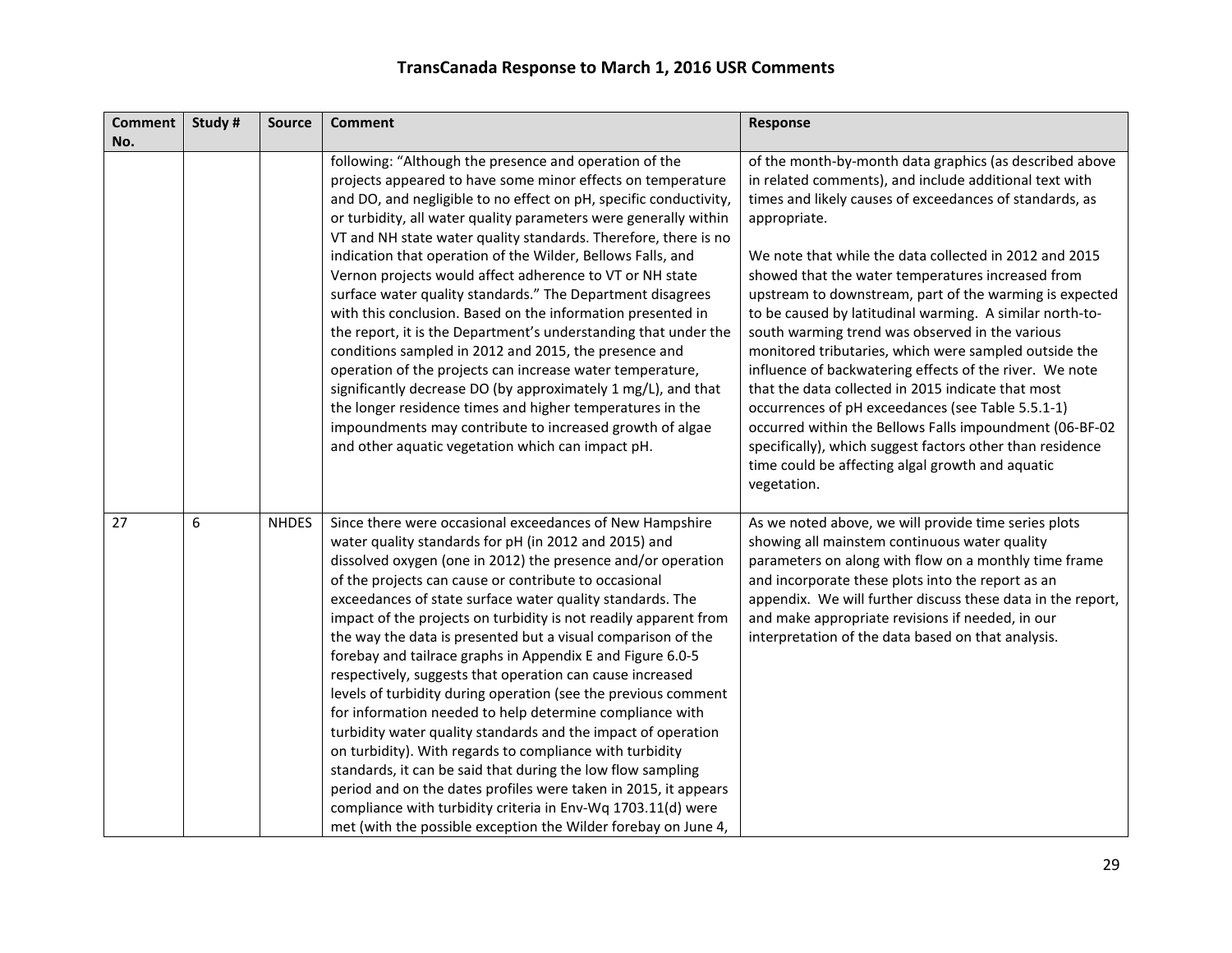| <b>Comment</b> | Study # | <b>Source</b> | <b>Comment</b>                                                                                                                                                                                                                                                                                                                              | <b>Response</b>                                                                                                                                                                                                                                                                                                                                                              |
|----------------|---------|---------------|---------------------------------------------------------------------------------------------------------------------------------------------------------------------------------------------------------------------------------------------------------------------------------------------------------------------------------------------|------------------------------------------------------------------------------------------------------------------------------------------------------------------------------------------------------------------------------------------------------------------------------------------------------------------------------------------------------------------------------|
| No.            |         |               |                                                                                                                                                                                                                                                                                                                                             |                                                                                                                                                                                                                                                                                                                                                                              |
|                |         |               | 2015, for which the Department requires further information<br>as previously requested in above). The Department requests<br>that that this paragraph be revised to be more in-line with the<br>Department's interpretation and that conclusions regarding<br>turbidity be revised based on the results of the analyses<br>requested above. |                                                                                                                                                                                                                                                                                                                                                                              |
| 28             | 6       | <b>NHDES</b>  | Appendix B and E: The Department requests that flow be<br>added to the turbidity graphs in each of these appendices so<br>that one can readily see the relationship between flow and<br>water quality.                                                                                                                                      | As we noted above, in response to VANR comment<br>requesting a more detailed analysis of project effects, we<br>will provide time series plots showing all mainstem<br>continuous water quality parameters on along with flow<br>on a monthly time frame and incorporate these plots into<br>the report as an appendix. We will further discuss these<br>data in the report. |
| 29             | 6       | <b>NHDES</b>  | Appendix C - Profiles: The Department requests that the<br>depth of the turbine intakes be shown on the forebay profiles<br>to assist with interpreting the results.                                                                                                                                                                        | We will add a page at the beginning of the Appendix<br>describing the location of all intakes for the three projects<br>to allow for comparison with the forebay stations.                                                                                                                                                                                                   |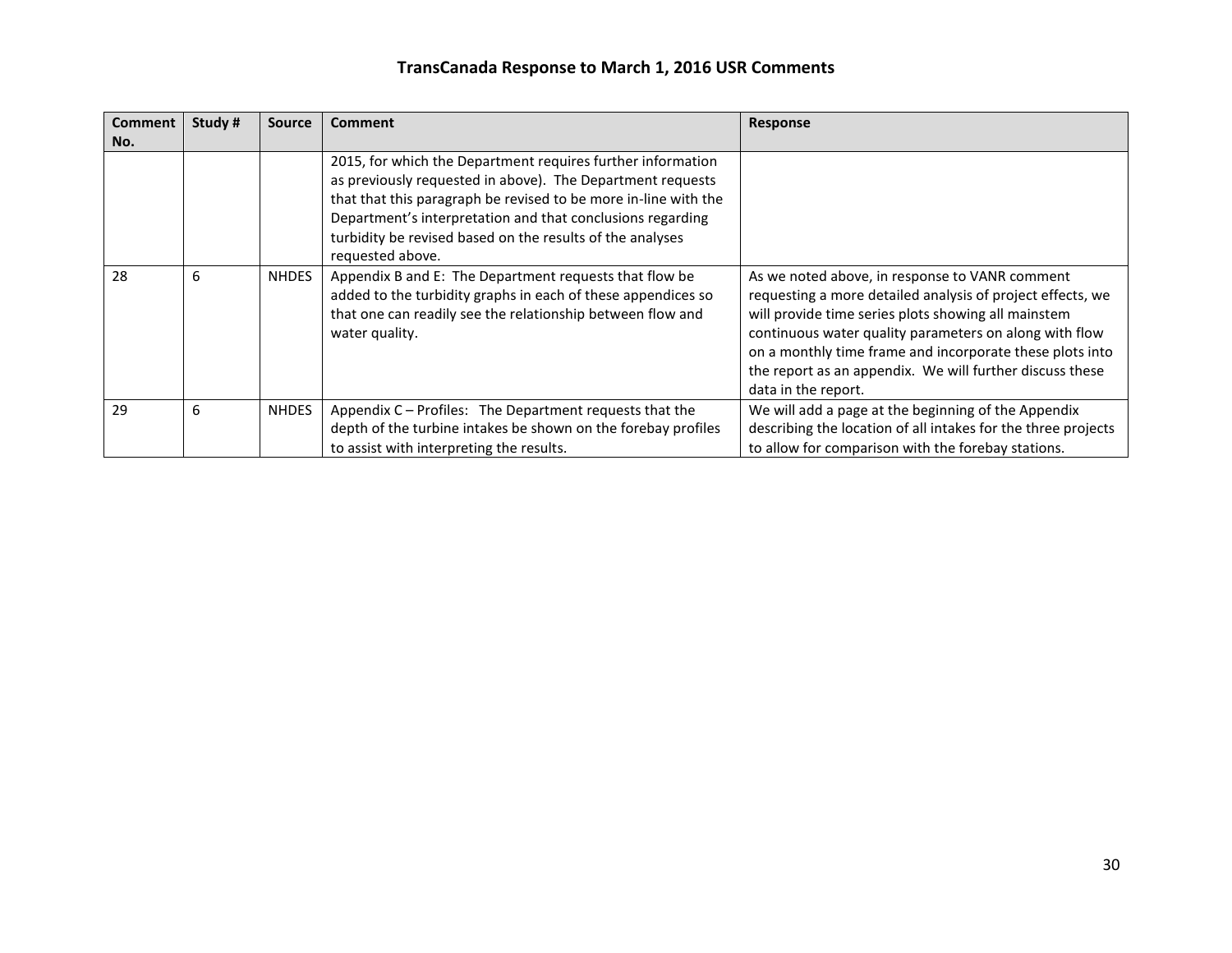| <b>Comment</b><br># | Study # | <b>Source</b> | Comment                                                                                                                                                                                                | Response                                                                                                                                                                                                                                                                                                                                                                                         |
|---------------------|---------|---------------|--------------------------------------------------------------------------------------------------------------------------------------------------------------------------------------------------------|--------------------------------------------------------------------------------------------------------------------------------------------------------------------------------------------------------------------------------------------------------------------------------------------------------------------------------------------------------------------------------------------------|
|                     | 8       | <b>VANR</b>   | Request: In relation to sediment composition, please<br>describe in the final report how percent embeddedness<br>and substrate composition changes longitudinally<br>downstream from the project dams. | This request is addressed in the updated report (filed May 16,<br>2016). Specifically, see Section 5.2 (including Figure 5.1)<br>regarding substrate composition, and see Section 5.4<br>(including Figure 5.2) regarding embeddedness.                                                                                                                                                          |
|                     | 8       | <b>VANR</b>   | Request: In the final report, please describe how the<br>cumulative effects of high flow events acting in concert<br>with project operations are quantified and include<br>analysis of these effects.  | As discussed in Section 5.5 (new section) of the updated<br>report (filed May 16, 2016), review of data from the Study 4<br>HEC-RAS model suggests that, relative to stability of coarse-<br>grained material, the effects of project ops are generally<br>dwarfed by high-flow events and high flows exceeding the<br>MGF have a dominant influence on mobility of coarse-<br>grained material. |

**Study 8 – Channel Morphology and Benthic Habitat Study**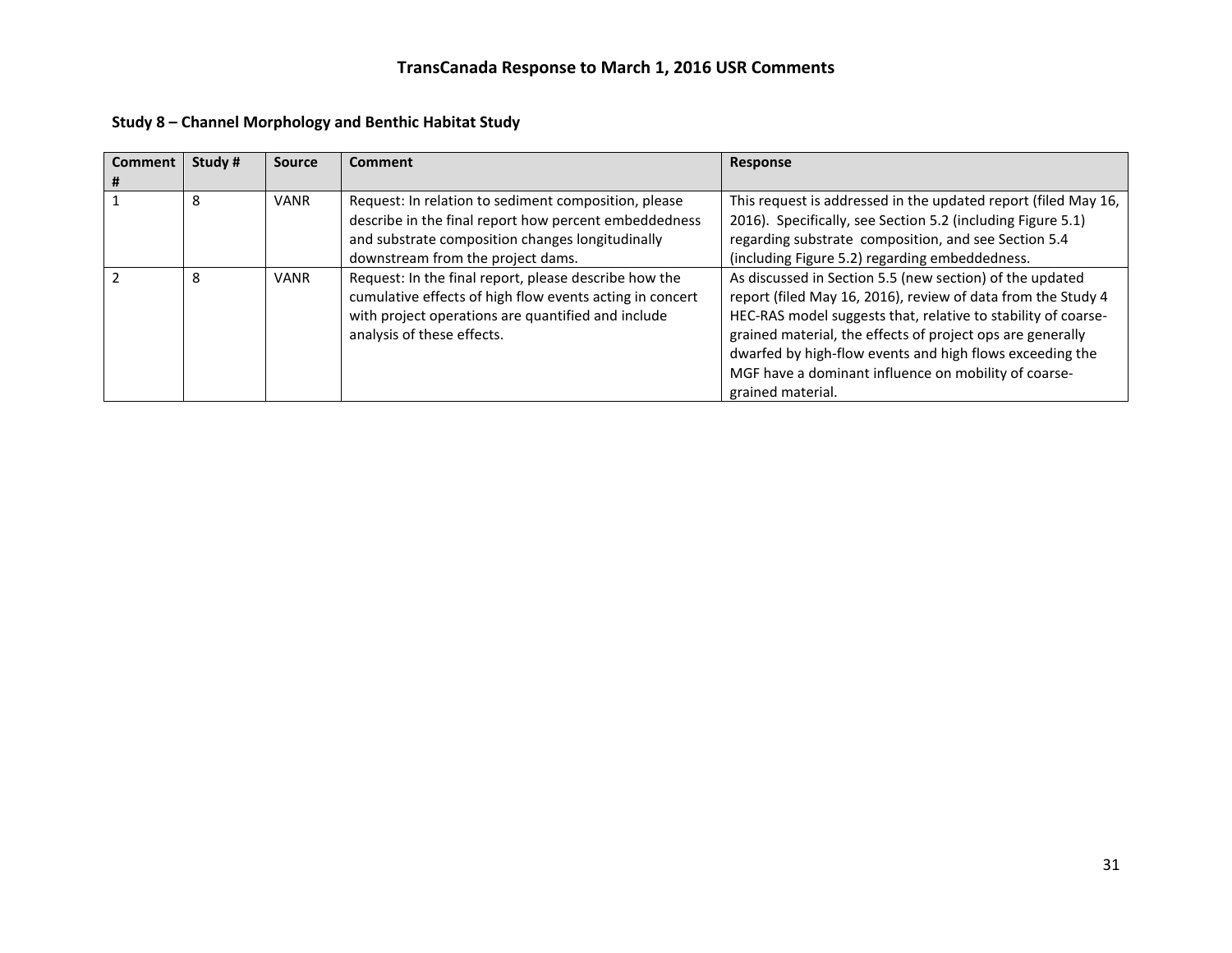### **Study 10 – Fish Assemblage Study**

| <b>Comment</b><br># | Study# | <b>Source</b> | <b>Comment</b>                                                                                                                                                                                                                                                                                                                                                                                                                                                                                                                                                                                                                                                                                                                                                                                                                                                                                                                                                                                                                                                                                                              | Response                                                                                                                                                                                                                                                                                                                                                                                                                                                                                                                                                                                                                                                                                                                                                                                                                                                                                                                                                                                                                                                             |
|---------------------|--------|---------------|-----------------------------------------------------------------------------------------------------------------------------------------------------------------------------------------------------------------------------------------------------------------------------------------------------------------------------------------------------------------------------------------------------------------------------------------------------------------------------------------------------------------------------------------------------------------------------------------------------------------------------------------------------------------------------------------------------------------------------------------------------------------------------------------------------------------------------------------------------------------------------------------------------------------------------------------------------------------------------------------------------------------------------------------------------------------------------------------------------------------------------|----------------------------------------------------------------------------------------------------------------------------------------------------------------------------------------------------------------------------------------------------------------------------------------------------------------------------------------------------------------------------------------------------------------------------------------------------------------------------------------------------------------------------------------------------------------------------------------------------------------------------------------------------------------------------------------------------------------------------------------------------------------------------------------------------------------------------------------------------------------------------------------------------------------------------------------------------------------------------------------------------------------------------------------------------------------------|
| $\mathbf{1}$        | 10     | <b>CRWC</b>   | The spatial scope of the Vernon Riverine reach (1.5 miles) is<br>significantly smaller than that of Wilder (17.7 miles) or<br>Bellows Falls (6 miles) therefore abundance and distribution<br>rates may not be comparable.                                                                                                                                                                                                                                                                                                                                                                                                                                                                                                                                                                                                                                                                                                                                                                                                                                                                                                  | Comparability among riverine reaches will vary<br>dependent upon which metric are being evaluated.<br>For example, taxa richness will be impacted by the<br>number of samples and amount of effort within each<br>reach. A reach with more effort will likely produce a<br>higher number of species observed. Comparison of<br>relative abundance (CPUA) for species among river<br>reaches will not be influenced by reach length as<br>they are scaled to a common unit of effort.                                                                                                                                                                                                                                                                                                                                                                                                                                                                                                                                                                                 |
| 2                   | 10     | <b>CRWC</b>   | CRWC requests that the study report clarify any criteria used<br>to determine the upper extent of project influence upon<br>tributaries.<br>With respect to electrofishing techniques of boat, pram, &<br>backpack, CRWC requests that the study report provide clarity<br>regarding the methods by which the study team estimated<br>the width of the effective electrical field of the shocking area<br>Within the study report, "habitat type" is actually referring to<br>substrate type. CRWC feels that the term habitat type is more<br>indicative of riffle, run, glide, pool, etc. rather than substrate<br>type. CRWC requests a terminology change from habitat type<br>to substrate type.<br>CRWC requests that the report offer assemblage data in<br>graphical form rather than, or in addition to the previously<br>offered tables in the interest of ease of data analysis and<br>interpretation.<br>CRWC requests that the study report provide criteria with<br>respect to how age designation ( $>500g$ = adult, 499-11g =<br>juvenile, <10g = YOY) was determined. Is this a standard rule<br>of thumb? | The upper extent of project tributaries was<br>determined using the best professional judgment of<br>the field crews and relied on visual determination<br>based on indicators such as presence/absence of<br>terrestrial and aquatic vegetation, sedimentation,<br>and dominant water lines on permanent objects<br>(e.g., boulder or abutment). This will be clarified in<br>the final report.<br>The effective width of the electrofish field was<br>determined by experienced crew leaders and was<br>based on visual observation of stunned individuals as<br>well as the effective reach distance of netters. This<br>information will be added to the final report.<br>The final report will present "substrate type" in lieu<br>of "habitat type".<br>Assemblage data will be provided in graphical format<br>in the final report in addition to the tabular format<br>currently presented.<br>As stated in section 4.2 of the report, length/weight<br>at age data was obtained from available literature on<br>each species (primarily Yoder et al. 2009). |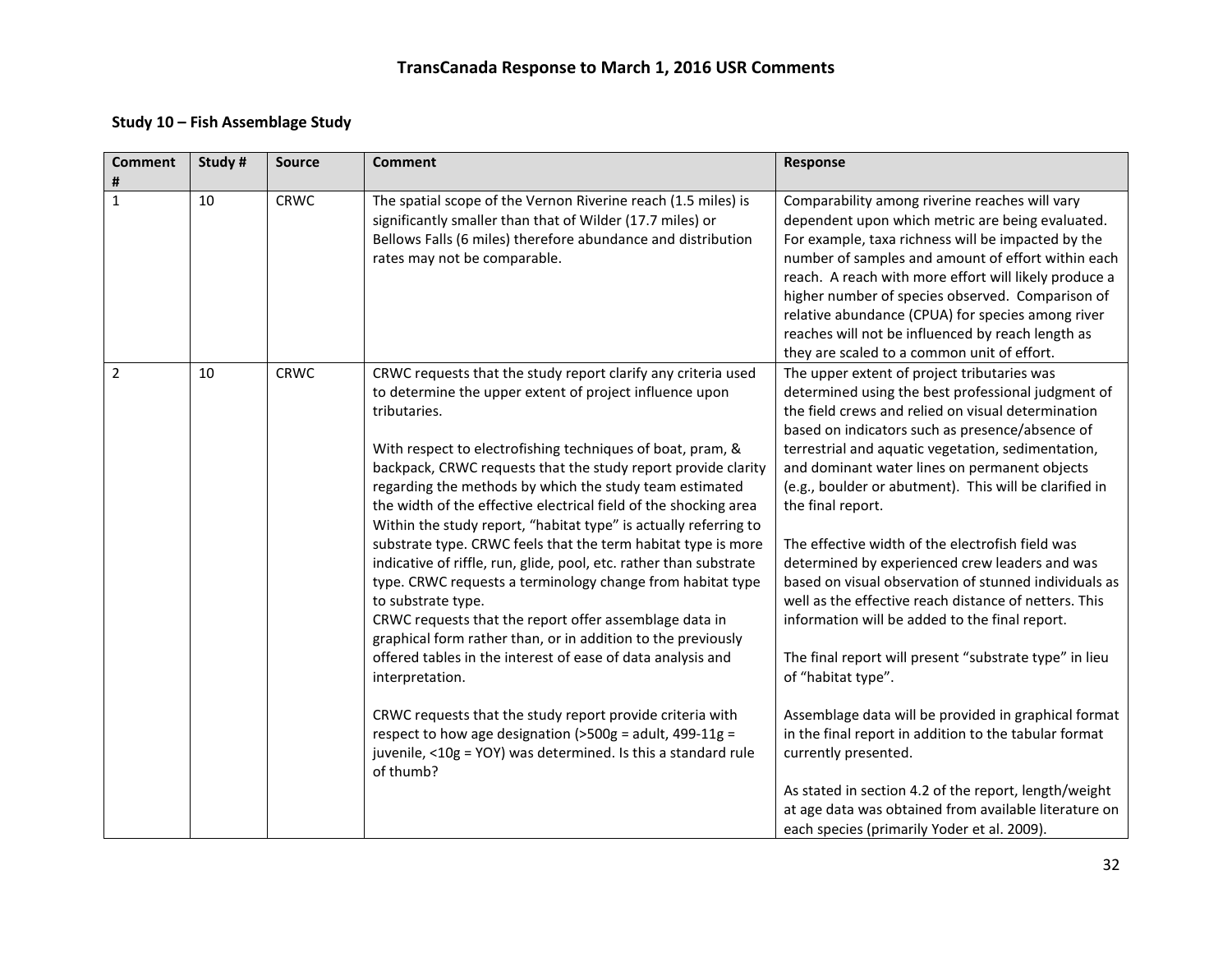| <b>Comment</b><br># | Study # | <b>Source</b> | <b>Comment</b>                                                                                                                                                                                                                                                                                                                                                                                                                                                                                                                                                                                                                                      | Response                                                                                                                                                                                                                                                                                                                                                                                                                                                                    |
|---------------------|---------|---------------|-----------------------------------------------------------------------------------------------------------------------------------------------------------------------------------------------------------------------------------------------------------------------------------------------------------------------------------------------------------------------------------------------------------------------------------------------------------------------------------------------------------------------------------------------------------------------------------------------------------------------------------------------------|-----------------------------------------------------------------------------------------------------------------------------------------------------------------------------------------------------------------------------------------------------------------------------------------------------------------------------------------------------------------------------------------------------------------------------------------------------------------------------|
| 3                   | 10      | <b>NHGFD</b>  | Please describe what characteristics were used to determine<br>where the project-affected portion of tributaries ended.<br>The heading to the far right on Table 4.2-2 (Page 25) should<br>be "YOY" and not "Adult."                                                                                                                                                                                                                                                                                                                                                                                                                                | As stated previously, the upper extent of project<br>tributaries was determined using the best<br>professional judgment of the field crews and relied<br>on visual determination based on indicators such as<br>presence/absence of terrestrial and aquatic<br>vegetation, sedimentation and dominant water lines<br>on permanent objects (e.g., boulder or abutment).<br>This will be clarified in the final report.<br>Table 4.2-2 will be corrected in the final report. |
| 4                   | 10      | <b>NHGFD</b>  | It should be noted that although the study plan said "scap<br>netters" (plural) would be used while sampling fish via boat<br>electrofishing, the Final Report detailed that only a single scap<br>netter was used. The efficiency of netting fish in a riverine<br>environment can be compromised if flows are high and/or<br>water clarity is poor, and use of a single netter can exacerbate<br>this situation. Lower catches and/or netting efficiency should<br>be addressed in the study report as a result of using a single<br>netter. We would have strongly suggested two netters be<br>utilized if we knew of this study plan deviation. | The final report will be clarified to indicate that a<br>single netter was used for boat electrofish sampling.<br>This approach was used at all study locations so<br>results within the evaluation and across all study<br>reaches was consistent.                                                                                                                                                                                                                         |
| 5                   | 10      | <b>FWS</b>    | Appendices do not provide location information for each<br>sample station.                                                                                                                                                                                                                                                                                                                                                                                                                                                                                                                                                                          | Coordinate information for sampling units is<br>provided in Table 3.1-1 and in the study's supporting<br>geodata filed with the study report.                                                                                                                                                                                                                                                                                                                               |
| 6                   | 10      | <b>VANR</b>   | General Comment: It would be helpful to present the data in<br>graphical form in addition to table form. For example, a pie<br>graph of percent composition of total catch; relationships of<br>diversity and habitat type; diversity and reach; diversity and<br>season; CPUA and season; and CPUE and depth and velocity.                                                                                                                                                                                                                                                                                                                         | Assemblage data will be provided in graphical format<br>in the final report in addition to the tabular format<br>currently presented.                                                                                                                                                                                                                                                                                                                                       |
| $\overline{7}$      | 10      | <b>VANR</b>   | Study Area (Page 3) - The report it states, "The upstream<br>extent of sampling within a tributary was determined by the<br>ability of available gear types to effectively sample the habitat<br>as well as visual observations made by the field crew at the<br>time of sampling to identify the apparent upper bound of the<br>project-affected portion of the tributary".<br>Please describe in detail how the project affected portion of                                                                                                                                                                                                       | The upper extent of project tributaries was<br>determined using the best professional judgment of<br>the field crews and relied on visual determination<br>based on indicators such as presence/absence of<br>terrestrial and aquatic vegetation, sedimentation,<br>and dominant water lines on permanent objects<br>(e.g., boulder or abutment). The "upper bound" of<br>these tributaries was not mapped by field crews but                                               |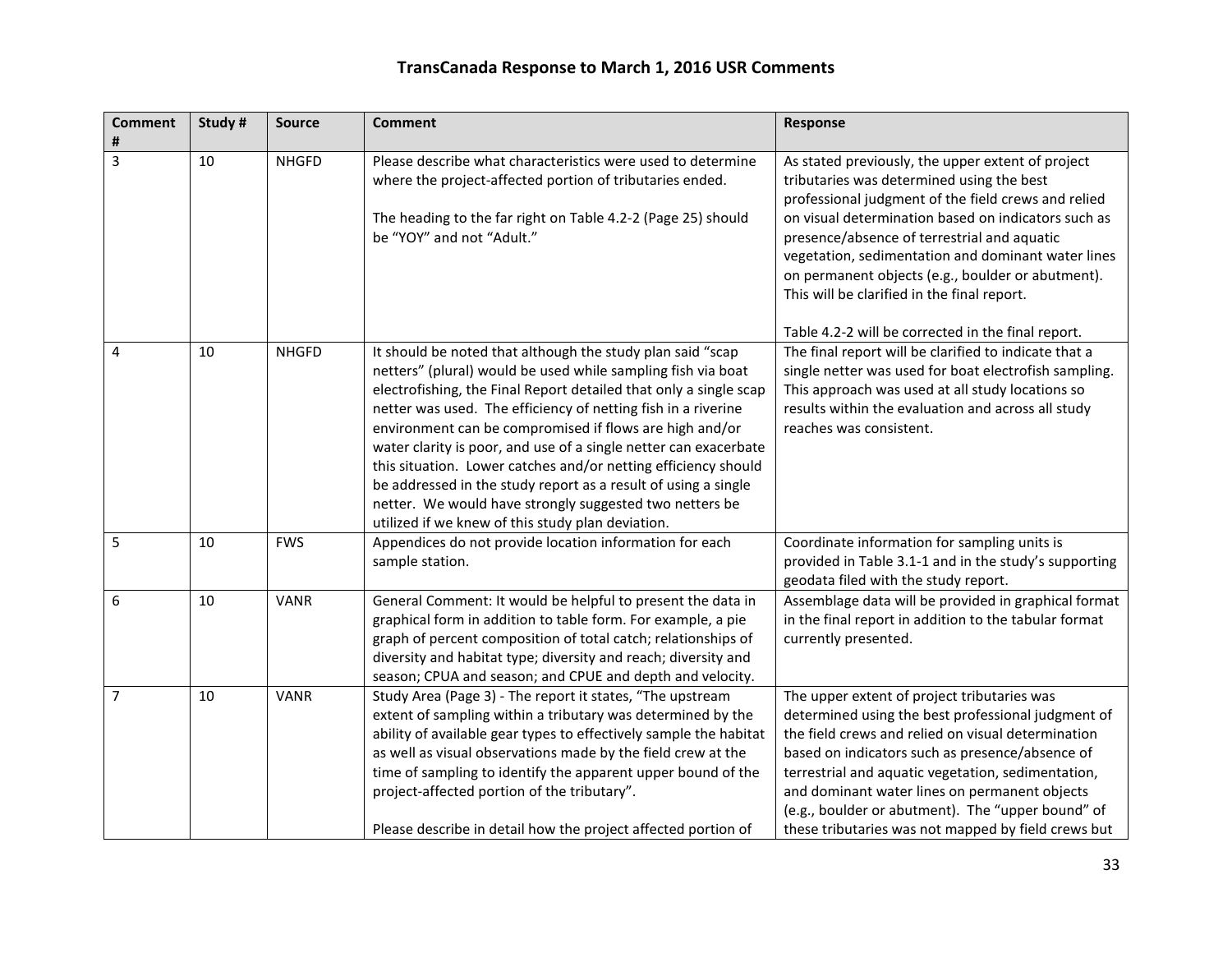| <b>Comment</b><br># | Study# | <b>Source</b> | <b>Comment</b>                                                                                                                                                                                                                                                                                                                                               | <b>Response</b>                                                                                                                                                                                                                                                                                                                                                                                                                                                                                                       |
|---------------------|--------|---------------|--------------------------------------------------------------------------------------------------------------------------------------------------------------------------------------------------------------------------------------------------------------------------------------------------------------------------------------------------------------|-----------------------------------------------------------------------------------------------------------------------------------------------------------------------------------------------------------------------------------------------------------------------------------------------------------------------------------------------------------------------------------------------------------------------------------------------------------------------------------------------------------------------|
|                     |        |               | the tributary was determined in the field. For example, what<br>characteristics were used to determine the project affected<br>portion? Please clarify whether the upper bound of the<br>project was mapped and whether that information was<br>utilized field crews. If this data is available, please clarify<br>where it can be accessed by stakeholders. | was instead used as a visual boundary to ensure that<br>fish samples were collected within a project-affected<br>portion of that water body.                                                                                                                                                                                                                                                                                                                                                                          |
| 8                   | 10     | <b>VANR</b>   | Data Analysis (Page 22) - The report describes the calculation<br>of Catch Per Unit Area as, "the estimated width of the<br>effective electrical field."<br>Please define how the width of the effective electrical field<br>was estimated and clarify if Catch Per Unit Area was<br>calculated by sample or by gear type.                                   | The effective width of the electrofish field was<br>determined by experienced crew leaders and was<br>based on visual observation of stunned individuals as<br>well as the effective reach distance of netters. This<br>information will be added to the final report.<br>CPUA values were calculated on a gear and sample<br>specific basis. Values presented in the study report<br>are mean values of the sample-gear values recorded<br>within habitat types for a particular riverine or<br>impoundment section. |
| 9                   | 10     | <b>VANR</b>   | Data Analysis (Table 4.2-2. Page 25) - There may be a typo in<br>the table, where the heading of the third column from the left<br>should be 'YOY'.                                                                                                                                                                                                          | Table 4.2-2 will be corrected in the final report.                                                                                                                                                                                                                                                                                                                                                                                                                                                                    |
| 10                  | 10     | <b>VANR</b>   | Appendix E (Table E-1) - The table lists depth of sample.<br>Please clarify whether this depth refers to the depth of the<br>water quality sample or depth of the associated fish sample.                                                                                                                                                                    | The value for depth in Appendix E (Table E-1) is the<br>depth at which water quality parameters were<br>recorded (generally at 1 m or 3.3 ft).                                                                                                                                                                                                                                                                                                                                                                        |
| 11                  | 10     | <b>VANR</b>   | Appendix E (Table E-2) - The table lists a column titled 'Vel.<br>Depth'. Please clarify whether this column represents the<br>depth at which a discrete velocity measurement was taken or<br>whether this was the mean depth of a velocity profile.                                                                                                         | The value for depth presented in Appendix E (Table<br>E-2) is the depth of the water at the location where<br>velocity was recorded. Velocity measurements were<br>recorded following standard techniques (see Section<br>4.1.4 of the study report).                                                                                                                                                                                                                                                                 |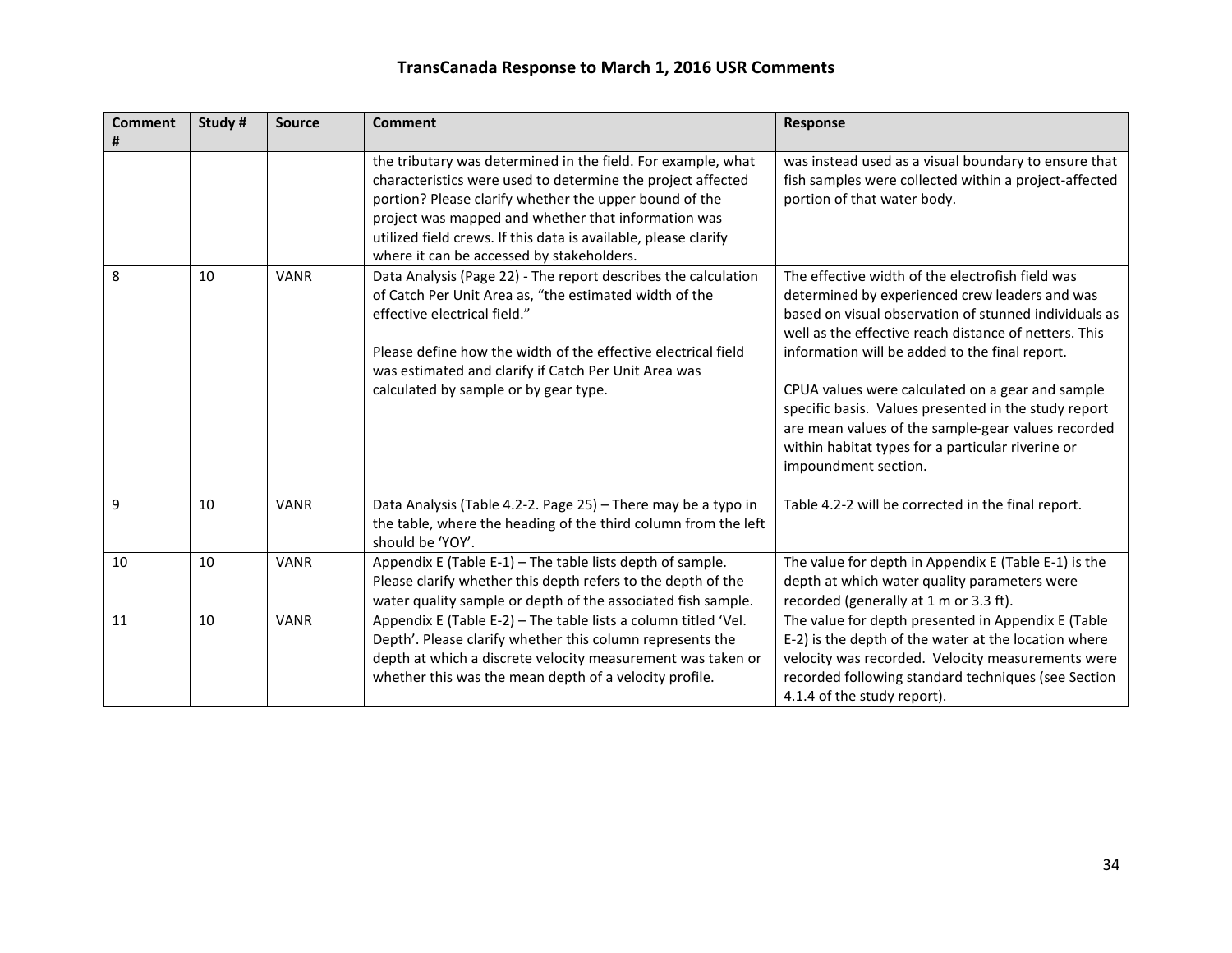#### **Study 11 – American Eel Survey**

| <b>Comment</b><br># | Study # | <b>Source</b> | <b>Comment</b>                                                                                                                                                                                                                                                                                                                                                                                                                                                                                                                                                                                                                                                                                                                                                                                                                                                                                         | Response                                                                                                                                                                                                                                                                                                                                                                                                                                                                                                                                                                                                                                                                                                                                                                                      |
|---------------------|---------|---------------|--------------------------------------------------------------------------------------------------------------------------------------------------------------------------------------------------------------------------------------------------------------------------------------------------------------------------------------------------------------------------------------------------------------------------------------------------------------------------------------------------------------------------------------------------------------------------------------------------------------------------------------------------------------------------------------------------------------------------------------------------------------------------------------------------------------------------------------------------------------------------------------------------------|-----------------------------------------------------------------------------------------------------------------------------------------------------------------------------------------------------------------------------------------------------------------------------------------------------------------------------------------------------------------------------------------------------------------------------------------------------------------------------------------------------------------------------------------------------------------------------------------------------------------------------------------------------------------------------------------------------------------------------------------------------------------------------------------------|
| 1                   | 11      | <b>CRWC</b>   | The catch rates for this study were very low, as the study<br>shows only three eels captured. This presents potential<br>questions regarding the effectiveness of the methodology<br>used for this study, as other studies have produced much<br>greater numbers of eels[describes studies 17, 18, HG&E, and<br>FL studies] The overarching theme of this study is that<br>American Eels are present in the Connecticut River system,<br>but distributed in very low abundance throughout the project<br>affected reach. CRWC feels that may not be the case given<br>potential problems with sampling and differing results in<br>various survey and passage studies.                                                                                                                                                                                                                                 | The approach used for the survey of American eels<br>within the TransCanada impoundments relied on<br>techniques used at other projects with capture<br>success. This study was not intended to quantify<br>eels congregating at known barriers to movement<br>but was intended to quantify the distribution and<br>abundance of eels at randomly selected sampling<br>locations within the project-affected reaches. To<br>that effect, the sampling was useful in showing that<br>although eels are present, they are at a low<br>abundance within the project-affected reaches.                                                                                                                                                                                                            |
| $\overline{2}$      | 11      | <b>CRWC</b>   | Request that FERC require another field season of American<br>Eel survey over the widest areas of known concentration of<br>eels using the widest array of survey techniques.                                                                                                                                                                                                                                                                                                                                                                                                                                                                                                                                                                                                                                                                                                                          | We respectfully disagree, given the methods and<br>effort expended on this study, and the results are<br>valid. There were no unusual circumstances or<br>conditions (flows, weather, equipment failure) that<br>affected the ability to conduct the study as<br>prescribed in the approved study plan, or which<br>would suggest a need for additional field study.                                                                                                                                                                                                                                                                                                                                                                                                                          |
| $\overline{3}$      | 11      | <b>NHFGD</b>  | Because sampling efforts were limited to shallow water, it is<br>possible that eel abundance in the project-affected areas is<br>higher than suggested due to the following: 1) Personal<br>angling experience and direct communication with anglers<br>shows eels are present in deep pools above and below the<br>Vernon Dam (in several instances, the number of eels caught<br>by angling in a single day equaled the entire number captured<br>during Study 11); and 2) Pools > 15 feet deep make up 30% of<br>aquatic habitat when averaged among all study reaches<br>(Study 7).<br>Portable electrofishing sampling (62.5% of all tributary<br>samples and 20.6% of all mainstem samples) were performed<br>during day, as opposed to night, due to safety concerns (this<br>was not discussed with group or included in USR). This<br>deviance could have impacted catch rates, especially if | We acknowledge that electrofish sampling is indeed<br>a shallower water, littoral based sampling approach.<br>We have observed numerous American eels<br>conducting boat electrofishing during day time<br>sampling at other locations (e.g., Merrimack River<br>which also has deeper areas that where efish is<br>ineffective as well as a number of good sized<br>tributaries). The inclusion of baited eel pots was<br>done in an effort to extend the range of water<br>depths sampled into deeper areas. That technique<br>proved ineffective during Study 11 and may be<br>attributable to low overall densities of eels.<br>The study plan variance related to day versus night<br>sampling is acknowledged in Section 4.1.1 of the<br>study report which could have resulted in some |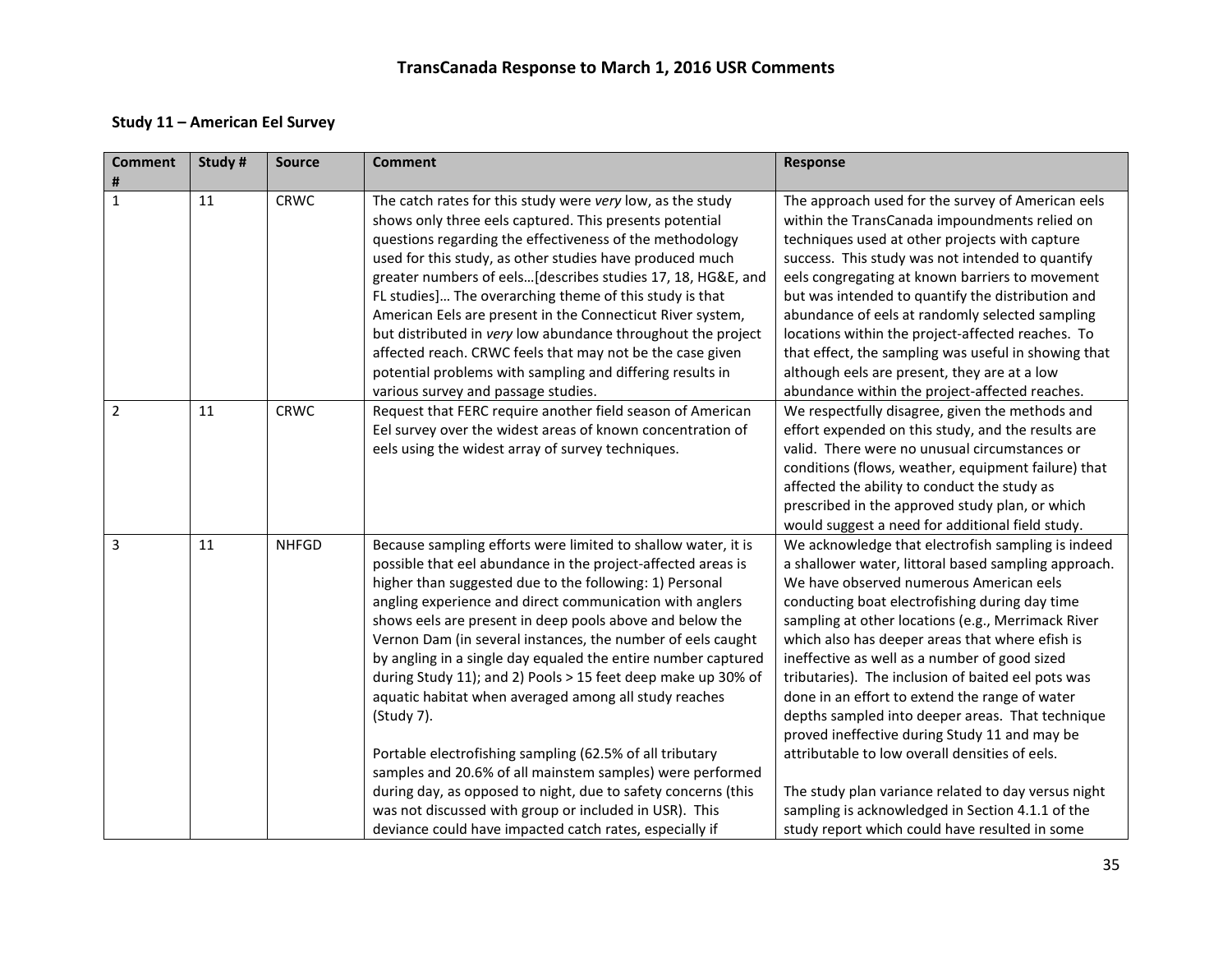| <b>Comment</b><br># | Study# | <b>Source</b> | <b>Comment</b>                                                                                                                                                                                                                                                                                                                                                                                                                                                                                                                                                                                                                                                                                                                                                                                                                                                                                                    | <b>Response</b>                                                                                                                                                                                                                        |
|---------------------|--------|---------------|-------------------------------------------------------------------------------------------------------------------------------------------------------------------------------------------------------------------------------------------------------------------------------------------------------------------------------------------------------------------------------------------------------------------------------------------------------------------------------------------------------------------------------------------------------------------------------------------------------------------------------------------------------------------------------------------------------------------------------------------------------------------------------------------------------------------------------------------------------------------------------------------------------------------|----------------------------------------------------------------------------------------------------------------------------------------------------------------------------------------------------------------------------------------|
|                     |        |               | densities are low in shallow water habitats, and should be<br>discussed in the study report. Accordingly, we request the<br>report acknowledges the limitations of sampling efforts and<br>that results are biased towards shallow water habitats which<br>may result in an underestimate of the abundance of eels<br>within the project-affected areas.                                                                                                                                                                                                                                                                                                                                                                                                                                                                                                                                                          | under collection but unlikely to affect results since if<br>eels were present in significant numbers they would<br>likely be caught day or night. It is apparent that<br>there is very low abundance of eels within the study<br>area. |
| 4                   | 11     | <b>FWS</b>    | Boat shocking occurred at night but portable electrofishing<br>was conducted during daytime hours due to safety concerns.<br>Twenty-one of the 102 mainstem reaches and 15 of the 24<br>tributary reaches were sampled with portable equipment<br>(i.e., during daytime). This shift in methodology represents a<br>significant variance to the approved study plan Service is<br>concerned that the variance to the approved study plan<br>affected eel catch rates (i.e., conducting many sampling<br>events during the day rather than at night, as stipulated). We<br>do not, however, dispute the general conclusion that it is<br>likely that upriver reaches have lower eel abundance and<br>density, given the lack of eel-specific passage measures at<br>TC's projects and at the downstream Turners Falls Project, as<br>well as the relatively large amount of available habitat<br>between the dams. | See response to comment #3 above.                                                                                                                                                                                                      |
| 5                   | 11     | <b>VANR</b>   | While in general, the Agency concurred with the sampling<br>techniques, the report should acknowledge gear selectivity,<br>limitations and biases when discussing the results. The Agency<br>requests that the report acknowledge the limitations of<br>sampling efforts and the likely bias towards shallow water<br>habitats, which may result in an underestimate of the<br>distribution and abundance of eels within the project area<br>[additional introductory general comments provided].                                                                                                                                                                                                                                                                                                                                                                                                                 | See response to comment #3 above.                                                                                                                                                                                                      |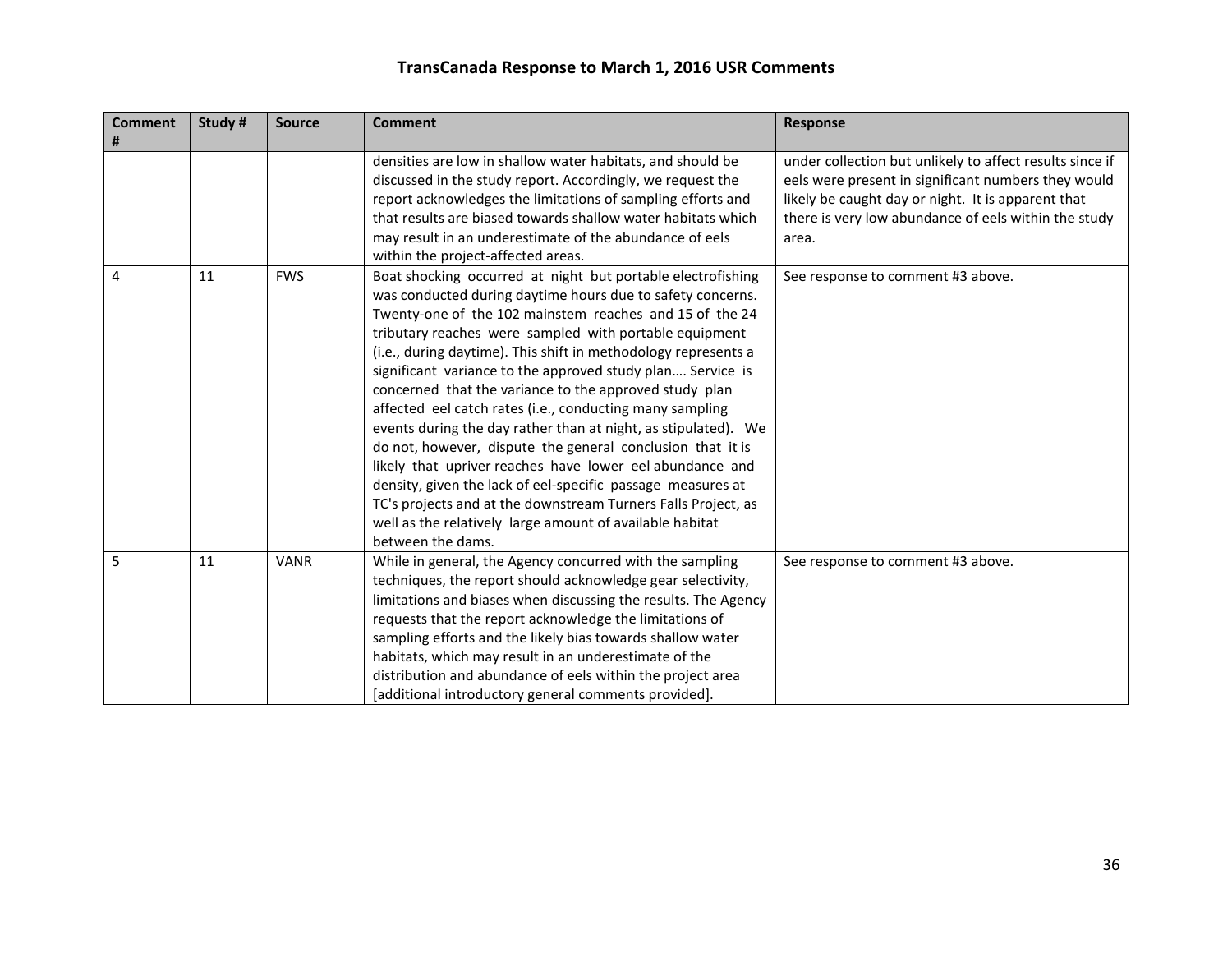#### **Study 12 – Tessellated Darter Survey**

| <b>Comment</b><br># | Study# | <b>Source</b> | <b>Comment</b>                                                                                                                                                                                                                                                                                                                                                                                                                                                                                                                                                                                                                                                                                                                                                                                                                                                                                                                                                     | Response                                                                                                                                                                                                                                                                                                                                                                                                                                                                                                                                                                                                                                                                                                                                    |
|---------------------|--------|---------------|--------------------------------------------------------------------------------------------------------------------------------------------------------------------------------------------------------------------------------------------------------------------------------------------------------------------------------------------------------------------------------------------------------------------------------------------------------------------------------------------------------------------------------------------------------------------------------------------------------------------------------------------------------------------------------------------------------------------------------------------------------------------------------------------------------------------------------------------------------------------------------------------------------------------------------------------------------------------|---------------------------------------------------------------------------------------------------------------------------------------------------------------------------------------------------------------------------------------------------------------------------------------------------------------------------------------------------------------------------------------------------------------------------------------------------------------------------------------------------------------------------------------------------------------------------------------------------------------------------------------------------------------------------------------------------------------------------------------------|
| $\mathbf{1}$        | 12     | <b>FWS</b>    | FWS notes that the number of darters from Study 10 reported<br>in Study 12 Table 6.0-1 differ from those reported in Study 10<br>appendix A.<br>TC states that individuals were regularly observed in areas of<br>appropriate habitat (shallow, relatively slow moving, sand-<br>mud substrates) apparently referring to results from Study<br>10 (Fish Assemblage) as well as Study 12. However, results of<br>Study 10 show that darters were collected from a variety of<br>habitats. In Table 1 below [provided in comment letter], we<br>consolidated study results, which show that 47 percent of<br>the darters collected in Study 10 were from gravel/cobble<br>substrate, with only 31 percent being taken from<br>sand/silt/clay habitat. While soft sediment may be suitable<br>darter habitat, it clearly is one of several types where darters<br>were documented within the study area.                                                              | We note that Appendix A of the Study 10 report<br>(length-weight data) and the Section 4.1(discussion)<br>included in some cases a representative subset of<br>length/weight data (N=981), not necessarily<br>length/weight data on all collected individuals (N=<br>1091).<br>Given the clarifications above, the proportion of<br>substrate in which darter were collected in Study 10<br>was 30% in sand/silt/clay, 39% in cobble/gravel, and<br>19% in boulder. Study 12 acknowledges (in Section<br>1) that darter can be found in a variety of habitat<br>types.<br>However, the report appendices and geodata do not<br>include all the information stated in the study plan,<br>so the report will be revised to include additional |
| $\overline{2}$      | 12     | <b>FWS</b>    | Further, in Table 2 [provided in comment letter], we present<br>the contrasts [in] the numbers of darters collected within<br>different river reaches between the two studies. Although<br>nearly 80 percent of darters sampled from all river reaches<br>were collected within the Wilder Impoundment during<br>Study 12, less than 20 percent of the darters were found in<br>this reach during Study 10, with nearly 70 percent being<br>collected from the Wilder and Bellows Falls riverine reaches<br>(32 and 35 percent, respectively). There could be a number of<br>reasons for the observed differences between the two<br>studies. For example, it may be easier for divers to see<br>tessellated darters against a sand/silt/clay substrate versus<br>a cobble/gravel substrate, given their cryptic coloration.<br>Regardless, we recommend that the study report<br>acknowledge and attempt to explain these differences rather<br>than ignore them. | data from Study 10.<br>As above, we note that the goals, methods,<br>locations, and timing/duration of the two studies<br>differed, per the approved study plans. This is likely<br>to be the primary reason observations differed.<br>There was no intent to ignore differences in results;<br>however, while results from each study relative to<br>tessellated darter may be informative to each other,<br>they are not necessarily comparable. The Study 12<br>report acknowledges that darter were distributed<br>throughout the three project impoundments and<br>their respective downstream riverine reaches.                                                                                                                       |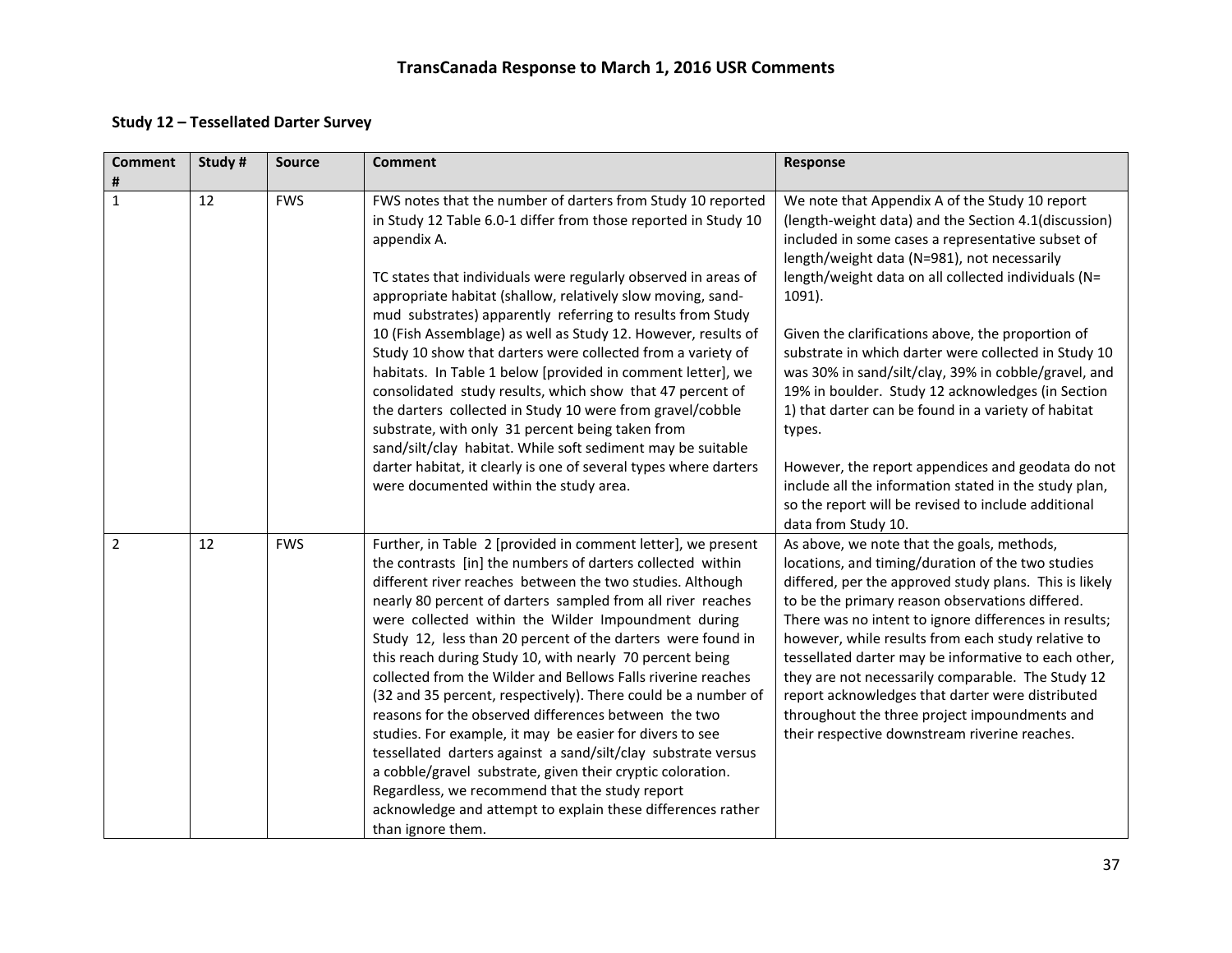#### **Study 13 – Tributary and Backwater Fish Access and Habitats Study**

The Interim study report had been filed September 14, 2015 and a proposed springtime analysis approach was discussed at the March 17-18 Study Meeting and provided to the aquatics working group on April 4, 2016.

| <b>Comment</b><br># | Study # | <b>Source</b> | <b>Comment</b>                                                                                                                                                                                                                                                                                                                                                                                                                                                                                                                                                                                | Response                                                                                                                                                                                                                                                                                                                                                                                                                                                                                                                                                                                                   |
|---------------------|---------|---------------|-----------------------------------------------------------------------------------------------------------------------------------------------------------------------------------------------------------------------------------------------------------------------------------------------------------------------------------------------------------------------------------------------------------------------------------------------------------------------------------------------------------------------------------------------------------------------------------------------|------------------------------------------------------------------------------------------------------------------------------------------------------------------------------------------------------------------------------------------------------------------------------------------------------------------------------------------------------------------------------------------------------------------------------------------------------------------------------------------------------------------------------------------------------------------------------------------------------------|
| $\mathbf{1}$        | 13      | <b>CRWC</b>   | The study report relied heavily on the claim that the period of<br>fieldwork was somewhat drier than what is typical for that<br>time of year during portions of the study season. This<br>statement provided the study a platform to state that any<br>instances of inadequate fish passage presented a worst-case<br>scenario, likely implying that these conditions are not typical<br>even during low-flow conditions, despite the fact that these<br>instances occurred during the study season. They employed a<br>ten-year average in making the claim of unusually dry<br>conditions. | We respectfully disagree that the report "relied<br>heavily" on this point, but rather attempted to put<br>several factors that could have influenced study<br>results into a broader context.<br>The report states "The observation period was<br>limited for some sites due to missing or invalid level<br>logger data; did not encompass the earlier spring<br>season when most fish species would be likely to<br>seek access to tributaries and backwaters for<br>spawning and residency; and included the typically<br>drier late summer/early fall months which in 2014<br>were drier than normal." |
| $\overline{2}$      | 13      | <b>NHFGD</b>  | An updated analysis approach for this study was presented at a<br>meeting on March 18, 2016, and more information was<br>emailed to the Agencies on April 4, 2016, from TransCanada.<br>We suggest that in addition to the 12+ hours, a complete<br>separate analysis be conducted where all spring dates for each<br>study site are "flagged" when < 0.5 ft. of water is present at<br>any time.                                                                                                                                                                                             | The final study report will include the requested<br>analysis based on the operations model which uses a<br>one-hour time step so that sites will be flagged when<br>< 0.5 ft. of water is present on an hourly basis.                                                                                                                                                                                                                                                                                                                                                                                     |
| 3                   | 13      | <b>VANR</b>   | An updated analysis approach for this study was presented at a<br>meeting on March 18, 2016, and more information was<br>emailed to the Agencies on April 4, 2016, from TransCanada.<br>The following comments are related to the new analysis<br>approach.<br>General Comment: In general, we agree with the new<br>approach. One aspect of the new approach is "For each study<br>site, flag all spring dates (April 1 - June 30) in each of the 5<br>annual hydrology's run through the operations model, where <<br>0.5 ft. of water is present for 12+ hours of that date." As           | See response to comment #2 above.                                                                                                                                                                                                                                                                                                                                                                                                                                                                                                                                                                          |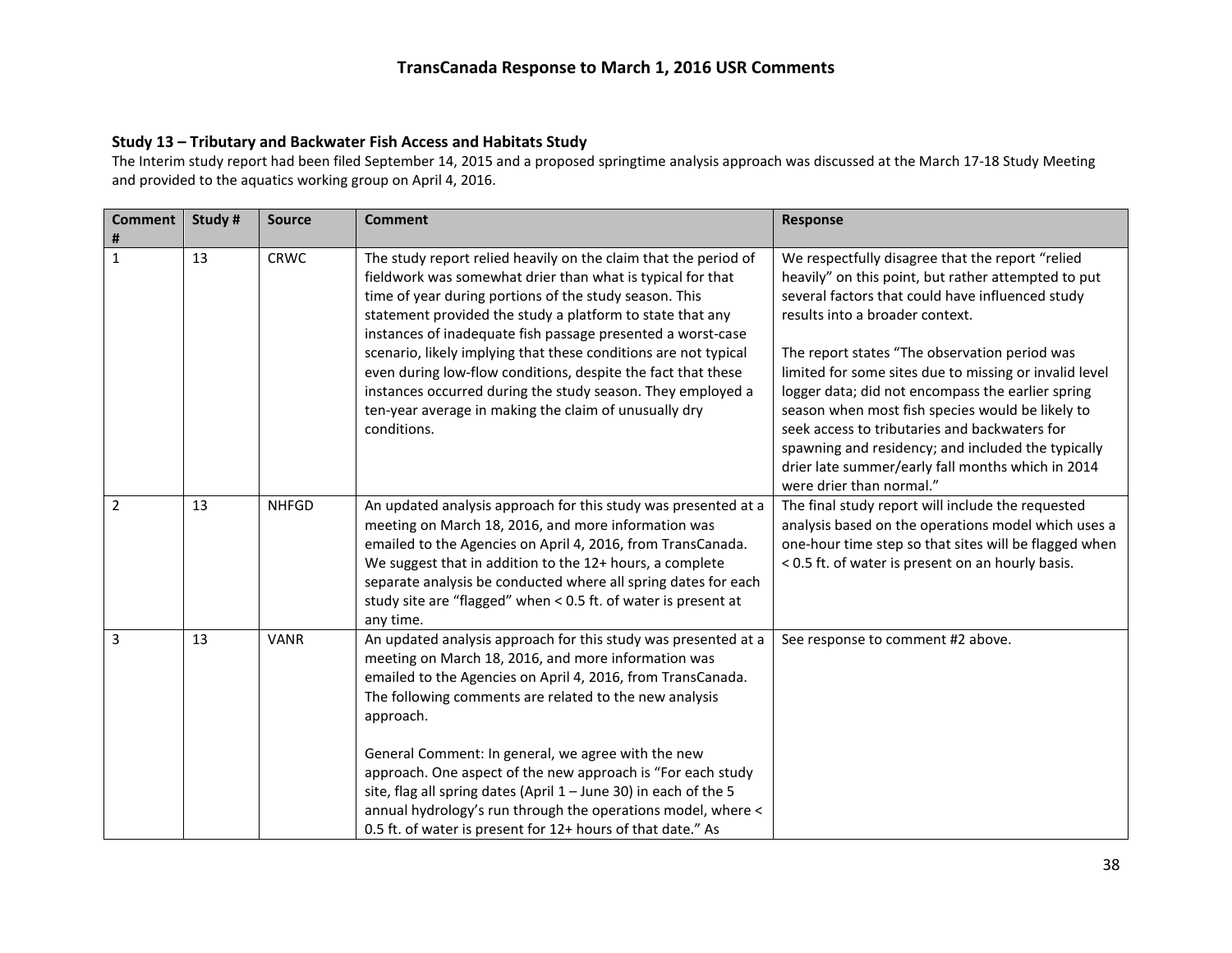| Comment | Study # | <b>Source</b> | Comment                                                                                                                                                                                                                                                                                                                                                                                | <b>Response</b> |
|---------|---------|---------------|----------------------------------------------------------------------------------------------------------------------------------------------------------------------------------------------------------------------------------------------------------------------------------------------------------------------------------------------------------------------------------------|-----------------|
|         |         |               | detailed in the email from April 4, 2016, 12 hours was selected<br>simply to create a "breakpoint" and was also considered by<br>TransCanada to be a time period that provided adequate fish<br>access. We suggest that in addition to the 12+ hours, a<br>complete separate analysis be conducted where all spring<br>dates for each study site are "flagged" when < 0.5 ft. of water |                 |
|         |         |               | is present at any time.                                                                                                                                                                                                                                                                                                                                                                |                 |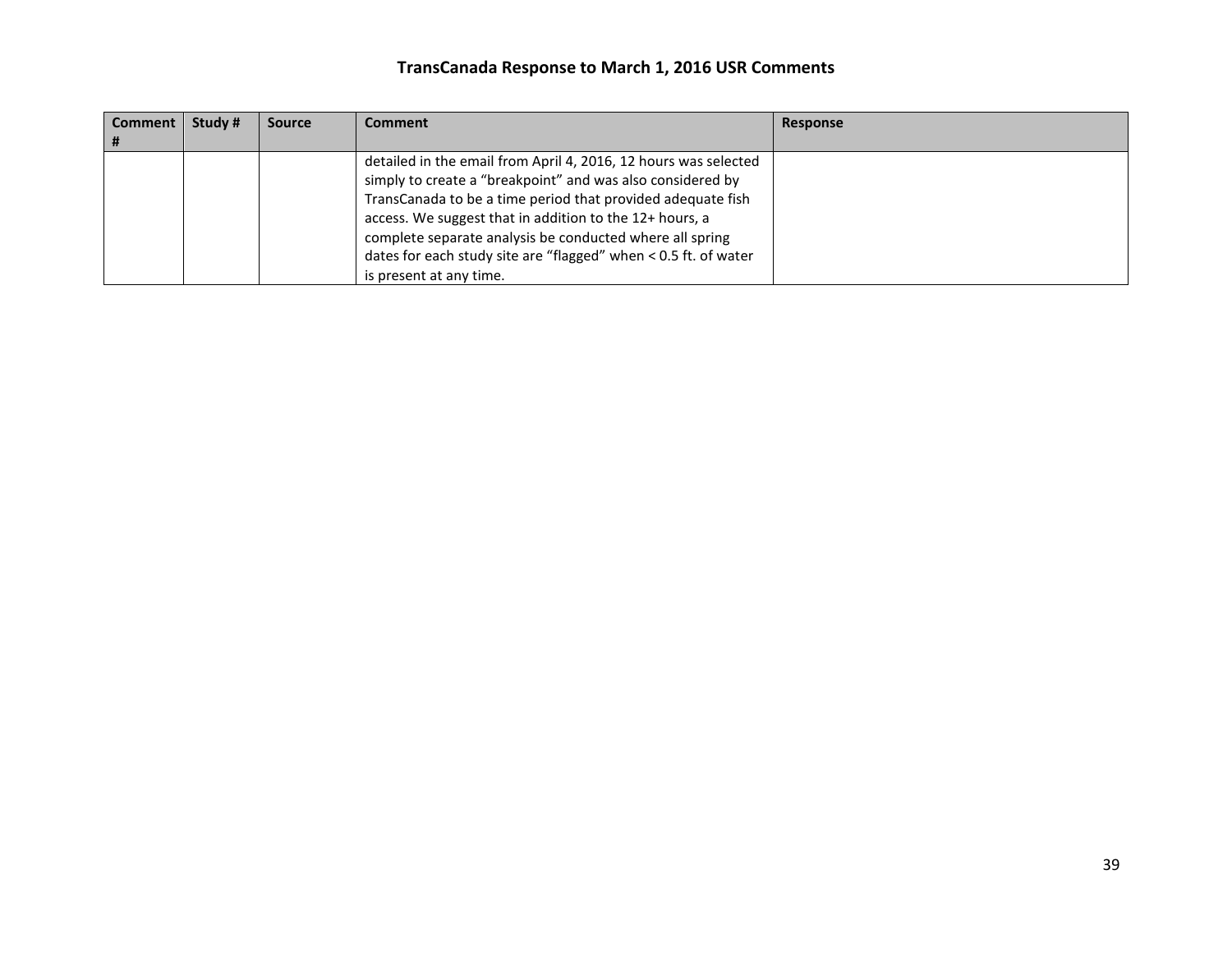| <b>Comment</b><br># | Study # | <b>Source</b> | <b>Comment</b>                                                                                                                                                                                                                                                                                                                                                                                                                                                                                                                                                                                                 | Response                                                                                                                                                                                                                                                                                                                                                                                                                                                                                                                                                                                                                                                                                                                                                                                                                                                                                                                                                                                                                                                                                                                                                                                                                                                                                      |
|---------------------|---------|---------------|----------------------------------------------------------------------------------------------------------------------------------------------------------------------------------------------------------------------------------------------------------------------------------------------------------------------------------------------------------------------------------------------------------------------------------------------------------------------------------------------------------------------------------------------------------------------------------------------------------------|-----------------------------------------------------------------------------------------------------------------------------------------------------------------------------------------------------------------------------------------------------------------------------------------------------------------------------------------------------------------------------------------------------------------------------------------------------------------------------------------------------------------------------------------------------------------------------------------------------------------------------------------------------------------------------------------------------------------------------------------------------------------------------------------------------------------------------------------------------------------------------------------------------------------------------------------------------------------------------------------------------------------------------------------------------------------------------------------------------------------------------------------------------------------------------------------------------------------------------------------------------------------------------------------------|
| $\mathbf{1}$        | 14 15   | <b>CRWC</b>   | It is very clear, especially given the lack of Chain Pickerel<br>& Northern Pike spawn observed, that this sampling<br>effort was carried out too late in the season. This should<br>have taken place mid-late March/early April.<br>Fallfish nest elevations were measured from the base on<br>the premise that "Fallfish lay their eggs at the level of<br>the streambed prior to covering them with the mound<br>of rocks." CRWC feels that the nests likely need some<br>water above the base of the nest in order for the eggs to<br>remain viable, even if it is just a fraction of an inch.             | We respectfully disagree. We acknowledge that<br>backwater sampling did not commence until late April.<br>However, in terms of spawning season, water<br>temperatures were well within the middle of the range<br>of reported spawning temperatures. As is common<br>each year during spring runoff, flows and turbidities<br>were high when spring sampling (egg blocks) began on<br>April 16 <sup>th</sup> . The low species density/large survey area<br>relationship also made it unlikely to observe spawning.<br>We believe these factors resulted in lack of observation<br>of adult pike or pickerel exhibiting spawning behavior,<br>not that sampling was carried out too late in the season.<br>With regard to fallfish, we agree with the comment.<br>Fallfish nest mounds ranged in height from 0.5-1.3 ft,<br>with an average height of 0.9 ft. Application of a 0.5 ft<br>minimum depth criterion results in an average of nearly<br>60% of the mound height remaining wetted, although<br>the actual volume of the wetted mound would be much<br>greater than 60% because the mounds are much<br>broader at their base than at their summit. Therefore,<br>we believe that a 0.5 ft criteria is sufficient. The final<br>study report will be revised with this modification. |
| $\overline{2}$      | 14 15   | CRWC          | CRWC requests that the study report include an<br>explanation as to how it was determined that<br>dewatering had no adverse effects upon Yellow Perch<br>egg viability when dewatered for only a "brief period of<br>time." CRWC also requests that the study report define<br>a "brief period of time" and include a citation to any<br>scientific literature that supports this claim. If there is no<br>scientific literature available to support this claim, the<br>study report should classify Yellow Perch eggs as<br>dewatered if they exceed the WSE at any time<br>regardless of exposure duration. | The yellow perch egg mass analysis will be revised in the<br>final study report to assume that any dewatering<br>resulted in mortality                                                                                                                                                                                                                                                                                                                                                                                                                                                                                                                                                                                                                                                                                                                                                                                                                                                                                                                                                                                                                                                                                                                                                        |

#### **Studies 14 and 15 – Resident Fish Spawning Studies (only the interim report has been filed to date)**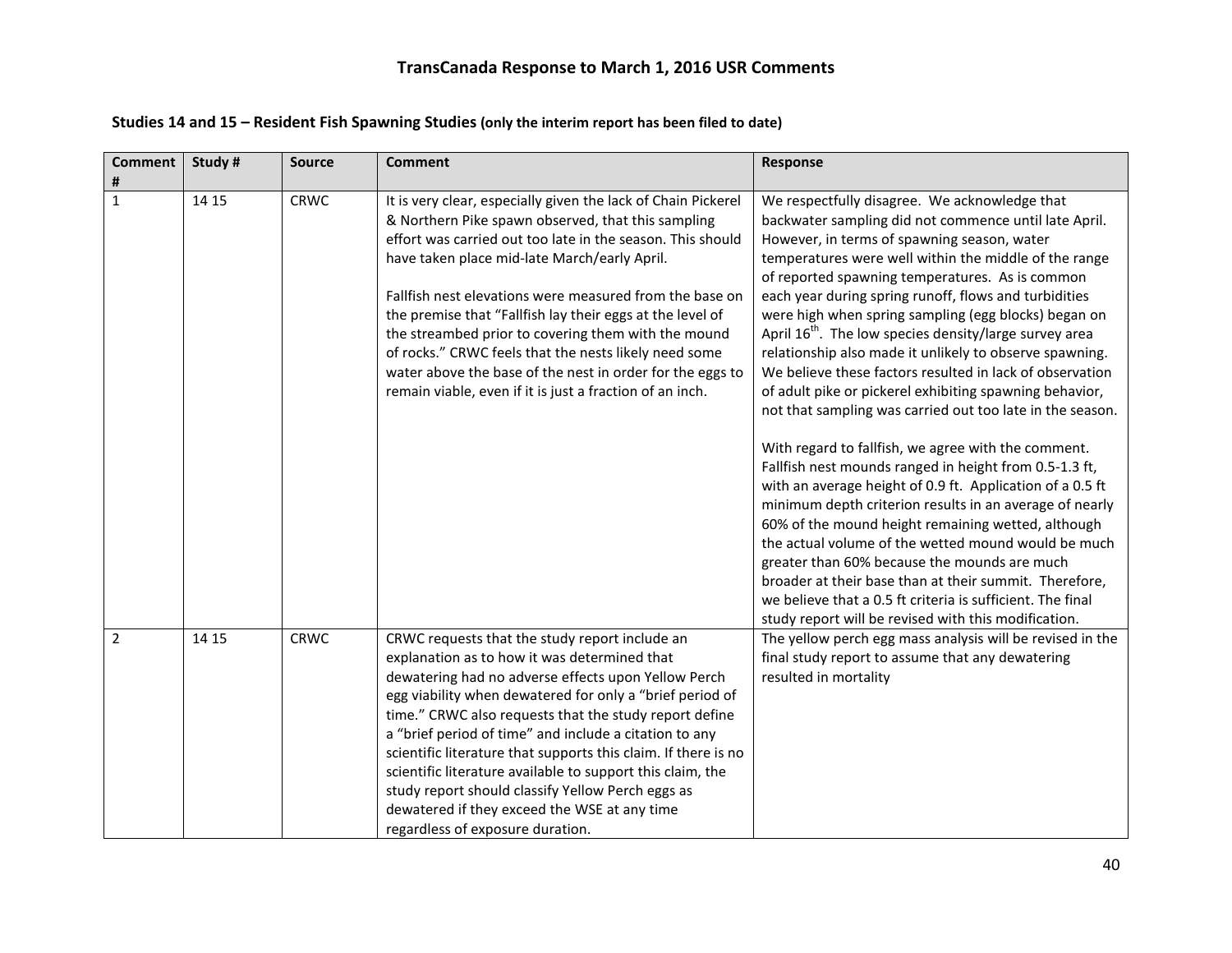| <b>Comment</b><br># | Study # | <b>Source</b> | <b>Comment</b>                                                                                                                                                                                                                                                                                                                                                                                                                                                                                                                                                                                                                                                                                                                                                                                                                                                                                        | <b>Response</b>                                                                                                                                                                                                                                                                                                                                                                                                                                                |
|---------------------|---------|---------------|-------------------------------------------------------------------------------------------------------------------------------------------------------------------------------------------------------------------------------------------------------------------------------------------------------------------------------------------------------------------------------------------------------------------------------------------------------------------------------------------------------------------------------------------------------------------------------------------------------------------------------------------------------------------------------------------------------------------------------------------------------------------------------------------------------------------------------------------------------------------------------------------------------|----------------------------------------------------------------------------------------------------------------------------------------------------------------------------------------------------------------------------------------------------------------------------------------------------------------------------------------------------------------------------------------------------------------------------------------------------------------|
| 3                   | 14 15   | <b>NHFGD</b>  | Despite the directed approach of focusing on shallow<br>water spawning areas, the report consistently refers to<br>biases associated with this approach and that the<br>proportion of spawning sites found to be impacted by<br>project operations is likely over-estimated [provides<br>examples from the interim report]. References to bias<br>and over-estimation should be removed from the report<br>and clarifying language added. For example, rather than<br>stating that "an average of 23% of sunfish nests may<br>have been subject to depths less than 0.5 ft.", report<br>that "an average of 23% of surveyed sunfish nests that<br>were located in shallow habitats most vulnerable to<br>project effects may have been subject to depths less<br>than 0.5 ft. There were likely sunfish nests in deeper<br>water that were not surveyed and/or not vulnerable to<br>project effects." | The known bias of the visually-based spawning surveys<br>is critical to understanding the limitations of the results<br>and thus required emphasis in the report. Descriptions<br>of potential dewatering events will be reviewed and<br>clarified in the final report where appropriate. In<br>addition, the interim report did not include analysis of<br>operations model data which, in the final report, will<br>assist in evaluation of project effects. |
| 4                   | 14 15   | <b>NHFGD</b>  | In addition to data presented (proportion by site, range,<br>mean etc.), data on nest abandonment and/or<br>dewatering due to project impacts should be explicitly<br>presented for yellow perch and sunfish as a proportion<br>of the total number of nests/egg masses examined<br>(similar to how data were presented for smallmouth<br>bass and fallfish). For example, in addition to stating<br>"an average of 20-25% of yellow perch egg masses may<br>have been dewatered at some point in their<br>development", also report the proportion of the 838<br>yellow perch egg masses examined that may have been<br>dewatered at some point in their development. Our<br>interest here is to be able to examine total project<br>impacts for all nests/egg masses examined of a<br>particular species, in addition to the data already<br>presented in the report.                               | The figures showing potential dewatering for each<br>species will be revised in the final study report to<br>indicate the number of potential eggs/nests dewatered<br>compared to the total number observed. Text<br>associated with these descriptions will be reviewed and<br>clarified where appropriate. The interim report did not<br>include analysis of operations model data which will<br>assist in evaluation of project effects.                    |
| 5                   | 14 15   | <b>NHFGD</b>  | Page 2, 2.0- The report is missing the original first<br>objective for Study 15- "locate and map nesting<br>locations and spawning sites in riverine sections."                                                                                                                                                                                                                                                                                                                                                                                                                                                                                                                                                                                                                                                                                                                                       | Text will be added in the final report.                                                                                                                                                                                                                                                                                                                                                                                                                        |
| 6                   | 14 15   | <b>NHFGD</b>  | The study report states on Page 113 that "In general,                                                                                                                                                                                                                                                                                                                                                                                                                                                                                                                                                                                                                                                                                                                                                                                                                                                 | The term "significant" will be removed from the final                                                                                                                                                                                                                                                                                                                                                                                                          |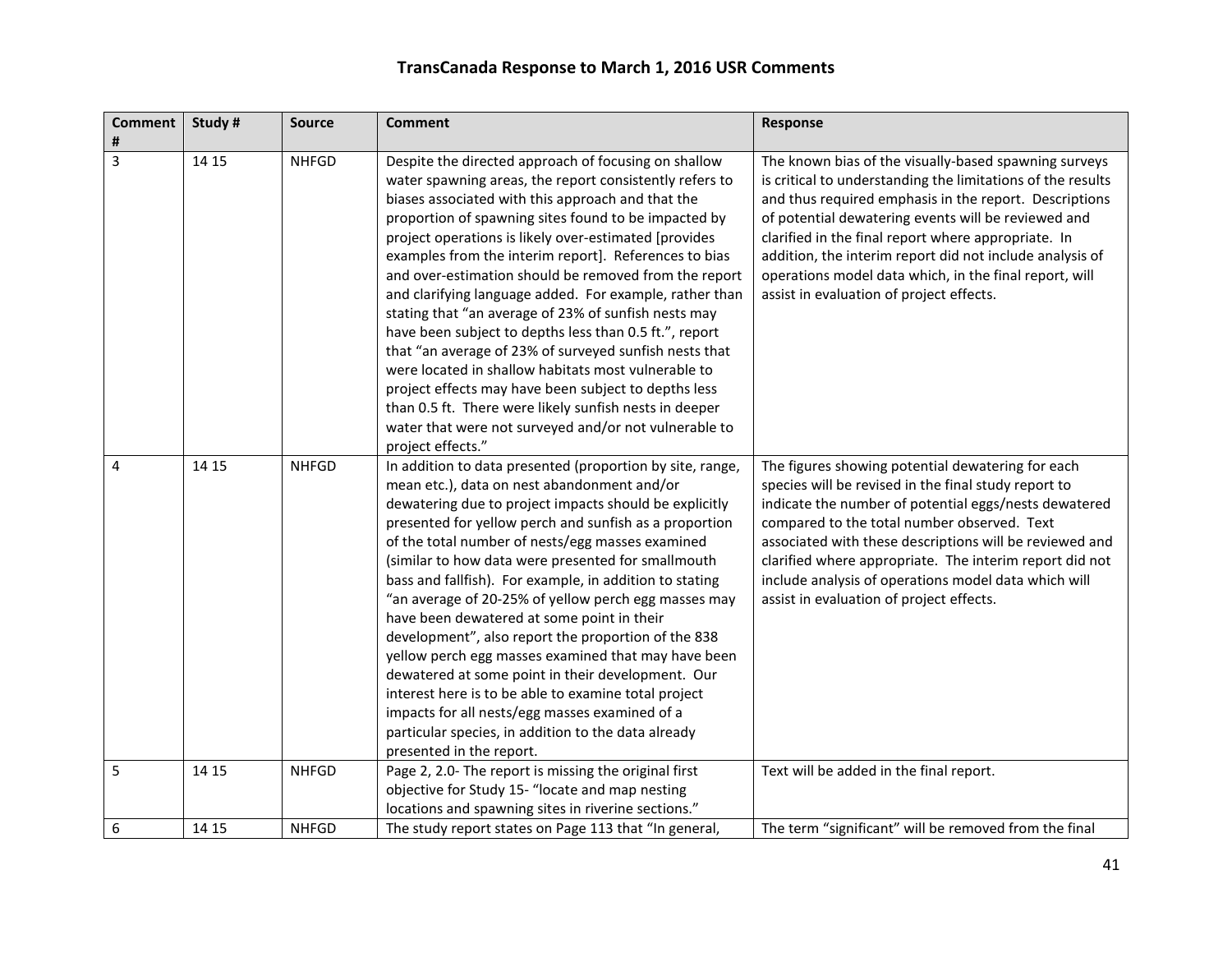| <b>Comment</b><br># | Study # | <b>Source</b> | <b>Comment</b>                                                                                                                                                                                                                                                                                                                                                                                                                                                                                                                                                   | Response                                                                                                                                                                                                                                                                                                                                                                                                                                                                                                                                                                                                                                                                                                                                                                                                                                                                                                                                                                                                                                                                                                                                                                                                                                                                                                                                |
|---------------------|---------|---------------|------------------------------------------------------------------------------------------------------------------------------------------------------------------------------------------------------------------------------------------------------------------------------------------------------------------------------------------------------------------------------------------------------------------------------------------------------------------------------------------------------------------------------------------------------------------|-----------------------------------------------------------------------------------------------------------------------------------------------------------------------------------------------------------------------------------------------------------------------------------------------------------------------------------------------------------------------------------------------------------------------------------------------------------------------------------------------------------------------------------------------------------------------------------------------------------------------------------------------------------------------------------------------------------------------------------------------------------------------------------------------------------------------------------------------------------------------------------------------------------------------------------------------------------------------------------------------------------------------------------------------------------------------------------------------------------------------------------------------------------------------------------------------------------------------------------------------------------------------------------------------------------------------------------------|
|                     |         |               | project operations did not appear to exert significant<br>negative impacts to spawning within project<br>impoundments for the observed species and identified<br>spawning locations." We believe the word "significant"<br>is not appropriate in this context as no statistical<br>analyses were conducted. Regardless of terminology,<br>we feel that results presented do show a cause for<br>concern in regards to project impacts [provides<br>examples including yellow perch: up to 25% of eggs may<br>have been dewatered due to project operations]      | study report.<br>With regard to yellow perch eggs potentially dewatered<br>in 2015, see response to comment #4.                                                                                                                                                                                                                                                                                                                                                                                                                                                                                                                                                                                                                                                                                                                                                                                                                                                                                                                                                                                                                                                                                                                                                                                                                         |
| 7                   | 14 15   | <b>NHFGD</b>  | There is limited data (walleye- 1 egg, white sucker-<br>62 eggs from two sites, and largemouth bass- 5 nests) or<br>no data (black crappie, northern pike, chain pickerel,<br>spottail shiner, golden shiner) for 62% (8/13) of species<br>that were investigated.<br>We request that these studies be repeated in 2017 for<br>walleye, white sucker, largemouth bass, black crappie,<br>northern pike, chain pickerel, spottail shiner and golden<br>shiner. Without additional studies, we cannot assess<br>potential project-related effects on these species | The interim report discusses walleye and white sucker<br>spawning likely occurring within tributaries upstream of<br>project influence or in mainstem reaches deeper than<br>sampled by egg blocks (>10-12 ft). We note that one<br>study site in each riverine section was selected<br>specifically for walleye based on NHFGD information<br>about previous spawning at those locations. Sucker<br>adults were observed staging and walleye adults were<br>also captured. Largemouth bass adults were also<br>captured, as were larvae in several backwaters.<br>The interim report notes repeatedly that the study was<br>purposely biased toward shallower habitats because: a)<br>shallower areas are more likely to have project-related<br>flow fluctuations that could impact spawning; and b)<br>visual observation was reduced in deeper and/or more<br>turbid water at high river flows. We believe that<br>additional unobserved spawning for these species took<br>place and spawning was documented for species in the<br>same "species groups" having similar habitat<br>preferences and spawning periodicity.<br>The final report will include analysis of operations model<br>data to assist in evaluating project effects and Study 9 -<br>Instream Flow Study will evaluate project effects on<br>suitable habitats. |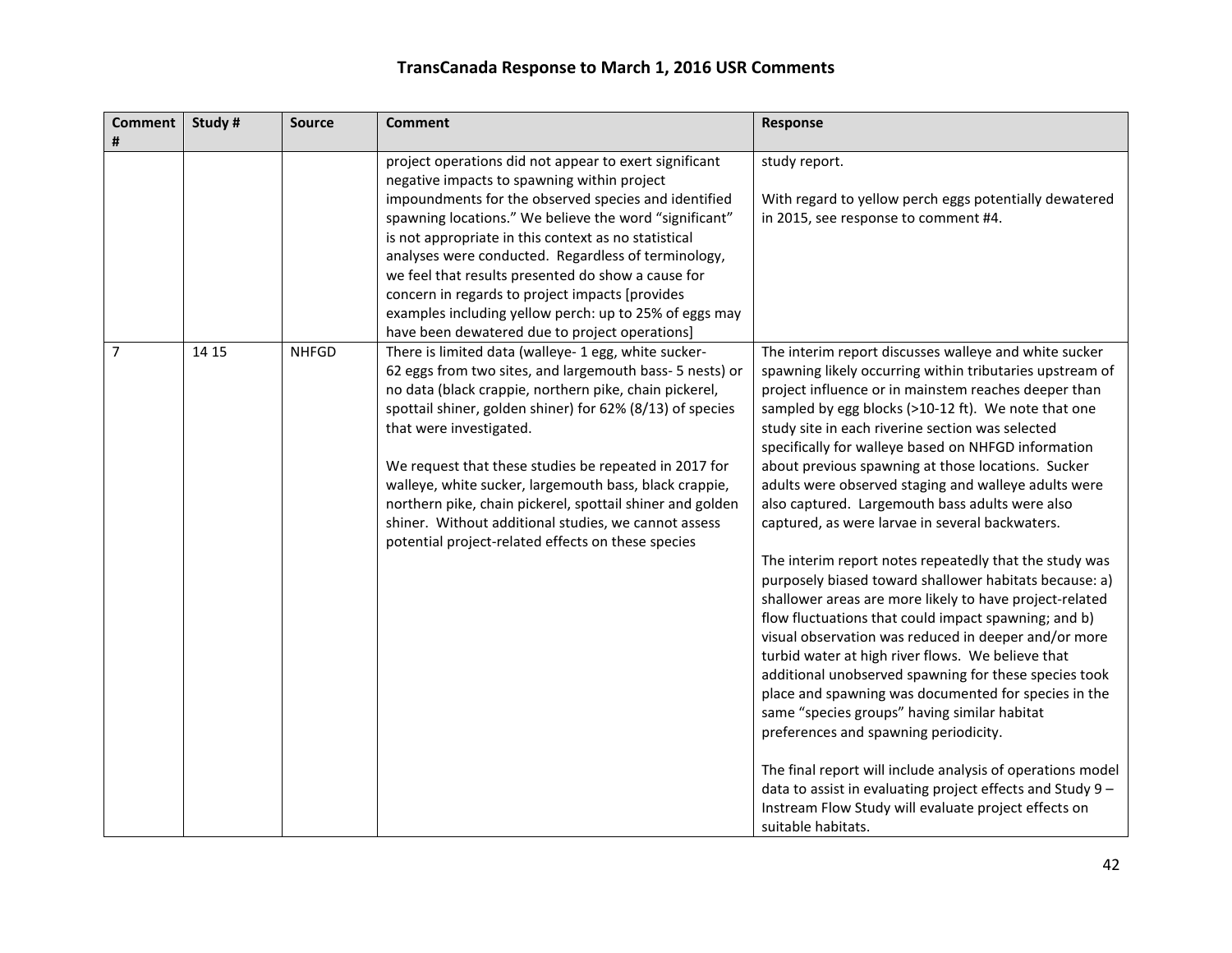| <b>Comment</b><br># | Study # | <b>Source</b> | <b>Comment</b>                                                                                                                                                                                                                                                                                                                                                                                                                                                                                                                                                                                                                                                                                                                                                                                                                                                                                                                                                                                                                                                | Response                                                                                                                                                                                                                                                                                                                                                                                                                                                                                                                                                                                      |
|---------------------|---------|---------------|---------------------------------------------------------------------------------------------------------------------------------------------------------------------------------------------------------------------------------------------------------------------------------------------------------------------------------------------------------------------------------------------------------------------------------------------------------------------------------------------------------------------------------------------------------------------------------------------------------------------------------------------------------------------------------------------------------------------------------------------------------------------------------------------------------------------------------------------------------------------------------------------------------------------------------------------------------------------------------------------------------------------------------------------------------------|-----------------------------------------------------------------------------------------------------------------------------------------------------------------------------------------------------------------------------------------------------------------------------------------------------------------------------------------------------------------------------------------------------------------------------------------------------------------------------------------------------------------------------------------------------------------------------------------------|
|                     |         |               |                                                                                                                                                                                                                                                                                                                                                                                                                                                                                                                                                                                                                                                                                                                                                                                                                                                                                                                                                                                                                                                               | While 2015 had periodic high flows in June, overall<br>springtime conditions (flows and temperatures) were<br>not sufficiently anomalous to materially affect 2015<br>results (FERC criteria for modification of studies at 18<br>C.F.R. § 5.15(d)). For all of these reasons, we do not feel<br>that additional field surveys are warranted or would<br>necessarily produce different or additional useful<br>information.                                                                                                                                                                   |
| 8                   | 14 15   | <b>NHFGD</b>  | Black Crappie: This species is not rare [as implied in the<br>report] in these sections of the Connecticut River. In<br>fact, angling catches during winter and spring at Study<br>Site 14-VB-039 and 14-VB-050 are quite high, based on<br>personal and professional observations. In the winter of<br>2014/2015, schools of hundreds of black crappie were<br>present at Study Site 14-VB-050. It is not surprising that<br>angling efforts during Study 14 caught a number of<br>largemouth bass and chain pickerel, but only two black<br>crappie, as lures that consistently capture bass and<br>pickerel are typically not suitable for catching crappie. It<br>is also not surprising that more black crappie were not<br>collected during Study 10 boat electrofishing surveys as<br>in the experience of the NHFGD, boat electrofishing is<br>not an efficient or effective method to capture black<br>crappie. Finally, in a number of NH water bodies black<br>crappie have been observed to spawn on open flats and<br>not in aquatic vegetation. | The comment on abundance of Black Crappie is noted,<br>although it was clear to the spawning crews that if<br>crappie were spawning in shallow water (as were<br>sunfish) they would have been observed during<br>spawning surveys. The fact that crappie nests were not<br>observed strongly suggests that they either spawn in<br>deeper water, in areas of denser cover, or else in highly<br>limited locations not encompassed by the random site<br>selection procedure. The NHFGD comment on angling<br>success suggests that crappie are abundant and<br>successful in the study area. |
| 9                   | 14 15   | <b>NHFGD</b>  | Yellow Perch:<br>[In the report] perch egg masses were not classified as<br>"dewatered" unless they were exposed to air for an<br>extended period of time (e.g., several hours). Due to<br>this [the lack of studies supporting this], we strongly<br>suggest the above language is removed from the report<br>and that yellow perch eggs are considered dewatered as<br>soon as they are exposed to air.                                                                                                                                                                                                                                                                                                                                                                                                                                                                                                                                                                                                                                                     | The yellow perch egg mass analysis will be revised in the<br>final study report to assume that any dewatering<br>resulted in mortality and to utilize only the highest<br>elevation of suspended egg masses.                                                                                                                                                                                                                                                                                                                                                                                  |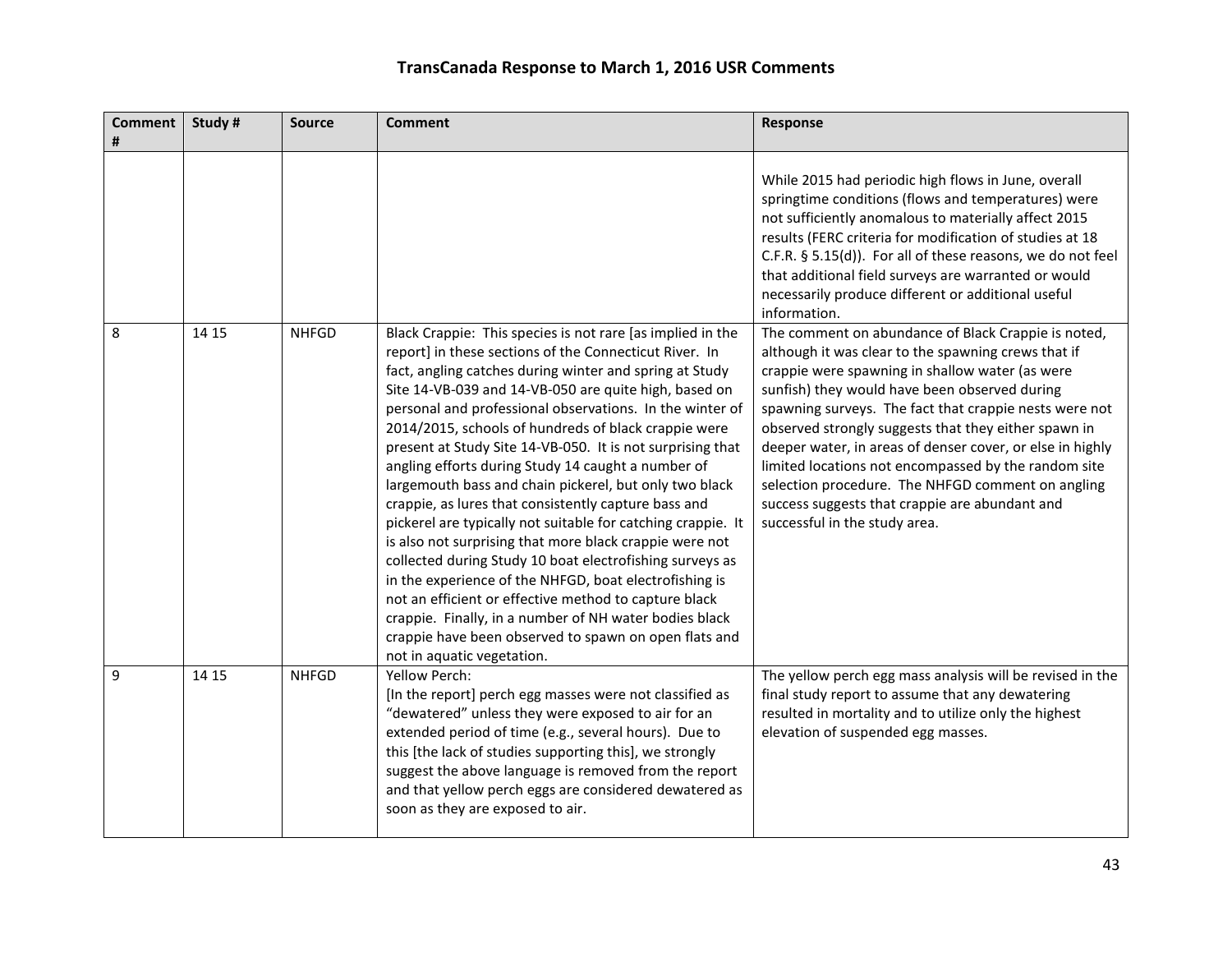| <b>Comment</b><br># | Study # | <b>Source</b> | <b>Comment</b>                                                                                                                                                                                                                                                                                                                                                                                                                                                                                                                                                                                                                                                                                                                                                                                                                                                                                                                                                                                                                                                                                                                                                                                                                                     | Response                                                                                                                                                                                                                                                                                                                                                                                                                                                                                                                                                        |
|---------------------|---------|---------------|----------------------------------------------------------------------------------------------------------------------------------------------------------------------------------------------------------------------------------------------------------------------------------------------------------------------------------------------------------------------------------------------------------------------------------------------------------------------------------------------------------------------------------------------------------------------------------------------------------------------------------------------------------------------------------------------------------------------------------------------------------------------------------------------------------------------------------------------------------------------------------------------------------------------------------------------------------------------------------------------------------------------------------------------------------------------------------------------------------------------------------------------------------------------------------------------------------------------------------------------------|-----------------------------------------------------------------------------------------------------------------------------------------------------------------------------------------------------------------------------------------------------------------------------------------------------------------------------------------------------------------------------------------------------------------------------------------------------------------------------------------------------------------------------------------------------------------|
|                     |         |               | We disagree with the mean elevation calculation [used<br>at yellow perch sites where 2 readings were taken] and<br>suggest that the highest egg mass elevation be used for<br>comparison with the WSE as it is unknown if eggs will be<br>viable, and for how long, if only a portion of an egg mass<br>is in water. Additionally, the highest egg mass elevation<br>should also be used so methods are consistent and<br>results comparable among sites.                                                                                                                                                                                                                                                                                                                                                                                                                                                                                                                                                                                                                                                                                                                                                                                          |                                                                                                                                                                                                                                                                                                                                                                                                                                                                                                                                                                 |
| 10                  | 14 15   | <b>NHFGD</b>  | Yellow Perch: On Page 110 it is reported that up to 25%<br>of perch eggs may have been dewatered due to project<br>operations. It should be noted that estimated percent<br>mortality of yellow perch egg masses was as high as 83%<br>in some backwaters (WB-051; Zebedee Brook). On Page<br>110 it is stated, "Although the 2015 data suggested that<br>up to 25% of perch eggs may have been dewatered due<br>to project operations, large numbers of perch eggs<br>remained wetted throughout the incubation period and<br>this estimate of mortality would likely change<br>significantly under different flow conditions (e.g., higher<br>mortality with more frequent uncontrolled high flow<br>events, lower mortality under more stable and<br>controlled conditions)." A similar statement could be<br>made for any of the species for which data were<br>collected and while likely true, it is somewhat irrelevant<br>unless future studies are to be conducted under<br>different flow regimes in future years. Also on Page 110,<br>there is a discussion about what spring WSE levels<br>would be most beneficial to spawning yellow perch.<br>We request that similar discussions be added for other<br>species where appropriate. | Spawning figures will be revised in the final study report<br>to include estimated proportions of potentially<br>dewatered egg masses or nests at each site. Textual<br>descriptions will be reviewed and clarified where<br>appropriate.<br>The most beneficial elevations for spawning, assessment<br>of project effects and recommended WSE's for each<br>species spawning will be added to the final report.<br>We note that the interim report did not include analysis<br>of operations model data which will assist in evaluation<br>of project effects. |
| 11                  | 14 15   | <b>NHFGD</b>  | Pike and Pickerel: No northern pike or chain pickerel<br>spawning activity was observed. Although extensive<br>effort was made to survey the literature to document                                                                                                                                                                                                                                                                                                                                                                                                                                                                                                                                                                                                                                                                                                                                                                                                                                                                                                                                                                                                                                                                                | See response to comment #1                                                                                                                                                                                                                                                                                                                                                                                                                                                                                                                                      |
|                     |         |               | spawning temperature ranges, the resulting<br>combination of these studies makes for a very wide                                                                                                                                                                                                                                                                                                                                                                                                                                                                                                                                                                                                                                                                                                                                                                                                                                                                                                                                                                                                                                                                                                                                                   |                                                                                                                                                                                                                                                                                                                                                                                                                                                                                                                                                                 |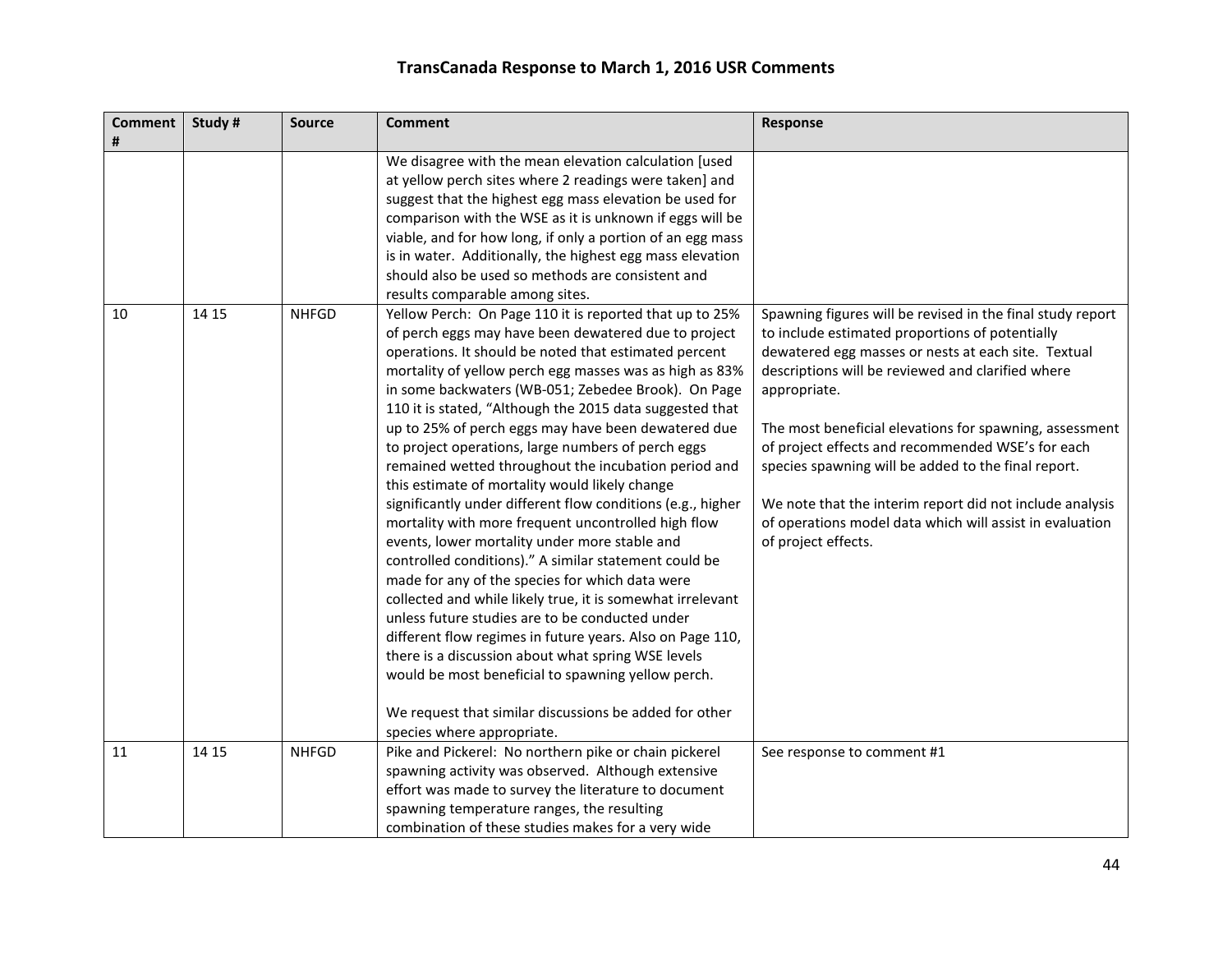| Study # | <b>Source</b> | <b>Comment</b>                                                                                                                                                                                                                                                                                                                                                                                                                                                                             | Response                                                                                                                                                                                                                                                                                                                                                                                                                                                                                                                                                                 |
|---------|---------------|--------------------------------------------------------------------------------------------------------------------------------------------------------------------------------------------------------------------------------------------------------------------------------------------------------------------------------------------------------------------------------------------------------------------------------------------------------------------------------------------|--------------------------------------------------------------------------------------------------------------------------------------------------------------------------------------------------------------------------------------------------------------------------------------------------------------------------------------------------------------------------------------------------------------------------------------------------------------------------------------------------------------------------------------------------------------------------|
|         |               | spawning temperature range which may not be<br>applicable to the Connecticut River. For example,<br>northern pike are known to spawn under the ice at<br>times and large pike are caught at both Study Site 14-<br>VB-039 and 14-VB-050 soon after ice out each spring.<br>Given correspondence filed with FERC by the Vermont<br>Fish and Wildlife Department concerning this study, we<br>agree it is likely pike spawning occurred prior to the<br>start of the Study 14 surveys.       |                                                                                                                                                                                                                                                                                                                                                                                                                                                                                                                                                                          |
| 14 15   | <b>NHFGD</b>  | Sunfish: Page 111 of the report states an estimated 23%<br>of sunfish nests were potentially impacted by<br>fluctuations in WSE. It should be noted that this<br>represents a mean of 23% as up to 50% of observed<br>sunfish nests were subject to loss due to dewatering or<br>abandonment of the adult guardian.<br>As noted earlier, data on impacts to nest due to project<br>operations should also be presented as a proportion of<br>the total number of nests examined.           | Spawning figures will be revised in the final study report<br>to include estimated proportions of potentially<br>dewatered egg masses or nests at each site. Textual<br>descriptions will be reviewed and clarified where<br>appropriate.<br>Again, the interim report did not include analysis of<br>operations model data which will assist in evaluation of<br>project effects.                                                                                                                                                                                       |
| 14 15   | <b>NHFGD</b>  | Smallmouth Bass: Please show estimates of percent of<br>nests vulnerable to dewatering similar to Figure 5.3-4.                                                                                                                                                                                                                                                                                                                                                                            | Spawning figures will be revised in the final study report<br>to include estimated proportions of potentially<br>dewatered egg masses or nests at each site. Textual<br>descriptions will be reviewed and clarified where<br>appropriate.                                                                                                                                                                                                                                                                                                                                |
| 14 15   | <b>NHFGD</b>  | Fallfish: Please describe the rationale, as was done for<br>other species, for selecting 10 days prior to nest<br>observations and 5 days following an observation for<br>the fallfish egg incubation period.<br>Please show estimates of percent of nests vulnerable to<br>dewatering similar to Figure 5.3-4.<br>We concur and support the Vermont Fish and Wildlife<br>Department's comments related to measuring fallfish<br>nest elevation at the top of the nest mound instead of at | The rationale for the 10-day assessment period for<br>Fallfish egg incubation was due to the fact that it was<br>evident the nests were already completed at the time of<br>observation, but we also included enough future time to<br>allow for recent eggs to hatch. This will be clarified in<br>the final study report.<br>Spawning figures will be revised in the final study report<br>to include estimated proportions of potentially<br>dewatered egg masses or nests at each site. Textual<br>descriptions will be reviewed and clarified where<br>appropriate. |
|         |               |                                                                                                                                                                                                                                                                                                                                                                                                                                                                                            | the base.                                                                                                                                                                                                                                                                                                                                                                                                                                                                                                                                                                |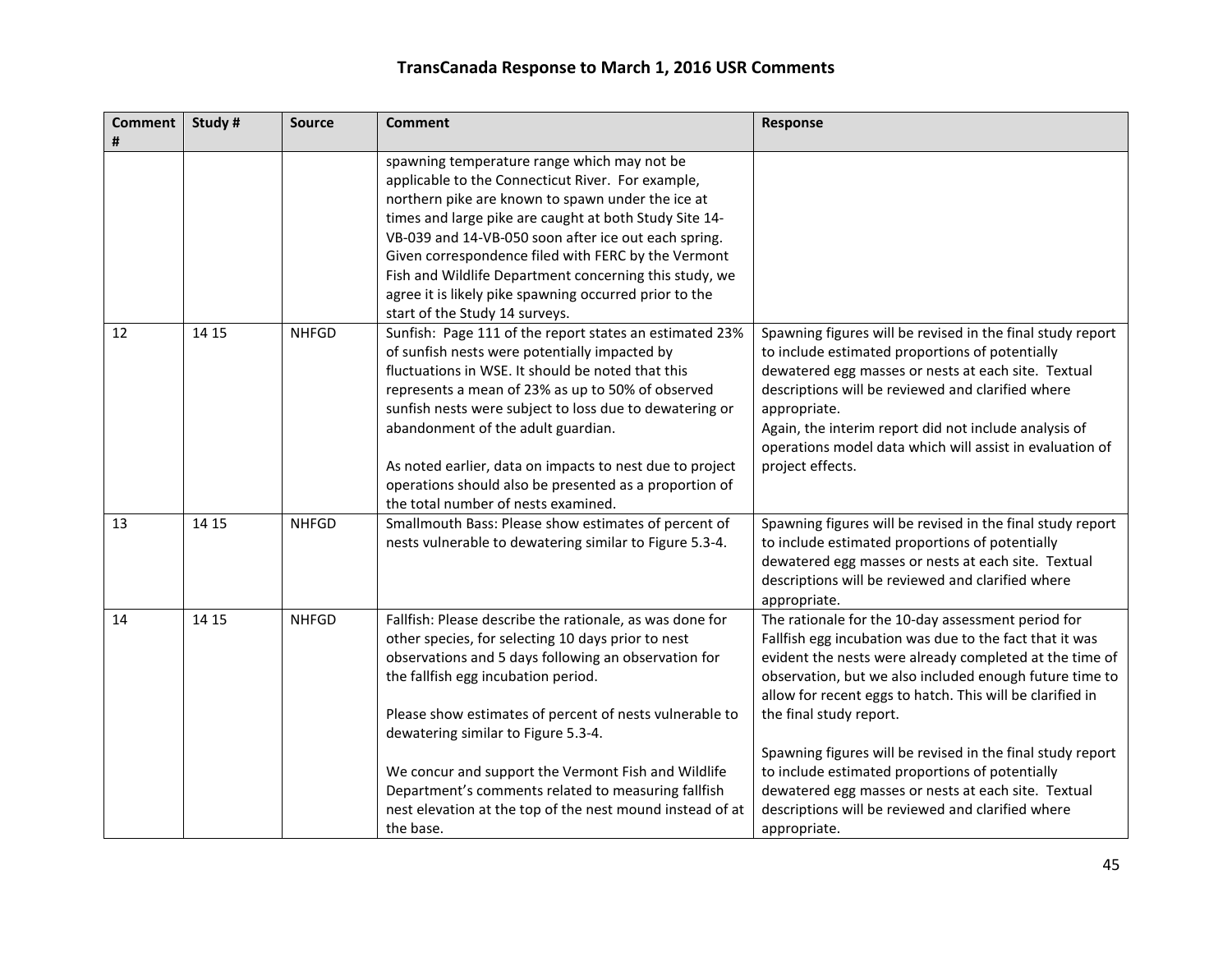| <b>Comment</b><br># | Study# | <b>Source</b> | <b>Comment</b>                                                                                                                                                                                                                                                                                                                                                                                                                                                                                                                                                                                                                                                                                                                                              | Response                                                                                                                                                                                                                                                                                                                                                                                                                                                                                                                                                                                                                                                                                                               |
|---------------------|--------|---------------|-------------------------------------------------------------------------------------------------------------------------------------------------------------------------------------------------------------------------------------------------------------------------------------------------------------------------------------------------------------------------------------------------------------------------------------------------------------------------------------------------------------------------------------------------------------------------------------------------------------------------------------------------------------------------------------------------------------------------------------------------------------|------------------------------------------------------------------------------------------------------------------------------------------------------------------------------------------------------------------------------------------------------------------------------------------------------------------------------------------------------------------------------------------------------------------------------------------------------------------------------------------------------------------------------------------------------------------------------------------------------------------------------------------------------------------------------------------------------------------------|
|                     |        |               |                                                                                                                                                                                                                                                                                                                                                                                                                                                                                                                                                                                                                                                                                                                                                             | With regard to fallfish see response to comment #1<br>above and comment #23 below.                                                                                                                                                                                                                                                                                                                                                                                                                                                                                                                                                                                                                                     |
| 15                  | 14 15  | <b>VANR</b>   | General Comment: While the Agency understands the<br>nuances in life history characteristics among species<br>(nest guarding, incubation time etc.) it would be<br>preferred if a consistent approach was applied to all<br>species when evaluating potential project effects during<br>the egg incubation period.                                                                                                                                                                                                                                                                                                                                                                                                                                          | We respectfully disagree. While it may be convenient to<br>use a common method, it ignores the highly significant<br>differences in species spawning behaviors. Backward<br>projection can only be justified where a new nest was<br>already completed and could be identified to species<br>(e.g., fallfish, sunfish, or suckers) where we can only<br>look back to the previous block inspection; and possibly                                                                                                                                                                                                                                                                                                       |
|                     |        |               | Request: When comparing nest elevation to WSE's a<br>preferred approach would be to take the nest<br>observation date and evaluate forwards and backwards<br>(if WSE data are available) in time for the entire<br>incubation period (based on water temperatures). While<br>this may be a conservative approach, it insures that the<br>egg incubation period is covered in the absence of<br>knowing the exact spawning date. In most cases, the<br>diurnal fluctuations in WSE render a nest dewatering<br>event, so extending the time period would not<br>necessarily overestimate such events but rather would<br>assure that the analysis covers the entire incubation and<br>or nest guarding period prior to and after the initial<br>observation. | for yellow perch as noted below, but not for active nests<br>with an attending adult fish (Smallmouth bass, most<br>sunfish). We will clarify the rationale used for each<br>species in the final study report (see also response to<br>comment #14 for fallfish). For Smallmouth Bass, the<br>presence of a guarding adult, viable eggs, or resident fry<br>proves that the nest was still currently active, thus it<br>would be irrelevant to extend the assessment period<br>backwards in time (see also response to comment #30<br>below). For yellow perch, the final study report<br>evaluates forward only as per VANR requests during the<br>March 17-18, 2016 meeting and a following comment<br>(#26 below). |
| 16                  | 14 15  | <b>VANR</b>   | General Comment: While it is informative to present<br>proportion of nest abandonment and dewatering by<br>site, range, mean etc., resource agencies need to<br>understand the proportion of nests that are subject to<br>negative impacts as a proportion of the total number of<br>nests.<br>Request: The report should present data on nest<br>abandonment and dewatering for each species as a<br>proportion of the total number nests. For example, of                                                                                                                                                                                                                                                                                                 | Spawning figures will be revised in the final study report<br>to include estimated proportions of potentially<br>dewatered egg masses or nests at each site. Textual<br>descriptions will be reviewed and clarified where<br>appropriate.                                                                                                                                                                                                                                                                                                                                                                                                                                                                              |
|                     |        |               | the 123 sunfish nests how many were dewatered or<br>abandoned?                                                                                                                                                                                                                                                                                                                                                                                                                                                                                                                                                                                                                                                                                              |                                                                                                                                                                                                                                                                                                                                                                                                                                                                                                                                                                                                                                                                                                                        |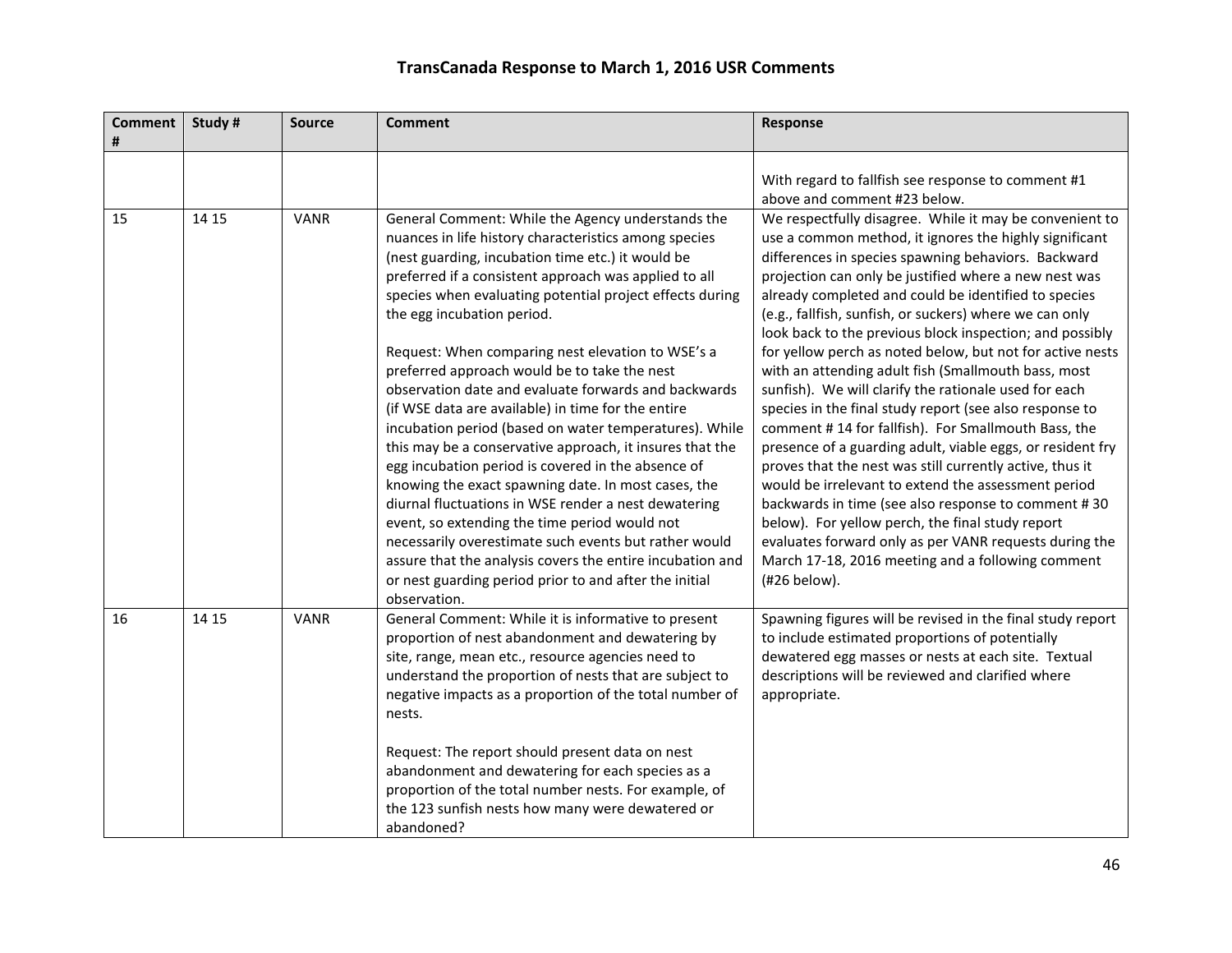| <b>Comment</b><br># | Study # | <b>Source</b> | <b>Comment</b>                                                                                                                                                                                                                                                                                                                                                                                                                                                                                                                                                                                        | <b>Response</b>                                                                                                                                                                                                                                                                                                                  |
|---------------------|---------|---------------|-------------------------------------------------------------------------------------------------------------------------------------------------------------------------------------------------------------------------------------------------------------------------------------------------------------------------------------------------------------------------------------------------------------------------------------------------------------------------------------------------------------------------------------------------------------------------------------------------------|----------------------------------------------------------------------------------------------------------------------------------------------------------------------------------------------------------------------------------------------------------------------------------------------------------------------------------|
| 17                  | 14 15   | <b>VANR</b>   | General Comment: It is stated throughout the report<br>that the 2015 dataset constitutes a year with high flows<br>at the start of the perch and pike/pickerel spawning<br>season, and high flows during the bulk of the<br>smallmouth bass spawning season, with mostly project-<br>controlled flows during the interim fallfish spawning and<br>much of the later spawning by sunfish and (presumably)<br>shiners.                                                                                                                                                                                  | The final report will include analysis of operations model<br>data which will assist in evaluation of project effects<br>across a broad range of hydrologies. This analysis<br>should be sufficient to place 2015 conditions into a<br>broader context relative to other years.<br>Please also see response to comment #7 above. |
|                     |         |               | Request: While high flows are expected during the<br>spring months, the hydrologic record should be analyzed<br>by spawning season and if 2015 represents such an<br>anomalous year in terms of flows for target species, the<br>need for repeating elements should be evaluated.                                                                                                                                                                                                                                                                                                                     |                                                                                                                                                                                                                                                                                                                                  |
| 18                  | 14 15   | <b>VANR</b>   | General Comment: In Section 6.1 Egg and Nest<br>Dewatering or Adult Abandonment, specifically 6.1.1<br>Yellow Perch, there is a discussion about what spring<br>WSE levels would be most beneficial to spawning yellow<br>perch.                                                                                                                                                                                                                                                                                                                                                                      | The most beneficial elevations for spawning, assessment<br>of project effects and recommended WSE's for each<br>species spawning will be added to the final report.                                                                                                                                                              |
|                     |         |               | Request: The Agency requests that similar discussions<br>be added for other species where appropriate.                                                                                                                                                                                                                                                                                                                                                                                                                                                                                                |                                                                                                                                                                                                                                                                                                                                  |
| 19                  | 14 15   | <b>VANR</b>   | General Comment: Spawning locations were not<br>identified for northern pike, chain pickerel, black<br>crappie, or either species of shiner. Very limited<br>spawning data was collected for white sucker, walleye,<br>and largemouth bass. While we acknowledge the<br>extensive effort to document spawning activity for these<br>species, the low or no sample size for walleye, northern<br>pike, chain pickerel, golden shiner, spottail shiner, black<br>crappie, white sucker and largemouth bass, does not<br>provide the data needed to assess project-related<br>effects for these species. | See response to comment #7 request for additional field<br>study.                                                                                                                                                                                                                                                                |
|                     |         |               | Given the lack of data for several target species, the<br>goals and objectives of the study have not been fully                                                                                                                                                                                                                                                                                                                                                                                                                                                                                       |                                                                                                                                                                                                                                                                                                                                  |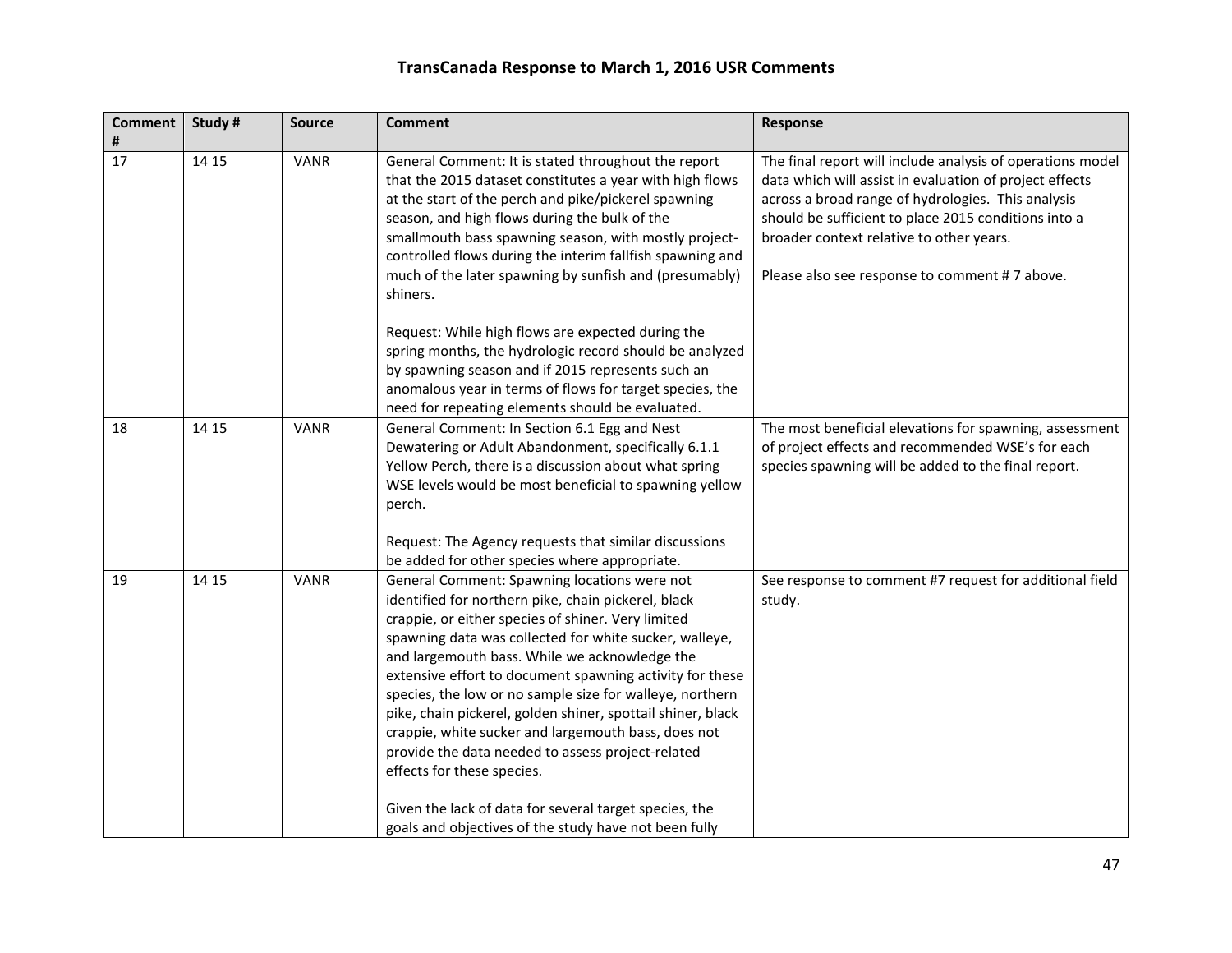| <b>Comment</b><br># | Study # | <b>Source</b> | <b>Comment</b>                                                                                                                                                                                                                                                                                                                                                                                                                                                                                                                                                                                                                                                                                                                                                                                                                                                                                                                                                                                                                                                                                                                                     | <b>Response</b>                                                                                                                                                                                                                                                                                                                                                                                                                                                                                 |
|---------------------|---------|---------------|----------------------------------------------------------------------------------------------------------------------------------------------------------------------------------------------------------------------------------------------------------------------------------------------------------------------------------------------------------------------------------------------------------------------------------------------------------------------------------------------------------------------------------------------------------------------------------------------------------------------------------------------------------------------------------------------------------------------------------------------------------------------------------------------------------------------------------------------------------------------------------------------------------------------------------------------------------------------------------------------------------------------------------------------------------------------------------------------------------------------------------------------------|-------------------------------------------------------------------------------------------------------------------------------------------------------------------------------------------------------------------------------------------------------------------------------------------------------------------------------------------------------------------------------------------------------------------------------------------------------------------------------------------------|
|                     |         |               | metThe Agency recommends that TransCanada<br>allocate additional field effortsThe Agency<br>recommends that TransCanada develop a sampling plan<br>that would involve sampling earlier in the season and<br>target species where no or limited spawning data was<br>collected in consultation with the aquatics working<br>group.                                                                                                                                                                                                                                                                                                                                                                                                                                                                                                                                                                                                                                                                                                                                                                                                                  |                                                                                                                                                                                                                                                                                                                                                                                                                                                                                                 |
| 20                  | 14 15   | <b>VANR</b>   | Study Goals and Objectives (p. 2)- The report is missing<br>the original first objective for Study 15- "locate and map<br>nesting locations and spawning sites in riverine<br>sections."                                                                                                                                                                                                                                                                                                                                                                                                                                                                                                                                                                                                                                                                                                                                                                                                                                                                                                                                                           | TC acknowledges this omission as a result of combining<br>goals and objectives for both studies 14 and 15;<br>however, the study did include field methods intended<br>to meet this objective. That objective will be added into<br>the final report.                                                                                                                                                                                                                                           |
| 21                  | 14 15   | <b>VANR</b>   | 3.2.1 Impoundment sites: The report states that "Prior<br>to the selection of potential study sites, areas were<br>excluded that were not expected to provide significant<br>spawning habitat, e.g. steep banks; silty mid-channel<br>habitat; depths >5 feet deep (normal impoundment<br>fluctuations are approximately 1-2 feet)". As such,<br>shallow-water habitats (< 5 feet deep) were the main<br>focus of this studyHowever, on page 23, the report<br>states that "the estimated proportion of spawning sites<br>impacted by project operations is likely to be over-<br>estimated in this report" (due to limited water visibility<br>and biases towards shallow waters). Since the goal of<br>the study was to understand the proportion of shallow<br>water (<5 feet) nests that are affected by project<br>influenced water-level fluctuations, the spawning<br>preference of the target species for shallow water, and<br>since the report acknowledges that deep (>5 feet)<br>habitats were "not expected to provide significant<br>spawning habitat", the Agency recommends the<br>statement from page 23 quoted above be removed. | This text will be revised in the final study report to<br>indicate that spawning over 5 ft may in fact occur but<br>would not likely be detectable by visual methods due to<br>limitations in water clarity. It is critical to understanding<br>and interpreting the results of the visual surveys that<br>deep-water spawning may have in fact occurred for<br>many species but it could not be addressed by visual<br>means, therefore inherent biases did exist and should<br>be recognized. |
| 22                  | 14 15   | <b>VANR</b>   | Methodology (p. 23) - The report states, "suspended<br>egg masses, elevations measured at the highest<br>elevation (e.g., at the suspending branch) and in some<br>cases also at the lowest elevation (e.g., typically the                                                                                                                                                                                                                                                                                                                                                                                                                                                                                                                                                                                                                                                                                                                                                                                                                                                                                                                         | The yellow perch egg mass analysis will be revised in the<br>final study report to assume that any dewatering<br>resulted in mortality and to utilize only the highest<br>elevation of suspended egg masses.                                                                                                                                                                                                                                                                                    |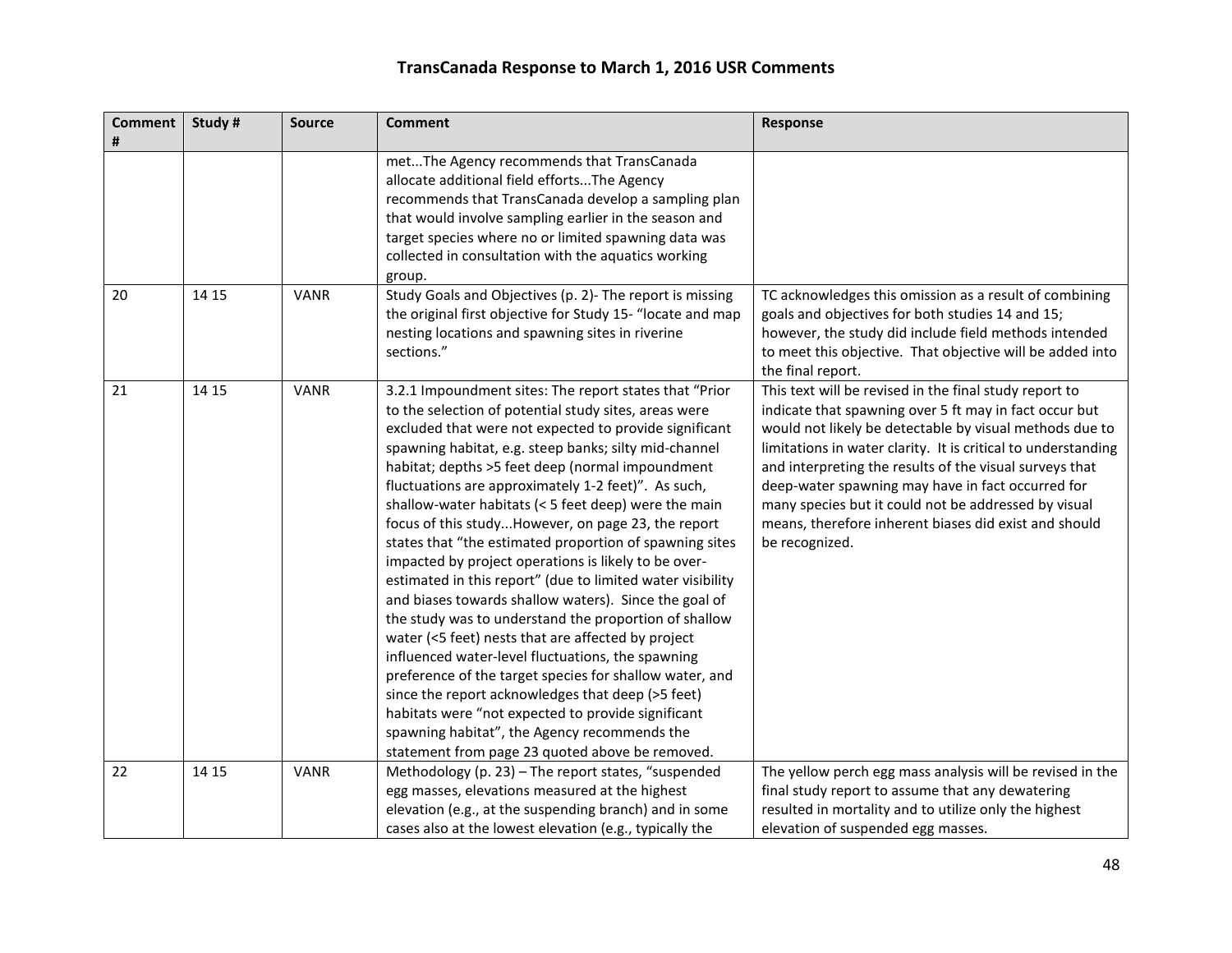| <b>Comment</b><br># | Study # | <b>Source</b> | <b>Comment</b>                                                                                                                                                                                                                                                                                                                                                                                                                                                                                                                                                                                                                                                                                                                                                                                                                                                                                                                                                                                                                                                                                                                                                                                                                                                                                                                                                                                   | Response                                                                                                                                                                                                                                                                                                                                                                                                                                                                                                                                                                                                                                                                                                                     |
|---------------------|---------|---------------|--------------------------------------------------------------------------------------------------------------------------------------------------------------------------------------------------------------------------------------------------------------------------------------------------------------------------------------------------------------------------------------------------------------------------------------------------------------------------------------------------------------------------------------------------------------------------------------------------------------------------------------------------------------------------------------------------------------------------------------------------------------------------------------------------------------------------------------------------------------------------------------------------------------------------------------------------------------------------------------------------------------------------------------------------------------------------------------------------------------------------------------------------------------------------------------------------------------------------------------------------------------------------------------------------------------------------------------------------------------------------------------------------|------------------------------------------------------------------------------------------------------------------------------------------------------------------------------------------------------------------------------------------------------------------------------------------------------------------------------------------------------------------------------------------------------------------------------------------------------------------------------------------------------------------------------------------------------------------------------------------------------------------------------------------------------------------------------------------------------------------------------|
|                     |         |               | substrate). Such egg masses frequently exhibited a 1-2<br>feet range in elevation (range 0.6-2.1 feet, mean 1.3<br>feet). Where both upper and lower elevations were<br>measured, the mean elevation was calculated for<br>comparison with WSE data". The Agency disagrees with<br>this approach. A consistent approach should be applied<br>across the project affected area. If the mean elevation<br>can only be derived for a subset of egg masses, but the<br>upper elevation was recorded for all egg masses, the<br>upper elevation should be used to ensure a consistent<br>approach.                                                                                                                                                                                                                                                                                                                                                                                                                                                                                                                                                                                                                                                                                                                                                                                                    |                                                                                                                                                                                                                                                                                                                                                                                                                                                                                                                                                                                                                                                                                                                              |
| 23                  | 14 15   | <b>VANR</b>   | Methodology (p. 27, 72, & 111) - The report states,<br>"Fallfish nest elevations were measured at two<br>locations: at the base of the nest and at the top of the<br>nest mound. Note that Fallfish eggs are deposited at the<br>original bed elevation prior to being covered by the<br>mound (Reed, 1971; Magee, 1989; Maurakis &<br>Woolcott, 1992), therefore comparison of Fallfish nest<br>elevations with WSE data utilized the RTK elevation<br>measured at the base of the nest mound." Maurakis<br>and Woolcott (1992) also suggested that changes in<br>interstitial aeration may stimulate larvae to move into<br>interstices within the nest. This suggests that the nest<br>must be inundated enough to provide adequate<br>aeration to developing larvae, and if oxygen levels are<br>not sufficient larvae will move around within the nest.<br>Ross and Reed (1978) observed that fallfish nests were<br>almost always constructed on gravel substrate in water<br>at least 0.5 m (1.5 feet) deep. Similarly, on page 111, the<br>report states that it is unknown to what<br>degree hatched fry will migrate within the nest mound<br>and if fry occupy higher regions of the nest mound the<br>impacts could be greater than predicted. Based on this<br>information, the Agency recommends that the WSE be<br>compared to the top of the nest mound rather than the<br>base. | As indicated in response to comment #1, fallfish nest<br>mounds ranged in height from 0.5-1.3 ft, with an<br>average height of 0.9 ft. Application of a 0.5 ft minimum<br>depth criterion results in an average of nearly 60% of<br>the mound height remaining wetted, although the<br>actual volume of the wetted mound would be much<br>greater than 60% because the mounds are much<br>broader at their base than at their summit. Therefore<br>we believe that 0.5 ft is a sufficient depth criterion to<br>provide protection for larvae. In the absence of other<br>evidence that fallfish use the top of the nest mound, we<br>do not believe that evaluating from the elevation at top<br>of the mound is warranted. |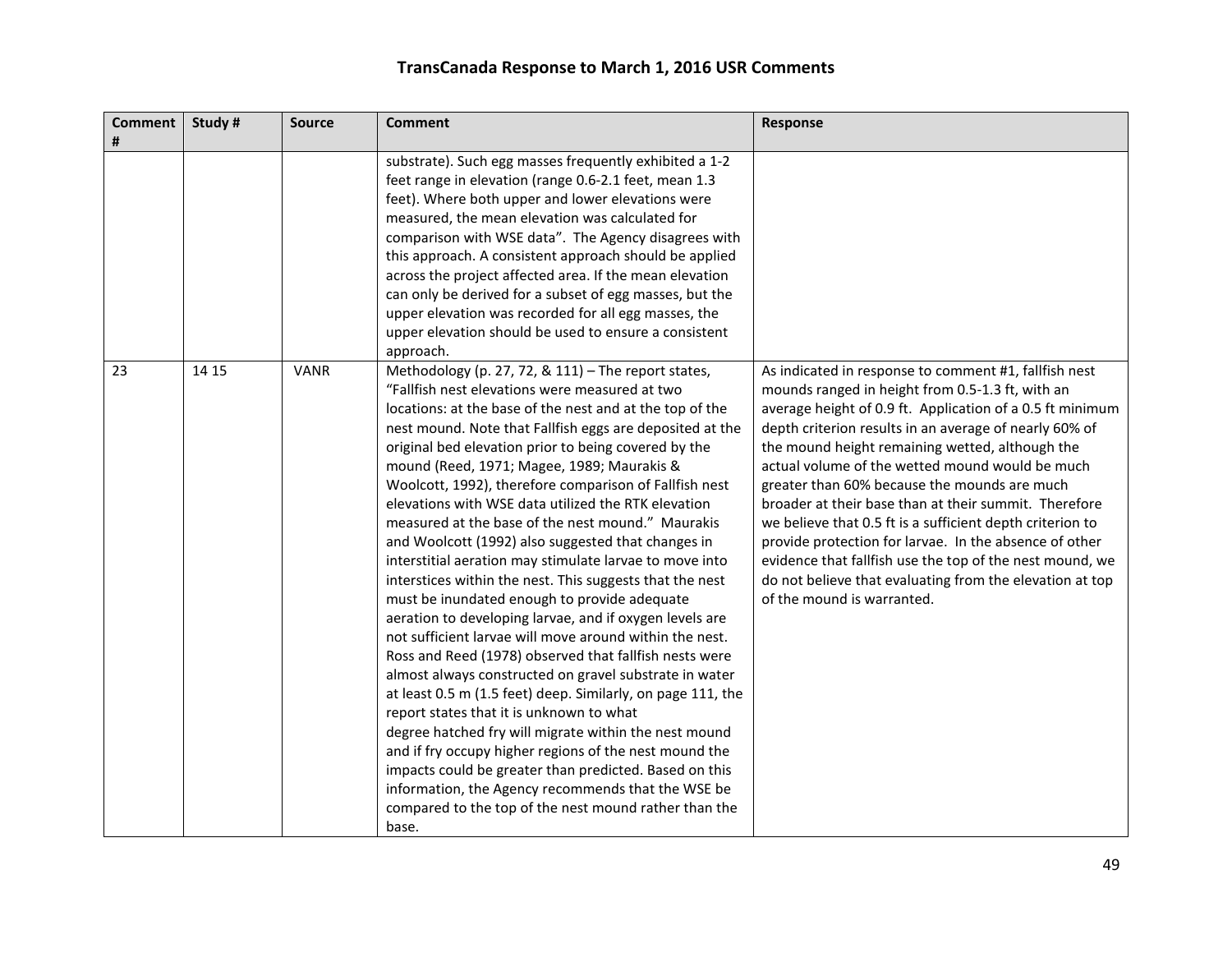| Comment  <br># | Study # | <b>Source</b> | <b>Comment</b>                                                                                                                                                                                                                                                                                                                                                                                                                                                                                                                                                                                                                                                                                                                                                                                                                                                                                                                                                                                                                                                                                                                                                                                                                                                                                                                                                                     | Response                   |
|----------------|---------|---------------|------------------------------------------------------------------------------------------------------------------------------------------------------------------------------------------------------------------------------------------------------------------------------------------------------------------------------------------------------------------------------------------------------------------------------------------------------------------------------------------------------------------------------------------------------------------------------------------------------------------------------------------------------------------------------------------------------------------------------------------------------------------------------------------------------------------------------------------------------------------------------------------------------------------------------------------------------------------------------------------------------------------------------------------------------------------------------------------------------------------------------------------------------------------------------------------------------------------------------------------------------------------------------------------------------------------------------------------------------------------------------------|----------------------------|
| 24             | 14 15   | <b>VANR</b>   | Data Analysis (p. 29) - The report states, "Because<br>Yellow Perch eggs are encapsulated within a moist,<br>gelatinous mass, brief periods of exposure did not<br>appear to affect viability. Differences in the appearance<br>between egg masses suspended well above the WSE<br>and those suspended just above the WSE were evident,<br>with the higher egg masses clearly desiccated and limp,<br>whereas lower hanging egg masses typically appeared<br>firm and moist. Consequently, perch egg masses were<br>not classified as "dewatered" unless they were exposed<br>to air for an extended period of time (e.g., several<br>hours)". Additionally, on page 56 of the report it is<br>stated, "As noted earlier, the gelatinous mass that<br>surrounded the Yellow Perch egg masses undoubtedly<br>afforded some protection against short-term<br>dewatering events, but the relationship between<br>exposure duration and egg viability is unknown."<br>Request: If the statements regarding the potential<br>protection afforded by the gelatinous mass are not<br>supported by the literature, it would seem more<br>appropriate to simply state that it is unknown how egg<br>viability is affected by these "short term events". As<br>such, the Agency recommends that egg perch masses<br>that are dewatered for any amount of time be classified<br>as dewatered. | See response to comment #1 |
| 25             | 14 15   | <b>VANR</b>   | 4.1.4 Backwater Sampling - In regards to pike and<br>pickerel spawning, backwater surveys were conducted<br>in 12 study sites from April 28 to July 2, generally two<br>days/week (Tuesdays and Thursdays). Angling during<br>this period showed that only one of the 33 captured<br>individuals (9 pike and 24 pickerel) expressed eggs, milt,<br>or showed evidence of recent or imminent spawning.<br>No spawning activity was observed.<br>Comment: Data collected from VTFWD biologists                                                                                                                                                                                                                                                                                                                                                                                                                                                                                                                                                                                                                                                                                                                                                                                                                                                                                       | See response to comment #1 |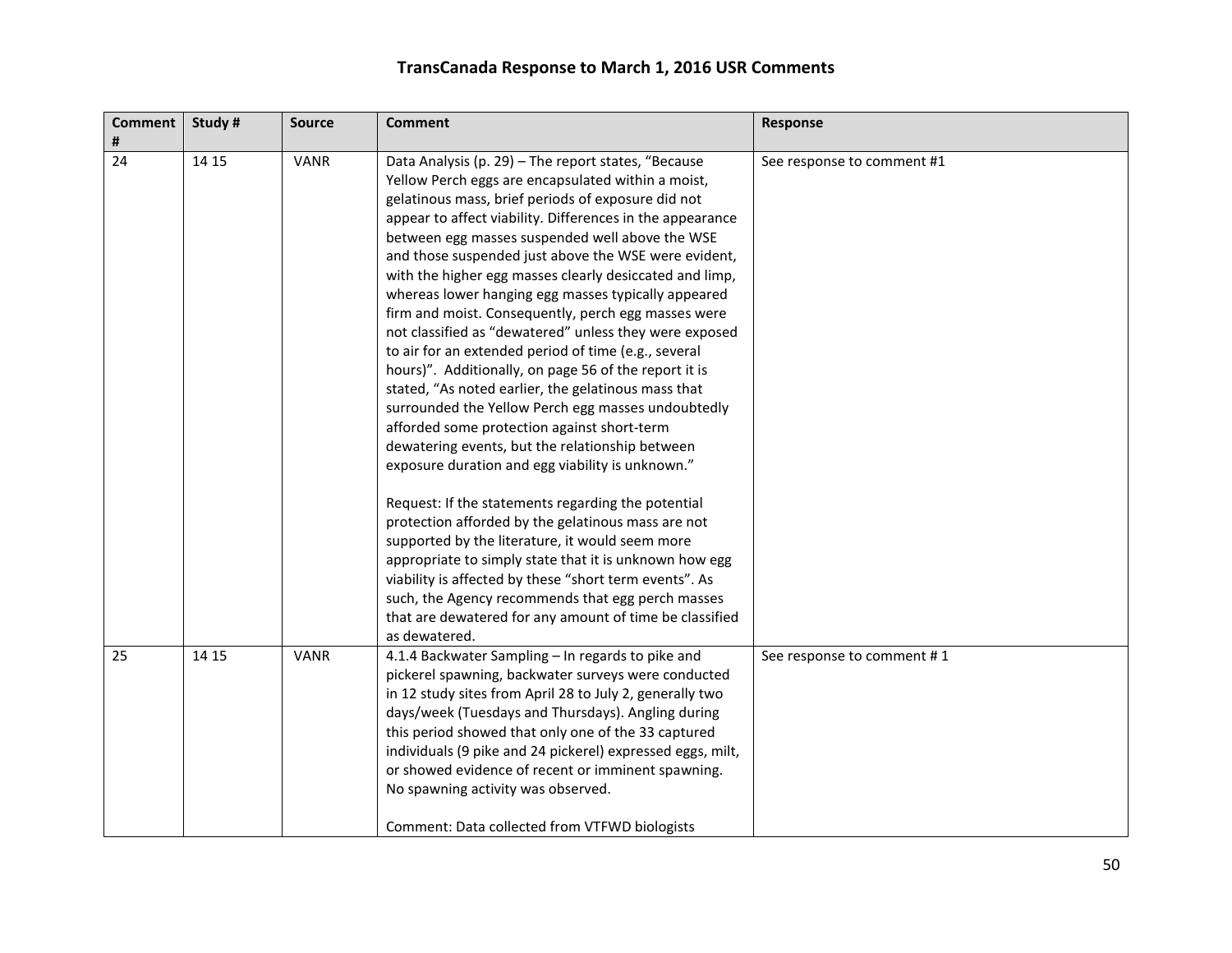| <b>Comment</b><br># | Study # | <b>Source</b> | <b>Comment</b>                                                                                                                                                                                                                                                                                                                                                                                                                                                                                                                                                                                                                                                              | Response                                                                                                                                                                                                                                                                     |
|---------------------|---------|---------------|-----------------------------------------------------------------------------------------------------------------------------------------------------------------------------------------------------------------------------------------------------------------------------------------------------------------------------------------------------------------------------------------------------------------------------------------------------------------------------------------------------------------------------------------------------------------------------------------------------------------------------------------------------------------------------|------------------------------------------------------------------------------------------------------------------------------------------------------------------------------------------------------------------------------------------------------------------------------|
|                     |         |               | indicate that pike spawning commences at ice out [and<br>provide examples] While Figure 5.2-4 (Page 53)<br>indicates that sampling occurred within the reported<br>range of spawning temperatures, captured fish should<br>have shown signs of being in spawning condition. As<br>noted by VTFWD biologists, hook and line sampling is<br>typically ineffective for spawning pike because they do<br>not bite during the spawn and for several weeks after<br>while these fish recover. As such, the Agency believes<br>that pike spawning commenced prior to the surveys.                                                                                                  |                                                                                                                                                                                                                                                                              |
| 26                  | 14 15   | <b>VANR</b>   | 5.2.4 Yellow Perch (p. 55) - The report describes the<br>duration of time that an egg mass elevation would be<br>compared to WSEs to determine dewatering events. For<br>yellow perch egg masses, the egg incubation time was<br>dependent on water temperature. For comparisons to<br>WSE data, the egg incubation time was centered around<br>the observation date, such that evaluations of potential<br>dewatering occurred 50 % backwards and 50% forwards<br>in timeThe analysis presented in the report results in<br>shortening the duration of evaluations and likely<br>underestimates dewatering events.<br>Considering it is not possible to evaluate potential | As we understand the request, Yellow Perch incubation<br>assessments will be revised in the final study report to<br>extend only forward in time for the full potential time<br>period (based on water temperatures).                                                        |
|                     |         |               | dewatering prior to the observation, and it is unknown<br>when that fish spawned, we recommend that for yellow<br>perch, the period of evaluation occur immediately<br>following the observation forward in time for the entire<br>incubation period. If WSE data is available for a<br>particular site prior to an egg mass observation, then it<br>would be appropriate to evaluate backwards in time.                                                                                                                                                                                                                                                                    |                                                                                                                                                                                                                                                                              |
| 27                  | 14 15   | <b>VANR</b>   | 5.3.2 Bluegill and Pumpkinseed (p. 64) - The report<br>states that sunfish "nest elevation plots assume a<br>conservative incubation time of five days from the date<br>when eggs were first observed (although hatching likely<br>occurred sooner)", It is also assumed that a nest with a<br>guarding adult will remain active for a period of 10 days                                                                                                                                                                                                                                                                                                                    | Sunfish were evaluated:<br>forward only over 10 days for active nests and<br>٠<br>adult present<br>backward only over 10 days for active nests but no<br>$\bullet$<br>fish present no adult or eggs present<br>assumes 5 days for nest building by adult plus 5<br>$\bullet$ |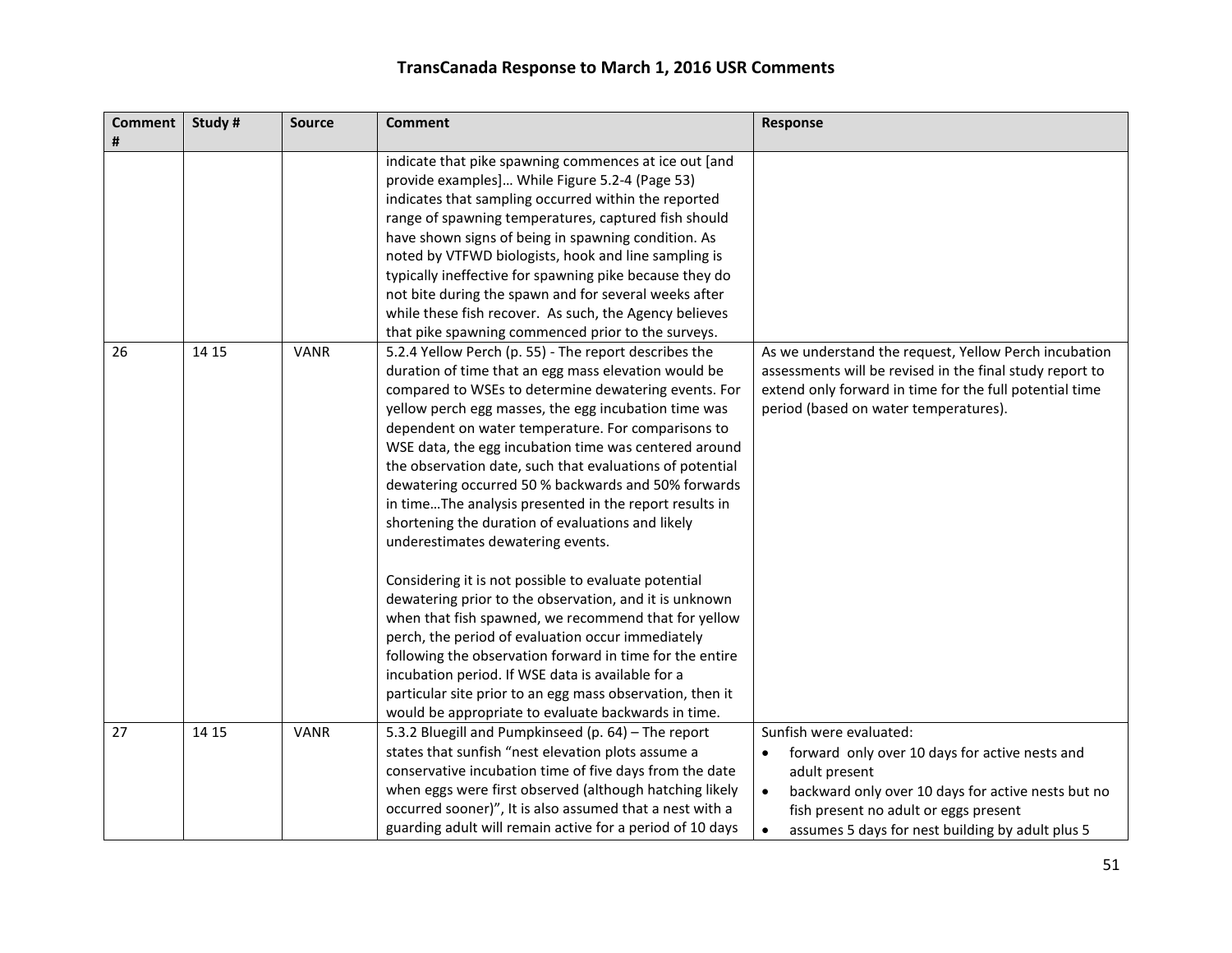| <b>Comment</b><br># | Study # | <b>Source</b> | <b>Comment</b>                                                                                                                                                                                                                                                                                                                                                                                                                                                                                                                                                                                      | Response                                                                                                                                                                                                                                                                                                                                                                                                                                                                                                                                                                                                                                                                                                                                                                                                                                                                                                                                                                          |
|---------------------|---------|---------------|-----------------------------------------------------------------------------------------------------------------------------------------------------------------------------------------------------------------------------------------------------------------------------------------------------------------------------------------------------------------------------------------------------------------------------------------------------------------------------------------------------------------------------------------------------------------------------------------------------|-----------------------------------------------------------------------------------------------------------------------------------------------------------------------------------------------------------------------------------------------------------------------------------------------------------------------------------------------------------------------------------------------------------------------------------------------------------------------------------------------------------------------------------------------------------------------------------------------------------------------------------------------------------------------------------------------------------------------------------------------------------------------------------------------------------------------------------------------------------------------------------------------------------------------------------------------------------------------------------|
|                     |         |               | following the initial nest observation. For those active<br>nests where no adult was observed, it was assumed the<br>nest was active for the preceding 10 days. However,<br>Figure 5.3.4 Sunfish Nests at VB-050 Unnamed<br>Backwater, the analysis occurs 10 days prior to and 10<br>days after nest observation. Please explain why the<br>approach is different for VB-050. Of note is that for the<br>majority of sunfish sites, analyzing WSE 10 days prior to<br>and 10 days after nest observation does not affect the<br>outcome in terms of nest dewatering (as illustrated in<br>VB-050). | days for incubation = 10 days following observation<br>of nest with an adult but no eggs present; only 5<br>days following observation for nests with eggs; and<br>10 days preceding observation for a cleaned nest<br>without adult or eggs (assumed already spawned)<br>In some cases such as at site VB-050 the nest elevations<br>as shown in the elevation figures represent multiple<br>nests that occurred at the same elevation (yellow circles<br>in the graphs). If all of the nests at a single elevation<br>were occupied by an attending adult, the incubation<br>plot extended forward in time only. If all of the nests at<br>a single elevation were vacant of an adult, the<br>incubation plot extended backwards in time only<br>(assuming eggs had already hatched and fry<br>dispersed). If the nests at a single elevation represented<br>both types of active nests (with and without adults), the<br>incubation plot extended both forwards and backwards. |
| 28                  | 14 15   | <b>VANR</b>   | 5.3.6 Fallfish - The report uses a period 10 days prior to<br>nest observation and 5 days following to evaluate<br>potential dewatering. Similar to other species, please<br>describe the fallfish egg incubation period and the<br>rationale for selecting this window of analysis.                                                                                                                                                                                                                                                                                                                | See response to comment #14                                                                                                                                                                                                                                                                                                                                                                                                                                                                                                                                                                                                                                                                                                                                                                                                                                                                                                                                                       |
| 29                  | 14 15   | VANR          | 5.3.6 Fallfish - It would be helpful if Figure 5.3-8 was<br>labeled similar to others presented in the report (red<br>dashed line and black solid line, and percent of nests<br>subject to dewatering).                                                                                                                                                                                                                                                                                                                                                                                             | Fallfish figures will be revised in the final study report                                                                                                                                                                                                                                                                                                                                                                                                                                                                                                                                                                                                                                                                                                                                                                                                                                                                                                                        |
| 30                  | 14 15   | <b>VANR</b>   | 5.3.7 Smallmouth Bass (p. 89) - The report states, "nest<br>vs. WSE plots assume potential continued residence of<br>adult bass observed at empty nests for up to 30<br>additional days following the last adult observation, thus<br>allowing time for egg deposition, incubation, and fry<br>rearing. For nests containing eggs, nests were assumed<br>to be potentially active for an additional 25 days after<br>eggs were first observed, allowing for continued egg<br>incubation and fry rearing. Nests containing fry were                                                                  | See response to comment #15 above. More<br>specifically, the rationale was to look:<br>30 days forward for an empty nest with adult (new<br>$\bullet$<br>nests without an adult were not assessed due to<br>potential confusion w rock bass (except a limited<br>separate analysis in Fig 5.3-15)<br>25 days forward for eggs present<br>$\bullet$<br>20 days forward for fry present.<br>$\bullet$                                                                                                                                                                                                                                                                                                                                                                                                                                                                                                                                                                               |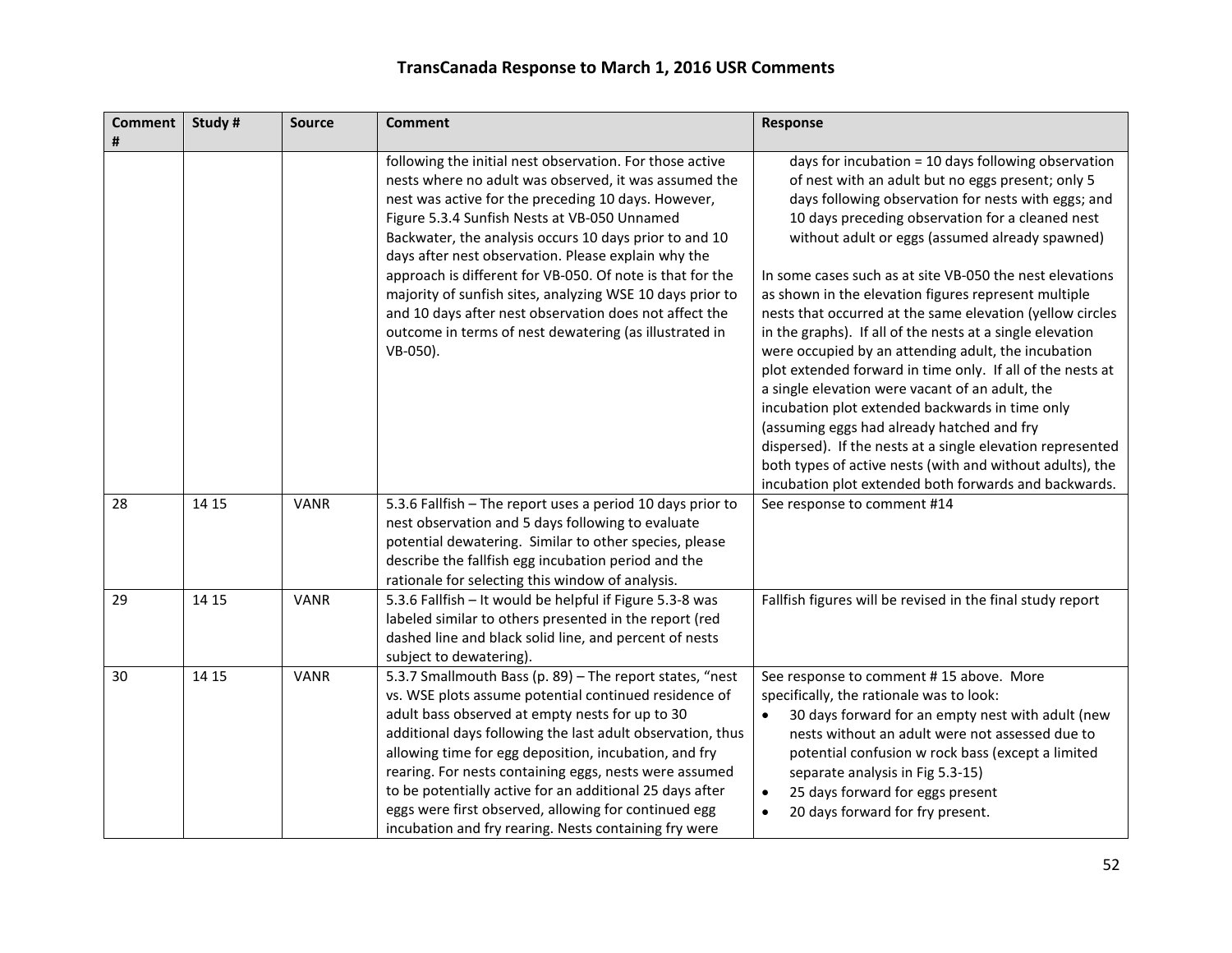| <b>Comment</b><br># | Study# | <b>Source</b> | <b>Comment</b>                                                                                                                                                                                                                                                                                                                                                                                                                                                                                                                                                                                                                                                                                                                                                                                                                         | Response                                                                                                                                                                                                                                      |
|---------------------|--------|---------------|----------------------------------------------------------------------------------------------------------------------------------------------------------------------------------------------------------------------------------------------------------------------------------------------------------------------------------------------------------------------------------------------------------------------------------------------------------------------------------------------------------------------------------------------------------------------------------------------------------------------------------------------------------------------------------------------------------------------------------------------------------------------------------------------------------------------------------------|-----------------------------------------------------------------------------------------------------------------------------------------------------------------------------------------------------------------------------------------------|
|                     |        |               | assumed to remain active for an additional 20 days<br>following the first observation of fry. The period of<br>potential nest activity was terminated at all nests on any<br>date when a subsequent observation failed to identify<br>the presence of an adult, eggs, or fry"                                                                                                                                                                                                                                                                                                                                                                                                                                                                                                                                                          | No backward evaluation. Adult bass are not known<br>$\bullet$<br>to remain on a nest after completion, so it is logical<br>and defensible to assume an adult on a cleaned<br>nest is still active with future potential for egg<br>deposition |
|                     |        |               | Since observations could occur at any one of these<br>stages, please explain why evaluations did not occur<br>backwards in time. Please label Figure 5.3-12 similar to<br>others with red dashed line and black solid line and<br>percent subject to dewatering.                                                                                                                                                                                                                                                                                                                                                                                                                                                                                                                                                                       | Figure 5.3-12 will be revised as requested, in the final<br>study report.                                                                                                                                                                     |
| 31                  | 14 15  | <b>VANR</b>   | 6.1.1 Yellow Perch - The report states "that up to 25%<br>of perch eggs may have been dewatered due to project<br>operations". This characterization does not account for<br>the range of impacts across sites and may imply the<br>effects were homogeneous across study sites. The<br>report should note the range of impacts across study<br>sites. For example, the estimated percentage mortality<br>of yellow perch egg masses was as high as 83% in some<br>of the backwaters (WB-051; Zebedee Brook).                                                                                                                                                                                                                                                                                                                          | See response to comment #4.                                                                                                                                                                                                                   |
| 32                  | 14 15  | <b>VANR</b>   | 6.1.1. Yellow Perch Egg Dewatering - On Page 110, the<br>report states, "Although the 2015 data suggested that<br>up to 25% of perch eggs may have been dewatered due<br>to project operations, large numbers of perch eggs<br>remained wetted throughout the incubation period and<br>this estimate of mortality would likely change<br>significantly under different flow conditions (e.g., higher<br>mortality with more frequent uncontrolled high flow<br>events, lower mortality under more stable and<br>controlled conditions)." The Agency recommends this<br>statement be removed. A similar statement could be<br>made for any of the species for which data were<br>collected and while likely true, unless future studies are<br>to be conducted under different flow regimes in future<br>years, it is of limited value. | This statement will be removed from the final report.                                                                                                                                                                                         |
| 33                  | 14 15  | <b>VANR</b>   | 6.1.2 Bluegill and Pumpkinseed - The report estimates                                                                                                                                                                                                                                                                                                                                                                                                                                                                                                                                                                                                                                                                                                                                                                                  | The final report will include WSE fluctuations and                                                                                                                                                                                            |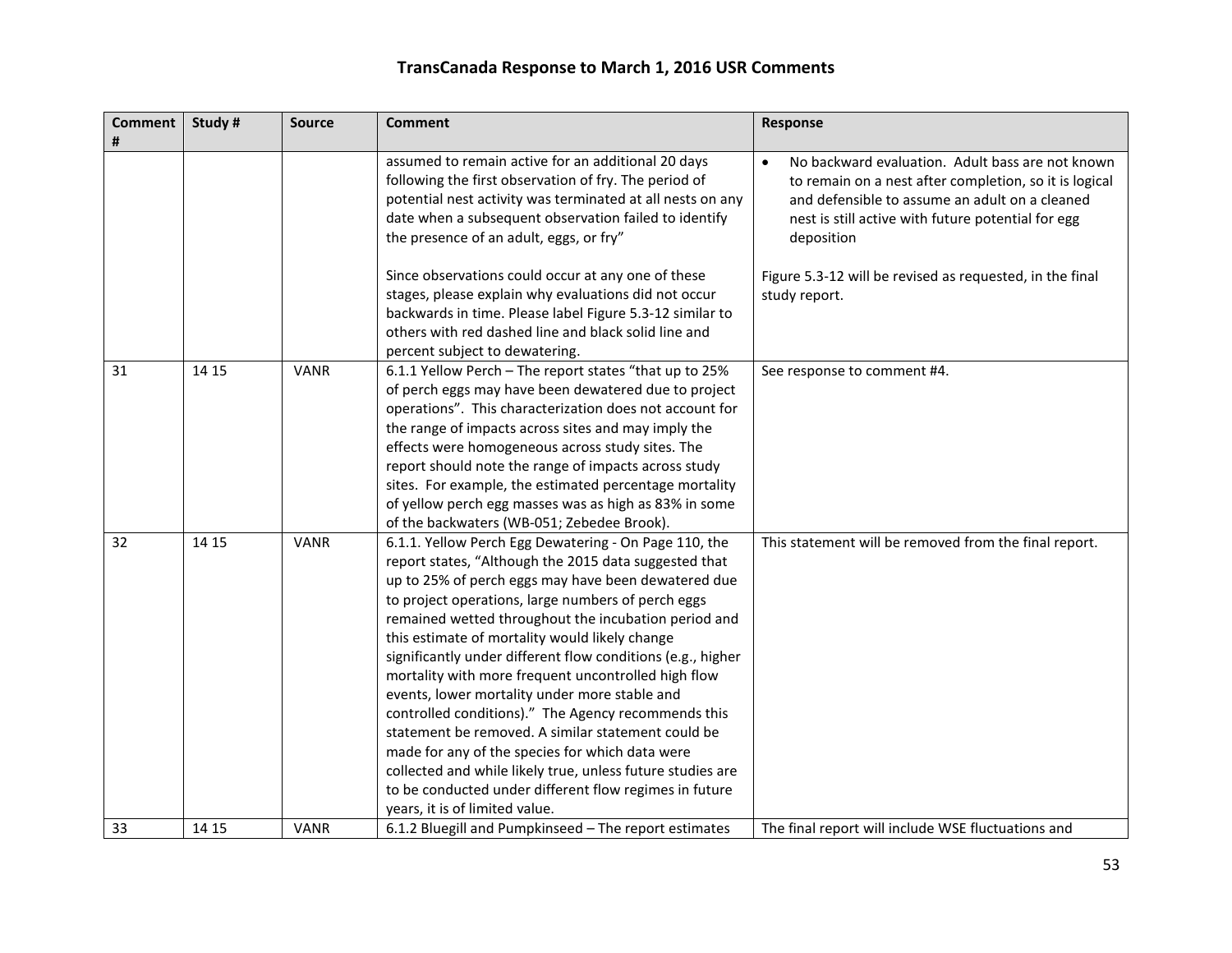| <b>Comment</b> | Study# | <b>Source</b> | <b>Comment</b>                                            | Response                                                  |
|----------------|--------|---------------|-----------------------------------------------------------|-----------------------------------------------------------|
| #              |        |               |                                                           |                                                           |
|                |        |               | that 23% of sunfish nests were potentially impacted by    | impacts at each study site separately, based on the       |
|                |        |               | fluctuations in WSEs in 2015. Similar to the previous     | operations model analysis.                                |
|                |        |               | comment, this characterization of impacts does not        |                                                           |
|                |        |               | account for the range of impacts across sites and may     |                                                           |
|                |        |               | imply the effects were homogeneous across study sites.    |                                                           |
|                |        |               | The report should note the range of impacts across        |                                                           |
|                |        |               | study sites. For example, up to 50% of observed sunfish   |                                                           |
|                |        |               | nests were subject to loss due to dewatering or           |                                                           |
|                |        |               | abandonment of the adult guardian.                        |                                                           |
| 34             | 14 15  | <b>VANR</b>   | 6.4 Project Effects Modeling (p. 113) - The report states | The term "significant" will be removed from the final     |
|                |        |               | that "In general, project operations did not appear to    | study report.                                             |
|                |        |               | exert significant negative impacts to spawning within     |                                                           |
|                |        |               | project impoundments for the observed species and         | We also note that the interim report did not include      |
|                |        |               | identified spawning locations."                           | analysis of operations model data which will assist in    |
|                |        |               |                                                           | evaluation of project effects and will be included in the |
|                |        |               | Request: The Agency recommends the word                   | final study report.                                       |
|                |        |               | "significant" be struck. It is not appropriate in this    |                                                           |
|                |        |               | context as no statistical analyses were conducted.        |                                                           |
|                |        |               | Regardless of terminology, the Agency notes that the      |                                                           |
|                |        |               | results do show a cause for concern in regards to project |                                                           |
|                |        |               | impacts (yellow perch: mean of 25% of eggs may have       |                                                           |
|                |        |               | been dewatered                                            |                                                           |
|                |        |               | due to project operations; sunfish: mean of 23% of        |                                                           |
|                |        |               | observed sunfish nests could be subject to loss due to    |                                                           |
|                |        |               | dewatering or abandonment of the adult guardian;          |                                                           |
|                |        |               | fallfish: 36% of nests in riverine reaches dewatered or   |                                                           |
|                |        |               | impacted; smallmouth bass: 13% of nests in tributaries    |                                                           |
|                |        |               | had minimum depths <1 foot and 34% of nests in            |                                                           |
|                |        |               | riverine sections were potentially vulnerable to          |                                                           |
|                |        |               | dewatering or nest abandonment by adult guardian).        |                                                           |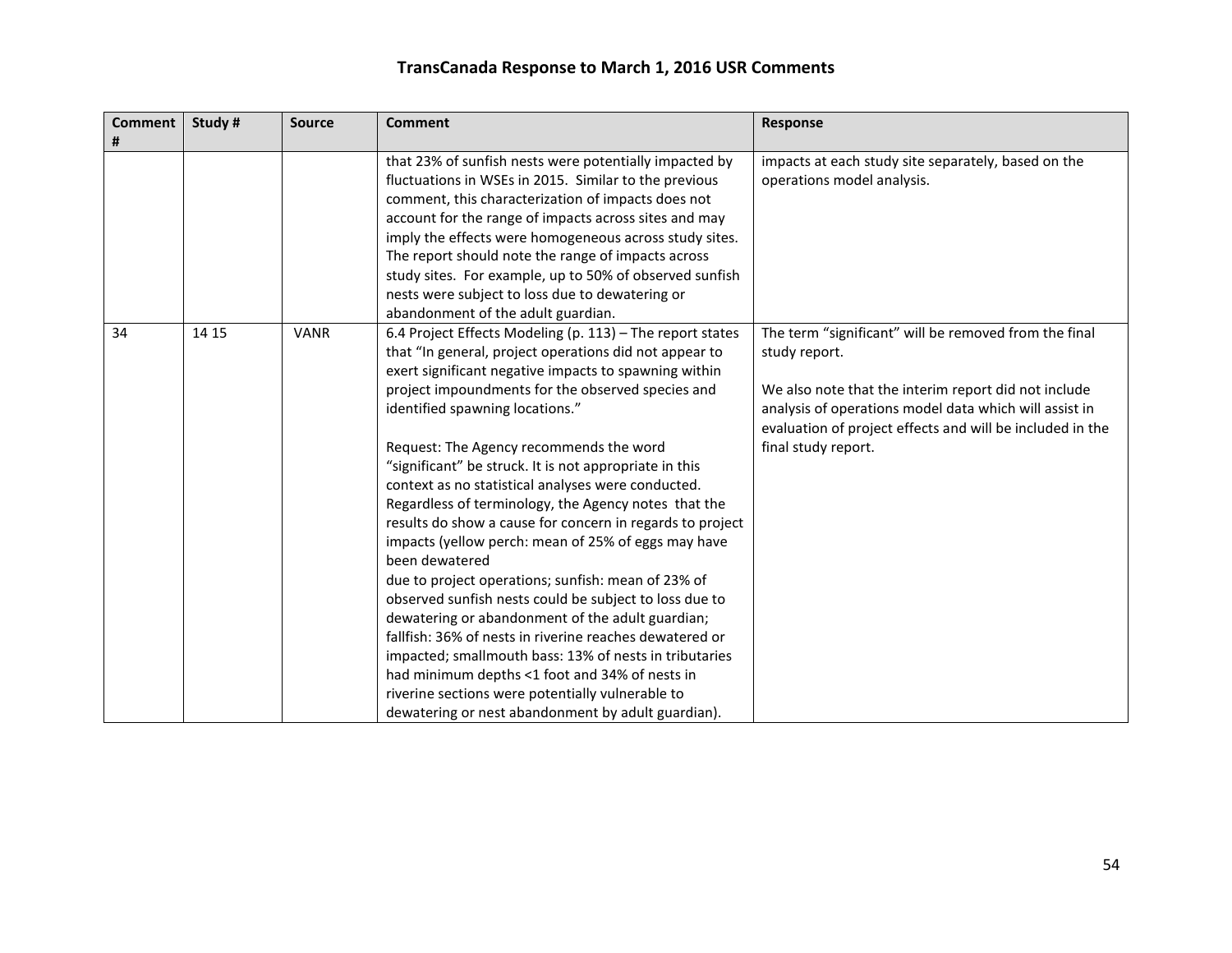| Study 16 - Sea Lamprey Assessment (only the interim report has been filed to date) |  |
|------------------------------------------------------------------------------------|--|
|------------------------------------------------------------------------------------|--|

| <b>Comment</b><br># | Study # | <b>Source</b> | <b>Comment</b>                                                                                                                                                                                                                                                                                                                                                                                                                                                             | <b>Response</b>                                                                                                                                                                                                                                                                                                                                                                                                                                          |
|---------------------|---------|---------------|----------------------------------------------------------------------------------------------------------------------------------------------------------------------------------------------------------------------------------------------------------------------------------------------------------------------------------------------------------------------------------------------------------------------------------------------------------------------------|----------------------------------------------------------------------------------------------------------------------------------------------------------------------------------------------------------------------------------------------------------------------------------------------------------------------------------------------------------------------------------------------------------------------------------------------------------|
| $\mathbf{1}$        | 16      | <b>NHFGD</b>  | The second goal of this study related to whether<br>project operations affected success (i.e., survival to<br>emergence) was not met. Therefore, it must be<br>assumed that any dewatering of a nest results in the<br>failure of that nest.                                                                                                                                                                                                                               | We respectfully disagree that it must be assumed that any<br>dewatering necessarily results in failure. That assumption<br>requires all nests to have been occupied at the time of<br>dewatering by a vulnerable life stage.                                                                                                                                                                                                                             |
| $\overline{2}$      | 16      | <b>NHFGD</b>  | The study report states 26% (6 of 23) of sites<br>experienced dewatering due to project impacts<br>(including 6 sites at which no nests were identified).<br>Also stated is that 44% (7 of 16) of sites at which nests<br>were found were shown to be potentially exposed to<br>dewatering. The value that should be reported is the<br>percentage of dewatered sites where lamprey actually<br>nested (i.e. 44%).                                                         | The final report will clarify the calculation as the proportion<br>of sites where nests were found.                                                                                                                                                                                                                                                                                                                                                      |
| $\overline{3}$      | 16      | <b>NHFGD</b>  | The focus of this report was on nest exposure due to<br>project related water level fluctuations, yet nest<br>exposure is not the only a suitable metric for assessing<br>project impacts in impounded areas. The primary<br>project impacts in impounded areas include<br>inundation of spawning habitat, fine sediment<br>deposition in lower tributary mouths, and tributary<br>accessibility. These effects were not evaluated in this<br>report.                      | The goals and objectives of this study specified that the<br>study would assess project effects (flow alterations) that<br>could cause dewatering and/or scouring of redds.<br>Sedimentation of tributary mouths and tributary<br>accessibility were also beyond the scope of this study.<br>However, Study 9 - Instream Flow Study will provide more<br>information on operations in relation to suitable habitats<br>within the project-affected area. |
| $\overline{4}$      | 16      | <b>NHFGD</b>  | A clear distinction should be made in the report<br>between riverine sites, where the majority of<br>spawning in the mainstem river occurs, and<br>impounded sites, where the majority of habitat has<br>been flooded and suitable habitat is dependent on<br>tributaries. These two habitat types should not be<br>grouped in the Study Conclusion section and the<br>percent of nests and sites (containing nests)<br>dewatered should also be examined by habitat type. | The final report will more clearly discriminate riverine sites<br>from impoundment sites and will group and examine<br>dewatering proportions by those categories.                                                                                                                                                                                                                                                                                       |
| 5                   | 16      | <b>NHFGD</b>  | The sampling design in this report does not provide<br>information on the relative importance of spawning                                                                                                                                                                                                                                                                                                                                                                  | It was beyond the scope of this study to investigate relative<br>importance of spawning habitat across reaches or in relation                                                                                                                                                                                                                                                                                                                            |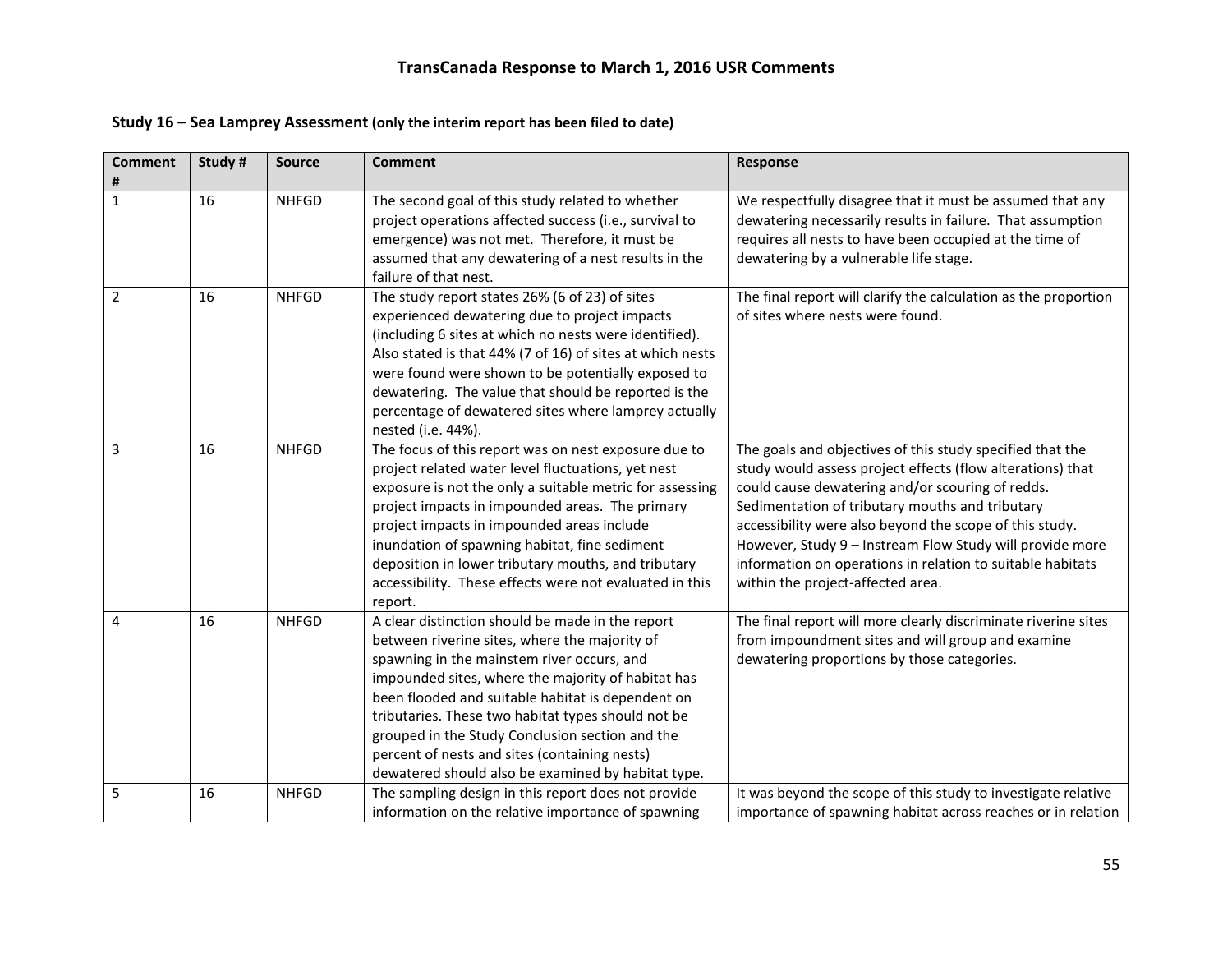| <b>Comment</b><br># | Study # | <b>Source</b> | <b>Comment</b>                                                                                                                                                                                                                                                                                                                                                                                                                                                    | Response                                                                                                                                                                                                                                                                                                                                                                                                                                                                                                                                                                                                                                                          |
|---------------------|---------|---------------|-------------------------------------------------------------------------------------------------------------------------------------------------------------------------------------------------------------------------------------------------------------------------------------------------------------------------------------------------------------------------------------------------------------------------------------------------------------------|-------------------------------------------------------------------------------------------------------------------------------------------------------------------------------------------------------------------------------------------------------------------------------------------------------------------------------------------------------------------------------------------------------------------------------------------------------------------------------------------------------------------------------------------------------------------------------------------------------------------------------------------------------------------|
|                     |         |               | habitat in different riverine reaches or on the relative<br>importance of tributary vs. riverine spawning sites.<br>Without the ability to compare the importance of<br>spawning habitat at the reach, site, or nest level, all<br>nests must be considered equally important.                                                                                                                                                                                    | to tributaries. However, Study 9 - Instream Flow Study,<br>report will provide more information on suitable habitats<br>within the study area.                                                                                                                                                                                                                                                                                                                                                                                                                                                                                                                    |
| 6                   | 16      | <b>NHFGD</b>  | The water surface elevations depicted at sites in<br>Figure C-14 and C-15 in Appendix C. are very different<br>from that depicted in Figure C-13, which represents a<br>site just upstream. These three sites were all in the<br>Bellows Falls riverine reach.<br>The report mentions the Wilder and Vernon riverine                                                                                                                                              | The apparent difference in water surface elevations<br>depicted in Figure C-15 and C-15 as compared to C-13 are an<br>artifact of scaling of the primary Y axis in the plots.<br>Appendix C will be revised in the final report to correct axis<br>scaling issues.<br>The statement in the interim report did not intend to                                                                                                                                                                                                                                                                                                                                       |
|                     |         |               | reaches have a higher risk of nest exposure because<br>flows there are the most dynamic, but does not<br>explain why flows in the Bellows Falls riverine reach<br>are less dynamic. The captions below each figure<br>should explain why some of the graphs do not<br>represent the same pattern of flow fluctuations that is<br>shown for the other riverine sites.                                                                                              | characterize the reaches in their entirety as more or less<br>dynamic (the operations model can do that in general), but<br>rather characterized specific study sites (WL-001, WL-002<br>located within 1 mile of Wilder dam, WL-005 at Hart Island,<br>and VL-001, VL-002 located just downstream of Vernon<br>dam) based on water level logger data. The Bellows Falls<br>riverine sites were located farther downstream of the<br>project (~2.5 miles or more) where flow is attenuated and<br>the fluctuations are less. In addition, localized patterns will<br>vary based on site-specific characteristics, including<br>topography, tributary inflows, etc |
| $\overline{7}$      | 16      | <b>NHFGD</b>  | Site WL-005 is listed as no project impact in Table 6.1-<br>2, but is reported as having one nest exposed for<br>16.3% of logger records in Table 5.2-3. Please correct<br>or clarify.                                                                                                                                                                                                                                                                            | The final report will correct and clarify regarding site WL-<br>005 exposure.                                                                                                                                                                                                                                                                                                                                                                                                                                                                                                                                                                                     |
| 8                   | 16      | <b>NHFGD</b>  | The percentage of time that sea lamprey nests were<br>exposed (Table 5.2-3) over the entire length of the<br>study period (May 15 to July 15) does not capture the<br>true nature of exposure in some nests, which were<br>rapidly dewatered and inundated multiple times<br>during periods of project influenced flow. The total<br>number of exposures, average length of exposure, and<br>the min/max length of exposure should be presented<br>for each nest. | The final report will tabulate the number of exposures, and<br>mean and range of duration of exposures for each nest<br>elevation.<br>The final report will include an analysis of operations model<br>output at nest sites and will evaluate project -controlled<br>flows.                                                                                                                                                                                                                                                                                                                                                                                       |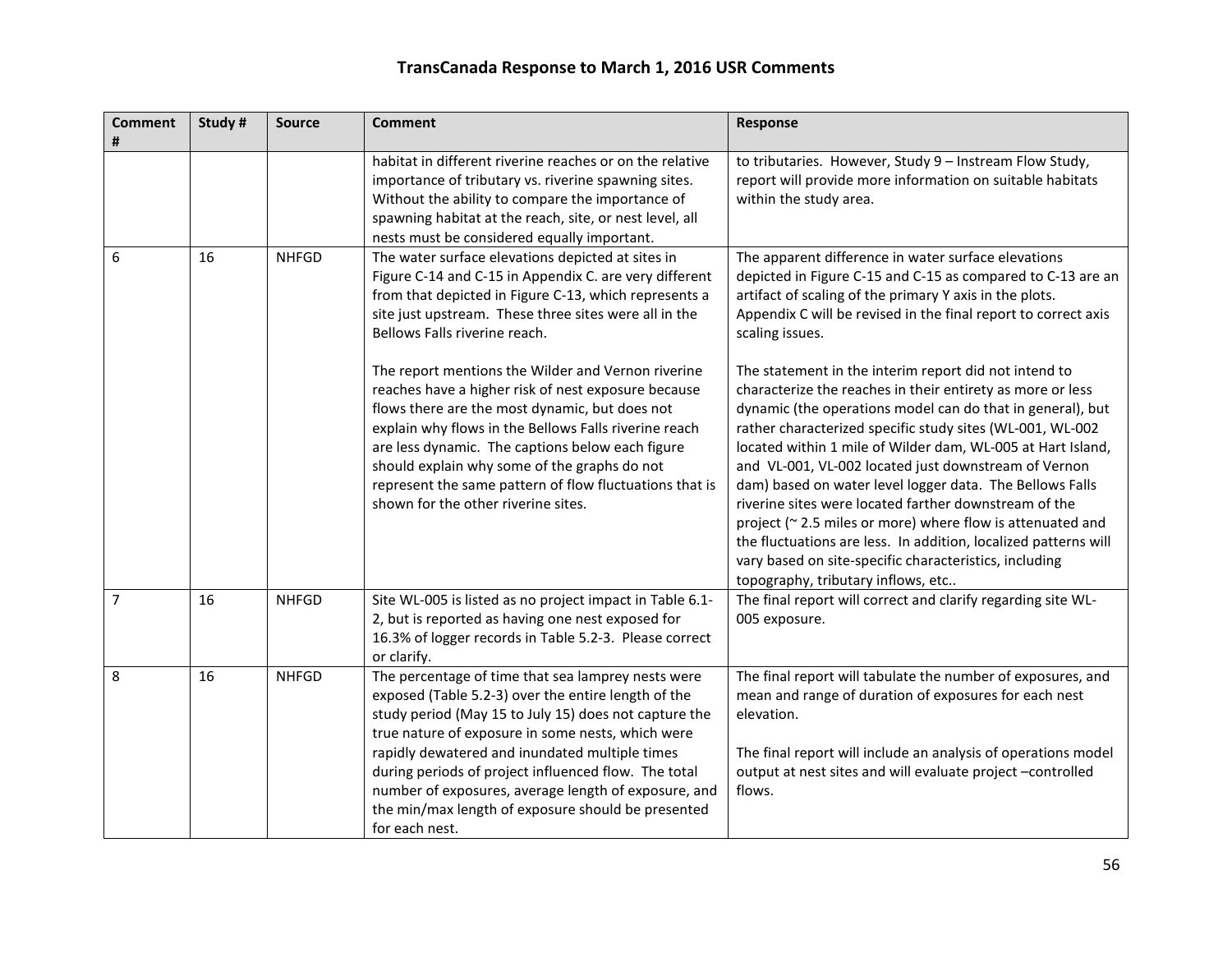| <b>Comment</b><br># | Study# | <b>Source</b> | <b>Comment</b>                                                                                                                                                                                                                                                                                                                                                                                                                                                                                                                                                                                                                              | Response                                                                                                                                                                                                                                                                                                                                                                                                                                                                      |
|---------------------|--------|---------------|---------------------------------------------------------------------------------------------------------------------------------------------------------------------------------------------------------------------------------------------------------------------------------------------------------------------------------------------------------------------------------------------------------------------------------------------------------------------------------------------------------------------------------------------------------------------------------------------------------------------------------------------|-------------------------------------------------------------------------------------------------------------------------------------------------------------------------------------------------------------------------------------------------------------------------------------------------------------------------------------------------------------------------------------------------------------------------------------------------------------------------------|
|                     |        |               | In addition, percent exposure should be calculated<br>based on periods when flows are within project<br>generating capacity. The length of time that flows<br>exceed project generating capacity will vary each<br>spring. Focusing only on percent exposure during<br>periods of project influenced flow will aid in<br>comparisons of nest exposure.                                                                                                                                                                                                                                                                                      |                                                                                                                                                                                                                                                                                                                                                                                                                                                                               |
| 9                   | 16     | <b>NHFGD</b>  | The extent of flow fluctuation at each site was not well<br>documented in the report. From the graph in Figure<br>C-1 (Appendix C.), water level appears to have<br>fluctuated by up to 6 feet in a 24-hour period. This<br>rapid fluctuation in water level may influence<br>spawning behavior and impact the total number of<br>nests available for study. The difference between<br>maximum and minimum water level elevation,<br>average daily (24-hr) water level fluctuation, and the<br>average rate of change in water level elevation (ft.<br>/hr.) should be reported for each site during periods of<br>project influenced flow. | To the extent feasible, the final report will include analysis<br>of water surface elevation ranges, and rate of change<br>calculations for operations model output at nest sites in<br>relation to project -controlled flows/elevations. We note<br>that project-controlled elevations can increase and decrease<br>several times over the course of a day in response to inflows<br>as well as generation levels, potentially confounding this<br>analysis.                 |
| 10                  | 16     | <b>NHFGD</b>  | In addition to reporting the percentage of sites (with<br>nests) that were dewatered, the percentage of nests<br>that were dewatered should be reported (nests at all<br>sites combined).                                                                                                                                                                                                                                                                                                                                                                                                                                                   | The proportion of nests that were dewatered will be<br>included in the final report. Note, however, we do not<br>assume that any dewatering at any time during a two-<br>month period when a nest may or may not be occupied<br>necessarily indicates failure.                                                                                                                                                                                                                |
| 11                  | 16     | <b>NHFGD</b>  | The comment discusses [on pp. 11-13 of the comment<br>letter] specific statements in the report characterized<br>as mitigating factors, and requests they be deleted in<br>whole or part because those factors were not<br>specifically evaluated as part of the study.                                                                                                                                                                                                                                                                                                                                                                     | Although the mitigating factors discussed in Section 6.1 of<br>the interim report were not specifically evaluated or<br>quantified as part of the study, they help to characterize the<br>2015 field observations, as well as contribute to the current<br>understanding of lamprey behavior. The final report will be<br>revised to indicate that these factors were not specifically<br>evaluated and will include additional text to clarify the<br>intent of each factor. |
| 12                  | 16     | <b>NHFGD</b>  | Please provide a table showing the distance between<br>each study site and the logger used to determine WSE.<br>We are concerned that some loggers were located far                                                                                                                                                                                                                                                                                                                                                                                                                                                                         | Those relative locations are listed in Table 5.2-3 of the<br>interim report. Some loggers were relatively far away from<br>study sites, but were included as best available data at the                                                                                                                                                                                                                                                                                       |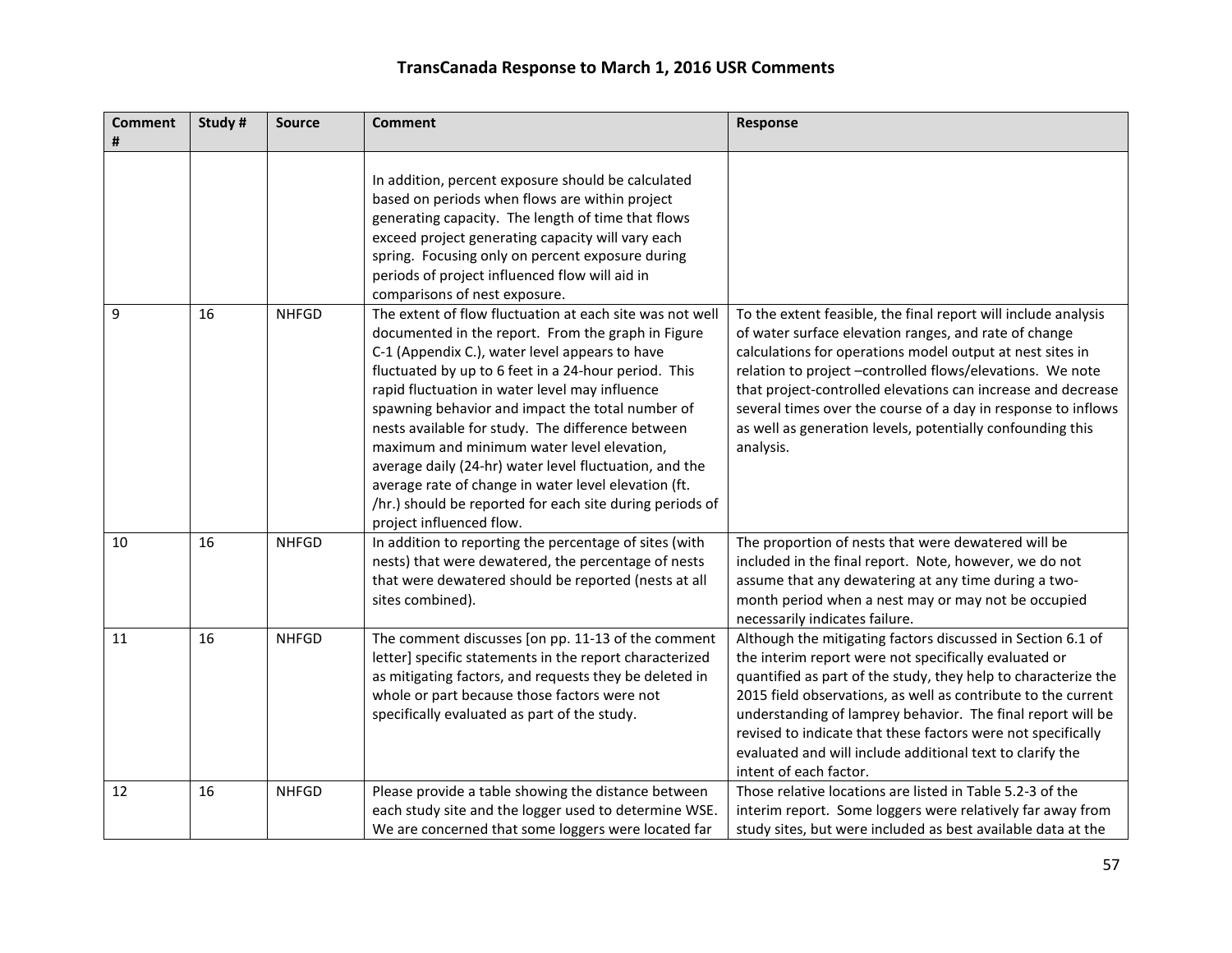| <b>Comment</b> | Study # | <b>Source</b> | <b>Comment</b>                                                                                                                                                                                                                                                                                                                                                                                                                          | Response                                                                                                                                                                                                                                                                                                                                                                                                                                                                                                                                                                                                                    |
|----------------|---------|---------------|-----------------------------------------------------------------------------------------------------------------------------------------------------------------------------------------------------------------------------------------------------------------------------------------------------------------------------------------------------------------------------------------------------------------------------------------|-----------------------------------------------------------------------------------------------------------------------------------------------------------------------------------------------------------------------------------------------------------------------------------------------------------------------------------------------------------------------------------------------------------------------------------------------------------------------------------------------------------------------------------------------------------------------------------------------------------------------------|
|                |         |               | away from study sites and might not be representative<br>of actual water level conditions experienced at the<br>study site.                                                                                                                                                                                                                                                                                                             | time (BT-004, 2.5 mi downstream, BL-001, 1.2 mi<br>downstream, BL-003, 1.1 mi upstream). The final report will<br>include a similar assessment of project operations model<br>output that should provide a better representation for those<br>sites.                                                                                                                                                                                                                                                                                                                                                                        |
| 13             | 16      | <b>NHFGD</b>  | Pending future revisions of the Study 16 report and<br>additional analyses requested in our comments, an<br>additional year of study may be required in order to<br>be able to assess potential project impacts on sea<br>lamprey spawning.                                                                                                                                                                                             | We respectfully disagree that additional field study would<br>be warranted or would necessarily provide different or<br>additional useful information. While 2015 had periodic high<br>flows in June, overall springtime conditions (flows and<br>temperatures) were not sufficiently anomalous to materially<br>affect 2015 results (FERC criteria for modification of studies<br>at 18 C.F.R. § 5.15(d)).<br>The final report will include analysis of operations model<br>output to inform project effects at the study sites, and Study<br>9 - Instream Flow will provide information on project effects<br>on habitat. |
| 14             | 16      | <b>FWS</b>    | The way the results are reported is confusing. For<br>example, the narrative summary of Assessment<br>Station BT31 indicates that one potential lamprey<br>nest was documented during the supplementary<br>low-water survey, while Table 5.2-1 has a "Y" under<br>the Nests column and Table 5.2-2 shows no nests at<br>this site. Table 3 below [provided in comment letter] is<br>our attempt to try to consolidate all related data. | The results will be clarified in the final report. The specific<br>example given, BT-031, had one possible nest, but without<br>confidence in the identification. Results for that site will be<br>revised to indicate no nests were found, but the description<br>in Section 5.2.1 will be retained to indicate that a potential<br>nest was present.                                                                                                                                                                                                                                                                      |
| 15             | 16      | <b>FWS</b>    | The report should provide an explanation as to<br>why four sites identified as having suitable habitat<br>based on habitat mapping were subsequently<br>determined to have unsuitable habitat based on field<br>observations.                                                                                                                                                                                                           | Descriptions of the habitat observed were presented in<br>Section 5.2.1 of the interim report. The final report will<br>more clearly describe habitat observations characterized as<br>unsuitable. It is not unusual to pre-select potentially<br>suitable habitat based on mapping (done in 2013) and once<br>in the field (in 2015) observe conditions or site<br>characteristics that differ from those expected. In some<br>cases, there were limited areas of suitable habitat at the<br>general study site but with no evidence of spawning.                                                                          |
| 16             | 16      | <b>FWS</b>    | According to the Site Selection Report for Study 16,<br>redds would be monitored at 20 sites. Those 20 sites                                                                                                                                                                                                                                                                                                                            | Radio tagged lamprey were distributed throughout the<br>study area. Frequently lamprey were tracked to areas that                                                                                                                                                                                                                                                                                                                                                                                                                                                                                                           |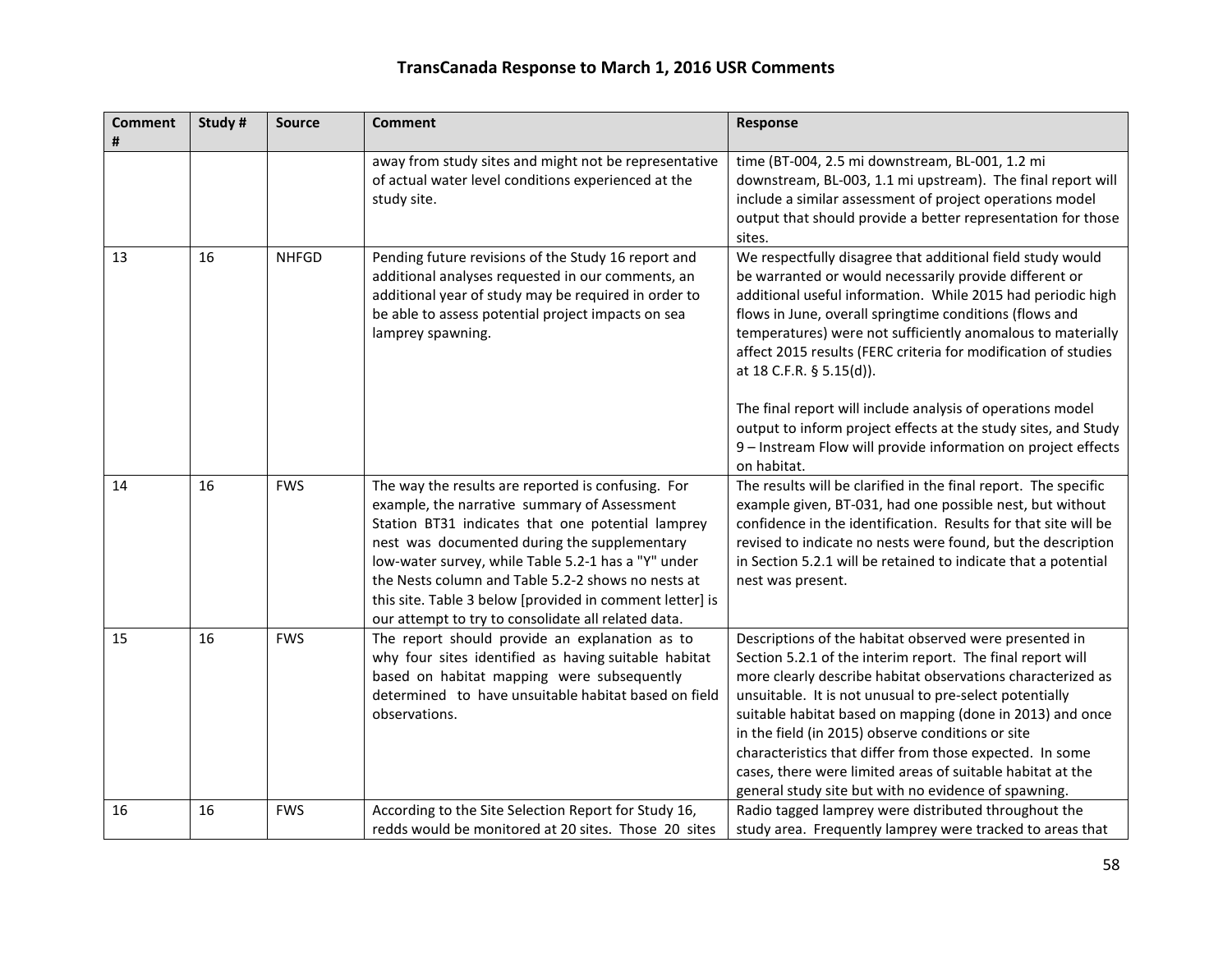| <b>Comment</b><br># | Study# | <b>Source</b> | <b>Comment</b>                                                                                                                                                                                                                                                                                                                                                                                                                                                                                                                                                                                                                                                                                                                                             | Response                                                                                                                                                                                                                                                                                                                                                                                                                                                                                                                                                                                                                                                                           |
|---------------------|--------|---------------|------------------------------------------------------------------------------------------------------------------------------------------------------------------------------------------------------------------------------------------------------------------------------------------------------------------------------------------------------------------------------------------------------------------------------------------------------------------------------------------------------------------------------------------------------------------------------------------------------------------------------------------------------------------------------------------------------------------------------------------------------------|------------------------------------------------------------------------------------------------------------------------------------------------------------------------------------------------------------------------------------------------------------------------------------------------------------------------------------------------------------------------------------------------------------------------------------------------------------------------------------------------------------------------------------------------------------------------------------------------------------------------------------------------------------------------------------|
|                     |        |               | were to be determined based on radio-tracking<br>tagged fish, supplemented as needed by some or all<br>of 20 selected habitat survey sites; however, it<br>appears that the way the study was carried out, the<br>habitat survey sites were the primary means of<br>selecting where to monitor for spawning activity. The<br>result was that only 16 of the 23 sites surveyed<br>included redds (four short of the stipulated 20). It is<br>unclear from the report if redds were documented at<br>non-assessment site locations to which tagged<br>lampreys were tracked. If tagged lampreys were<br>tracked to locations within project-affected areas<br>and redds were found, TC should explain why those<br>locations were not included in the study. | were too deep to confirm or monitor spawning behavior.<br>Sites where tagged fish were tracked and spawning activity<br>was confirmed, either by observation of nest construction or<br>observation of nests were included in the study. There were<br>no sites where lamprey were tracked and nests identified<br>that were omitted from the study. We included those<br>stations where no nests were identified so that habitat<br>assessment would remain distributed throughout the study<br>reach as intended. The final report will clarify that there<br>were no sites where lamprey were tracked and redds<br>identified that were not included in the habitat assessment. |
| 17                  | 16     | <b>FWS</b>    | In the Assessment Station summaries, TC states that<br>for a number of sites where lamprey nests were<br>dewatered, suitable substrate was available in deeper<br>water. However, substrate alone does not determine<br>suitability, as depths and velocities also need to be<br>within a certain range. The fact that nests were found<br>in sites that became dewatered could reasonably be<br>assumed to indicate that site had more suitable<br>habitat than the deeper site.                                                                                                                                                                                                                                                                          | The purpose in mentioning the deeper sites in the report<br>was that lamprey were frequently tracked in deeper water,<br>but we could not observe spawning behavior, particularly<br>during high water periods. Nests may well have been<br>constructed in the deeper water, but they were<br>unobservable in the study and were considered not to be<br>vulnerable to project effects related to dewatering.                                                                                                                                                                                                                                                                      |
| 18                  | 16     | <b>FWS</b>    | For the project effects analysis, a determination of "no<br>project effects" was assigned to sites where no nests<br>were identified; however, just because nests were not<br>built in 2015 does not mean they will not be built<br>there in future years. The Service recommends that<br>the project operations effects analysis include all areas<br>with suitable habitat regardless of whether nests were<br>documented in 2015 or not.                                                                                                                                                                                                                                                                                                                | The final report will be revised to state "no spawning was<br>evident in 2015" rather than "no project effects" in Section<br>6.1 and additional project effects analysis will be included<br>based on the operations model data which was not available<br>at the time of the interim report.<br>The analysis was based on observed nests as indicative of<br>spawning activity, the assessment of all suitable habitat was<br>beyond the scope of Study 16, however Study 9 - Instream<br>Flow Study will provide more information on habitat<br>suitability.                                                                                                                    |
| 19                  | 16     | <b>FWS</b>    | Of the sites with suitable habitat and lamprey nests,<br>project effects analysis showed that nests were                                                                                                                                                                                                                                                                                                                                                                                                                                                                                                                                                                                                                                                   | The interim report indicated that the analysis therein was<br>based on the available short term water level logger data                                                                                                                                                                                                                                                                                                                                                                                                                                                                                                                                                            |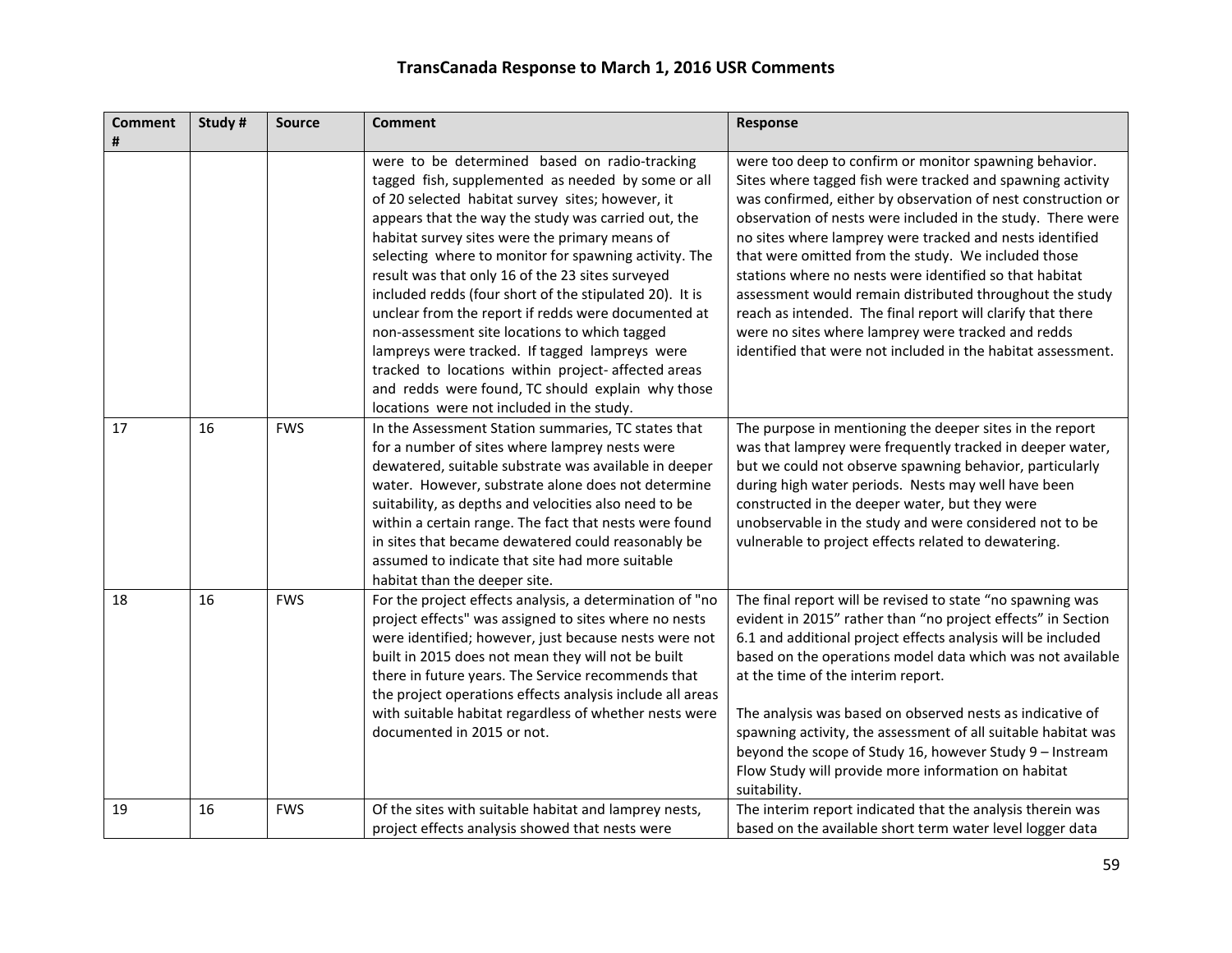| <b>Comment</b> | Study # | <b>Source</b> | <b>Comment</b>                                                                                                                                                                                                                                                                                                                                                                                                                                                                                                                                                                                                                                                                                                                                                                                                                                                                                                                                                                                   | Response                                                                                                                                                                                                                                                                                                                                                                                                                                                                                                                                                                                                                                                                                                                                                                                                                                                                                                                                                                                                                                                             |
|----------------|---------|---------------|--------------------------------------------------------------------------------------------------------------------------------------------------------------------------------------------------------------------------------------------------------------------------------------------------------------------------------------------------------------------------------------------------------------------------------------------------------------------------------------------------------------------------------------------------------------------------------------------------------------------------------------------------------------------------------------------------------------------------------------------------------------------------------------------------------------------------------------------------------------------------------------------------------------------------------------------------------------------------------------------------|----------------------------------------------------------------------------------------------------------------------------------------------------------------------------------------------------------------------------------------------------------------------------------------------------------------------------------------------------------------------------------------------------------------------------------------------------------------------------------------------------------------------------------------------------------------------------------------------------------------------------------------------------------------------------------------------------------------------------------------------------------------------------------------------------------------------------------------------------------------------------------------------------------------------------------------------------------------------------------------------------------------------------------------------------------------------|
|                |         |               | exposed up to 38.4 percent of the time, with the<br>number of exposure events ranging from 4 to 53 at a<br>given site. The duration of exposure ranged from 1<br>hour to 276 hours. When looking at the number of<br>nests dewatered (15) relative to the total number of<br>documented nests (42), it appears that 36 percent of<br>the nests were dewatered. Again, this analysis was<br>based on 2015 operations and water level logger<br>dataTherefore, the Service recommends that the<br>analysis of operations impacts be expanded using the<br>hydraulic model to represent the range and frequency<br>of operations based on long term hydrography, and<br>not based solely on a single-study year.                                                                                                                                                                                                                                                                                    | and results were characterized as "preliminary". It was<br>acknowledged in the interim report that additional analysis<br>would be conducted on nest sites with the hydraulic and<br>operations models. That analysis is forthcoming in the final<br>study report.                                                                                                                                                                                                                                                                                                                                                                                                                                                                                                                                                                                                                                                                                                                                                                                                   |
| 20             | 16      | <b>FWS</b>    | There appear to be discrepancies between on-site<br>observations and operations analysis results. For<br>example, Figure C-8 of Appendix C indicates that water<br>surface elevation fluctuations at Site BT3 would not<br>dewater the nest observed there; however, during the<br>supplementary low-water survey, the nest was noted<br>to be dewatered. TC provides no explanation for this<br>discrepancy, which calls into question the accuracy of<br>the water level logger data and/or the method of<br>analysis.<br>It should be noted that the logger for Site BT3 actually<br>was located in the vicinity of the lamprey habitat,<br>whereas seven other loggers were anywhere from 0.2<br>mile to nearly 2.5 miles away from the associated<br>lamprey habitat assessment site. Given the<br>importance of determining water levels at the actual<br>spawning site, TC should have installed water level<br>loggers at habitat assessment stations that did not<br>already have them. | The supplementary survey was intentionally conducted in<br>minimum flow periods in order to maximize the amount of<br>habitat that could be visually surveyed. Those conditions<br>were not common during the lamprey spawning season,<br>thus a site may not have been dewatered during the<br>spawning season but was dewatered during the late<br>summer and after water level loggers were removed.<br>The final report will include an assessment of project effects<br>at nest sites using the hydraulic and operations models that<br>will help to characterize water levels at the nest sites during<br>the spawning season.<br>The approved study plan did not include a provision to<br>deploy water level loggers; however, where logger data<br>from other concurrent studies were available, that<br>information was considered to contribute substantially to<br>the study and so was used to conduct initial analysis. The<br>interim report acknowledged the limitations of these data in<br>some cases due to their distance from the lamprey site. |
| 21             | 16      | <b>FWS</b>    | According to TC, due to access and safety issues, only<br>three redds were capped. No ammocoetes were<br>collected from the nest capping effort. However, even                                                                                                                                                                                                                                                                                                                                                                                                                                                                                                                                                                                                                                                                                                                                                                                                                                   | We concur that redd capping did not produce ammocoetes<br>as expected; however, Section 5.3.2 of the interim report<br>discusses the fact that ammocoetes and juveniles were                                                                                                                                                                                                                                                                                                                                                                                                                                                                                                                                                                                                                                                                                                                                                                                                                                                                                         |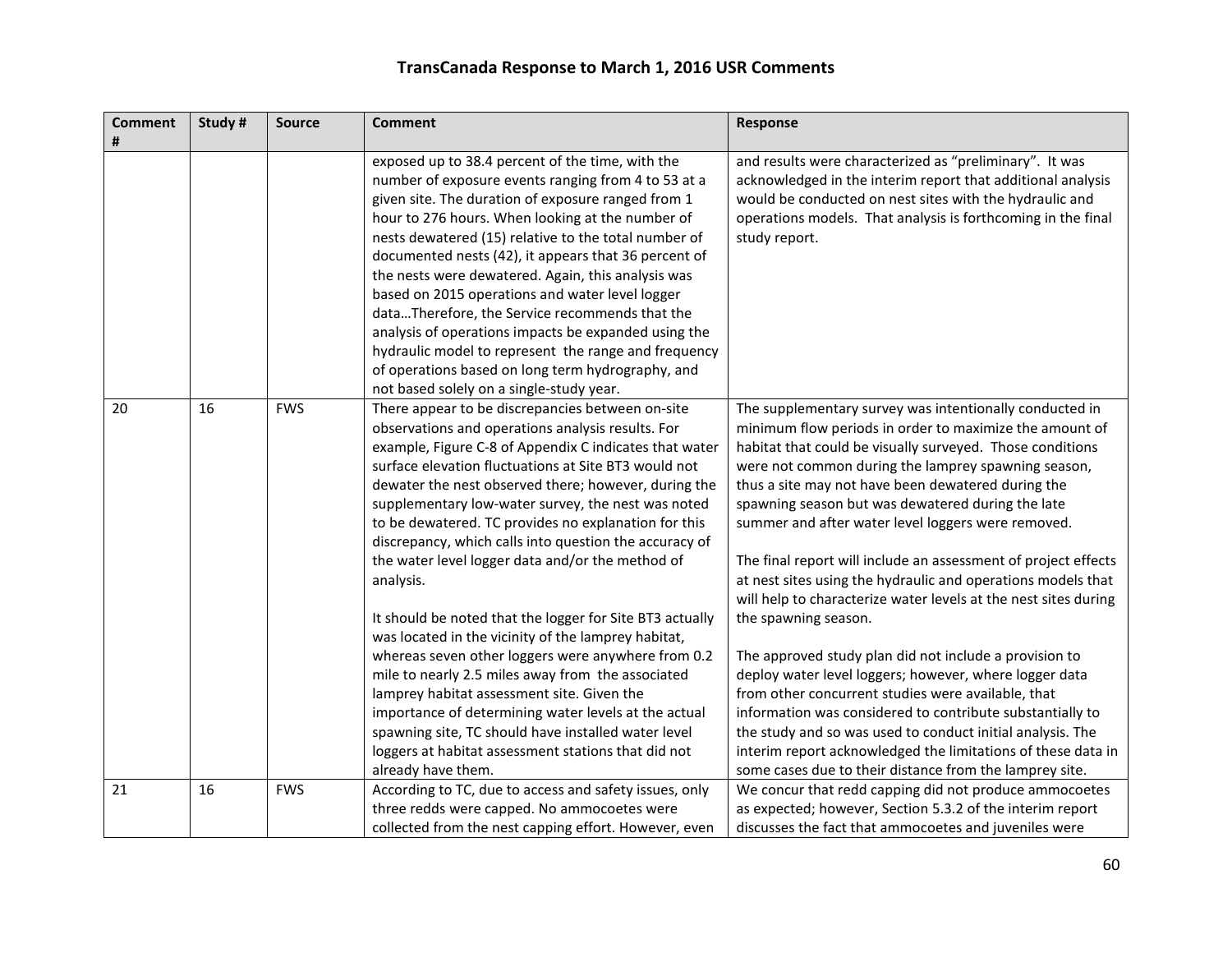| <b>Comment</b><br># | Study # | <b>Source</b> | <b>Comment</b>                                                                                                                                                                                                                                                                                                                                                                                                                                                                                                            | Response                                                                                                                                                                                                                                                                                                                                                                                                                                                                                                                                                                                                                                                                                                                    |
|---------------------|---------|---------------|---------------------------------------------------------------------------------------------------------------------------------------------------------------------------------------------------------------------------------------------------------------------------------------------------------------------------------------------------------------------------------------------------------------------------------------------------------------------------------------------------------------------------|-----------------------------------------------------------------------------------------------------------------------------------------------------------------------------------------------------------------------------------------------------------------------------------------------------------------------------------------------------------------------------------------------------------------------------------------------------------------------------------------------------------------------------------------------------------------------------------------------------------------------------------------------------------------------------------------------------------------------------|
|                     |         |               | if ammocoetes were collected, TC would not be<br>able to determine if project operations affected<br>spawning success, because all the capped redds were<br>from sites shown not to be affected by project<br>operations, based on the water level logger data.                                                                                                                                                                                                                                                           | collected in other simultaneous studies which demonstrates<br>spawning success within the study area.<br>As a note, four redds (not three) were capped at three sites,<br>two were located within tributaries at the apparent<br>upstream extent of project influence. One was located in<br>the mainstem river at a tributary delta within the Vernon<br>impoundment. Other mainstem nest sites were in water<br>that was too deep for redd capping during the majority of<br>the spawning season.                                                                                                                                                                                                                         |
| 22                  | 16      | <b>VANR</b>   | The second goal of this study related to whether<br>project operations affected success (i.e., survival to<br>emergence) was not met. Therefore, it must be<br>assumed that any dewatering of a nest results in the<br>failure of that nest.                                                                                                                                                                                                                                                                              | We concur that redd capping did not produce ammocoetes<br>as expected; however, Section 5.3.2 of the interim report<br>discusses the fact that ammocoetes and juveniles were<br>collected in other simultaneous studies which demonstrates<br>spawning success within the study area. We respectfully<br>disagree that it must be assumed that any dewatering<br>necessarily results in failure. That assumption requires all<br>nests to have been occupied at the time of dewatering by a<br>vulnerable life stage.                                                                                                                                                                                                       |
| 23                  | 16      | <b>VANR</b>   | General Comment: One of the objectives of the study<br>was to assess if flow alterations cause dewatering<br>and/or scouring of Sea Lamprey nests. While it is<br>informative to present proportion of nest dewatering<br>by site, range, mean etc., resource agencies need to<br>understand the proportion of nests that are subject to<br>negative impacts as a proportion of the whole.<br>Request: The report should present data on nest<br>dewatering for sea lamprey as a proportion of the<br>total number nests. | The final report will tabulate the number of exposures, and<br>mean and range of duration of exposures for each nest<br>elevation, and as a proportion of the total number of nests<br>observed. We note that we can only report on observed<br>nests but that Study 10 (Fish Assemblage) collected sea<br>lamprey throughout the study area (except for the Bellows<br>Falls bypassed reach) and in all sampling seasons. Suitable<br>habitat is present throughout the study area so it is likely<br>that sea lamprey spawning is successful throughout the<br>study area. Study 9 - Instream Flow Study will provide<br>more information on operations in relation to suitable<br>habitats in the project-affected area. |
| 24                  | 16      | <b>VANR</b>   | General Comment: The study report states 26% (6 of<br>23) of sites experienced dewatering due to project<br>impacts (including 6 sites at which no nests were<br>identified). Also stated is that 44% (7 of 16) of sites at<br>which nests were found were shown to be potentially                                                                                                                                                                                                                                        | The final report will clarify the calculation as the proportion<br>of sites where nests were found.                                                                                                                                                                                                                                                                                                                                                                                                                                                                                                                                                                                                                         |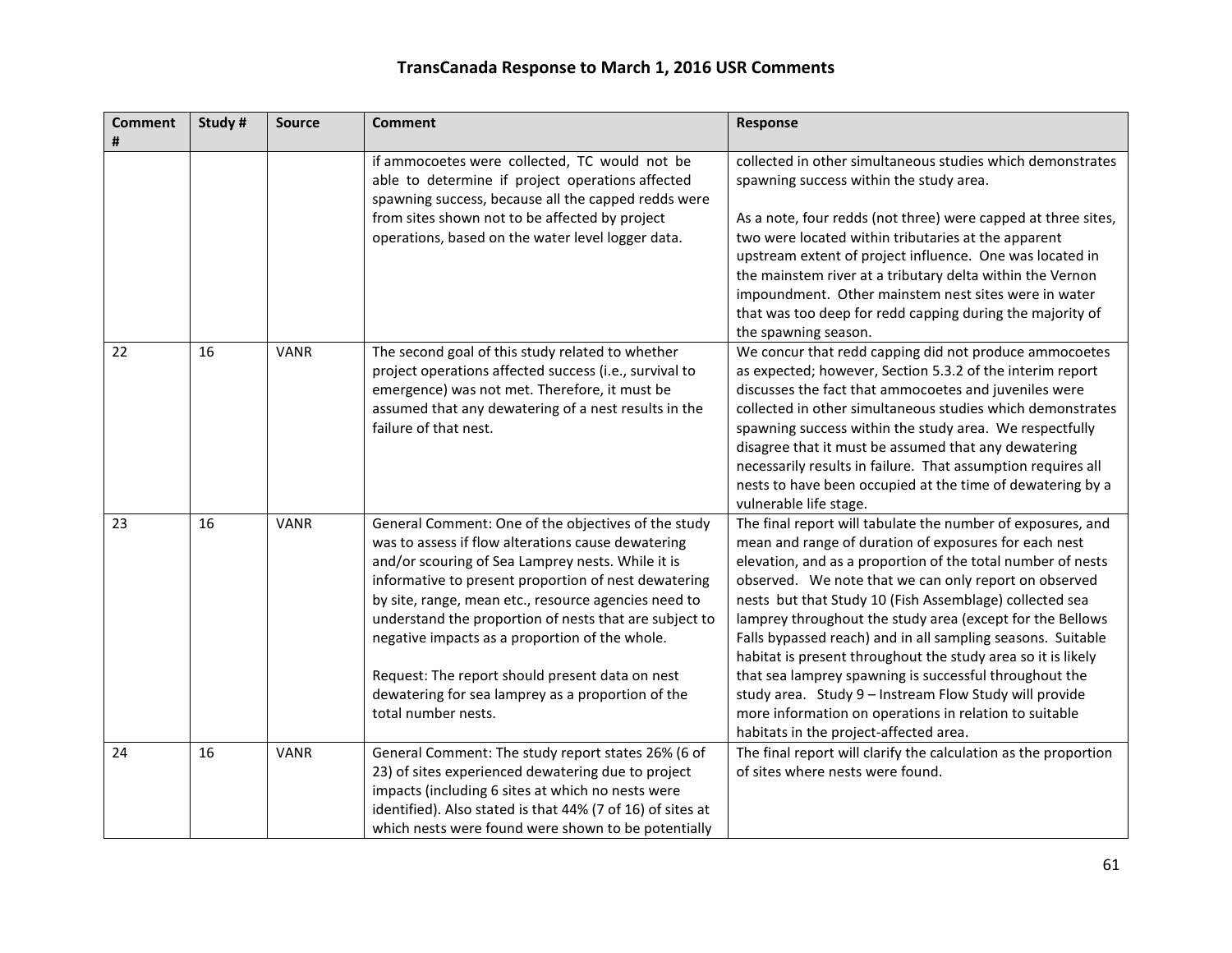| <b>Comment</b><br># | Study# | <b>Source</b> | <b>Comment</b>                                                                                                                                                                                                                                                                                                                                                                                                                                                                                                                                                                                                    | Response                                                                                                                                                                                                                                                                                                                                                                                                                                             |
|---------------------|--------|---------------|-------------------------------------------------------------------------------------------------------------------------------------------------------------------------------------------------------------------------------------------------------------------------------------------------------------------------------------------------------------------------------------------------------------------------------------------------------------------------------------------------------------------------------------------------------------------------------------------------------------------|------------------------------------------------------------------------------------------------------------------------------------------------------------------------------------------------------------------------------------------------------------------------------------------------------------------------------------------------------------------------------------------------------------------------------------------------------|
|                     |        |               | exposed to dewatering.<br>Request: The value that should be reported is the<br>percentage of dewatered sites where lamprey actually<br>nested (i.e. 44%).                                                                                                                                                                                                                                                                                                                                                                                                                                                         |                                                                                                                                                                                                                                                                                                                                                                                                                                                      |
| 25                  | 16     | <b>VANR</b>   | General comment the focus of this report was on<br>nest exposure due to project related water level<br>fluctuations, yet nest exposure is not the only a<br>suitable metric for assessing project impacts in<br>impounded areas. The primary project impacts in<br>impounded areas include inundation of spawning<br>habitat, fine sediment deposition in lower tributary<br>mouths, and tributary accessibility. These effects were<br>not evaluated in this report.                                                                                                                                             | The goals and objectives of this study specified that the<br>study would assess project effects (flow alterations) that<br>could cause dewatering and/or scouring of redds.<br>Sedimentation of tributary mouths and tributary<br>accessibility were also beyond the scope of this study.<br>However, Study 9 - Instream Flow Study will provide more<br>information on operations in relation to suitable habitats in<br>the project-affected area. |
| 26                  | 16     | <b>VANR</b>   | General commentRequest: A clear distinction should<br>be made in the report between riverine sites, where<br>the majority of spawning in the mainstem river occurs,<br>and impounded sites, where the majority of habitat<br>has been flooded and suitable habitat is dependent on<br>tributaries. These two habitat types should not be<br>grouped in the Study Conclusion section and the<br>percent of nests and sites (containing nests)<br>dewatered should also be examined by habitat type.                                                                                                                | The final report will more clearly discriminate riverine sites<br>from impoundment sites and will group and examine<br>dewatering proportions by those categories.                                                                                                                                                                                                                                                                                   |
| 27                  | 16     | <b>VANR</b>   | General Comment: The percentage of time that sea<br>lamprey nests were exposed (Table 5.2-3) over the<br>entire length of the study period (May 15 to July 15)<br>does not capture the true nature of exposure in some<br>nests, which were rapidly dewatered and inundated<br>multiple times during periods of project influenced<br>flow.<br>Request: The total number of exposures, average<br>length of exposure, and the min/max length of<br>exposure should be presented for each nest. In<br>addition, percent exposure should be calculated based<br>on periods when flows are within project generating | The final report will include water surface elevation ranges,<br>and rate of change calculations for operations model output<br>at the nest sites and will evaluate project -controlled flows.                                                                                                                                                                                                                                                       |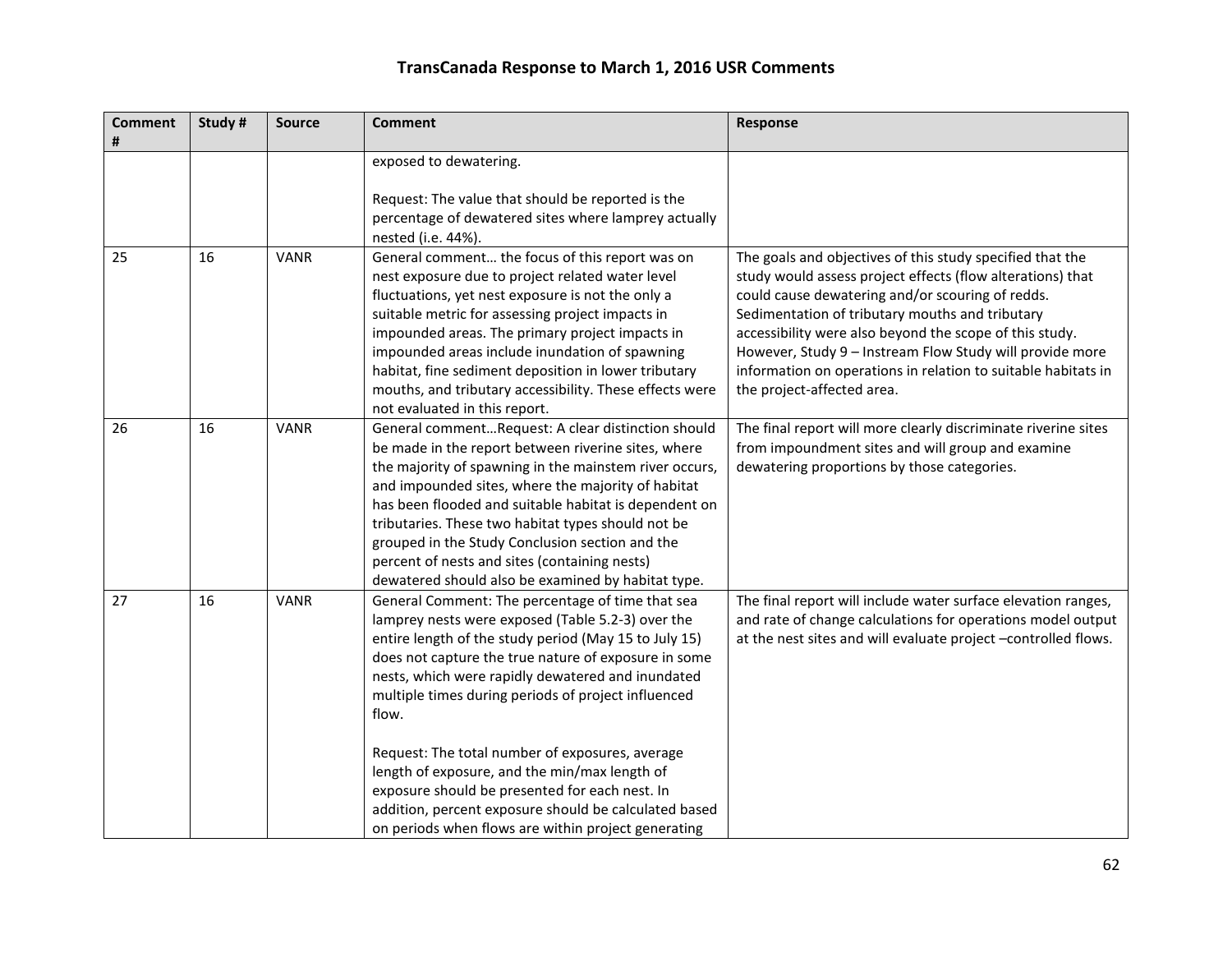| <b>Comment</b><br># | Study # | <b>Source</b> | <b>Comment</b>                                                                                                                                                                                                                                                                                                                                                                                                                                                                                                                                                                                                                                                                                                                                                                                                                                     | Response                                                                                                                                                                                                                                                                                                                                                                                                                                                                                                                                                                                                                                                                                                                                                                                                                          |
|---------------------|---------|---------------|----------------------------------------------------------------------------------------------------------------------------------------------------------------------------------------------------------------------------------------------------------------------------------------------------------------------------------------------------------------------------------------------------------------------------------------------------------------------------------------------------------------------------------------------------------------------------------------------------------------------------------------------------------------------------------------------------------------------------------------------------------------------------------------------------------------------------------------------------|-----------------------------------------------------------------------------------------------------------------------------------------------------------------------------------------------------------------------------------------------------------------------------------------------------------------------------------------------------------------------------------------------------------------------------------------------------------------------------------------------------------------------------------------------------------------------------------------------------------------------------------------------------------------------------------------------------------------------------------------------------------------------------------------------------------------------------------|
|                     |         |               | capacity. The length of time that flows exceed project<br>generating capacity will vary each spring. Focusing<br>only on percent exposure during periods of project<br>influenced flow will aid in comparisons of nest<br>exposure.                                                                                                                                                                                                                                                                                                                                                                                                                                                                                                                                                                                                                |                                                                                                                                                                                                                                                                                                                                                                                                                                                                                                                                                                                                                                                                                                                                                                                                                                   |
| 28                  | 16      | <b>VANR</b>   | Table 3.1-1 - Please add stream order to the table.                                                                                                                                                                                                                                                                                                                                                                                                                                                                                                                                                                                                                                                                                                                                                                                                | The final report will include stream order in Table 3.1-1.                                                                                                                                                                                                                                                                                                                                                                                                                                                                                                                                                                                                                                                                                                                                                                        |
| 29                  | 16      | <b>VANR</b>   | 4.2 Supplementary Habitat Assessment - What was<br>the proportion of sites that were included in the<br>supplemental habitat assessment?<br>The report should also acknowledge that nests have a<br>propensity to change over time in response to flow<br>events, fines settling out, etc.                                                                                                                                                                                                                                                                                                                                                                                                                                                                                                                                                         | Seventeen of 23 sites (73.9%) were included in the<br>supplemental low water assessment (Table 5.2-1 of the<br>interim report for sites with survey dates in August or<br>September). The remaining sites had already been<br>adequately characterized during spawning season surveys.<br>We acknowledge the comment about nest changes and<br>note that Table 6.3-1 in the interim report includes<br>information for 13 sites having enough repeat observations<br>to characterize nest site substrate, embeddedness, nest<br>condition, and interpretation of nest changes during the<br>spawning season.                                                                                                                                                                                                                      |
| 30                  | 16      | <b>VANR</b>   | 4.4 Data from Other Studies - The report states,<br>"Water surface elevation data from loggers (see<br>Section 4.3 and Study 14 15 report for detail) were<br>used where nest capping was not done, and therefore<br>lamprey nest specific loggers were not deployed. For<br>most sites, elevation data were selected for stations<br>that coincided with Sea Lamprey spawning habitat<br>assessment sites. For some sites where study sites did<br>not overlap, data from the nearest available logger<br>was substituted (proxy logger). Water surface<br>elevation data were plotted relative to nest<br>elevations."<br>There are concerns (as indicated in Appendix C) that<br>many of these WSE loggers are miles away from the<br>nesting sites. This may result in WSEs that are not<br>representative of WSEs at a nesting site [provides | The approved study plan did not include a provision to<br>deploy water level loggers; however, where logger data<br>from other concurrent studies were available, that<br>information was considered to contribute substantially to<br>the study and so was used to conduct initial analysis. The<br>interim report acknowledged the limitations of these data in<br>some cases due to their distance from the lamprey site.<br>The interim report indicated that the analysis therein was<br>based on the available short term water level logger data<br>and results were characterized as "preliminary". It was<br>acknowledged in the interim report that additional analysis<br>at the nest sites would be conducted with the hydraulic and<br>operations models. That analysis is forthcoming in the final<br>study report. |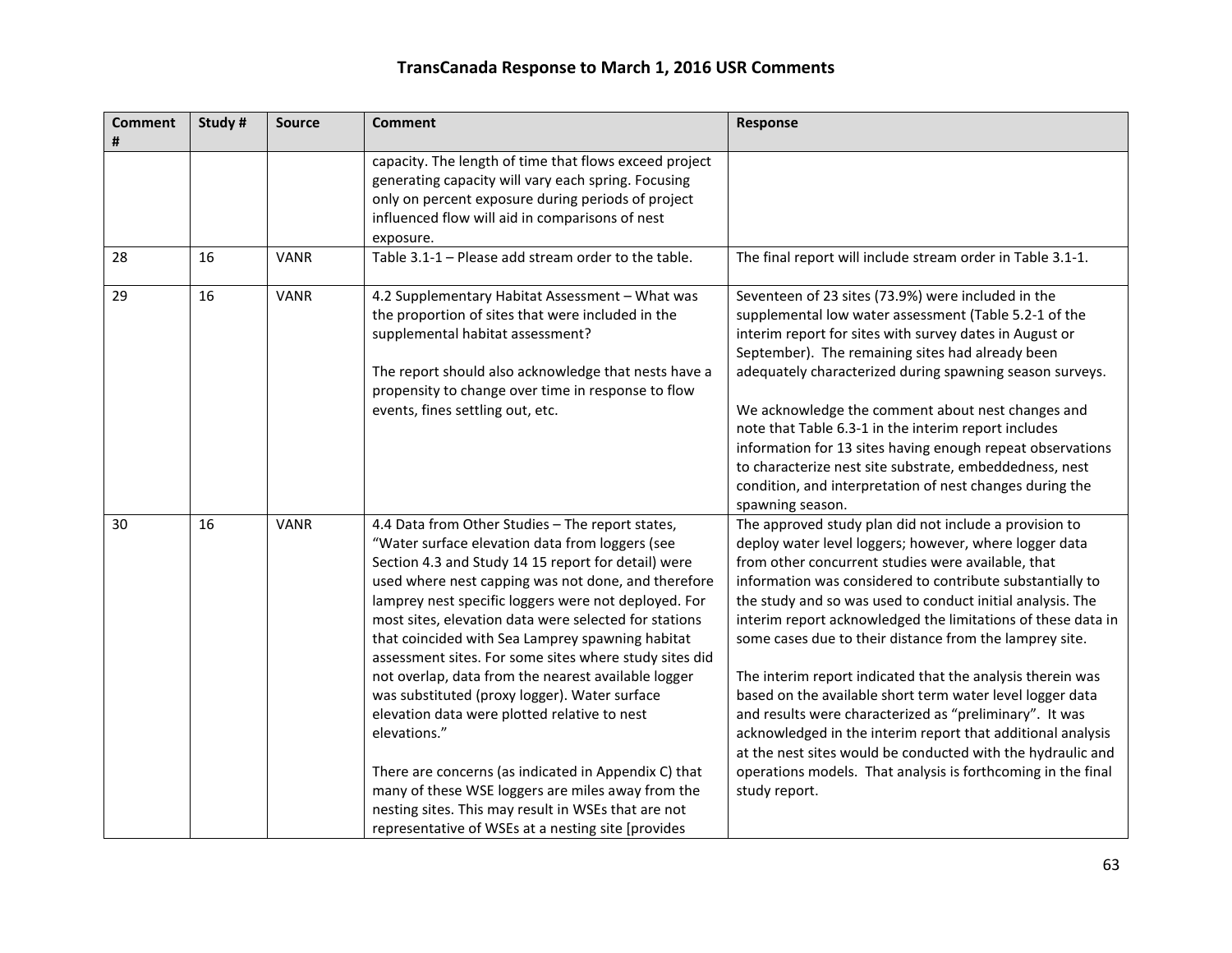| <b>Comment</b><br># | Study # | <b>Source</b> | <b>Comment</b>                                                                                                                                                                                                                                                                                                                                                                                                                                                                                                                                                                                                                                                                                                                                                                                                                                       | Response                                                                                                                                                                                                                                                                                                                                                                                                                                                                                                                                                                                                                                             |
|---------------------|---------|---------------|------------------------------------------------------------------------------------------------------------------------------------------------------------------------------------------------------------------------------------------------------------------------------------------------------------------------------------------------------------------------------------------------------------------------------------------------------------------------------------------------------------------------------------------------------------------------------------------------------------------------------------------------------------------------------------------------------------------------------------------------------------------------------------------------------------------------------------------------------|------------------------------------------------------------------------------------------------------------------------------------------------------------------------------------------------------------------------------------------------------------------------------------------------------------------------------------------------------------------------------------------------------------------------------------------------------------------------------------------------------------------------------------------------------------------------------------------------------------------------------------------------------|
|                     |         |               | examples]Similarly, there were several sites where<br>nests were observed to be dewatered but WSE<br>indicated 0.0% exposure. This represents a major flaw<br>in the analysis.                                                                                                                                                                                                                                                                                                                                                                                                                                                                                                                                                                                                                                                                       |                                                                                                                                                                                                                                                                                                                                                                                                                                                                                                                                                                                                                                                      |
| 31                  | 16      | <b>VANR</b>   | 6.1 Water Level Fluctuation and Nest ExposureThe<br>Agency recommends that when comparing nest<br>elevation to WSE's, the approach utilize the nest<br>observation date and evaluate WSE's forwards and<br>backwards (if WSE data are available) in time for the<br>entire incubation period (based on water<br>temperatures). While this may be a conservative<br>approach, it insures that the egg incubation period is<br>covered in the absence of knowing the exact spawning<br>date. In most cases, the diurnal fluctuations in WSE<br>render a nest dewatering event so extending the time<br>period would not necessary overestimate such events<br>but rather would assure that the analysis covers the<br>entire incubation period prior to and after the initial<br>observation.                                                          | We characterized the approach taken, comparing WSEs<br>from water level loggers for a two-month period that<br>encompassed the time that lamprey were available in the<br>study reach through the approximate latest period of<br>gestation, as highly conservative since it encompassed<br>virtually the entire period that spawning, eggs, or larvae<br>were predicted to occur / be present on the nests. The<br>VANR recommended approach would not be applicable to<br>sites where nests were identified after the spawning season.                                                                                                             |
| 32                  | 16      | <b>VANR</b>   | 6.1 Water Level Fluctuation and Nest Exposure (p. 76)<br>- The study report states "Exposure was not<br>necessarily relative to mortality, however, because the<br>assignation of risk assumes that exposed nests were<br>occupied during periods of project-controlled<br>discharge" and "Finally, dewatered nests do not<br>necessarily represent negative effects since the nests<br>may not be occupied during exposed periods, or the<br>duration of exposure may not be detrimental to early<br>life stages."<br>Regardless of the validity of these statements, they<br>are not relevant because nest occupation during<br>periods of project-controlled discharge and/or during<br>exposed periods, and whether the duration of<br>exposure was detrimental to early life stages, were<br>not quantified. These statements should be removed | We feel that the statements are relative because the period<br>assessed was two months. The spawning and gestation<br>period could be completed and larvae migrated to pool<br>habitat entirely during higher water periods. With regard to<br>the conclusion that any nest exposure represents a negative<br>impact may not apply universally. If the exposure occurred<br>after the nest was vacated then there would be no impact.<br>The frequency and duration of exposure and the rate of<br>water surface elevation changes will be further assessed at<br>nest sites in the final study report using the hydraulic and<br>operations models. |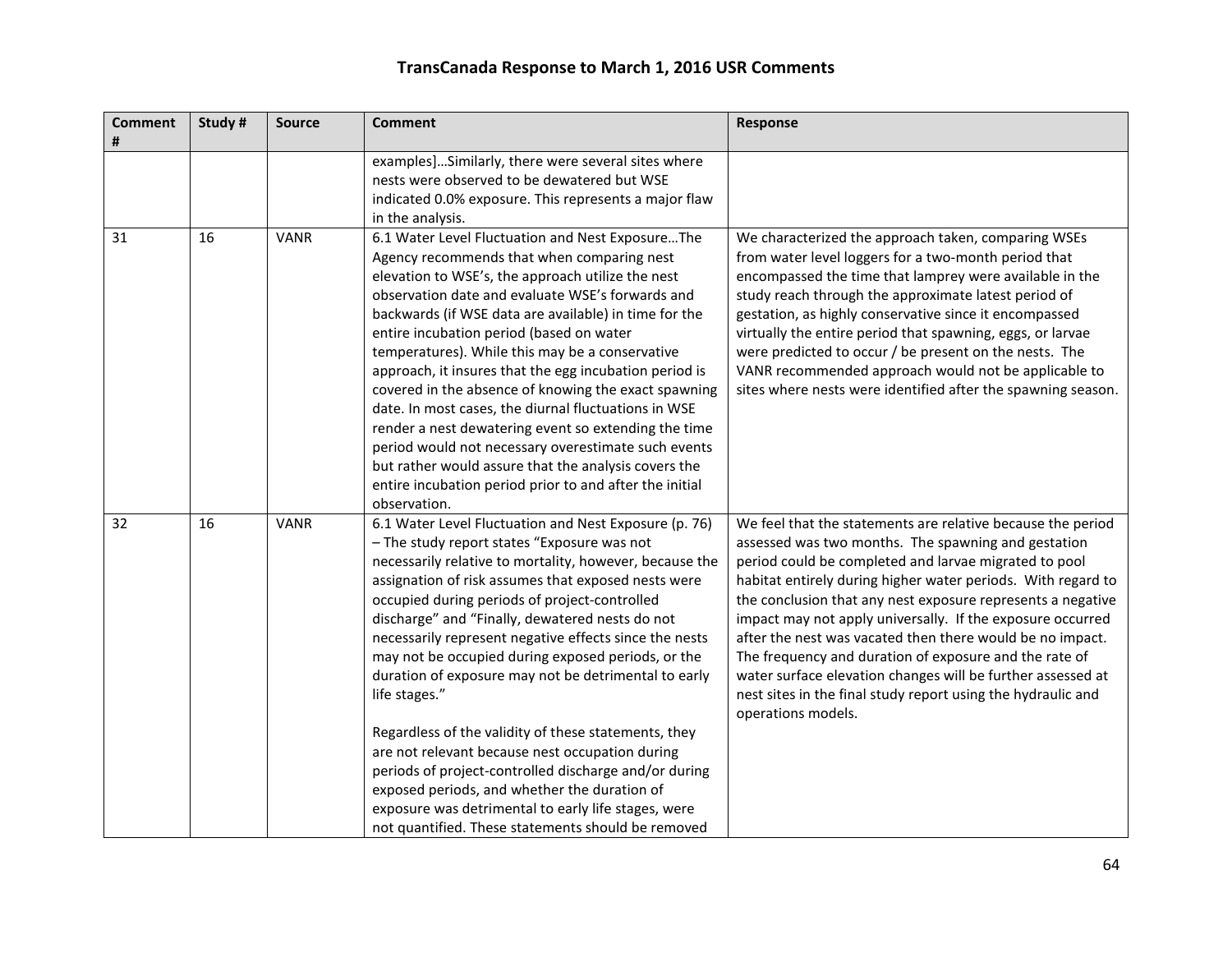| <b>Comment</b><br># | Study # | <b>Source</b> | <b>Comment</b>                                                                                                                                                                                                                                                                                                                                                                                                                                                                                           | Response                                                                                                                                                                                                                                                                                                                                                                                                                                                                                                                                                                                                                                                                                                                                                                                                                                                                                                                          |
|---------------------|---------|---------------|----------------------------------------------------------------------------------------------------------------------------------------------------------------------------------------------------------------------------------------------------------------------------------------------------------------------------------------------------------------------------------------------------------------------------------------------------------------------------------------------------------|-----------------------------------------------------------------------------------------------------------------------------------------------------------------------------------------------------------------------------------------------------------------------------------------------------------------------------------------------------------------------------------------------------------------------------------------------------------------------------------------------------------------------------------------------------------------------------------------------------------------------------------------------------------------------------------------------------------------------------------------------------------------------------------------------------------------------------------------------------------------------------------------------------------------------------------|
|                     |         |               | from the report. In general, any nest exposure time<br>represents negative impacts and any conclusions<br>should be classified as such.                                                                                                                                                                                                                                                                                                                                                                  |                                                                                                                                                                                                                                                                                                                                                                                                                                                                                                                                                                                                                                                                                                                                                                                                                                                                                                                                   |
| 33                  | 16      | <b>VANR</b>   | 6.1 Water Level Fluctuation and Nest Exposure (p. 76)<br>- The report states that ammocoetes are adapted to<br>survive some dewatering. Based on lab testing,<br>"mortality was less than 7 percent for exposure<br>periods of less than 24 hours. For nests that<br>experienced exposure, the average period of exposure<br>was always less than 10 hours".                                                                                                                                             | This comment reflects a stream dewatering, it is not clear<br>that dewatering of some elevations of bar habitat are<br>equivalent to total stream dewatering. Based on literature<br>reports, most ammocoetes are expected to vacate those<br>spawning habitats in favor of pool habitats with fine<br>sediments.                                                                                                                                                                                                                                                                                                                                                                                                                                                                                                                                                                                                                 |
|                     |         |               | It should be noted that this represents an average<br>period of exposure. Table 6.1-2 indicates exposure<br>times can be as high as 81,53, 17, and 58 hours<br>depending on the site. Moreover, Strief (2009)<br>documented that a single stream dewatering event,<br>even of short duration, can inhibit up to seven years of<br>lamprey production by eliminating all age classes of<br>ammocoetes. Therefore, we disagree with the above<br>statement and recommend it be removed from the<br>report. | We note that dewatering of the top of a gravel bar within a<br>stream is not nearly the same as bank-to-bank dewatering<br>of a stream as Streif (1990) was referring to: "An instream<br>action that may dewater a stream includes culvert<br>replacements, some instream habitat projects, and irrigation<br>withdrawals and diversions. Substrate disturbance projects<br>can include dredging, road-crossing modifications (such as<br>culvert replacements), and instream structures for<br>grade. Since ammocoetes are found in the stream substrate<br>year-round, taking into account the potential for them to<br>utilize an area is essential to their conservation. A single<br>dewatering event, physical disturbance, or contamination<br>event may have a significant effect on multiple year-classes<br>of a local lamprey population due to the inability of<br>ammocoetes to move quickly from a disturbed area" |
| 34                  | 16      | <b>VANR</b>   | The comment discusses [on pp. 15 of the comment<br>letter] specific statements in the report characterized<br>as mitigating factors, and requests they be deleted in<br>whole or part because those factors were not<br>specifically evaluated as part of the study.                                                                                                                                                                                                                                     | Although the mitigating factors discussed in Section 6.1 of<br>the interim report were not specifically evaluated or<br>quantified as part of the study, they help to characterize the<br>2015 field observations and place study results and<br>conclusions into context, as well as contribute to the current<br>understanding of lamprey behavior. The final report will be<br>revised to indicate that these factors were not specifically<br>evaluated and will include additional text to clarify the<br>intent of each.                                                                                                                                                                                                                                                                                                                                                                                                    |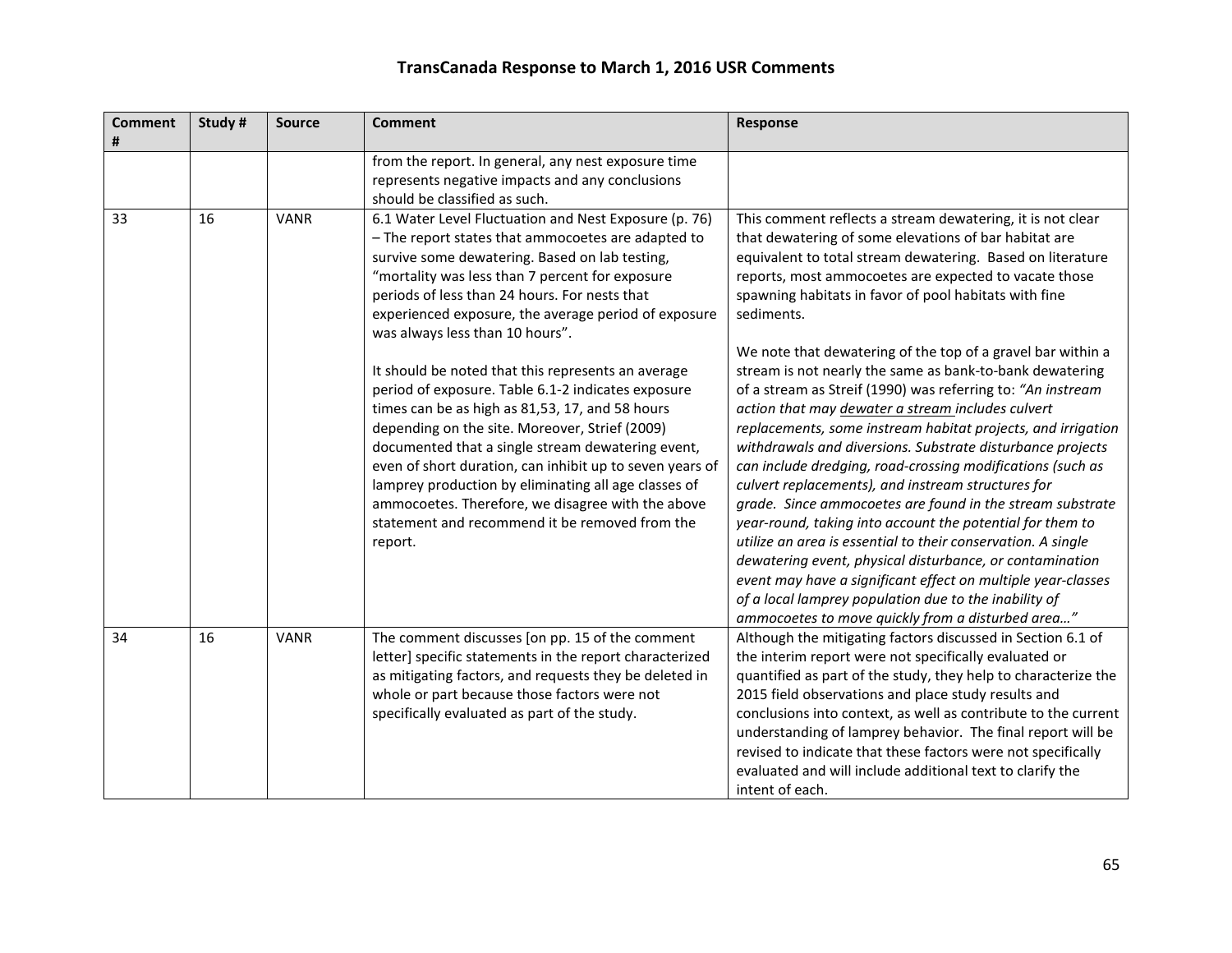#### **Study 18 – American Eel Upstream Passage Assessment**

| <b>Comment</b><br># | Study# | <b>Source</b> | <b>Comment</b>                                                                                                                                                                                                                                                                                                                                                                                                                                                                                                                                                                                                                                                                                                                                                                                     | <b>Response</b>                                                                                                                                                                                                                                                                                                |
|---------------------|--------|---------------|----------------------------------------------------------------------------------------------------------------------------------------------------------------------------------------------------------------------------------------------------------------------------------------------------------------------------------------------------------------------------------------------------------------------------------------------------------------------------------------------------------------------------------------------------------------------------------------------------------------------------------------------------------------------------------------------------------------------------------------------------------------------------------------------------|----------------------------------------------------------------------------------------------------------------------------------------------------------------------------------------------------------------------------------------------------------------------------------------------------------------|
| $\mathbf{1}$        | 18     | <b>NHFGD</b>  | TC did not draw the same inferences at Wilder and Bellows<br>Falls with respect to attraction to the ladders as it did for<br>Vernon, apparently based on the relatively lower ladder<br>passage numbers                                                                                                                                                                                                                                                                                                                                                                                                                                                                                                                                                                                           | This comment is correct, as we feel the low numbers<br>of eels at Wilder and Bellows Falls obviates any<br>inferences at those projects.                                                                                                                                                                       |
| $\overline{2}$      | 18     | <b>NHFGD</b>  | We recommend that TC repeat Study 18 in 2016 [at Vernon<br>only], using visual observations at wetted locations along the<br>dam and an eel trap pass within a lower portion of the Vernon<br>fish ladder. TC should determine the location, design, and<br>operation and attraction flows of the fish ladder eel trap pass<br>in consultation with the agencies and Dr. Alex Haro of the<br>USGS Conte Anadromous Fish Research CenterAdditionally,<br>similar to methods in Study 18, temporary eel trap passes<br>should be installed, with consultation with the aquatic<br>working group, if adequate concentrations of eels are found<br>during visual observation surveys.                                                                                                                  | We concur that 2015 study results may have been<br>affected by continued operation of the fish ladders<br>for Study 17 and agree that additional analysis may<br>be warranted (at Vernon only). We will consult with<br>stakeholders on an approach with the intent of<br>doing some additional study in 2016. |
| 3                   | 18     | <b>FWS</b>    | The Service recommends that TC repeat Study 18 in 2016<br>[only at Vernon], using visual observations at wetted locations<br>along the dam and near and along the fishway entrance area,<br>and placement of an eel trap within a lower portion of the<br>Vernon fish ladder.<br>In accordance with the approved 2015 study plan, TC should<br>again plan to install temporary eel trap passes at any<br>locations where adequate concentrations of eels are found<br>through visual surveys. TC should determine the location,<br>design, and operation and attraction flows of the eel trap pass<br>within the fish ladder and at any other sites found to have eel<br>concentrations, in consultation with the agencies and Dr. Alex<br>Haro of the USGS Conte Anadromous Fish Research Center. | Please see response to NHGFD comment #2 above.                                                                                                                                                                                                                                                                 |
| 4                   | 18     | <b>VANR</b>   | Given the report is an assessment of upstream eel passage,<br>the data from study 17 [up and downstream ladder usage]<br>should be analyzed to determine if at some point during the                                                                                                                                                                                                                                                                                                                                                                                                                                                                                                                                                                                                               | Up and downstream eel movement counts reported<br>in study 17 will be reviewed to see whether a cut-off<br>date for upstream movements can be determined. If                                                                                                                                                   |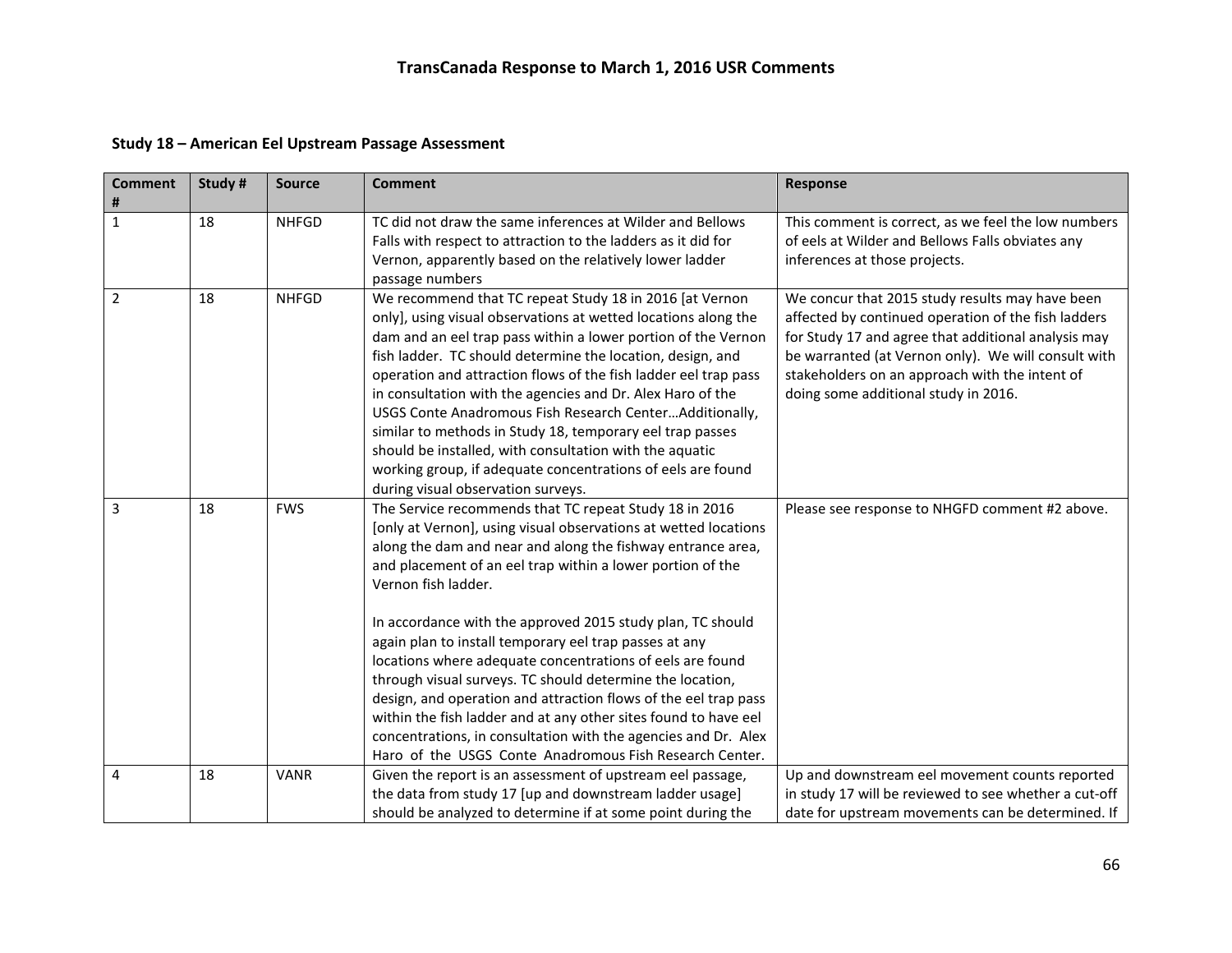| <b>Comment</b><br># | Study # | <b>Source</b> | <b>Comment</b>                                                                                                                                                                                                                                                                                                                                                                                                                                                                                                                                                                                                                                                                                                                                                                                                                                                                                                                                                                  | <b>Response</b>                                                                                                                                                                                                                                                                                                     |
|---------------------|---------|---------------|---------------------------------------------------------------------------------------------------------------------------------------------------------------------------------------------------------------------------------------------------------------------------------------------------------------------------------------------------------------------------------------------------------------------------------------------------------------------------------------------------------------------------------------------------------------------------------------------------------------------------------------------------------------------------------------------------------------------------------------------------------------------------------------------------------------------------------------------------------------------------------------------------------------------------------------------------------------------------------|---------------------------------------------------------------------------------------------------------------------------------------------------------------------------------------------------------------------------------------------------------------------------------------------------------------------|
|                     |         |               | year, eel began utilizing the fishway for downstream passage,<br>that should mark the end of the upstream passage season and<br>net upstream passage should be reported through that date.                                                                                                                                                                                                                                                                                                                                                                                                                                                                                                                                                                                                                                                                                                                                                                                      | the beginning of downstream passage can be<br>discerned that information will be reported in the<br>Study 20 - American Eel Downstream Migration<br>Timing Assessment report.                                                                                                                                       |
| 5                   | 18      | <b>VANR</b>   | Executive Summary - The report states, Of the eels observed,<br>the greatest concentrations were observed in the fish ladders<br>(Study 17) which operated continually throughout the study<br>season as prescribed in the methods for that study. The<br>Agency concurs with this statement. Considering the number<br>of eels documented using the fishway at each project to pass<br>upstream was an order of magnitude greater than the number<br>of eels observed in either the Eel Survey (Study 11) or in the<br>systematic surveys employed in this study. The Agency<br>recognizes the fishways at all three projects, while operating,<br>represent aggregation points for American Eel.                                                                                                                                                                                                                                                                              | The study report also acknowledges this point, no<br>additional response required.                                                                                                                                                                                                                                  |
| 6                   | 18      | <b>VANR</b>   | 5.0 Conclusions: The Agency notes the statement that "the<br>attraction flows into the ladder appeared to greatly outweigh<br>attraction flows at smaller leakages through or over the dam"<br>is not applicable only to Vernon, but also to Bellow Falls and<br>Wilder. Relative to the number of eels observed in the<br>systematic surveys at Vernon (80), Bellows Falls (3), and<br>Wilder (0), larger number of eels were documented utilizing<br>the fishway for upstream passage at each project (net of 1545,<br>60, 52 respectively). In addition, two of the eels observed<br>during the systematic survey at Bellows Falls were observed<br>by the fish ladder. These data indicate that the fishway at<br>Vernon is not unique in its ability to attract eels attempting to<br>pass the project. Rather eels are attracted to the fishway at<br>each project when it is in operation, there are simply more<br>eels below the Vernon project at this point in time. | Given the very low numbers of eels observed at<br>Bellows Falls and none at Wilder in this study, the<br>study report conclusions focused on Vernon, but did<br>not intend to suggest that Vernon's fish ladder was<br>unique in that regard.                                                                       |
| 7                   | 18      | <b>VANR</b>   | <b>Additional Study Request:</b><br>5.0 Conclusions - The report states, "Had the ladder not been<br>operating to pass resident fish (for Study 17) for the full<br>duration of this study, it is possible that higher numbers of<br>eels would have been detected and/or captured at other                                                                                                                                                                                                                                                                                                                                                                                                                                                                                                                                                                                                                                                                                     | Please see response to NHDES comment #2 above.<br>We note that the NHDES and FWS requests are<br>limited to additional study at Vernon only. Given<br>the low numbers of eels detected in the Bellows<br>Falls and Wilder fish ladders in Study 17, along with<br>lack of eels detected at Wilder and the extremely |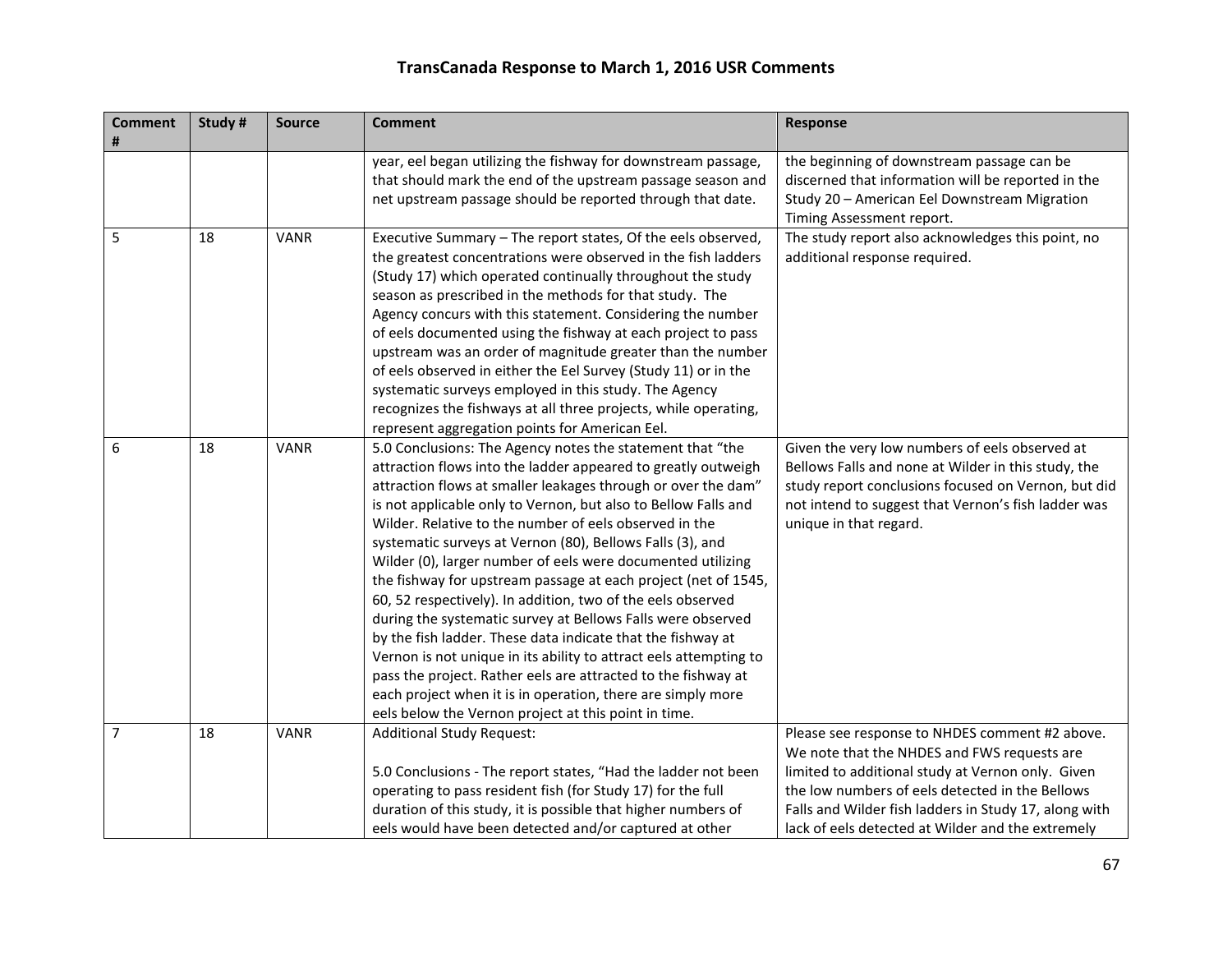| <b>Comment</b><br># | Study # | <b>Source</b> | <b>Comment</b>                                                                                                                                                                                                                                                                                                                                                                                                                                                                                                                                                                                                                                                                                                                                                                                                                                                                                                                                                                                                                                      | <b>Response</b>                                                                                                                                |
|---------------------|---------|---------------|-----------------------------------------------------------------------------------------------------------------------------------------------------------------------------------------------------------------------------------------------------------------------------------------------------------------------------------------------------------------------------------------------------------------------------------------------------------------------------------------------------------------------------------------------------------------------------------------------------------------------------------------------------------------------------------------------------------------------------------------------------------------------------------------------------------------------------------------------------------------------------------------------------------------------------------------------------------------------------------------------------------------------------------------------------|------------------------------------------------------------------------------------------------------------------------------------------------|
|                     |         |               | locations across Vernon dam." While this comment was made<br>in regards to the Vernon project, given that eels utilized the<br>fishway at each project to pass when in operation, changes in<br>ladder operation could result in larger numbers of eels<br>congregating while attempting to pass each project. If the<br>fishways were to not operate for resident species, where eels<br>attempting to pass the project would congregate (objective 1)<br>and whether they could be passed effectively (objective 2),<br>remain open questions The Agency recommends using the<br>upcoming season in which TransCanada has proposed to not<br>operate the ladder during the summer months to evaluate eel<br>congregation and passage under these conditions. Prior to the<br>installation of any temporary eel trap passes, TransCanada<br>should consult with the aquatics working group to seek to<br>reach agreement on appropriate locations, design, operation,<br>and attraction flow for the eel trap passes [study request]<br>attached]. | low numbers detected at Bellows Falls in this study,<br>there is no reason to conduct additional field work<br>at those projects at this time. |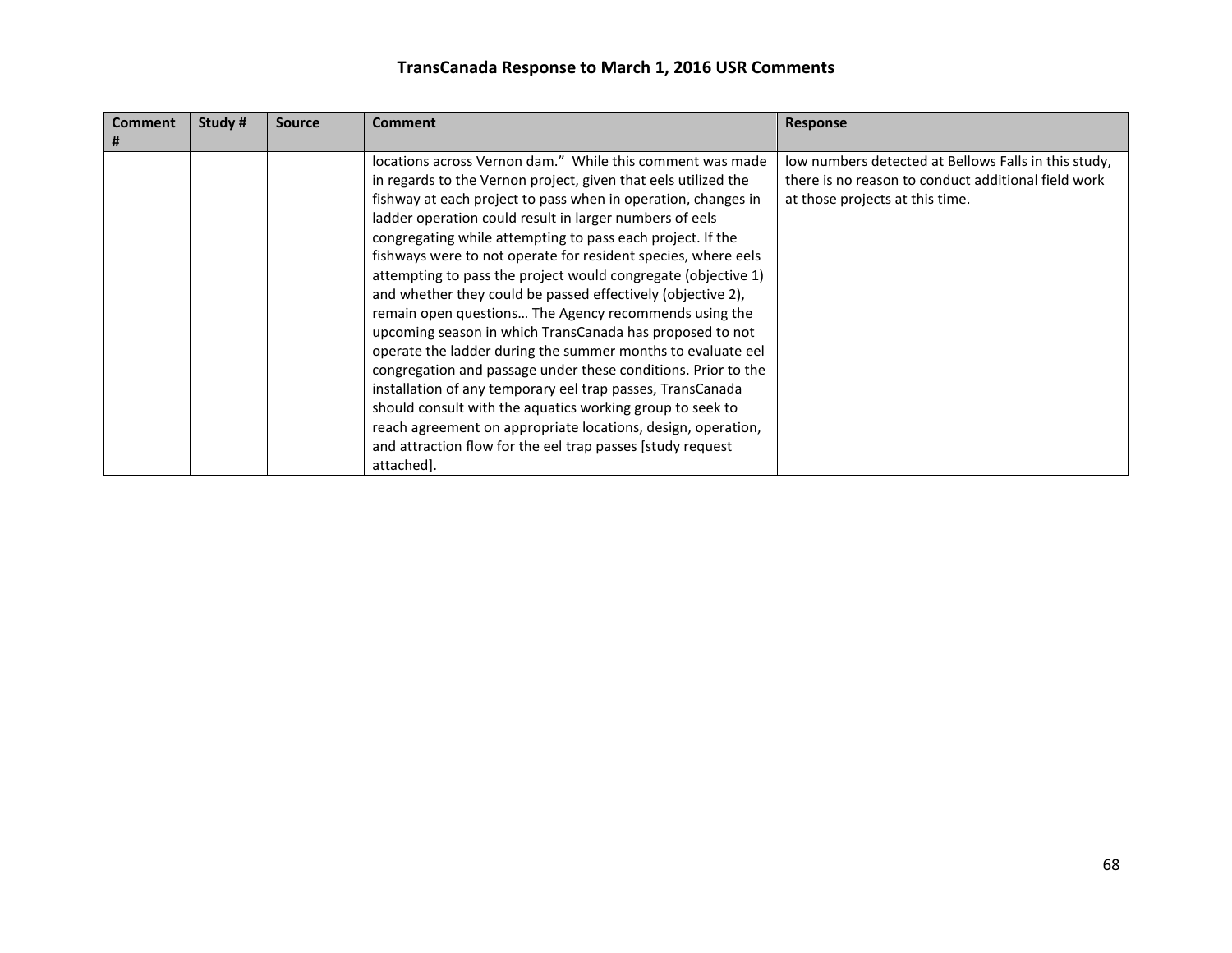| Study #<br><b>Comment</b><br><b>Source</b> | <b>Comment</b>                                                                                                                                                                                                                                                                                                                                                                                                                                                                                                                                                                                                                                                                                                                                                                                                                                                                                                                                                                                                                                                                                                                                                                                                                                                                                                                                                                                                                                                                                                                | Response                                                                                                                                                                                                                                                                                                     |
|--------------------------------------------|-------------------------------------------------------------------------------------------------------------------------------------------------------------------------------------------------------------------------------------------------------------------------------------------------------------------------------------------------------------------------------------------------------------------------------------------------------------------------------------------------------------------------------------------------------------------------------------------------------------------------------------------------------------------------------------------------------------------------------------------------------------------------------------------------------------------------------------------------------------------------------------------------------------------------------------------------------------------------------------------------------------------------------------------------------------------------------------------------------------------------------------------------------------------------------------------------------------------------------------------------------------------------------------------------------------------------------------------------------------------------------------------------------------------------------------------------------------------------------------------------------------------------------|--------------------------------------------------------------------------------------------------------------------------------------------------------------------------------------------------------------------------------------------------------------------------------------------------------------|
| #                                          |                                                                                                                                                                                                                                                                                                                                                                                                                                                                                                                                                                                                                                                                                                                                                                                                                                                                                                                                                                                                                                                                                                                                                                                                                                                                                                                                                                                                                                                                                                                               |                                                                                                                                                                                                                                                                                                              |
| $\mathbf{1}$<br>21<br><b>FWS</b>           | According to information provided by TC at the March 17-18, 2016<br>meeting, it intends to analyze the upstream passage telemetry data to<br>determine fishway attraction effectiveness, upstream fish passage<br>efficiency, and upstream fish passage effectiveness. All of these<br>analyses involve calculations using direct proportions of the number of<br>tagged shad at a certain location relative to all tagged fish available.                                                                                                                                                                                                                                                                                                                                                                                                                                                                                                                                                                                                                                                                                                                                                                                                                                                                                                                                                                                                                                                                                    | The study report has not yet been filed;<br>however, we acknowledge the request and<br>will consider it as we attempt to complete<br>the study report. We note that this<br>methodology was not part of the approved<br>study plan, nor was it discussed in study<br>plan meetings or study report meetings. |
|                                            | The Service believes that, while the analyses proposed by TC will<br>provide useful information, they are insufficient to achieve the stated<br>study goals of assessing project operations effects on shad behavior,<br>approach routes, and passage success. Data analysis requires<br>consideration and accounting for time-varying covariates (e.g., turbine<br>discharge, river discharge) that must be examined at an appropriate<br>time scale and rate to examine and understand any potential effects<br>and how those effects may vary under different conditions The Service<br>needs to understand not only proportions of shad passed but the rates<br>of passage, which require use of more recently developed and<br>established analytical approaches of telemetry data at fishways, such as<br>the time-to-event analysis described in Castro-Santos and Perry (2012).<br>In their paper, the researchers state "Because passage at obstacles is a<br>time-based process, almost any study of fish passage is likely to<br>encounter time varying covariates, and analytical methods that do not<br>explicitly include these processes will always contain systematic errors"<br>(Castro-Santos and Perry 2012).<br>The Service recommends that TC include a time-to-event analysis [per<br>Castro-Santos and Perry (2012)]; this analytical approach will help<br>achieve the stated study goal, is consistent with using the best<br>available scientific approaches, and is consistent with FL's proposed |                                                                                                                                                                                                                                                                                                              |

### **Study 21 – American Shad Telemetry Study (report has not been filed to date)**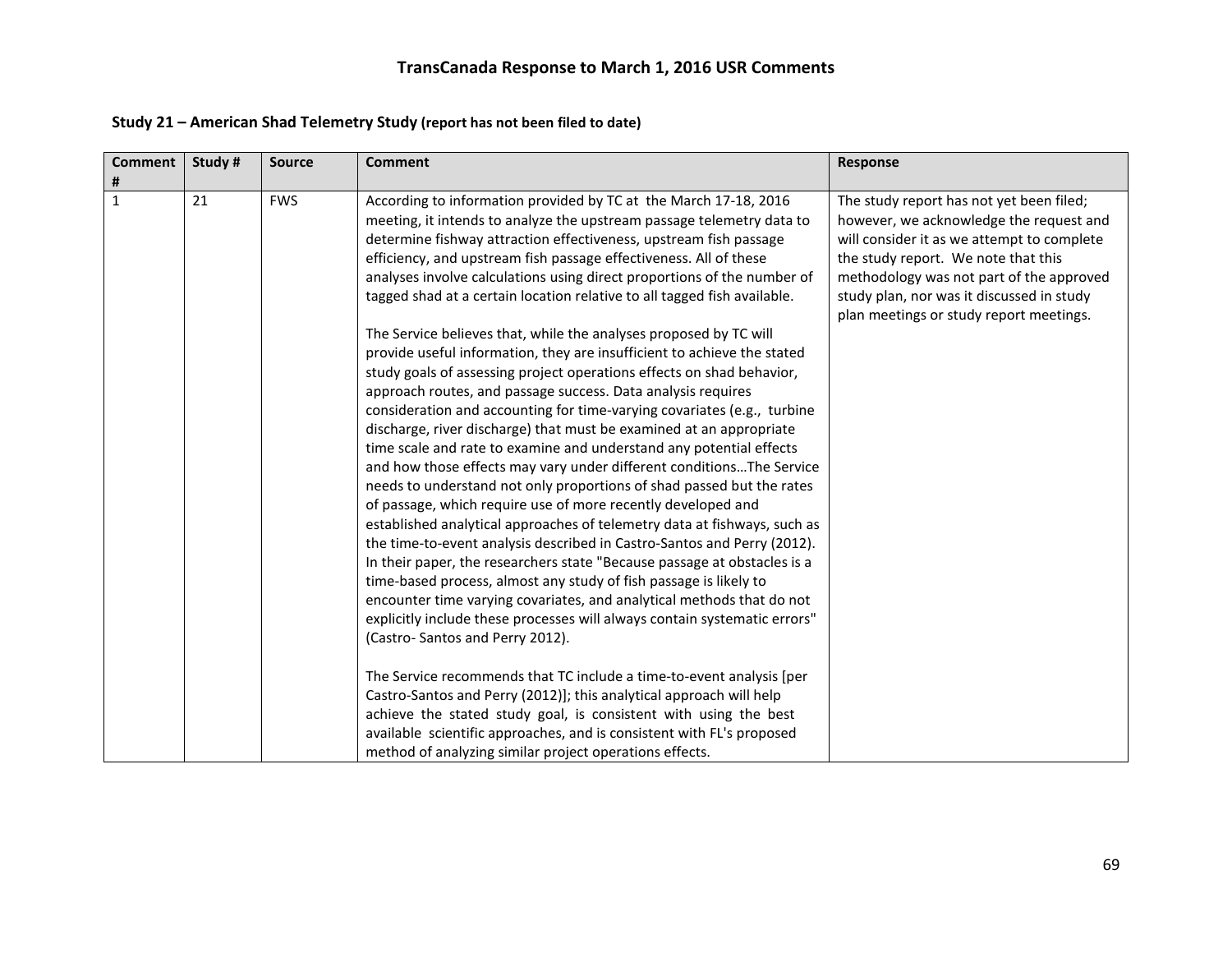#### **Study 24 – Dwarf Wedgemussel and Co-Occurring Mussel Survey – Delphi Panel Report**

The Delphi Panel Report had not been filed at the time of receipt of comments; however, the report as filed on May 16, 2016 is responsive to the comments received as noted in the table below.

| Comment        | Study # | <b>Source</b> | <b>Comment</b>                                                 | <b>Response</b>                                              |
|----------------|---------|---------------|----------------------------------------------------------------|--------------------------------------------------------------|
| #              |         |               |                                                                |                                                              |
| $\mathbf{1}$   | 24      | <b>TNC</b>    | At the Study Report meeting, we (TNC) asked                    | The Delphi Panel Report (filed May 16, 2016) describes the   |
|                |         |               | TransCanada to describe the criteria that were used to         | panelist criteria which included research (field) experience |
|                |         |               | determine who would qualify as an expert on the panel,         | and the collective works (peer-reviewed publications, books, |
|                |         |               | but it was not clear from their response what criteria         | and reports) of prospective candidates, particularly with    |
|                |         |               | were used. If the criteria include peer-reviewed               | dwarf wedgemussels. TransCanada felt it necessary to         |
|                |         |               | publications about the habitat requirements of dwarf           | identify and produce a panel of experts with DWM field       |
|                |         |               | wedgemussel or similar taxa, this should be specified and      | experience and that field is limited. We reached out to two  |
|                |         |               | followed. If the criteria include field work experience with   | experts from the USGS Northern Appalachian Research          |
|                |         |               | dwarf wedgemussel or similar taxa, the pool of available       | Laboratory, where some key dwarf wedgemussel research        |
|                |         |               | experts should be much larger than four individuals. In        | has been ongoing for years, and targeted the two lead        |
|                |         |               | light of this, we ask that TransCanada please provide          | researchers there. This would have given us 5 participants,  |
|                |         |               | justified criteria for expert selection and justification for  | but one declined at the outset and the other never           |
|                |         |               | including only four individuals on the expert panel.           | participated despite assurances to do so.                    |
|                |         |               | Avoiding bias in results is a key characteristic of the Delphi |                                                              |
|                |         |               | approach, and without adequate documentation of the            | The five experts that were approached for this project       |
|                |         |               | methods used for development of the Study 24 Delphi            | undeniably have the most research and field experience       |
|                |         |               | panel, it will not be clear how such bias was avoided.         | with dwarf wedgemussels.                                     |
| $\overline{2}$ | 24      | <b>TNC</b>    | It was brought to our attention that one of the panelists      | The panelist in question was not involved in development of  |
|                |         |               | was also a contractor hired by TransCanada who was             | the Delphi questionnaire, but only involved in development   |
|                |         |               | involved in developing the expert questionnaire. Although      | of the initial approach to HSC development (including the    |
|                |         |               | TransCanada wisely brought in another individual to            | HSC proposal presented to the working group and              |
|                |         |               | facilitate the latter portion of the Delphi process, we        | consultation March 5, 2015). As part of preparation for the  |
|                |         |               | assume that the contractor will also be intimately             | Delphi process, that panelist:                               |
|                |         |               | involved with the analysis and preparation of the report.      | provided publically-available background literature          |
|                |         |               | As a result, we are concerned that this close involvement      | to the facilitator (moderator) for use in developing the     |
|                |         |               | could bring unintentional bias into the study results. In      | questionnaire; and                                           |
|                |         |               | our understanding of the Delphi process, there are three       | developed the initial list of potential panelists and        |
|                |         |               | separate groups: 1) the decision makers; 2: the                | made initial contact with them to solicit their interest in  |
|                |         |               | facilitator(s) who design the initial questionnaire; and 3)    | participating.                                               |
|                |         |               | the respondent panel. Although we have not seen full           |                                                              |
|                |         |               | documentation of the process, we are concerned that            | We note that the "decision makers" in this case includes the |
|                |         |               | TransCanada has not clearly differentiated among these         |                                                              |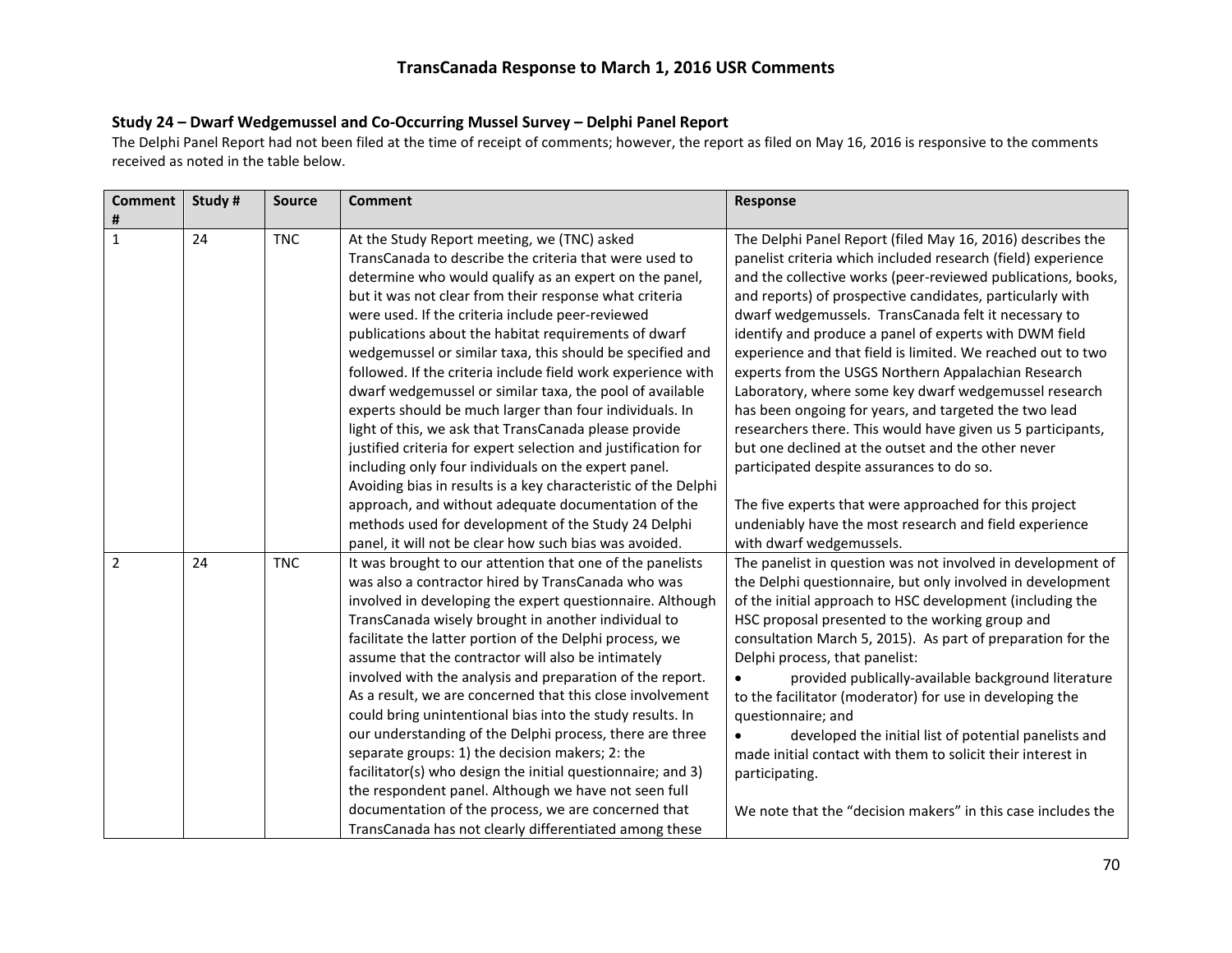| <b>Comment</b><br># | Study # | <b>Source</b> | <b>Comment</b>                                                                                                                                                                                                                                                                                                                                                                                                                                                                                                                                                                                                                                                                                                                                                                                                                                                                                                                                                                                                                                                                                                                                                                                                                                                                                                                                                                                                                                     | Response                                                                                                                                                                                                                                                                                                                                                                                                                                                                                                                                                                                                                                                                                                                                                                                                                                                                                                                                                                                                                                    |
|---------------------|---------|---------------|----------------------------------------------------------------------------------------------------------------------------------------------------------------------------------------------------------------------------------------------------------------------------------------------------------------------------------------------------------------------------------------------------------------------------------------------------------------------------------------------------------------------------------------------------------------------------------------------------------------------------------------------------------------------------------------------------------------------------------------------------------------------------------------------------------------------------------------------------------------------------------------------------------------------------------------------------------------------------------------------------------------------------------------------------------------------------------------------------------------------------------------------------------------------------------------------------------------------------------------------------------------------------------------------------------------------------------------------------------------------------------------------------------------------------------------------------|---------------------------------------------------------------------------------------------------------------------------------------------------------------------------------------------------------------------------------------------------------------------------------------------------------------------------------------------------------------------------------------------------------------------------------------------------------------------------------------------------------------------------------------------------------------------------------------------------------------------------------------------------------------------------------------------------------------------------------------------------------------------------------------------------------------------------------------------------------------------------------------------------------------------------------------------------------------------------------------------------------------------------------------------|
|                     |         |               | groups. We ask that TransCanada therefore please<br>provide documentation from the literature that supports<br>the overlapping role of the contractor in the Delphi<br>process.                                                                                                                                                                                                                                                                                                                                                                                                                                                                                                                                                                                                                                                                                                                                                                                                                                                                                                                                                                                                                                                                                                                                                                                                                                                                    | working group via consultation on the final HSC.                                                                                                                                                                                                                                                                                                                                                                                                                                                                                                                                                                                                                                                                                                                                                                                                                                                                                                                                                                                            |
| 3                   | 24      | <b>VANR</b>   | In the Updated Study Report submitted by TC on<br>September 14, 2015, TC stated that five panelists had<br>agreed to participate in the Delphi process. However, at<br>the March 17-18, 2016 study report meeting, TC's<br>consultant informed the stakeholders that only three<br>panelists were actively participating in developing the HSI<br>curves. One of the panelists was the person who had<br>developed the background information and<br>questionnaire that was sent out to prospective<br>panelists and who initially had been identified as the<br>Delphi facilitator (but who has since been replaced by<br>another person). Delphi group guidance (Habibi et al.<br>2014) recommends:<br>That there are three "separate" groups: (1) the<br>decision makers, (2) a person or group designing the<br>initial questionnaire, and (3) the respondent group or<br>panel. Given what has transpired, there has been no<br>clear separation between the latter two groups;<br>Number of panelists: literature suggests a<br>minimum of 5, with between 6 and 10 being ideal (Habibi<br>et al. 2014). There are only three active panelists in the<br>DWM Delphi process; and<br>Avoiding "overrepresentation" by stakeholders<br>or individuals from a single agency, interest group or<br>geographical area. Presently, both the moderator and one<br>of the panelists (i.e., one third of the expert panel) are<br>associated with TC. | As stated above, the panelist in question did not develop<br>background information (other than previously published or<br>FERC-filed reports of field studies) nor did that panelist<br>develop the Delphi panel questionnaire.<br>As indicated above and in the study report, an attempt was<br>made to identify and solicit participation by a larger panel<br>(5), but the group ultimately included three active experts.<br>While true that the moderator and one panelist are each<br>associated with TC, the two individuals are not associated<br>with each other, and the moderator had not previously been<br>involved with DWM research or studies. The moderator was<br>chosen to separate the roles, and based on his unique<br>expertise in developing HSC for other species.<br>The Delphi process was conducted in accordance with the<br>guidance of Crance (1987) and was based on TC's proposal<br>and consultation with the working group (March 5, 2015),<br>and we believe it produced unbiased, meaningful results. |
| 4                   | 24      | <b>VANR</b>   | The new Delphi moderator (a representative from NAI)<br>informed stakeholders during the March 17-18, 2016<br>study report meeting that, after two rounds of input, the<br>panel was having difficulty reaching consensus on three of<br>the five parameters. The moderator suggested that if                                                                                                                                                                                                                                                                                                                                                                                                                                                                                                                                                                                                                                                                                                                                                                                                                                                                                                                                                                                                                                                                                                                                                      | At the time of the March 17-18, 2016 meeting, the second<br>round was still in progress with ongoing interaction between<br>the moderator and each panelist.<br>Full consensus was reached in the third Delphi round. Since                                                                                                                                                                                                                                                                                                                                                                                                                                                                                                                                                                                                                                                                                                                                                                                                                 |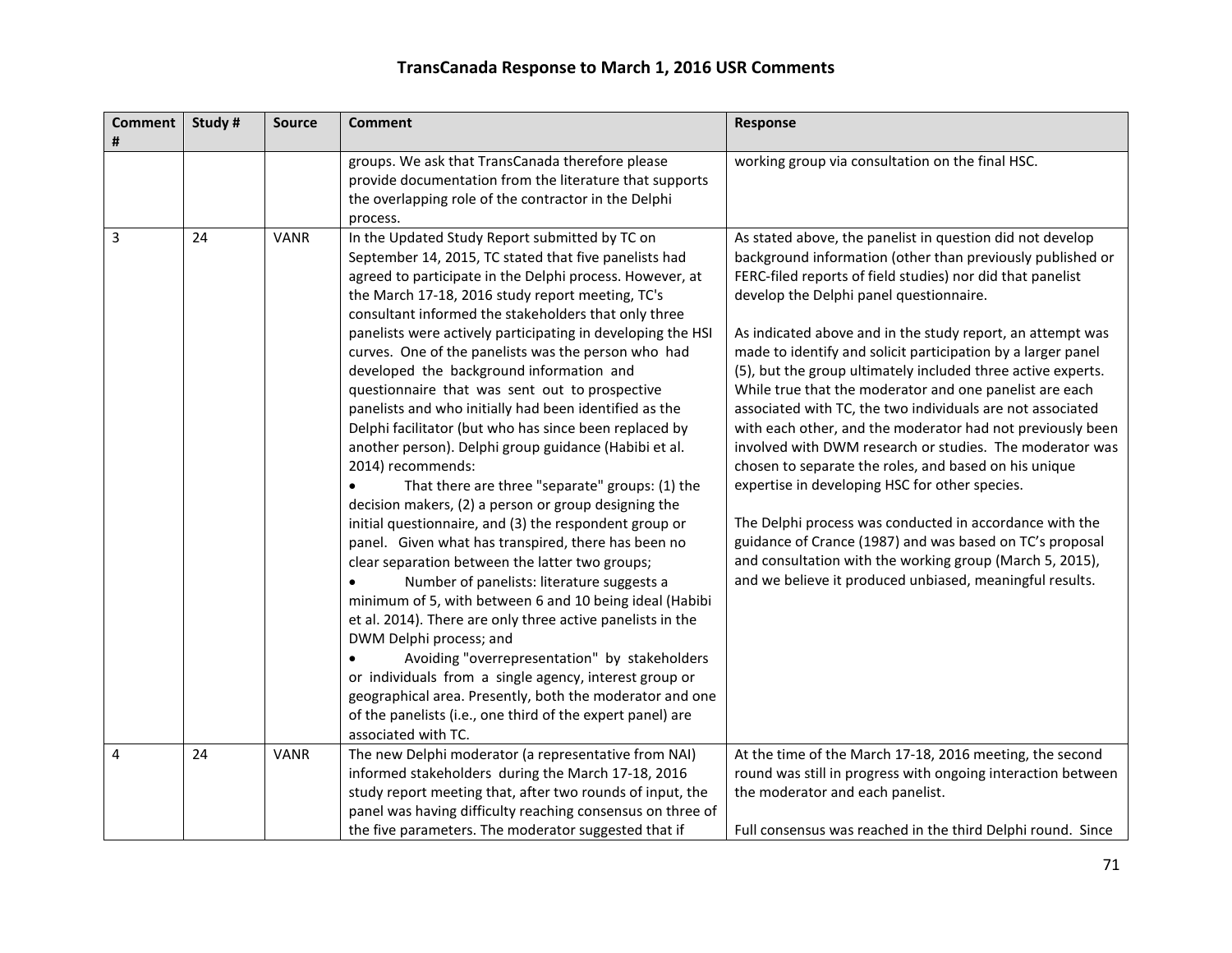| <b>Comment</b> | Study # | <b>Source</b> | Comment                                                                                                                                                                                                                                                                                                                                                                                                                                                                | Response                                                                                                                                                                                                                                                                                                                                                          |
|----------------|---------|---------------|------------------------------------------------------------------------------------------------------------------------------------------------------------------------------------------------------------------------------------------------------------------------------------------------------------------------------------------------------------------------------------------------------------------------------------------------------------------------|-------------------------------------------------------------------------------------------------------------------------------------------------------------------------------------------------------------------------------------------------------------------------------------------------------------------------------------------------------------------|
|                |         |               | consensus could not be reached after a third round, the<br>remaining curves would be developed based on feedback<br>from the panelists who could reach agreement.                                                                                                                                                                                                                                                                                                      | consensus was reached, the third round was ultimately the<br>final round.                                                                                                                                                                                                                                                                                         |
|                |         |               | The purpose of the Delphi technique is to gain consensus<br>from panelists who have expertise in a particular area.<br>The number of review rounds should not be the basis for<br>reaching agreement; rather, reaching a consensus is a<br>basis for ending the review rounds (Habibi et al. 2014).                                                                                                                                                                    | Full "consensus" is never a guarantee, no matter how many<br>panelists or how many rounds are conducted, but full<br>consensus is always the desired outcome. The dissenting<br>expert was misinterpreting how HSC are applied in hydraulic<br>modeling and, after the moderator clarified this issue with<br>the individual, the expert agreed to the final HSC. |
|                |         |               | If a composite value is in favor of the two agreeing<br>panelists and the final panelist is in dissent, then adding<br>additional panelists (ideally two or more) for subsequent<br>rounds may help reduce the uncertainty in the suitability<br>scores. Further, the number of panelists on a team could<br>affect composite scores, depending on the method used<br>to calculate them, therefore this is a concern with only<br>three panelists now on the DWM team. |                                                                                                                                                                                                                                                                                                                                                                   |
| 5              | 24      | <b>VANR</b>   | Given the concerns detailed above, the Service<br>recommends that TC provide all of the materials related<br>to the Delphi process                                                                                                                                                                                                                                                                                                                                     | These materials are included in the Delphi panel final report<br>filed May 16, 2016.                                                                                                                                                                                                                                                                              |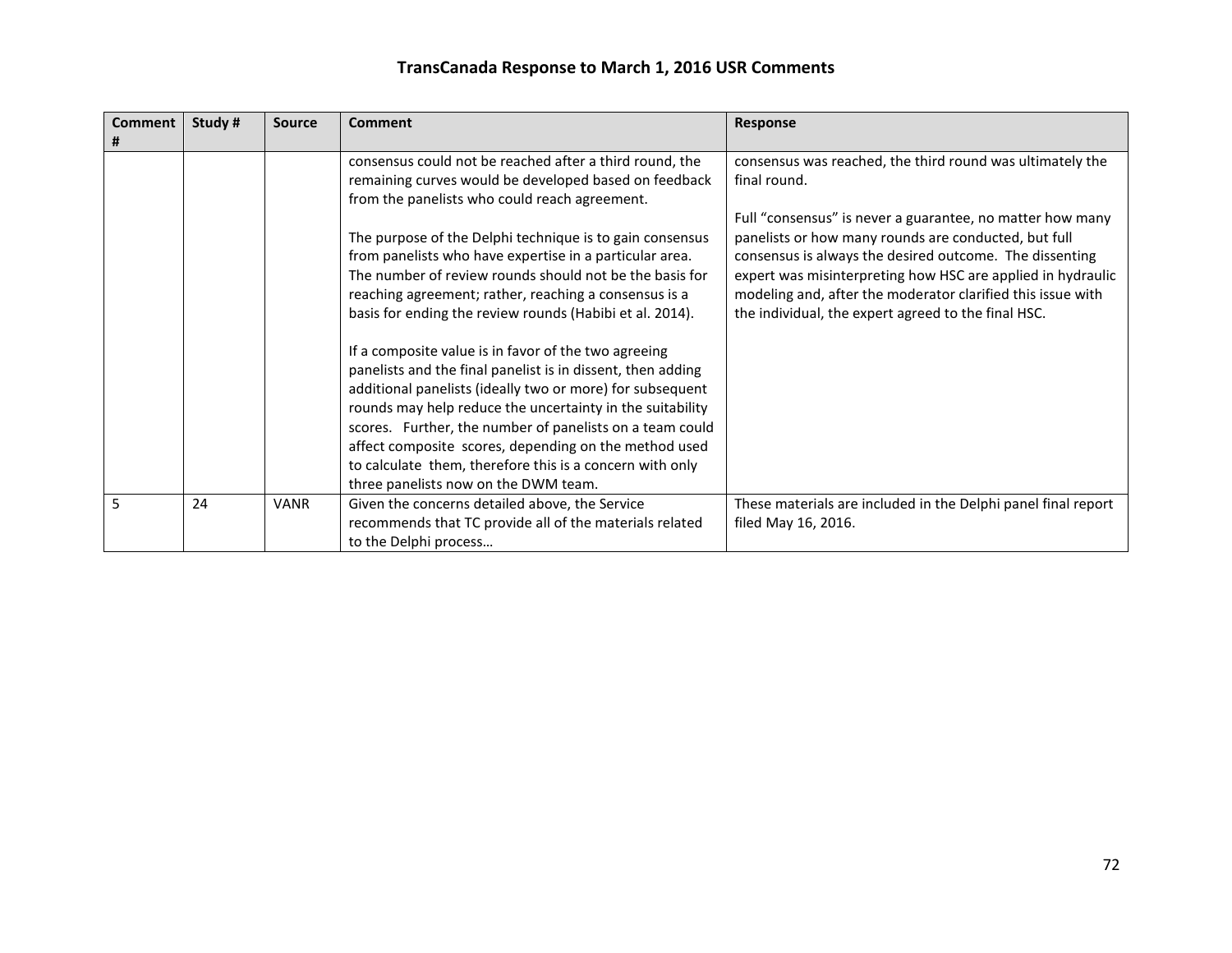| <b>Comment</b><br># | Study # | <b>Source</b> | <b>Comment</b>                                                                                                                                                                                                                                                                                                                                                                                                                                                                                                                                                                                                                                                                                 | Response                                                                                                                                                                                                                                                                                                                                                                                                                                                                                                                                                                                                                                                                                                                          |
|---------------------|---------|---------------|------------------------------------------------------------------------------------------------------------------------------------------------------------------------------------------------------------------------------------------------------------------------------------------------------------------------------------------------------------------------------------------------------------------------------------------------------------------------------------------------------------------------------------------------------------------------------------------------------------------------------------------------------------------------------------------------|-----------------------------------------------------------------------------------------------------------------------------------------------------------------------------------------------------------------------------------------------------------------------------------------------------------------------------------------------------------------------------------------------------------------------------------------------------------------------------------------------------------------------------------------------------------------------------------------------------------------------------------------------------------------------------------------------------------------------------------|
| $\mathbf{1}$        | 30      | <b>CRWC</b>   | Sumner Falls (a notoriously dangerous site - a number<br>of deaths have occurred at that site) was given a 9 out<br>of 10 for safety by survey respondents. This site is<br>subject to heavy dam operational influence.                                                                                                                                                                                                                                                                                                                                                                                                                                                                        | Study 30 presented the results from survey respondents<br>collected during the 2014-2015 field season. No deaths<br>have occurred at this site during TransCanada's ownership<br>and operation of hydro projects on the Connecticut River.<br>TransCanada recognizes this site in its Public Safety Plan and                                                                                                                                                                                                                                                                                                                                                                                                                      |
|                     |         |               | Table 4.1-2, depicting estimated use (in recreation<br>days) at study area recreation sites from March 2014<br>through February 2015 does not appear to take into<br>consideration the fact that the Charlestown Boat<br>Launch & Picnic Area (among the more heavily utilized<br>recreational facilities in the project affected reach) has<br>since closed. No analysis appears discussing potential                                                                                                                                                                                                                                                                                         | has installed a number of safety warnings and measure to<br>alert the public to the dangers of rapids, provides a portage,<br>and provides an up-to-the minute flow information service<br>for the public. The study does not make any suggestion that<br>the site is free of all risks as boating, and especially<br>whitewater boating, is widely recognized as a dangerous<br>sport with inherent risks.                                                                                                                                                                                                                                                                                                                       |
|                     |         |               | project operational affects upon the closure of this<br>facility due to poor boat launch condition.                                                                                                                                                                                                                                                                                                                                                                                                                                                                                                                                                                                            | The Charlestown Boat Launch and Picnic Area receives<br>regular use as described in the study report; however it also                                                                                                                                                                                                                                                                                                                                                                                                                                                                                                                                                                                                             |
|                     |         |               | The traffic counter (counts traffic at facility access<br>points) at Hoyt's Landing went missing upon the site<br>visit in March 2015, having disappeared at some point<br>following the November 2014 site visit. CRWC has<br>concerns regarding the lack of available data with<br>respect to recreational use of Hoyt's Landing, which<br>even given the large data gap at this site still appears<br>to be by far the most heavily utilized recreational<br>facility within the project affected reach (it also<br>happens to be the best designed and most effectively<br>maintained facility in the reach). Lack of data at this<br>site could vastly skew overall recreational use data | received comments from the public related to its<br>maintenance and the condition of the amenities at the site.<br>TransCanada had to close the boat launch to trailer<br>launching due to safety concerns that progressed rapidly<br>within last couple of years as a result of wash-outs. Plans<br>are in place to repair this functionality .and the picnic area<br>has remained open, the road and parking areas have been<br>re-graded, and the safety hazards removed. The site is open<br>to car-top boating while a redesign of the launch is<br>engineered and permitted. The temporary closure to<br>trailered boats required to re-design and permitting to<br>reconstruct the ramp is required to achieve the goal of |
|                     |         |               | within the context of the entire project affected reach.                                                                                                                                                                                                                                                                                                                                                                                                                                                                                                                                                                                                                                       | providing safe, adequate public access to the Project<br>waters.<br>Hoyt's Landing is recognized in the study report as a popular<br>recreation destination year-round given its combination of<br>proximity to major roads, ease of access, and onsite<br>amenities. Review of other sites that did have traffic                                                                                                                                                                                                                                                                                                                                                                                                                 |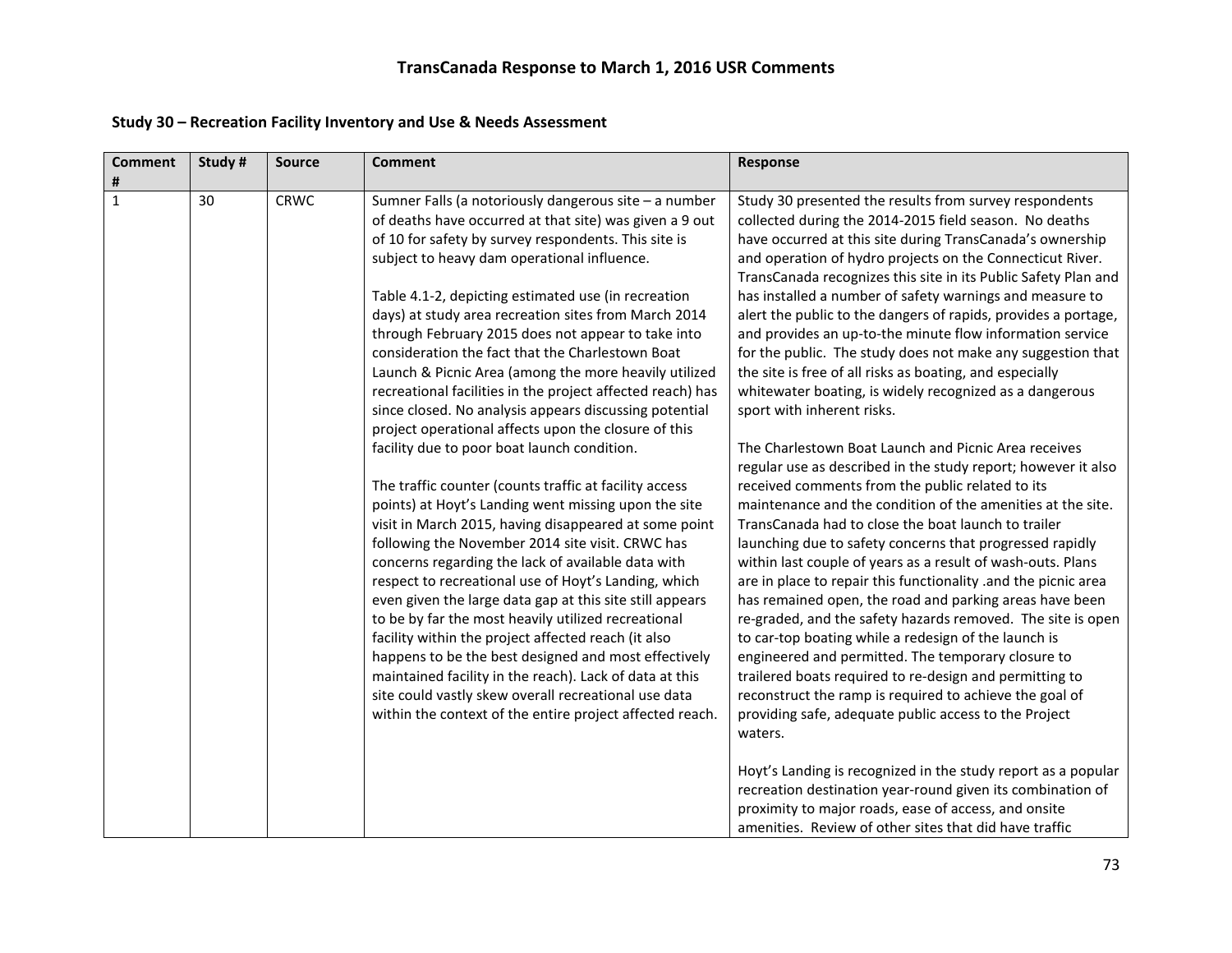| <b>Comment</b> | Study # | <b>Source</b> | <b>Comment</b>                                                                                            | Response                                                                                                                     |
|----------------|---------|---------------|-----------------------------------------------------------------------------------------------------------|------------------------------------------------------------------------------------------------------------------------------|
| #              |         |               |                                                                                                           |                                                                                                                              |
|                |         |               |                                                                                                           | counter data for the period in question suggests winter use<br>levels in general are much lower than the remainder of the    |
|                |         |               |                                                                                                           | year. This was also recognized by the study plan in only                                                                     |
|                |         |               |                                                                                                           | scheduling two spot counts per month during the winter                                                                       |
|                |         |               |                                                                                                           | months. Although, total use estimates may be lower due to                                                                    |
|                |         |               |                                                                                                           | the loss of the counter, the types of uses occurring during                                                                  |
|                |         |               |                                                                                                           | this period (e.g., ice fishing, snowmobiling) is not dependent                                                               |
|                |         |               |                                                                                                           | on parking as most users drive onto the ice. As such,                                                                        |
|                |         |               |                                                                                                           | physical capacity during this time of year is not a notable                                                                  |
|                |         |               |                                                                                                           | issue, nor does it significantly alter the understanding of                                                                  |
|                |         |               |                                                                                                           | recreation use and activities in the reach as noted in the                                                                   |
|                |         |               |                                                                                                           | comment.                                                                                                                     |
| $\overline{2}$ | 30      | <b>CRWC</b>   | Did the study carry out more detailed sampling with                                                       | As stated in section 4.3, Places of Origin, zip codes of                                                                     |
|                |         |               | respect to places of origin of users? CRWC feels that                                                     | respondents to onsite interviews were used as an additional                                                                  |
|                |         |               | while it is important to understand which state                                                           | method of identifying towns of origin of visitors. Figures                                                                   |
|                |         |               | respondents hail from, understanding the relative                                                         | 4.3-1 through 4.3-3 show the distribution of places of origin                                                                |
|                |         |               | abundance of abutters (residents who live in close                                                        | for visitors recreating at the projects as collected in onsite                                                               |
|                |         |               | proximity to the river) to respondents who traveled                                                       | interviews and show the majority of visitors to the sites                                                                    |
|                |         |               | long distances to reach the river can vastly influence                                                    | reside in the communities closest to the river. Out-of-state                                                                 |
|                |         |               | responses received.                                                                                       | visitors also used the public access points included in the                                                                  |
|                |         |               |                                                                                                           | study and were the minority of responses received. The                                                                       |
|                |         |               | CRWC has some concerns that the 6% of respondents                                                         | mail-out survey targeted local communities and was                                                                           |
|                |         |               | who traveled from states which do not meet the                                                            | designed to learn more from the population of potential                                                                      |
|                |         |               | Connecticut River at any point, as well as the unknown<br>number of respondents who had to travel several | users that would not be captured by the on-site interviews.<br>All survey methods and tools (e.g., interview questions, spot |
|                |         |               | hours to get to the river, may influence the overall                                                      | count forms) were developed in accordance with the FERC-                                                                     |
|                |         |               | survey responses to an unprecedented degree.                                                              | approved study plan. Study methods incorporated sample                                                                       |
|                |         |               |                                                                                                           | sizes needed to meet statistical significance goals. Based on                                                                |
|                |         |               |                                                                                                           | the number of potential returned surveys (sample                                                                             |
|                |         |               |                                                                                                           | population) and the actual number of returned surveys                                                                        |
|                |         |               |                                                                                                           | (sample size), the 95 percent confidence level resulted in a                                                                 |
|                |         |               |                                                                                                           | confidence interval, or margin of error, of ±5.65, slightly                                                                  |
|                |         |               |                                                                                                           | higher than the goal (of 5 percent). This means that from a                                                                  |
|                |         |               |                                                                                                           | statistical perspective, TransCanada can be 95% certain that                                                                 |
|                |         |               |                                                                                                           | the survey results are within 5.65% of the result that could                                                                 |
|                |         |               |                                                                                                           | be expected if TransCanada had asked the question of the                                                                     |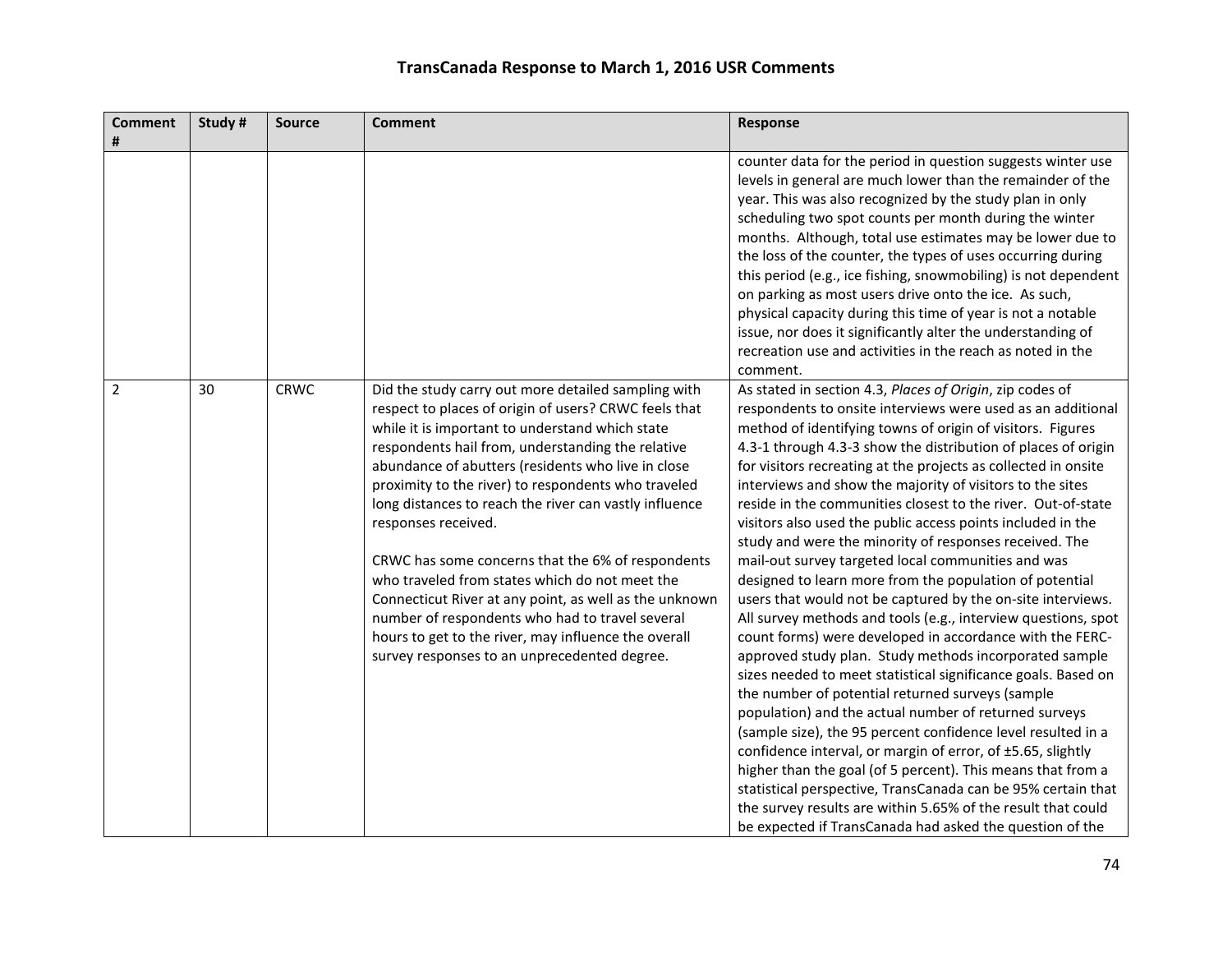| <b>Comment</b><br># | Study# | <b>Source</b> | <b>Comment</b>                                                                                                                                                                                                                                                                                                                                                                                                                                                                                                                                        | Response                                                                                                                                                                                                                                                                                                                                                                                                                                                                                                                                                                                                                                                                                                                                                                                                                                                                                                          |
|---------------------|--------|---------------|-------------------------------------------------------------------------------------------------------------------------------------------------------------------------------------------------------------------------------------------------------------------------------------------------------------------------------------------------------------------------------------------------------------------------------------------------------------------------------------------------------------------------------------------------------|-------------------------------------------------------------------------------------------------------------------------------------------------------------------------------------------------------------------------------------------------------------------------------------------------------------------------------------------------------------------------------------------------------------------------------------------------------------------------------------------------------------------------------------------------------------------------------------------------------------------------------------------------------------------------------------------------------------------------------------------------------------------------------------------------------------------------------------------------------------------------------------------------------------------|
|                     |        |               |                                                                                                                                                                                                                                                                                                                                                                                                                                                                                                                                                       | entire relevant population. As such, the suggestion that out<br>of state respondents somehow influence the survey results<br>in an unprecedented manner is unsupported by the study<br>results.                                                                                                                                                                                                                                                                                                                                                                                                                                                                                                                                                                                                                                                                                                                   |
| 3                   | 30     | <b>CRWC</b>   | That FERC require TransCanada to do a season long<br>count of usage at Hoyts Landing and that the<br>information become part of the final Recreation Study.<br>In the meantime, FERC should extend the study<br>comment period until TransCanada adds the data<br>generated to the study report.                                                                                                                                                                                                                                                      | We respectfully disagree that additional study of this site is<br>necessary. TransCanada recognizes Hoyt's Landing is a<br>popular site and although it is unfortunate the traffic<br>counter was not retrievable once the site was accessible in<br>the spring, we observed and recorded through systematic<br>spot counts regular winter use (also supported by evidence<br>of tracks in the snow). Use during the winter generally<br>consisted of visitors driving out onto the ice for access to<br>the river for ice fishing. Given the nature of the activities<br>and the lack of crowding or impact to physical capacity<br>(parking) it is not clear what additional counts would<br>achieve beyond what we know about this site already. As<br>described in the study report, it is a popular site with<br>regular use with the majority of visitors recreating between<br>Memorial Day and Labor Day. |
| 4                   | 30     | <b>NHFGD</b>  | Please detail the next steps in regards to how decisions<br>will be made concerning what TransCanada boat<br>ramps will undergo improvements or repairs.<br>In the report it is detailed that 42.8 percent of those<br>surveyed desired lower water level fluctuations and<br>42.9 percent stated current water level fluctuations<br>are fine. How does this information get incorporated<br>into the relicensing of these dams and future project<br>operations?<br>The "Hinsdale access" referenced on Page 100 is<br>owned by NH DRED, not NHFGD. | TransCanada is in the process of developing their Draft and<br>Final License Applications. Within this process, TransCanada<br>will evaluate which environmental measures it proposes for<br>inclusion as conditions of the new licenses. The results of<br>all studies will be used to inform those measures.<br>We acknowledge the Hinsdale Access site ownership is<br>DRED, and have noted that for purposes of license<br>application.                                                                                                                                                                                                                                                                                                                                                                                                                                                                       |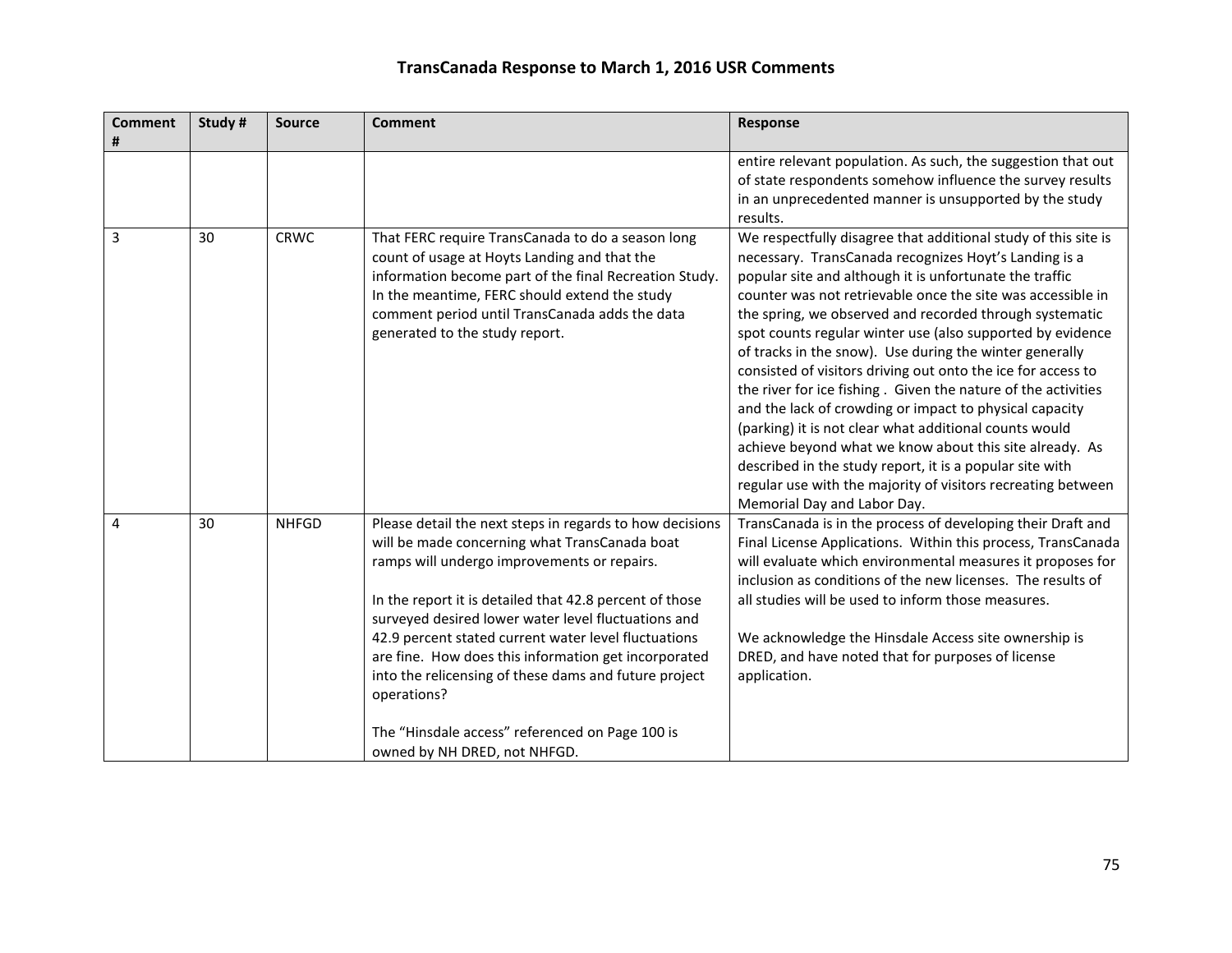| <b>Comment</b> | Study # | <b>Source</b> | <b>Comment</b>                                                                                                    | Response                                                                                                      |
|----------------|---------|---------------|-------------------------------------------------------------------------------------------------------------------|---------------------------------------------------------------------------------------------------------------|
| #              |         |               |                                                                                                                   |                                                                                                               |
| $\mathbf{1}$   | 31      | <b>VANR</b>   | General Comment: The travel time of flow releases<br>from Wilder Dam are estimated to be about two hours          | Estimated lag times of flows from Wilder to Sumner Falls                                                      |
|                |         |               |                                                                                                                   | based on different combinations of generating unit<br>operations will be derived from the hydraulic model and |
|                |         |               | in the study report.                                                                                              | that information will be included and discussed in the                                                        |
|                |         |               | Request: Given the precision of the hydraulic modelling                                                           | revised study report.                                                                                         |
|                |         |               | performed in study 4, please quantify the travel time of                                                          |                                                                                                               |
|                |         |               | releases at Wilder Dam to Sumners Falls under several                                                             |                                                                                                               |
|                |         |               | flow scenarios. This information has the potential to                                                             |                                                                                                               |
|                |         |               | help inform recreational users of when flows may be                                                               |                                                                                                               |
|                |         |               | available for boating.                                                                                            |                                                                                                               |
| $\overline{2}$ | 31      | AW et al      | 2.0 Whitewater Recreation Opportunities in the                                                                    | Figure 2-1 Sample whitewater boating opportunities in the                                                     |
|                |         |               | Region: TransCanada provides a map which identifies                                                               | region, provides context to the proximity of whitewater                                                       |
|                |         |               | other whitewater opportunities available in New                                                                   | boating opportunities relative to Sumner Falls. What makes                                                    |
|                |         |               | England that are within a 2-hour drive to Sumner Falls                                                            | Sumner Falls interesting to boaters is its flow during the                                                    |
|                |         |               | and Bellows Falls. The report, however, fails to                                                                  | summer months which was reinforced in the findings in the                                                     |
|                |         |               | recognize that, with the exception of the Deerfield                                                               | study report; however this was not the only criterion used in                                                 |
|                |         |               | River in Massachusetts and several projects located in                                                            | developing the figure. The figure helps provide the context                                                   |
|                |         |               | the mountains of western Maine that have dam                                                                      | that there are multiple boating opportunities (with or                                                        |
|                |         |               | releases as a result of FERC license articles, all                                                                | without scheduled releases) throughout the region.                                                            |
|                |         |               | identified resources are only seasonal in nature. The                                                             |                                                                                                               |
|                |         |               | map provided in the comment letter identifies                                                                     |                                                                                                               |
|                |         |               | locations where there are scheduled whitewater                                                                    |                                                                                                               |
|                |         |               | boating releases. With the exception of the Deerfield,                                                            |                                                                                                               |
|                |         |               | the rivers shown have no scheduled releases during the                                                            |                                                                                                               |
|                |         |               | summer months and have releases on as few as one                                                                  |                                                                                                               |
|                |         |               | day annually, which makes the comparison to the                                                                   |                                                                                                               |
|                |         |               | Connecticut River largely irrelevant.                                                                             |                                                                                                               |
| 3              | 31      | AW et al      | 3.0 Study Area: Along with removal of the barrier dam,                                                            | Comment acknowledged. There are currently no plans to or                                                      |
|                |         |               | AW, AMC, and FLOW seek a post-license evaluation of                                                               | requirement to remove the barrier dam.                                                                        |
|                |         |               | flows in the lower portion of the natural river channel<br>[in the Bellows Falls bypassed reach] from the barrier |                                                                                                               |
|                |         |               | dam pool to the tailrace. When combined with the                                                                  |                                                                                                               |
|                |         |               | results from the Whitewater Boating Flow Evaluation,                                                              |                                                                                                               |
|                |         |               | we will be able to identify minimum acceptable and                                                                |                                                                                                               |
|                |         |               |                                                                                                                   |                                                                                                               |

#### **Study 31 – Whitewater Boating Flow Assessment – Bellows Falls and Sumner Falls**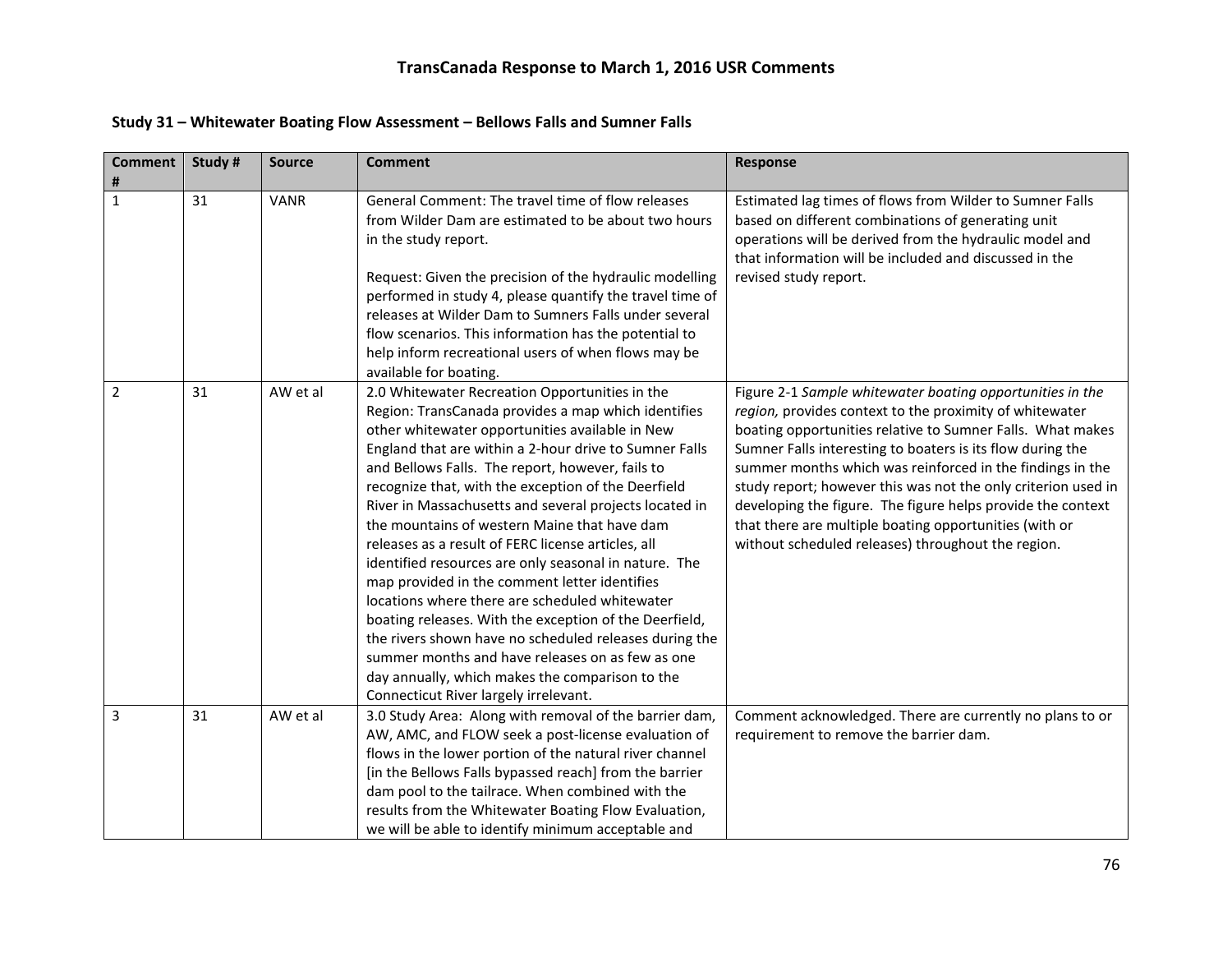| <b>Comment</b><br># | Study # | <b>Source</b> | <b>Comment</b>                                                                                                                                                                                                                                                                                                                                                                                                                                                                                                                                                                                                                                                                                                                                                                      | <b>Response</b>                                                                                                                                                                                                                                                                                                                                                                                                                                                                                                                                                                                                                                                                                                                                                                                                                                                                                                                                                                                                                                                                                                         |
|---------------------|---------|---------------|-------------------------------------------------------------------------------------------------------------------------------------------------------------------------------------------------------------------------------------------------------------------------------------------------------------------------------------------------------------------------------------------------------------------------------------------------------------------------------------------------------------------------------------------------------------------------------------------------------------------------------------------------------------------------------------------------------------------------------------------------------------------------------------|-------------------------------------------------------------------------------------------------------------------------------------------------------------------------------------------------------------------------------------------------------------------------------------------------------------------------------------------------------------------------------------------------------------------------------------------------------------------------------------------------------------------------------------------------------------------------------------------------------------------------------------------------------------------------------------------------------------------------------------------------------------------------------------------------------------------------------------------------------------------------------------------------------------------------------------------------------------------------------------------------------------------------------------------------------------------------------------------------------------------------|
|                     |         |               | optimal flows that should be provided in order to<br>mitigate the Licensee's impact on recreational<br>resources.                                                                                                                                                                                                                                                                                                                                                                                                                                                                                                                                                                                                                                                                   |                                                                                                                                                                                                                                                                                                                                                                                                                                                                                                                                                                                                                                                                                                                                                                                                                                                                                                                                                                                                                                                                                                                         |
| 4                   | 31      | AW et al      | 4.0 Controlled Flow Study: At Sumner Falls, the<br>Licensee selected target flows, after consultation with<br>stakeholders, that were within the capacity of its<br>generating units and operating procedures at Wilder<br>DamIt is within the Licensee's operational ability to<br>provide all flows evaluated during the boating study<br>through either generational flows or spillage, limited by<br>seasonal inflows and other operational constraints.<br>Additionally, measuring flows at Sumner Falls, and to a<br>lesser extent at Bellows Falls, was challenging due to<br>the lack of a USGS gage in the study area.                                                                                                                                                     | The whitewater study at Sumner Falls inherently involved<br>water discharged at the Wilder Dam and additional inflow<br>from tributaries below Wilder dam. We respectfully<br>disagree that flows at Sumner Falls either during the study<br>or throughout any period are difficult to estimate.<br>TransCanada provides flow information regarding the<br>discharge at Wilder Dam. The USGS gages on the White<br>River, the Connecticut River below Wilder Dam and the<br>White River confluence and the Ottaquechee River above<br>Sumner Falls are also available publicly. The NHDES Water<br>Resource Bureau website also provides flow information on<br>the other significant tributary, the Mascoma River.<br>Collectively, the flows at Sumner Falls can be reasonable<br>estimated and were during this study. Additionally, many<br>users surveyed during the recreation study and participants<br>in the white water boating study at Sumner Falls indicated<br>familiarity of how to locate and estimate flows and<br>anticipated flows based upon the aforementioned public<br>flow information sources. |
| 5                   | 31      | AW et al      | 5.0 Results [Sumner Falls]: We agree with the study<br>results showing that "the Sumner Falls complex has<br>broad appeal across a wide range of flows and boater<br>types." We believe that, as a condition of any project<br>license, the Licensee should provide a range of flows<br>that allow an optimal boating experience over the<br>range of flows evaluated, perhaps varying over the<br>course of a single day to provide something for<br>everyone. We are also seeking flows with sufficient<br>frequency to enable the recreation use of Sumner Falls<br>throughout the boating season, particularly during the<br>summer months when other regional boating<br>opportunities are unavailable. These boating<br>opportunities should be made available earlier in the | Comment noted; we have not proposed license conditions,<br>mitigation, or enhancements in this report.                                                                                                                                                                                                                                                                                                                                                                                                                                                                                                                                                                                                                                                                                                                                                                                                                                                                                                                                                                                                                  |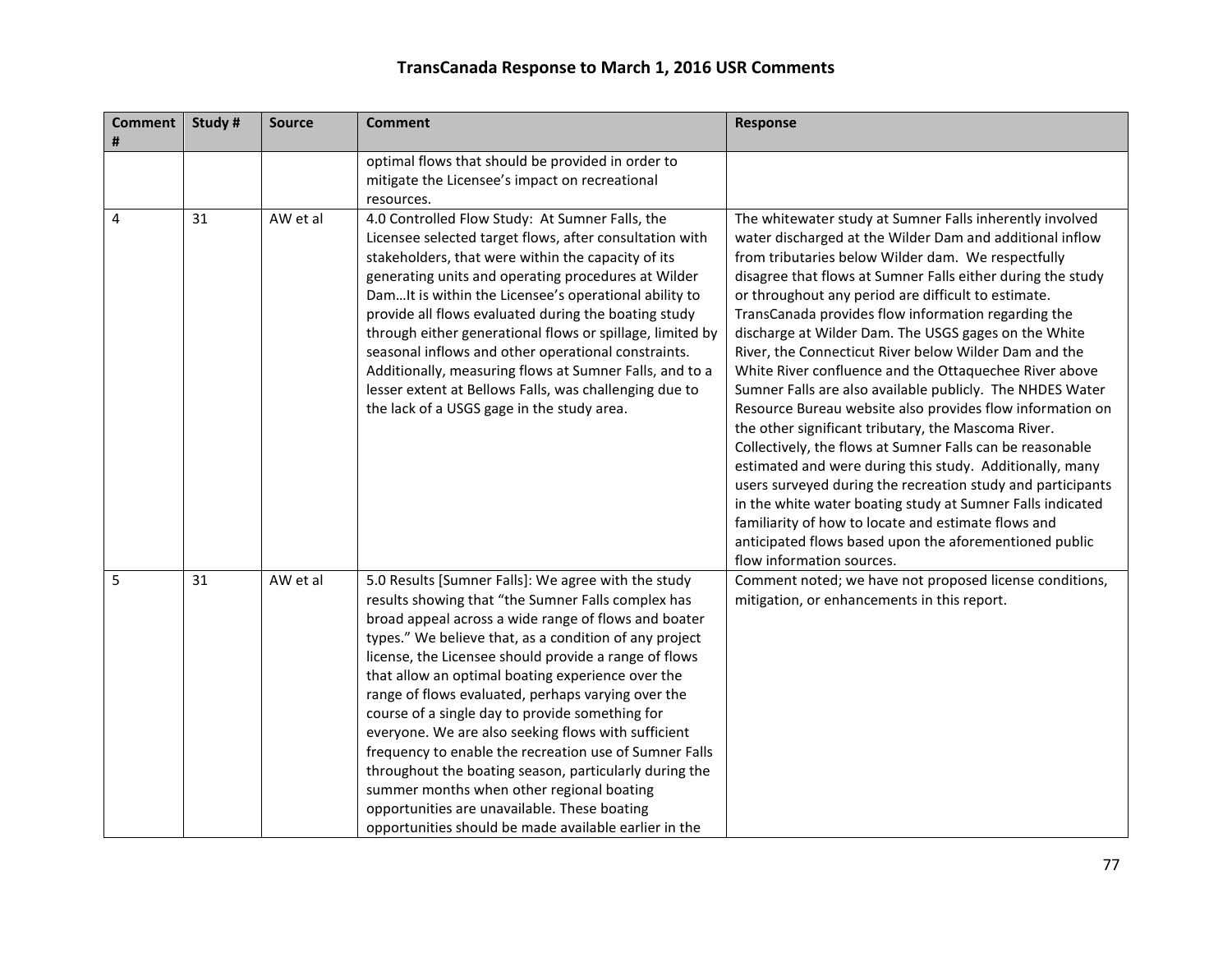| <b>Comment</b><br># | Study # | <b>Source</b> | <b>Comment</b>                                                                                               | <b>Response</b>                                                                                                       |
|---------------------|---------|---------------|--------------------------------------------------------------------------------------------------------------|-----------------------------------------------------------------------------------------------------------------------|
|                     |         |               | day than would otherwise be available under the<br>Licensee's typical generating regime, as well as later on |                                                                                                                       |
|                     |         |               | work days We are seeking guaranteed boating flows                                                            |                                                                                                                       |
|                     |         |               | under any new project license.                                                                               |                                                                                                                       |
| 6                   | 31      | AW et al      | 5.0 Results [Bellows Falls]: At Bellows Falls, recreational                                                  | Comment noted; we have not proposed license conditions,                                                               |
|                     |         |               | use of the natural river channel is completely                                                               | mitigation, or enhancements in this report.                                                                           |
|                     |         |               | eliminated by the lack of flows, the lack of access, and                                                     |                                                                                                                       |
|                     |         |               | the presence of the fish barrier dam In its present                                                          |                                                                                                                       |
|                     |         |               | state there is currently no formal public put-in access                                                      |                                                                                                                       |
|                     |         |               | or parking for whitewater boaters or canoeists. While                                                        |                                                                                                                       |
|                     |         |               | TransCanada contends they own no real estate along                                                           |                                                                                                                       |
|                     |         |               | the river, their office and parking area [are] located at                                                    |                                                                                                                       |
|                     |         |               | the site of the whitewater boating study and could                                                           |                                                                                                                       |
|                     |         |               | provide an adequate put-in location the Licensee                                                             |                                                                                                                       |
|                     |         |               | should construct stairs to facilitate access to the                                                          |                                                                                                                       |
|                     |         |               | natural river channel near the top of the whitewater                                                         |                                                                                                                       |
|                     |         |               | run below the primary dam. With the removal of the                                                           |                                                                                                                       |
|                     |         |               | fish barrier dam, the run could end at the boating                                                           |                                                                                                                       |
|                     |         |               | access location below the bypass reach where flows                                                           |                                                                                                                       |
|                     |         |               | from the powerhouse rejoin the mainstem of the                                                               |                                                                                                                       |
|                     |         |               | Connecticut River along the east side of the river on                                                        |                                                                                                                       |
|                     |         |               | NH-RT 12 In addition, the possibility of developing a                                                        |                                                                                                                       |
|                     |         |               | whitewater park in the natural river channel will also                                                       |                                                                                                                       |
|                     |         |               | need to be considered when designing features for                                                            |                                                                                                                       |
|                     |         |               | particular flow levels                                                                                       |                                                                                                                       |
| $\overline{7}$      | 31      | AW et al      | USGS gage information for the Connecticut River at                                                           | Flows evaluated during the study are generally within the                                                             |
|                     |         |               | North Walpole (USGS-01154500) for the period from<br>1946 to 2014 shows that the Licensee has the ability to | operating range of the station; with the maximum                                                                      |
|                     |         |               | release flows into the natural river channel that are                                                        | demonstration flow equating generally to the maximum<br>station flow. If flows were released into the bypassed reach, |
|                     |         |               | within the range of flows evaluated in the boating                                                           | they would likely reduce the amount of flow passing through                                                           |
|                     |         |               | study throughout the year except during the spring                                                           | the generating station on a periodic and annual basis and                                                             |
|                     |         |               | freshet when spillage exceeds the Licensee's hydraulic                                                       | therefore would be likely to affect energy production. The                                                            |
|                     |         |               | capacity by more than 10,000 cfs, or the highest flow                                                        | ability to release flows as suggested in this comment is one                                                          |
|                     |         |               | evaluated during the study. It is unknown at what level                                                      | of many aspects related to the suitability, or lack thereof, of                                                       |
|                     |         |               | the natural reach can be boated once the fish barrier                                                        | the bypassed reach for whitewater boating. Public access                                                              |
|                     |         |               | dam is removed. Other than during the spring freshet,                                                        | and safety are other key factors that must be considered.                                                             |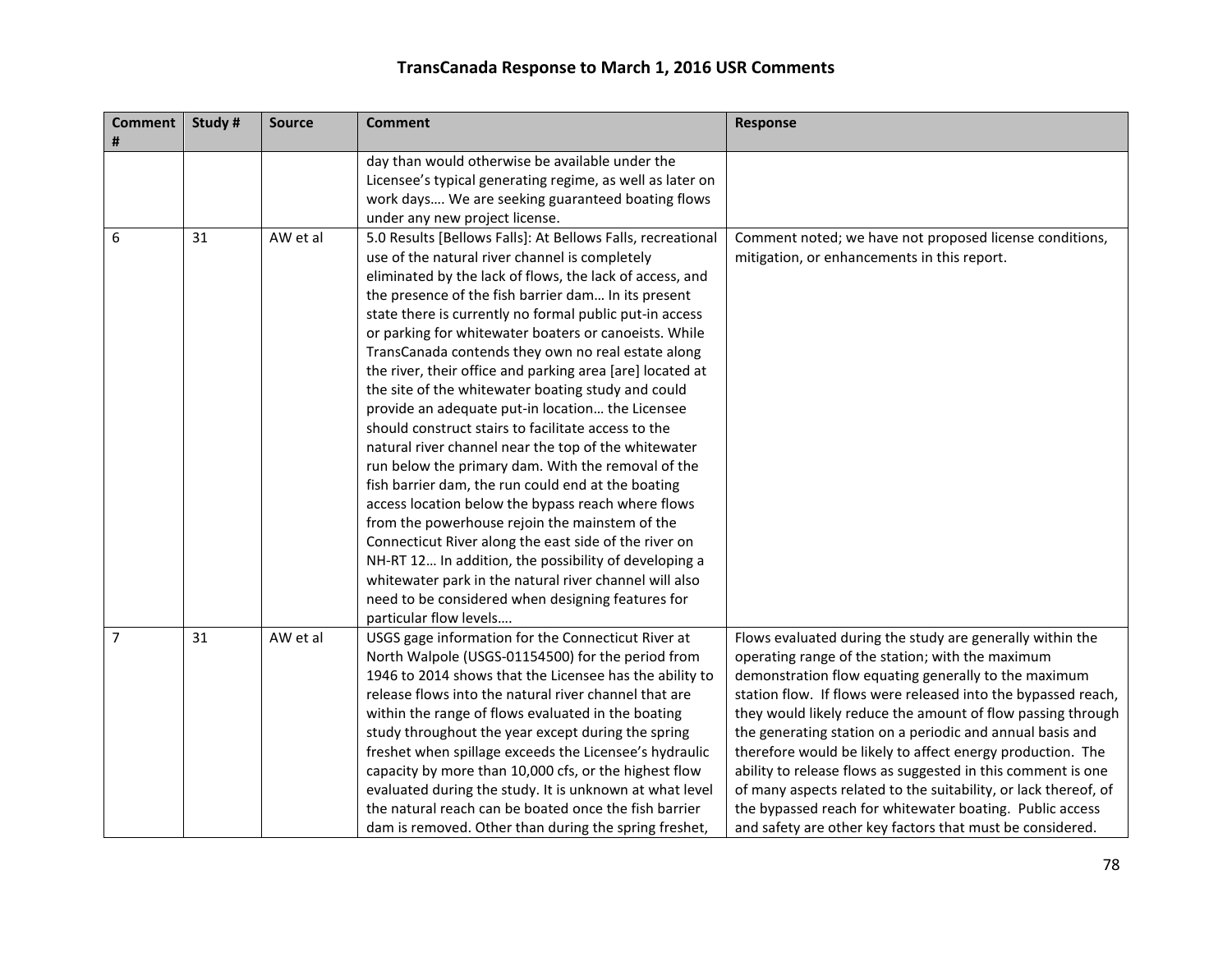| Comment | Study # | <b>Source</b> | <b>Comment</b>                                         | Response |
|---------|---------|---------------|--------------------------------------------------------|----------|
|         |         |               |                                                        |          |
|         |         |               | mean daily flows in the range of those evaluated       |          |
|         |         |               | during the boating study occur daily at Bellows Falls, |          |
|         |         |               | including the driest month from mid-August to mid-     |          |
|         |         |               | September when inflows are still sufficient to provide |          |
|         |         |               | an optimal boating opportunity if flows were restored  |          |
|         |         |               | to the natural river channel.                          |          |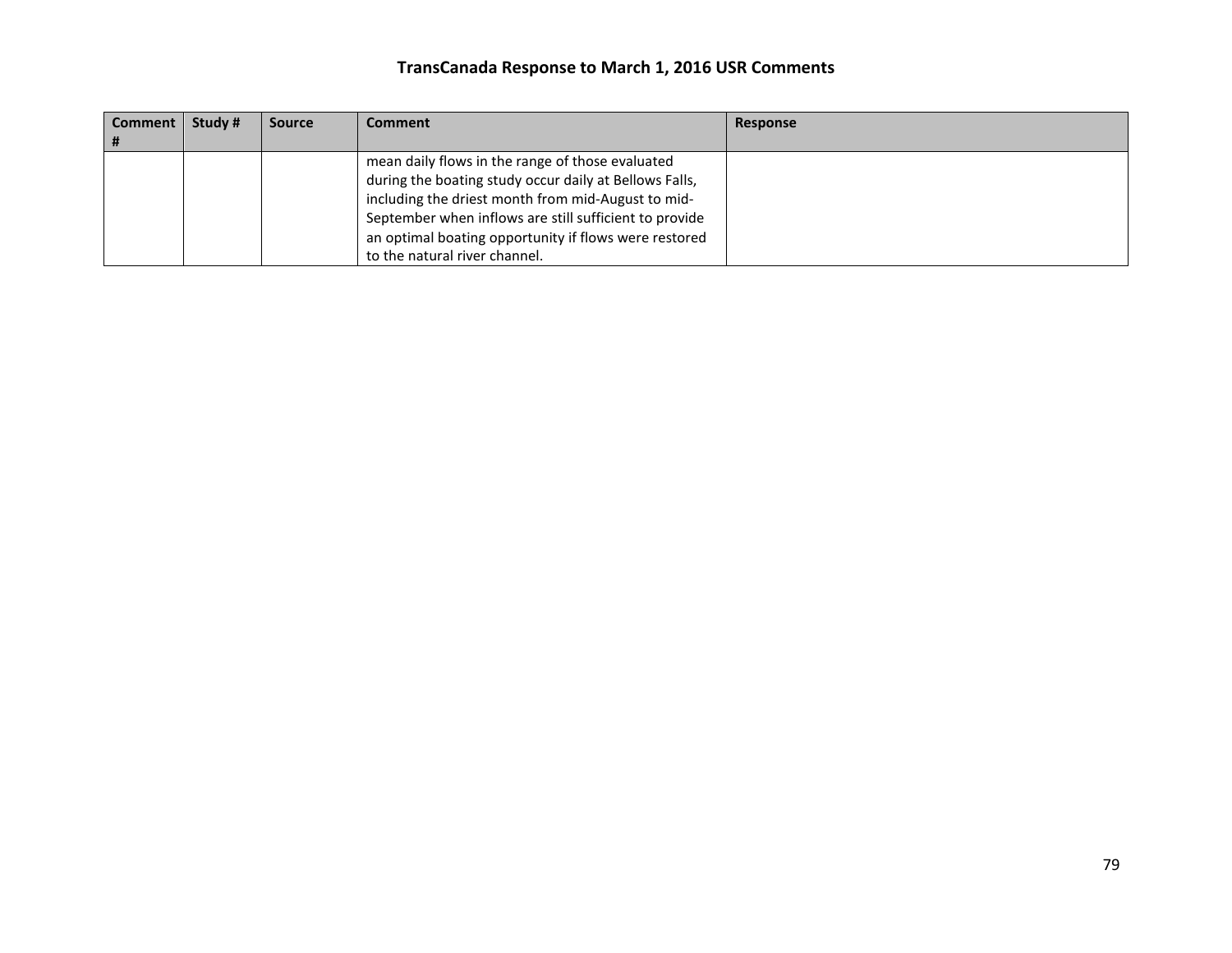| <b>Comment</b><br># | Study # | <b>Source</b> | Comment                                                                                                                                                                                                                                                                                                                                                                                                                                                                                                                                                                                                                                                                                                                                                                                                                                                                                                                                                                                                                                        | <b>Response</b>                                                                                                                                                                                                                                                                                                                                                                                                                                                                                                                                                                                                                                                                                                                                                                                                                                                                                                           |
|---------------------|---------|---------------|------------------------------------------------------------------------------------------------------------------------------------------------------------------------------------------------------------------------------------------------------------------------------------------------------------------------------------------------------------------------------------------------------------------------------------------------------------------------------------------------------------------------------------------------------------------------------------------------------------------------------------------------------------------------------------------------------------------------------------------------------------------------------------------------------------------------------------------------------------------------------------------------------------------------------------------------------------------------------------------------------------------------------------------------|---------------------------------------------------------------------------------------------------------------------------------------------------------------------------------------------------------------------------------------------------------------------------------------------------------------------------------------------------------------------------------------------------------------------------------------------------------------------------------------------------------------------------------------------------------------------------------------------------------------------------------------------------------------------------------------------------------------------------------------------------------------------------------------------------------------------------------------------------------------------------------------------------------------------------|
| $\mathbf{1}$        | 32      | <b>VANR</b>   | Additional Study Request: The aesthetic flow<br>evaluation deviated from the approved study plan. The<br>Revised Study Plan states, "At a minimum, the<br>controlled flow releases to be provided for the<br>associated flow studies (Studies 9 and 31) would be<br>videotaped and photographed for use in this study."<br>The flows associated with study 31 (Whitewater<br>Boating Flow Assessment) were evaluated, but flows<br>associated with study 9 (Instream Flow) were not. As a<br>result, the range of flows were rather high for<br>evaluation of compliance with the aesthetics criteria of<br>the Vermont Water Quality Standards Given the<br>information provided in the study report, the Agency<br>may not have the requisite information to make such a<br>determination, particularly for flows in between 125<br>and 1,580 cfs. In light of the deviation from the<br>approved study plan, the Agency includes a request to<br>amend the study plan in an attachment to this<br>comment letter. [study request attached]. | We acknowledge that the lack of Study 9 video constitutes a<br>study plan variance that was not called out in the study<br>report. We were unable to coordinate Study 9 controlled<br>flows with videotaping for this study, and photographs taken<br>in Study 9 were taken at transect locations within the<br>bypassed reach rather than from the Key Observation Points<br>(KOPs), so were deemed not useful to this study and were<br>not included in the Study 32 report. As recommended in the<br>study request's first alternative, we will videotape flows<br>from the KOPs between leakage and approximately 1,580 cfs<br>(the lowest flow assessed previously), qualitatively analyze<br>each flow, summarize the assessment, and provide the<br>additional video and photographs in the revised study<br>report.<br>We note that video from Study 31 used in Study 32 was filed<br>with FERC on April 8, 2016. |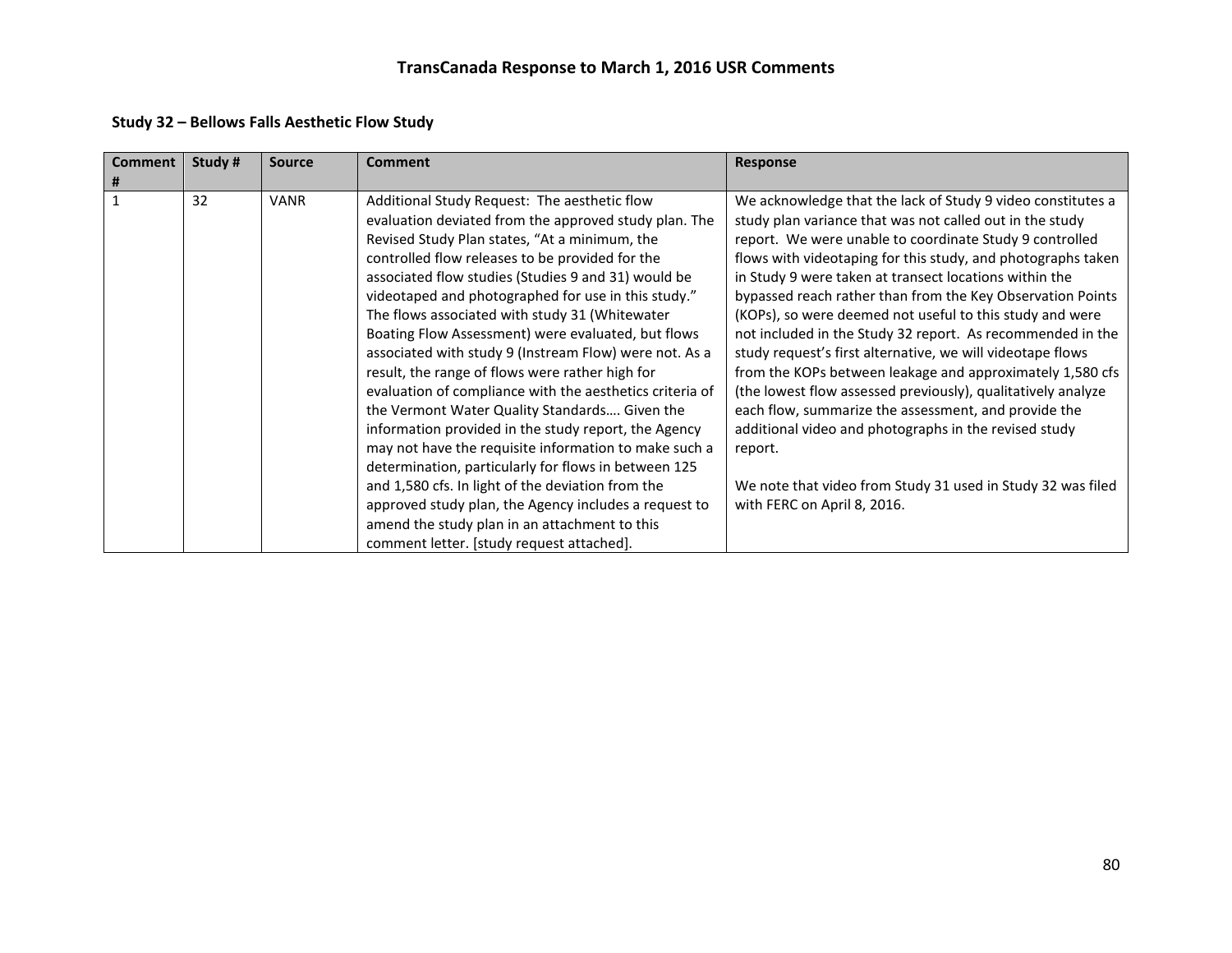#### **Non-Study Report Comments**

Several commenters provided comments not associated with specific filed study reports.

| Study # | <b>Source</b>                                                    | <b>Comment</b>                                                                                                                                                                                                                                                                                                                                                                                                                                                        | Response                                                                                                                                                                                                                                                                                                                                                                                                                                                 |
|---------|------------------------------------------------------------------|-----------------------------------------------------------------------------------------------------------------------------------------------------------------------------------------------------------------------------------------------------------------------------------------------------------------------------------------------------------------------------------------------------------------------------------------------------------------------|----------------------------------------------------------------------------------------------------------------------------------------------------------------------------------------------------------------------------------------------------------------------------------------------------------------------------------------------------------------------------------------------------------------------------------------------------------|
| n/a     | <b>CRJC</b>                                                      | Address the potential for the accumulation of<br>increased levels of toxins (e.g., mercury in fish)<br>within the reservoirs as a result of fluctuating<br>water levels. As mercury adversely affects<br>human health, data on it should be gathered<br>through these studies. This is an appropriate<br>subject that must be carefully reviewed during<br>water quality certifications by New Hampshire<br>and Vermont, under Section 401 of the Clean<br>Water Act. | In its July 13, 2015 comments on TC proposed study plans,<br>CRJC recommended modifying Studies 5 and/or 6 to include<br>an assessment of mercury and dioxins. In its February 21,<br>2015 Study Plan Determination, FERC concluded that because<br>there is no clear connection between project-related reservoir<br>fluctuations and methyl mercury or dioxin concentrations,<br>they did not modifying either study to include such an<br>assessment. |
| n/a     | <b>CRJC</b>                                                      | Assess the cumulative economic impact of the<br>hydroelectric projects.                                                                                                                                                                                                                                                                                                                                                                                               | In its September 13, 2013 Study Plan Determination, FERC<br>determined that this type of study was not required.                                                                                                                                                                                                                                                                                                                                         |
| n/a     | <b>CRJC</b>                                                      | The CRJC recommends that TransCanada<br>establish, by December 2016, a mitigation and<br>enhancement fund (similar to the fund<br>established under the 1997 settlement<br>agreement for Connecticut River dams at<br>Fifteen Mile Falls) for the lower Connecticut<br>River as part of the draft license agreement.                                                                                                                                                  | Comment Noted - not related to specific Study Report results                                                                                                                                                                                                                                                                                                                                                                                             |
| n/a     | CRJC Upper Valley, Ascutney<br>and Wantastiquet<br>Subcommittees | Require the owner to establish a mitigation<br>fund for riverbank restoration and stabilization<br>projects to protect public and private property.                                                                                                                                                                                                                                                                                                                   | Comment Noted - not related to specific Study Report results                                                                                                                                                                                                                                                                                                                                                                                             |
| n/a     | CRJC Upper Valley, Ascutney<br>and Wantastiquet<br>Subcommittees | Require that the operational model be<br>optimized to manage ramping in a manner<br>that will minimize riverbank erosion.                                                                                                                                                                                                                                                                                                                                             | Comment Noted . This comment relates to potential<br>alternatives analyses using the Operations Model developed<br>under Study 5.                                                                                                                                                                                                                                                                                                                        |
| n/a     | <b>CRJC Ascutney Subcommittee</b>                                | Requiring a revenue sharing arrangement in<br>return for the use of these public waters for<br>private profit.                                                                                                                                                                                                                                                                                                                                                        | Comment Noted - not related to specific Study Report results                                                                                                                                                                                                                                                                                                                                                                                             |
| n/a     | <b>CRJC Upper Valley</b><br>Subcommittee                         | Require increased cooperation with the valley's<br>agricultural industry regarding access to plant<br>fields in the spring in a timely manner.                                                                                                                                                                                                                                                                                                                        | Comment Noted - not related to specific Study Report results                                                                                                                                                                                                                                                                                                                                                                                             |